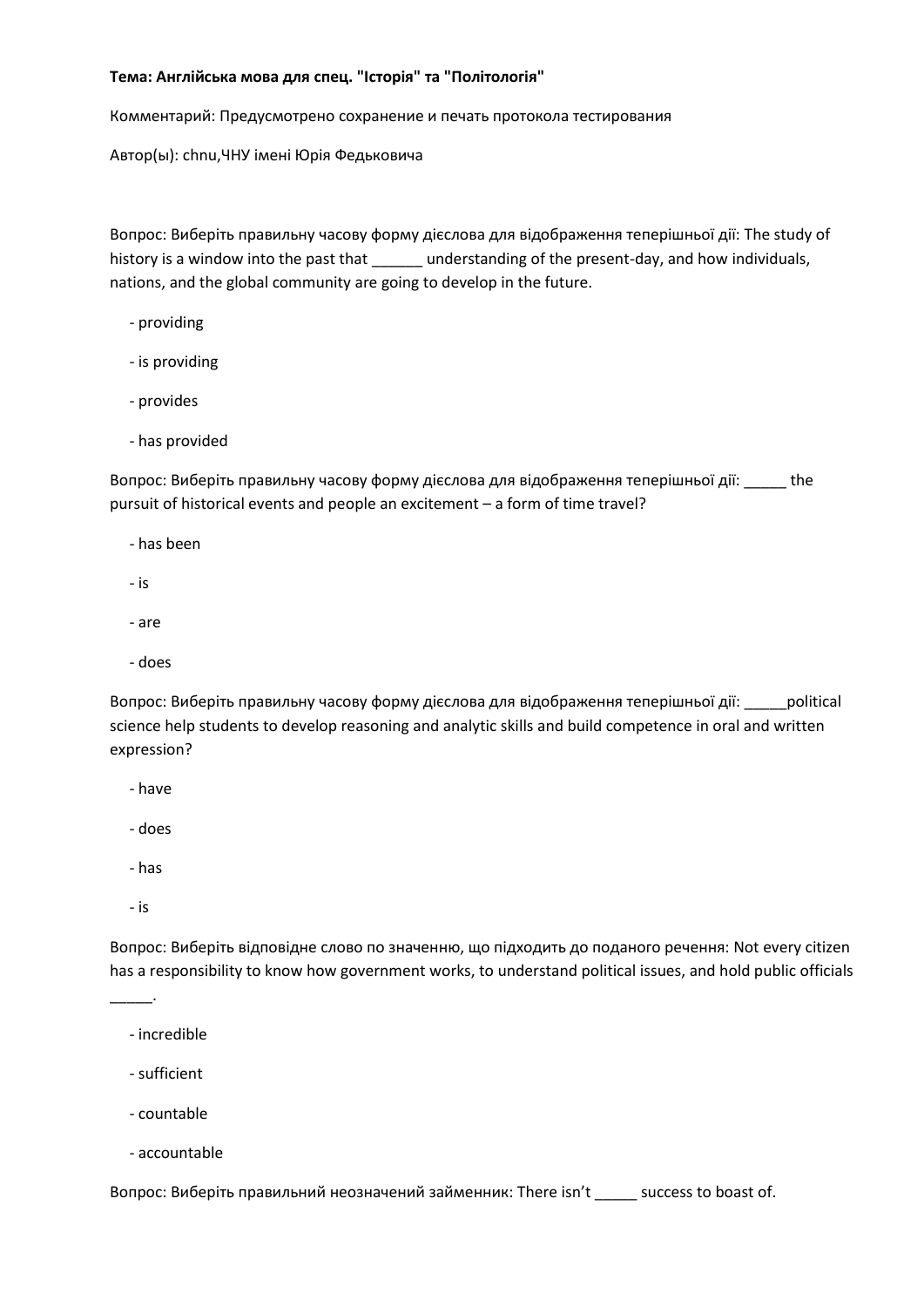- any
- no
- some

- a

Вопрос: Виберіть правильний варіант необхідного ступеня порівняння прикметника у поданому реченні: This political issue is \_\_\_\_\_ than their opponents', isn't it?

- critical
- more critical
- the most critical
- very critical

Вопрос: Виберіть необхідний займенник у поданому реченні:\_\_\_\_\_ politicians will support legislation that conflicts with their own self-interest.

- much
- few
- little
- many

Вопрос: Виберіть відповідний прикметник по значенню, що підходить до поданого речення: Trevor adores his job of History professor because it makes his students more\_\_\_\_\_.

- inquisitive
- stubborn
- contradictory
- evaluating

Вопрос: Виберіть правильну часову форму дієслова для відображення минулої дії у реченні: The global community \_\_\_\_\_ everything possible to prevent Russia from unleashing the war against Georgia in 2008.

- didn't do
- hasn't done
- haven't done
- hadn't done

Вопрос: Виберіть правильну часову форму дієслова для відображення минулої дії у реченні: Who \_\_\_\_\_ Prime-Minister's efforts for making tough decisions during the crisis of 2009-2010?

- were appreciating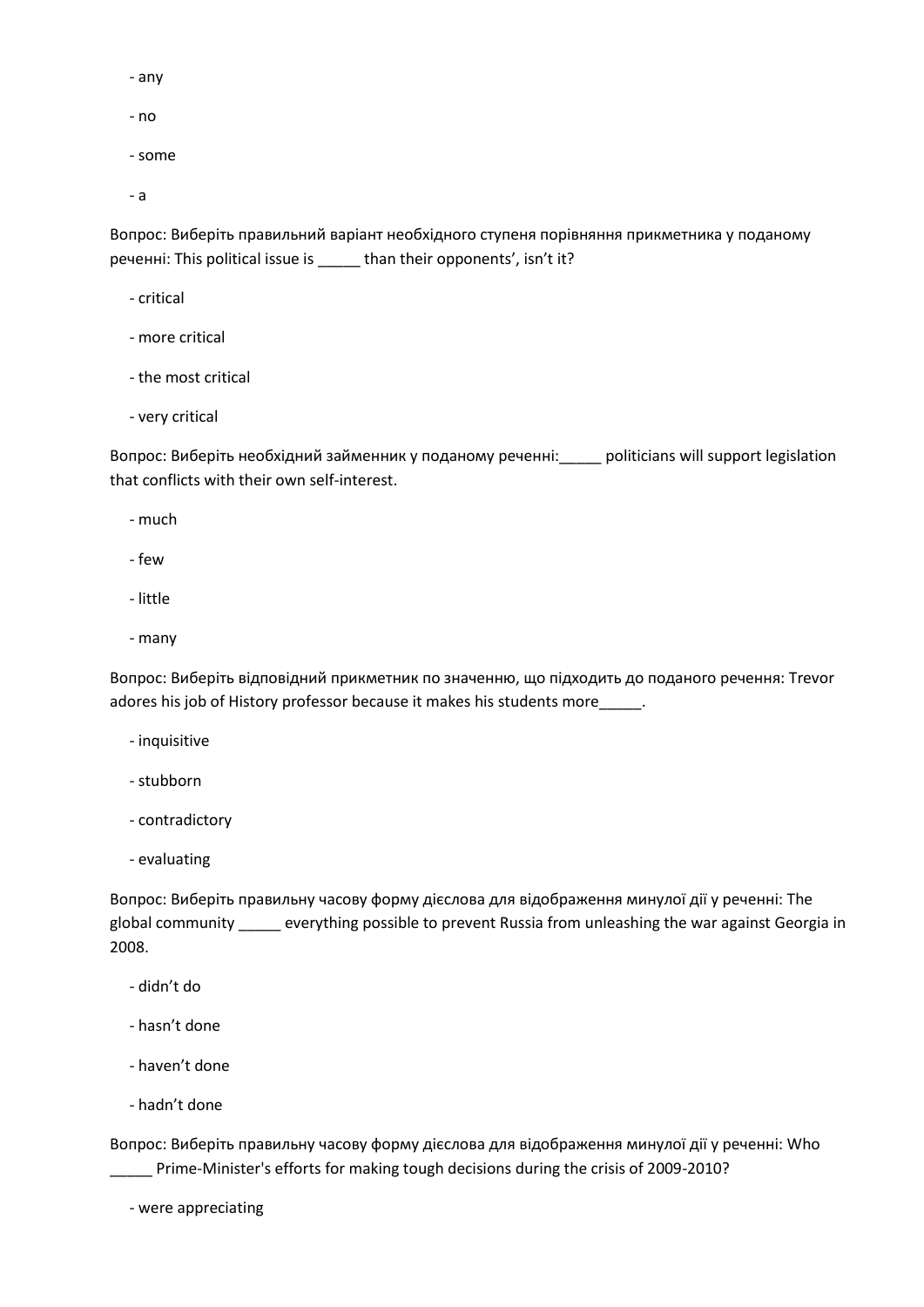- appreciated
- did appreciate
- have appreciated

Вопрос: Виберіть правильну часову форму дієслова для відображення майбутньої дії у реченні: The president \_\_\_\_\_ his opinion on the so called "Language" Law at the press-conference on Friday if nothing

\_\_\_\_\_.

- is expressing, changes
- has expressed, will change
- epresses, will change
- will express, changes

Вопрос: Виберіть правильну часову форму дієслова для відображення майбутньої дії у реченні: As soon as the academic year \_\_\_\_\_ over, we \_\_\_\_\_ a chance to visit some foreign countries to make rounded individuals.

- be, have
- isn't, will have
- is, will have
- has, have

Вопрос: Виберіть правильну часову форму дієслова для відображення теперішньої дії у реченні: Lack of time never \_\_\_\_\_an excuse for neglecting your responsibilities as a law-abiding citizen of the country.

- has
- is
- are
- can

Вопрос: Виберіть правильну часову форму дієслова для відображення теперішньої дії пасивного стану у реченні: The most ultimate decisions \_\_\_\_\_every single day by them.

- are made
- has been made
- are being made
- is made

Вопрос: Виберіть правильну часову форму дієслова для відображення минулої дії у реченні: Afghanistan \_\_\_\_\_ on the eve of the Olympic Games in Moscow?

- were being invaded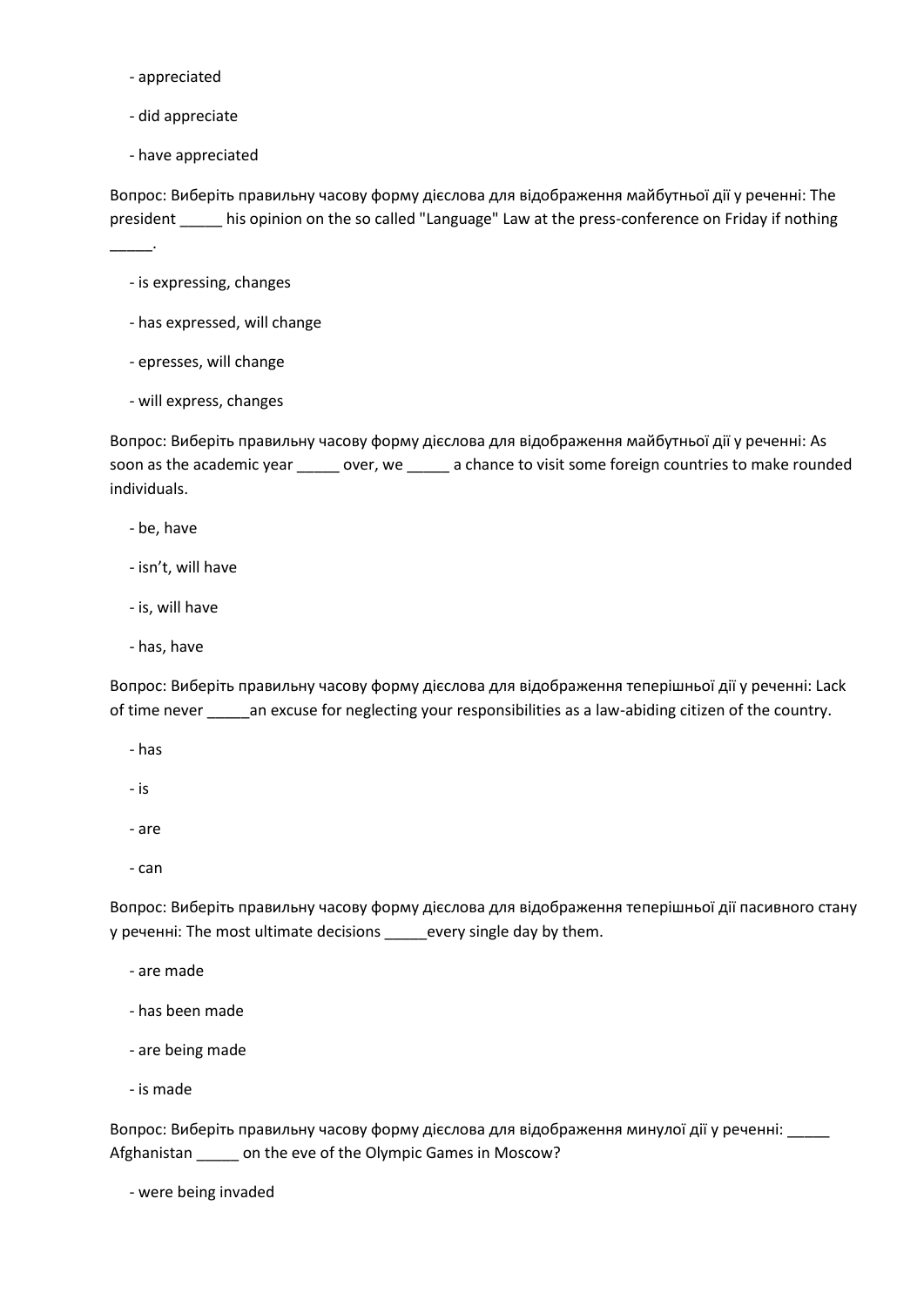- was invaded
- has been invaded
- had been invaded

Вопрос: Виберіть правильне смислове дієслово для відображення минулої дії у реченні: In 980, Prince Volodymyr \_\_\_\_\_all his brothers and unified the country into one powerful state with Kyiv as the capital.

- deleted
- defeated
- denied
- demolished

Вопрос: Виберіть правильні часові форми дієсловів для відображення минулої дії у реченні: While the students \_\_\_\_\_ a test on the history of Rome Professor Pratt \_\_\_\_\_ to the dean's office.

- were writing, went
- were writing, was going
- went, was going
- was writing, went

Вопрос: Виберіть правильну часову форму дієслова для відображення теперішньої дії у реченні: These politicians are never satisfied, they \_\_\_\_\_ always \_\_\_\_\_\_\_.

- is complaining
- complain
- are complaining
- complains

Вопрос: Виберіть правильну часову форму дієслова для відображення минулої дії у реченні: When I first met Julia she \_\_\_\_\_ as a lab assistant at the Department of Political Science and Public Administration.

- was working
- has been working
- will be working
- have worked

Вопрос: Виберіть правильну часову форму дієслова для відображення майбутньої тривалої дії у реченні: If you arrive at 5 p.m. I probably \_\_\_\_\_ the artifacts which I found last summer.

- will scrutinize
- will have scrutinized
- am scrutinizing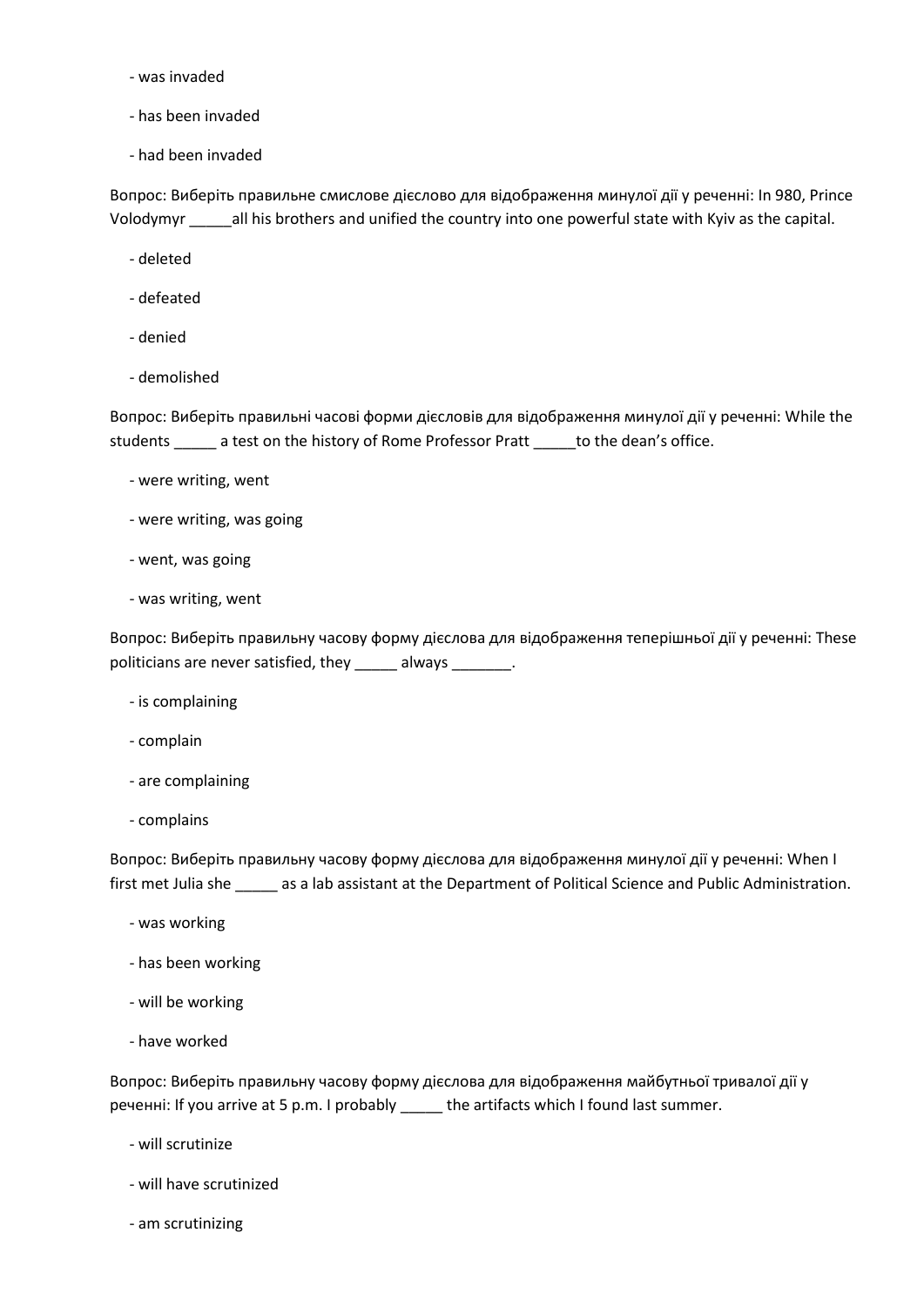- will be scrutinizing

Вопрос: Виберіть правильну часову форму дієслова для відображення теперішньої дії пасивного стану у реченні: Too little money on roads \_\_\_\_\_\_these days.

- are being spend
- are being spent
- is being spent
- is being spend

Вопрос: Виберіть правильну часову форму дієслова для відображення минулої дії пасивного стану у реченні: The U.S. Capitol \_\_\_\_\_by the construction company when we visited Washington.

- had been renovated
- was renovated
- was being renovated
- is being renovated

Вопрос: Виберіть правильну заперечну форму модального дієслова для вираження минулої дії: Many immigrants now agree that they \_\_\_\_\_their traditions when they first settled in America.

- shouldn't have given up
- don't have to give up
- may not have given up
- might not give up

Вопрос: Виберіть правильну заперечну форму модального дієслова для вираження минулої дії: Although working conditions \_\_\_\_\_\_ in many occupations in the past few years, one can never be safe, particularly in places with higher risk occupations.

- needn't have improved
- might improve
- can't have improved
- may have improved

Вопрос: Виберіть правильне модальне дієслово для вираження майбутнього часу: We \_\_\_\_\_no longer suffer the injustice of oppression! Freedom shall be ours!

- are able
- will be able
- shall
- ought to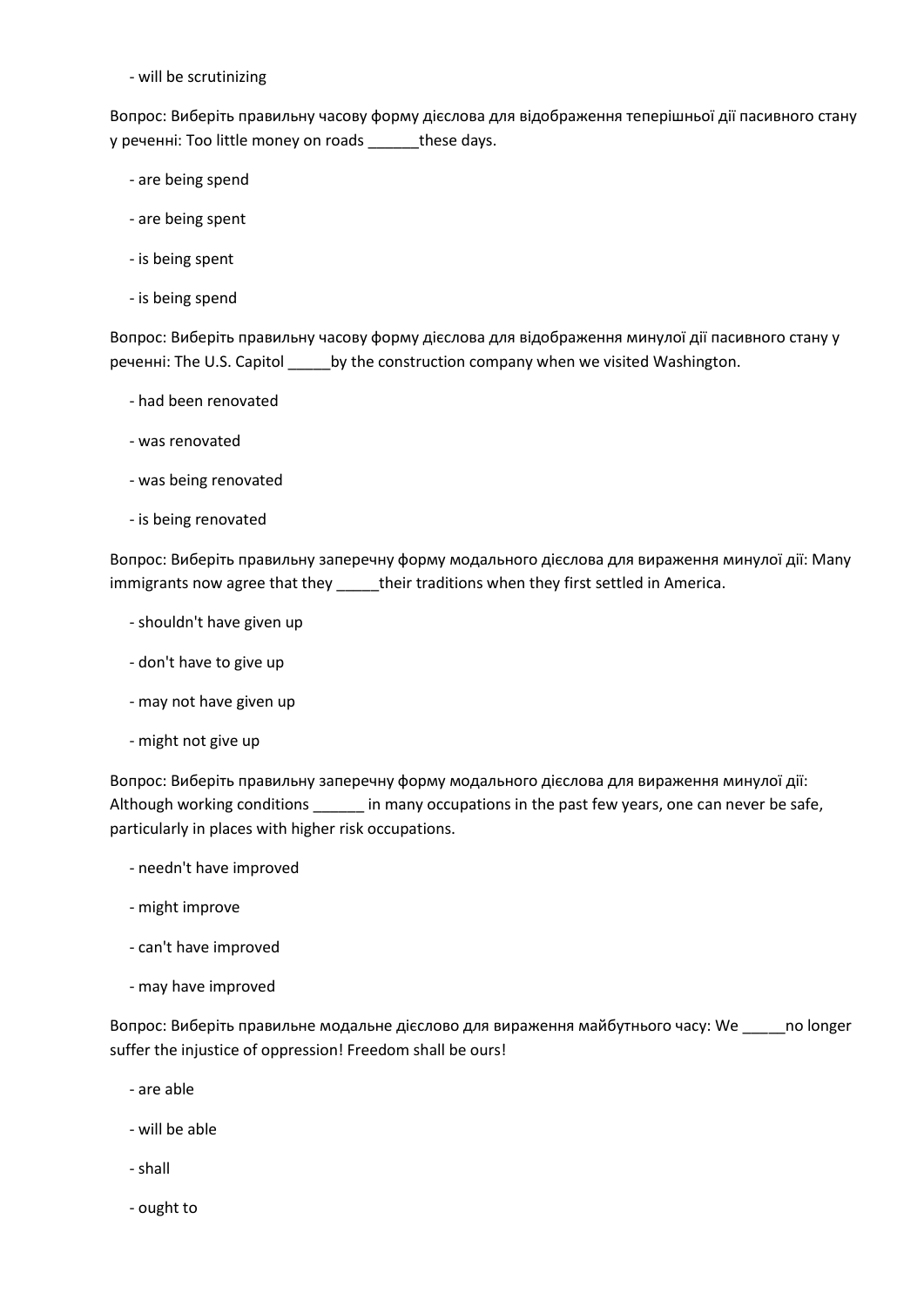Вопрос: Виберіть правильне модальне дієслово для вираження необхідності щось зробити через певні обставини, тобто не з добровільного прагнення:Yesterday I \_\_\_\_\_\_finish my Political Science project to submit it in time to the Fulbright foundation.

- have to

- had to
- must
- need

Вопрос: Підберіть необхідне смислове дієслово: Another England fact is that class system and aristocracy still\_\_\_\_\_\_ in this country, and it is based on one's background or heritage, and not on money.

- dominate
- inhabits
- distinguishes
- prevails

Вопрос: Виберіть правильну часову форму дієслова для вираження теперішньої доконаної дії: The professor just \_\_\_\_\_\_ that Anglo-Saxon expansion resumed in the 6th century.

- has mentioned
- have mentioned
- mentioned
- had mentioned

Вопрос: Виберіть правильну часову форму дієслова для вираження майбутньої доконаної дії: Professor Kozachenko \_\_\_\_\_ at this university for 25 years by the time he retires in June.

- will have taught
- have taught
- will be teaching
- will teach

Вопрос: Виберіть правильну часову форму дієслова для вираження минулої доконаної дії: What changes in Anglo-Saxon society by the beginning of the 9th century?

- had been taking place
- took place
- has taken place
- had taken place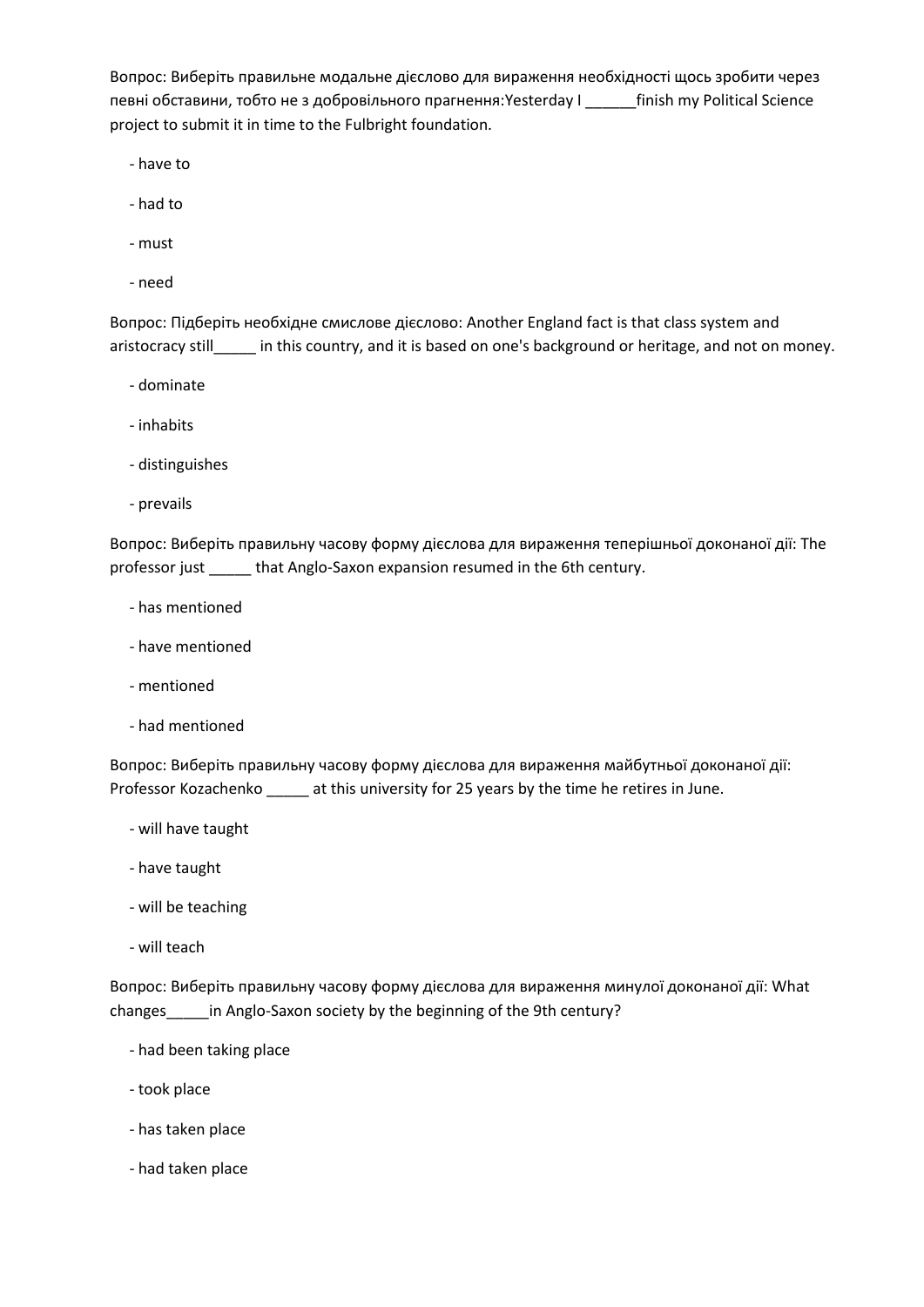Вопрос: Виберіть правильну часову форму дієслова для вираження минулої дії: They \_\_\_\_\_to subdue this territory for several years.

- has tried
- have tried
- were tried
- tried

Вопрос: Виберіть правильні часові форми дієслів для вираження двох минулих дій, одна з яких передує іншій: After the Romans \_\_\_\_\_ Britain, several foreign peoples \_\_\_\_\_ to invade the country.

- had left, tried
- have left, tried
- left, tried
- left, had tried

Вопрос: Виберіть правильну часову форму дієслова для вираження майбутньої доконаної дії: They solid religious values in the country by the end of the year.

- will establish
- will have established
- will be establishing
- are establishing

Вопрос: Виберіть правильну часову форму дієслова для вираження майбутньої доконаної дії у пасивному стані: By the end of the week the project about the resuming of Anglo-Saxon expansion \_\_\_\_\_\_ by him.

- will complete
- will be completed
- will have been completed
- is being completed

Вопрос: Оберіть правильне модальне дієслово: Books and friends \_\_\_\_\_be few but good.

- can
- have to
- must
- should

Вопрос: Оберіть правильне модальне дієслово: How \_\_\_\_\_ you disobey my orders?

- dare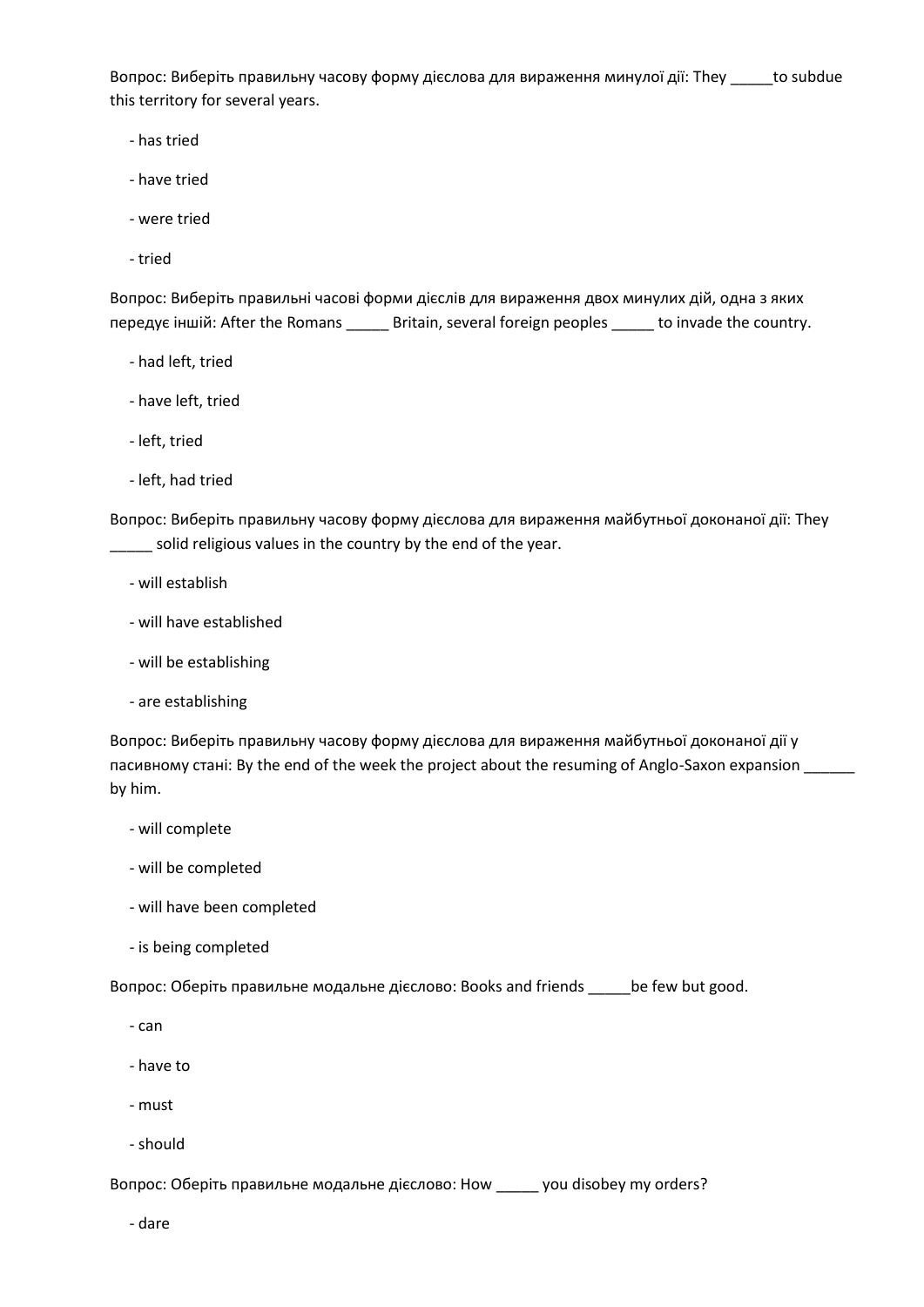- need
- might
- ought to

Вопрос: Виберіть відповідний іменник по значенню, що підходить до поданого речення: The Tudors created the English Reformation and Renaissance leading the English people from medieval religious \_\_\_\_\_ to a freer "think for yourself culture".

- dominance
- conqueror
- war
- clergy

Вопрос: Виберіть правильну часову форму дієслова для вираження майбутньої дії відповідно до правил узгодження часів: She promised to help me if I\_\_\_\_\_\_\_\_ the answer myself.

- haven't found
- didn't find
- won't find
- wouldn't find

Вопрос: Виберіть відповідне смислове дієслово, що підходить до поданого речення: Greece and Rome's relationship \_\_\_\_\_ a marriage: two distinct personalities competing in some areas, sharing in others, and sometimes creating an entirely new synthesis of the two civilizations:

- assembled
- encountered
- resembled
- surpass

Вопрос: Виберіть правильну часову форму дієслова для вираження майбутньої запланованої дії: She wondered if I \_\_\_\_\_ leave St. Petersburg the next day.

- was going to
- will
- would
- is going to

Вопрос: Виберіть правильну форму дієслова to attack: Alexander ordered his army \_\_\_\_\_ the enemy without stopping in the mountains.

- to attack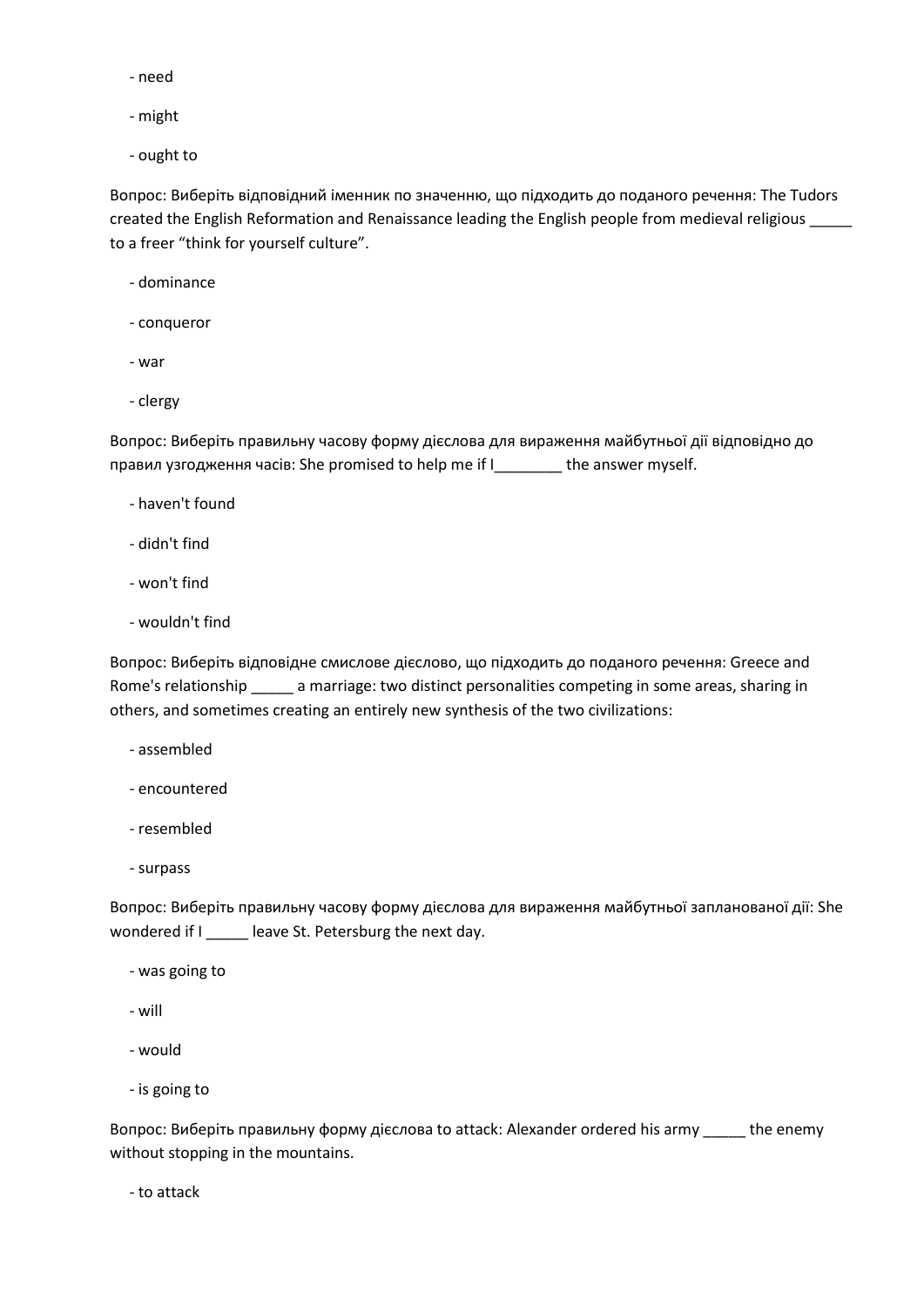- attacking
- have attacked
- attacks

Вопрос: Виберіть правильну форму дієслова to get: How difficult was it \_\_\_\_\_ the artifacts for the Museum of natural history?

- getting
- to get
- get
- got

Вопрос: Виберіть правильну часову форму дієслова для вираження минулої тривалої дії: Malcolm admitted that they \_\_\_\_\_ English for one year and made considerable progress.

- are studying
- were studying
- has been studying
- had been studying

Вопрос: Виберіть правильний прийменник: A democracy is a way of governing in which the whole body of citizens takes charge \_\_\_\_\_ its own affairs.

- at

- from

- on
- of

Вопрос: Виберіть правильний прийменник: Free competition among political parties provides a check \_\_\_\_\_ possible governmental tyranny and oppression.

- on

- against

- under
- of

Вопрос: Виберіть правильну часову форму дієслова для вираження нереальної дії, яка відноситься до минулого: If all eligible voters \_\_\_\_\_\_\_\_\_, that ignorant person wouldn't have been elected.

- had voted
- will vote
- vote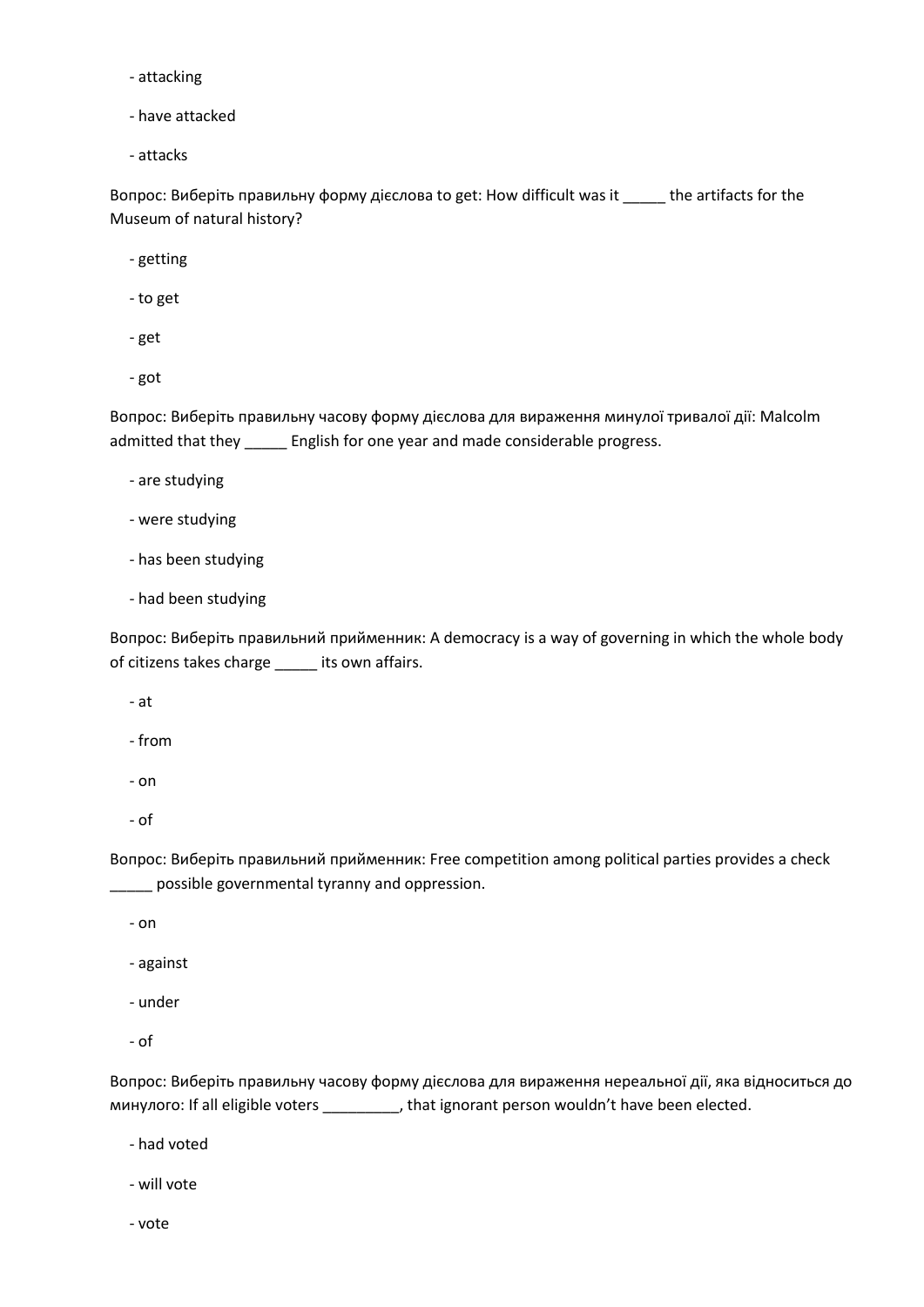- voted

Вопрос: Виберіть правильні часові форми дієслів для вираження нереальної дії, яка відноситься до минулого: If I \_\_\_\_\_ what a poor historian you were, I \_\_\_\_\_ never for your assistance.

- knew, requested

- had known, requested
- would know, requested
- had known, wouldn't have requested

Вопрос: Виберіть правильну часову форму дієслова для вираження нереальної умови: If I \_\_\_\_\_\_\_ you, I would apologize to her right away.

- was

- were
- will be
- am

Вопрос: Виберіть правильну часову форму дієслова для вираження бажання: I wish the lecturer \_\_\_\_\_\_his exciting story at the previous class.

- hasn't completed
- hadn't completed
- completed
- can complete

Вопрос: Виберіть правильну форму безособового дієслова: Vice-President of the company charged her of \_\_\_\_\_ that strange man for such an important post.

- appointed
- has appointing
- to appoint
- having appointed

Вопрос: Оберіть правильний іменник відповідно до змісту поданого речення: All citizens (except for children, the mentally incompetent and \_\_\_\_\_) should have the right to vote.

- convicted criminals
- convinced criminals
- cruel criminals
- bad criminals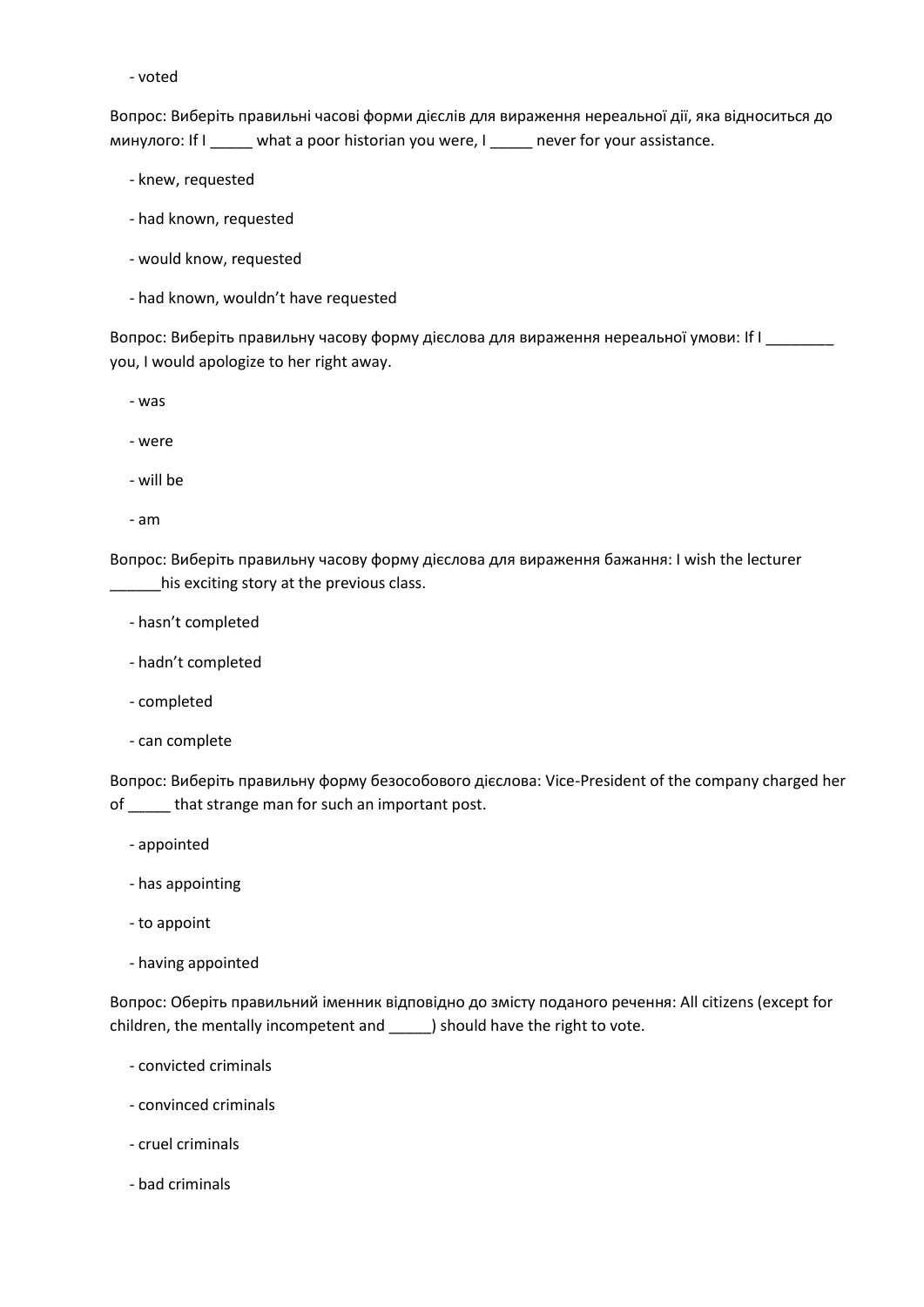Вопрос: Виберіть правильну форму безособового дієслова: A democracy is a way of \_\_\_\_\_in which the whole body of citizens takes charge of its own affairs.

- rules

- governing
- going
- providing

Вопрос: Виберіть правильну форму дієслова make: In a democracy, citizens are able to participate in the decision \_\_\_\_\_ process such as voting, through pressure groups, acting as jurors and the use of media.

- made
- making
- having made
- makes

Вопрос: Виберіть правильне модальне дієслово, що виражає можливість: Democracy is a system where citizens\_\_\_\_\_make decisions what is best for them to satisfy their needs.

- could
- might
- can
- must

Вопрос: Оберіть відповідний іменник: The four most prominent kinds of equality in society are equality of rights, \_\_\_\_\_, schooling, and justice.

- law

- free competition
- suffrage
- exclusion

Вопрос: Виберіть правильну часову форму дієслова для вираження теперішньої дії у пасивному стані: In authoritarian state citizens participation \_\_\_\_\_and cannot make any decisions in the governmental process.

- is controlling
- are controlling
- are being controlled
- is controlled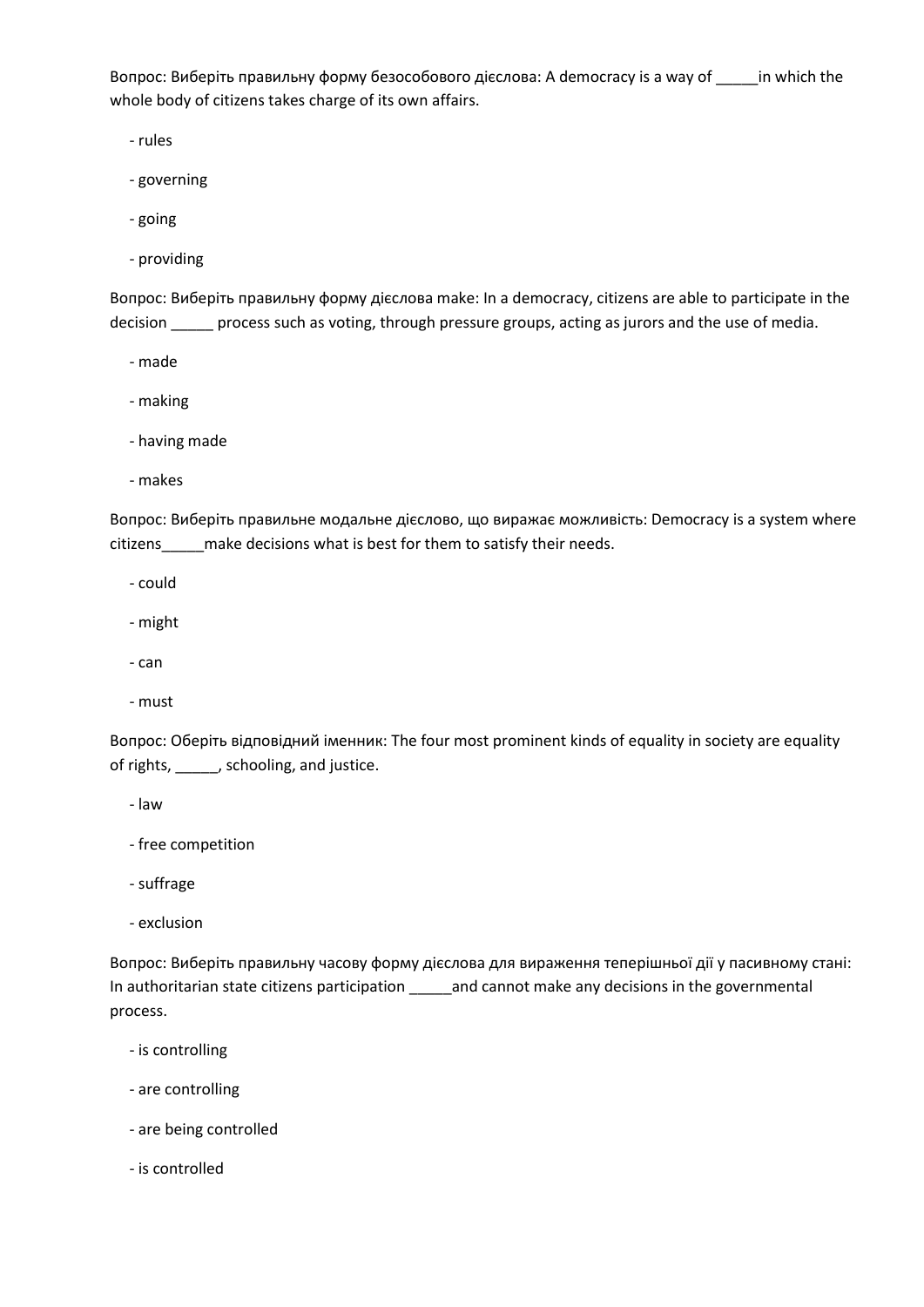Вопрос: Виберіть відповідне смислове дієслово: The goals and principles of the authoritarian system are to control the participation of the citizens and\_\_\_\_\_ any opposition.

- eliminate

- appear
- satisfy
- prefer

Вопрос: Виберіть правильну часову форму дієслова для вираження майбутньої дії: If he\_\_\_\_\_his term exams, his parents \_\_\_\_\_him go to Italy next summer.

- fail, will not let
- fails, won't let
- will fail, don't let
- fail, will let

Вопрос: Виберіть правильну часову форму дієслова для вираження нереальної умови: If I \_\_\_\_\_rich, my life \_\_\_\_\_ completely.

- were, would change
- was, will change
- were, will change
- had been, will change

Вопрос: Виберіть правильні часові форми дієслів для вираження нереальної дії, яка відноситься до минулого: If he \_\_\_\_\_\_\_\_\_\_\_\_, he probably wouldn't have failed his midterm exam.

- had studied
- weren't stupid
- has studied
- studied

Вопрос: Виберіть правильну часову форму дієслова для вираження у минулому бажання, що не здійснилося: I wish I \_\_\_\_\_ visit London on Wednesday to hear the Queen addressing the people on the Buckingham Palace's balcony that day.

- had visited
- has visited
- was visited
- had been visited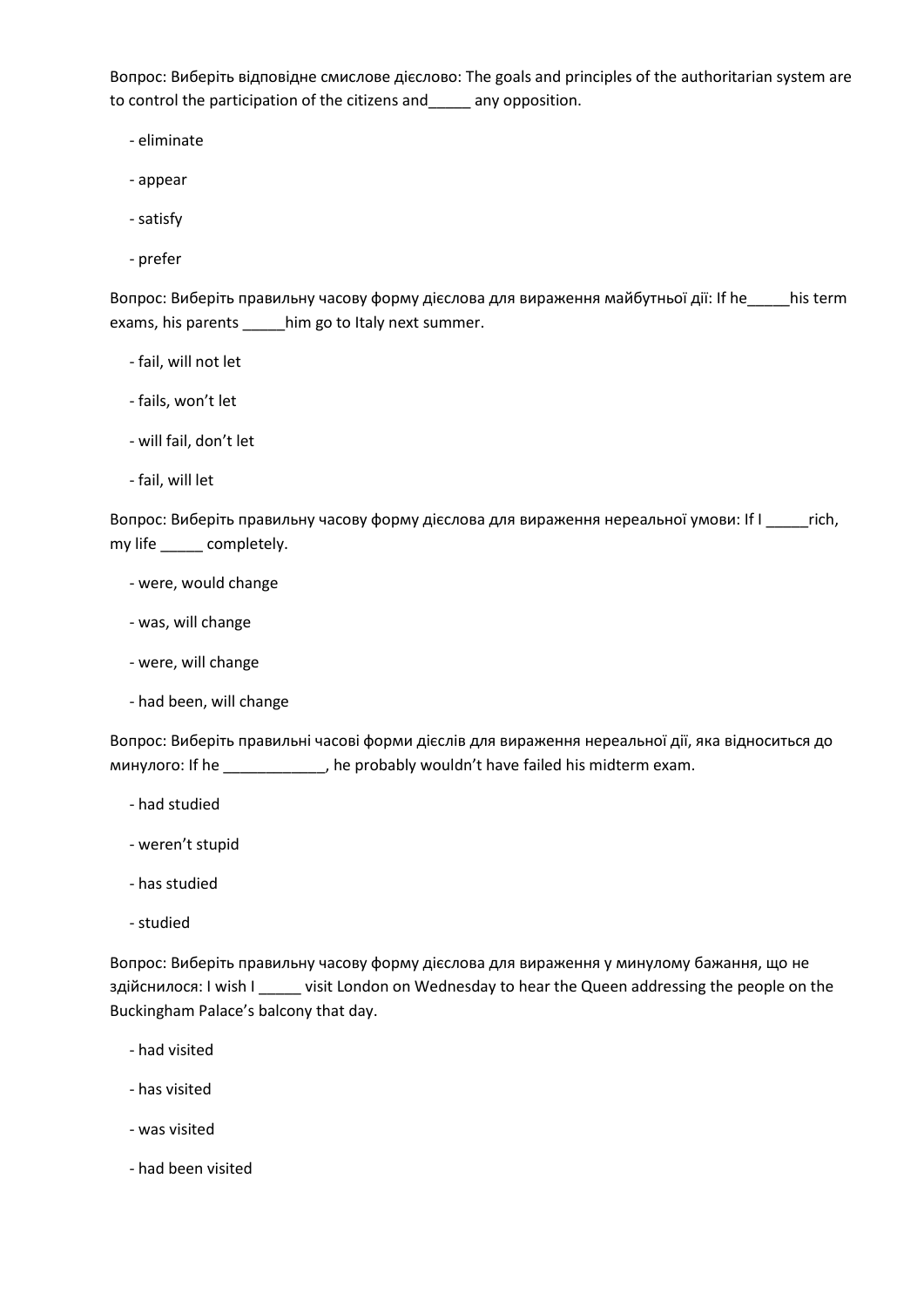Вопрос: Виберіть правильну часову форму дієслова для вираження бажання: I wish I \_\_\_\_\_ history well.

- has known
- knew
- knows
- know

Вопрос: Виберіть правильну часову форму дієслова для вираження нереальної умови у минулому: If it hadn't been so interesting we\_\_\_\_\_ the Museum of Wax Figures.

- hasn't visited
- wouldn't have visited
- will visited
- visited

Вопрос: Виберіть правильну часову форму дієслова для вираження нереальної умови: But for my scientific advisor it \_\_\_\_\_ impossible to do the research in time.

- will be
- are
- would have been
- is

Вопрос: Виберіть правильні часові форми дієслів для вираження нереальної дії, яка відноситься до минулого: He\_\_\_\_\_ for membership in environmental society, if he \_\_\_\_\_ more leisure time the previous term.

- would apply, has
- would have applied, has had
- will apply, had
- would have applied, had had

Вопрос: Виберіть правильні часові форми дієслів для вираження реальної дії, яка може бути виконана у майбутньому: If students of Political Sciences \_\_\_\_\_ abreast of the latest events in politics, they \_\_\_\_\_ never notable politicians.

- don't keep, will make
- won't keep, make
- will keep, make
- won't keep, make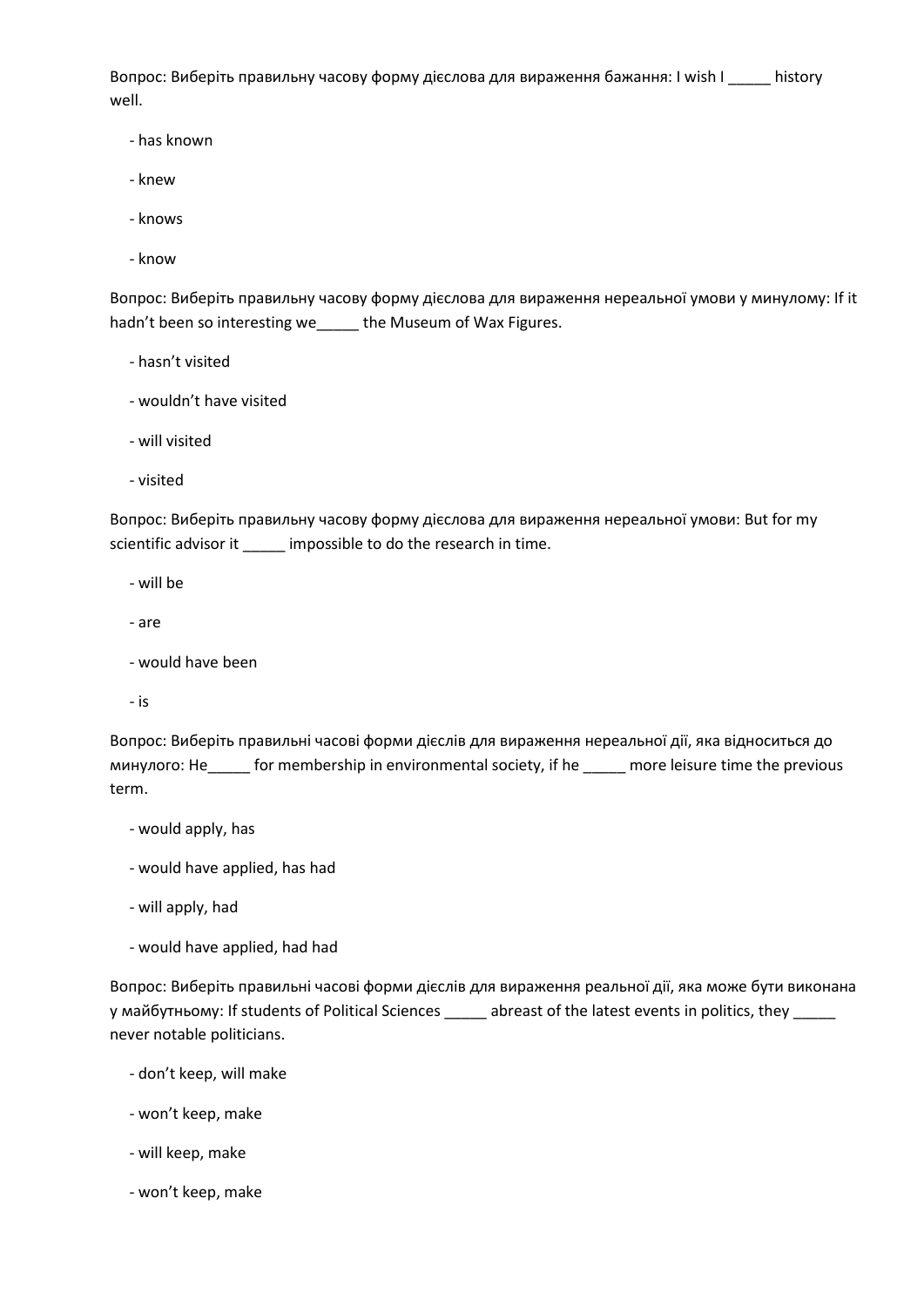Вопрос: Виберіть правильні часові форми дієслів для вираження нереальної дії, яка відноситься до минулого: If the Dean of the College of History, Political Science and International Studies \_\_\_\_\_ about Connor's all-embracing knowledge of foreign languages, he \_\_\_\_\_ the interviewee without any doubt.

- had learned, will employ
- had learned, would have employed
- would learn, had employed
- will learn, employ

Вопрос: Виберіть правильну часову форму дієслова для вираження нереальної умови: But for Archibald's discourtesy, he \_\_\_\_\_ to the senior position of the President's secretariat.

- would have promoted
- would have been promoted
- promotes
- will promote

Вопрос: Виберіть правильне модальне дієслово: Nobody \_\_\_\_\_ say Alina is a historian but for her Diploma with Honors.

- must
- will
- would
- have to

Вопрос: Виберіть правильну часову форму дієслова для вираження нереальної умови: If it \_\_\_\_\_ Tina's laziness, she would be the top student of the group.

- were not for
- be not for
- have not been for
- is not for

Вопрос: Оберіть відповідний іменник: Globalization results in the \_\_\_\_\_ of international cultural, economic, and political activities.

- expansion
- division
- interaction
- prosperity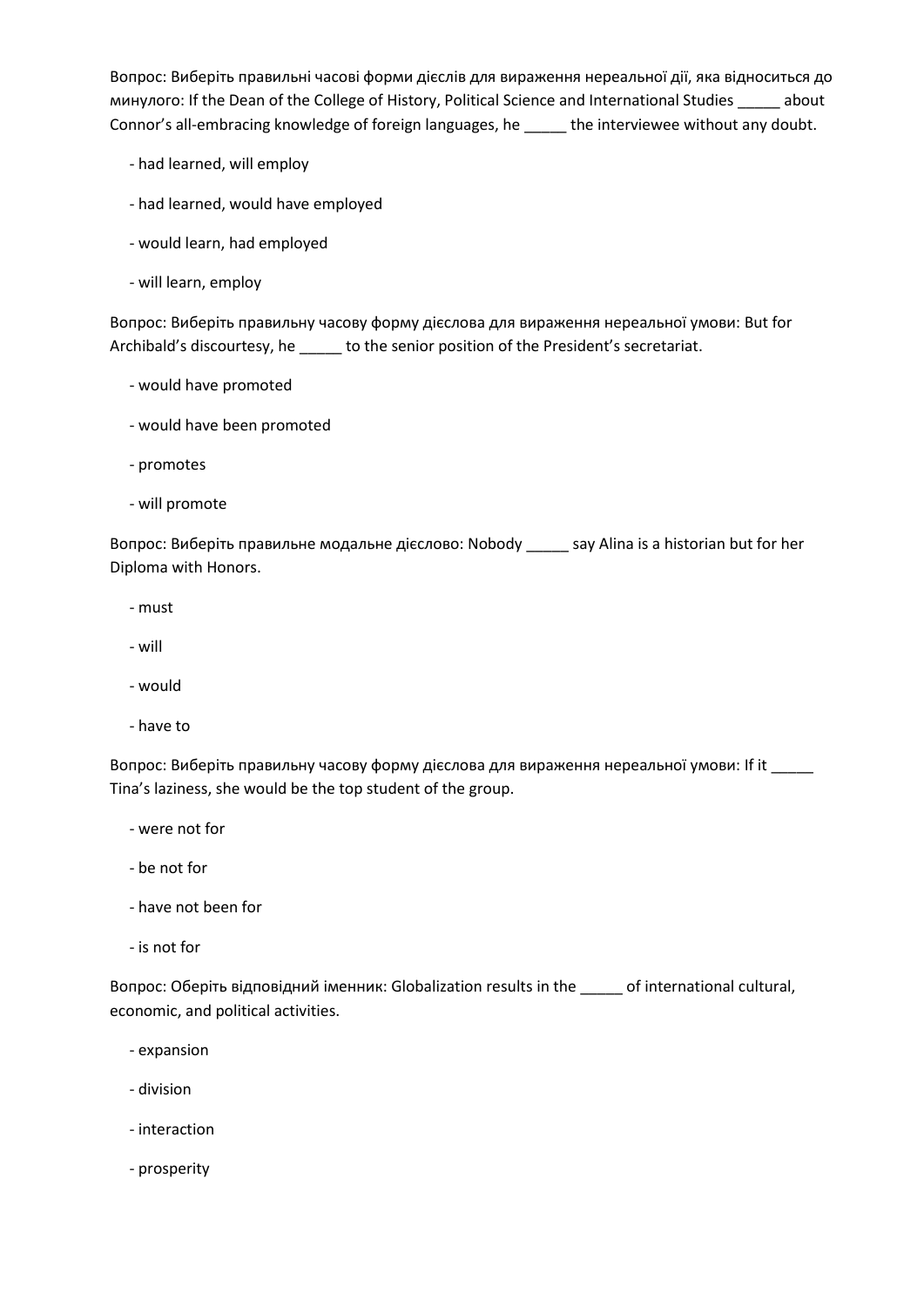Вопрос: Оберіть відповідний іменник до поданого речення: Globalization sped up dramatically in the twentieth century with the \_\_\_\_\_of air travel, the expansion of free trade, and the dawn of the Information Age.

- treasure
- resistance
- enterprise
- proliferation

Вопрос: Виберіть правильне смислове дієслово до поданого речення: Britain's colony in India, for instance, \_\_\_\_\_ cotton to British merchants and traders.

- benefited
- spread
- supplied
- presented

Вопрос: Виберіть правильну часову форму дієслова для вираження минулої дії: But policy and technological developments of the past few decades\_\_\_\_\_cross-border trade, investment, and migration.

- has increased
- was increased
- is increased
- have increased

Вопрос: Виберіть правильну часову форму дієслова для вираження теперішньої завершеної дії: Advances in information technology, in particular, economic life.

- have dramatically transformed
- has dramatically transformed
- have been dramatically transformed
- has been dramatically transformed

Вопрос: Виберіть правильну часову форму дієслова для вираження теперішньої завершеної дії: In the years since World War II many governments \_\_\_\_\_ free-market economic systems.

- has adopted
- has been adopting
- have been adopting
- have adopted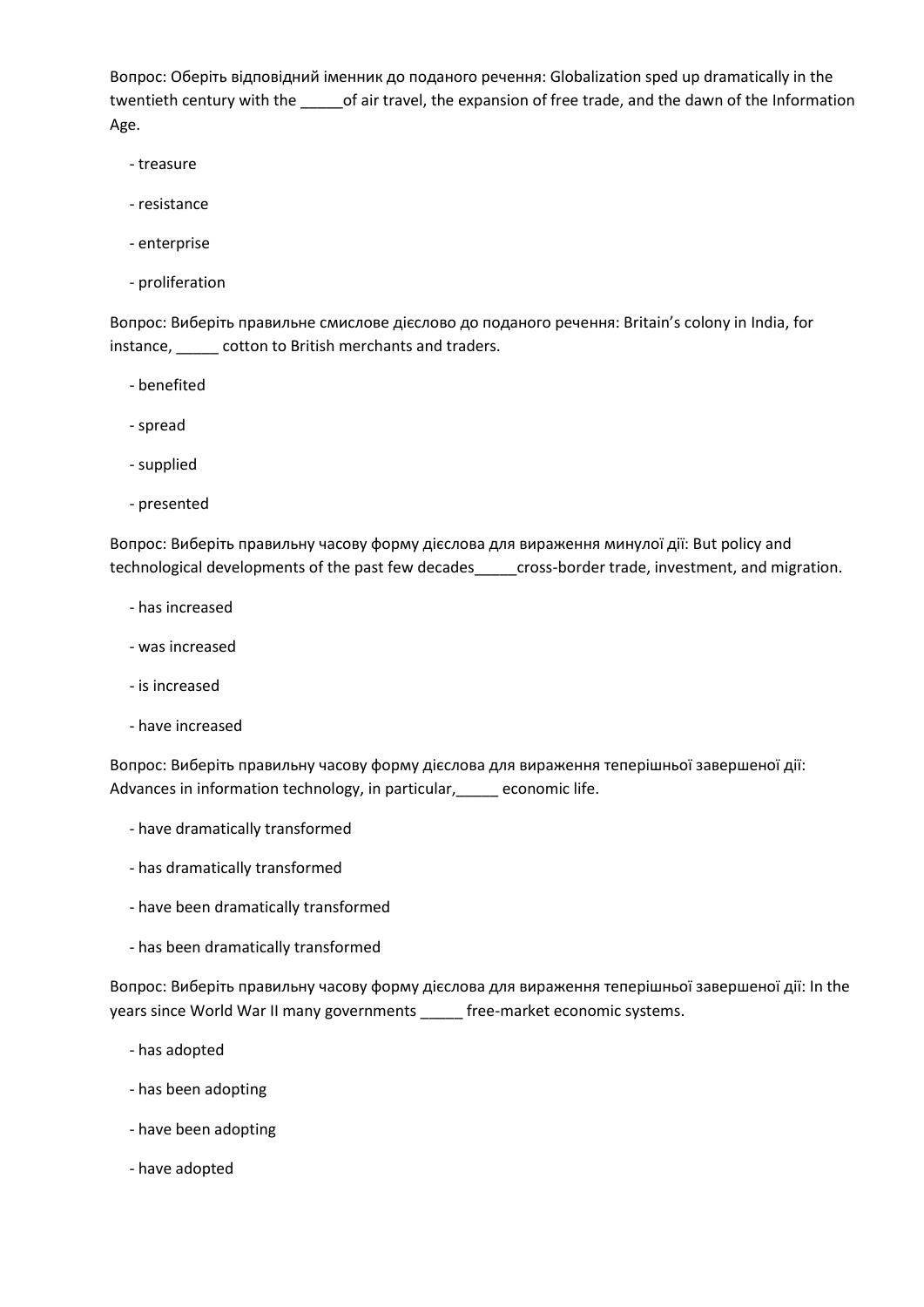Вопрос: Виберіть правильну форму безособового дієслова: When Europeans began \_\_\_\_\_ colonies overseas, globalization grew.

- to have established
- establishing
- having established
- established

Вопрос: Виберіть правильну форму безособового дієслова: Gordon Brown is expected \_\_\_\_\_ a statement tonight.

- to broadcast
- broadcasting
- having broadcasted
- broadcasted

Вопрос: Виберіть правильну форму безособового дієслова: The union committee decided the strike

- continuing

\_\_\_\_\_.

- having continued
- continues
- to continue

Вопрос: Виберіть правильну форму безособового дієслова: Jermaine Lens was the first player \_\_\_\_\_ the contract without reading it, which was very stupid.

- to sign
- to has signed
- has signed
- signing

Вопрос: Виберіть правильну форму безособового дієслова: The most important thing \_\_\_\_\_ is not always obvious.

- doing
- having done
- to do
- to have done

Вопрос: Виберіть правильну форму безособового дієслова: Do you intend \_\_\_\_\_ IELTS next month?

- to pass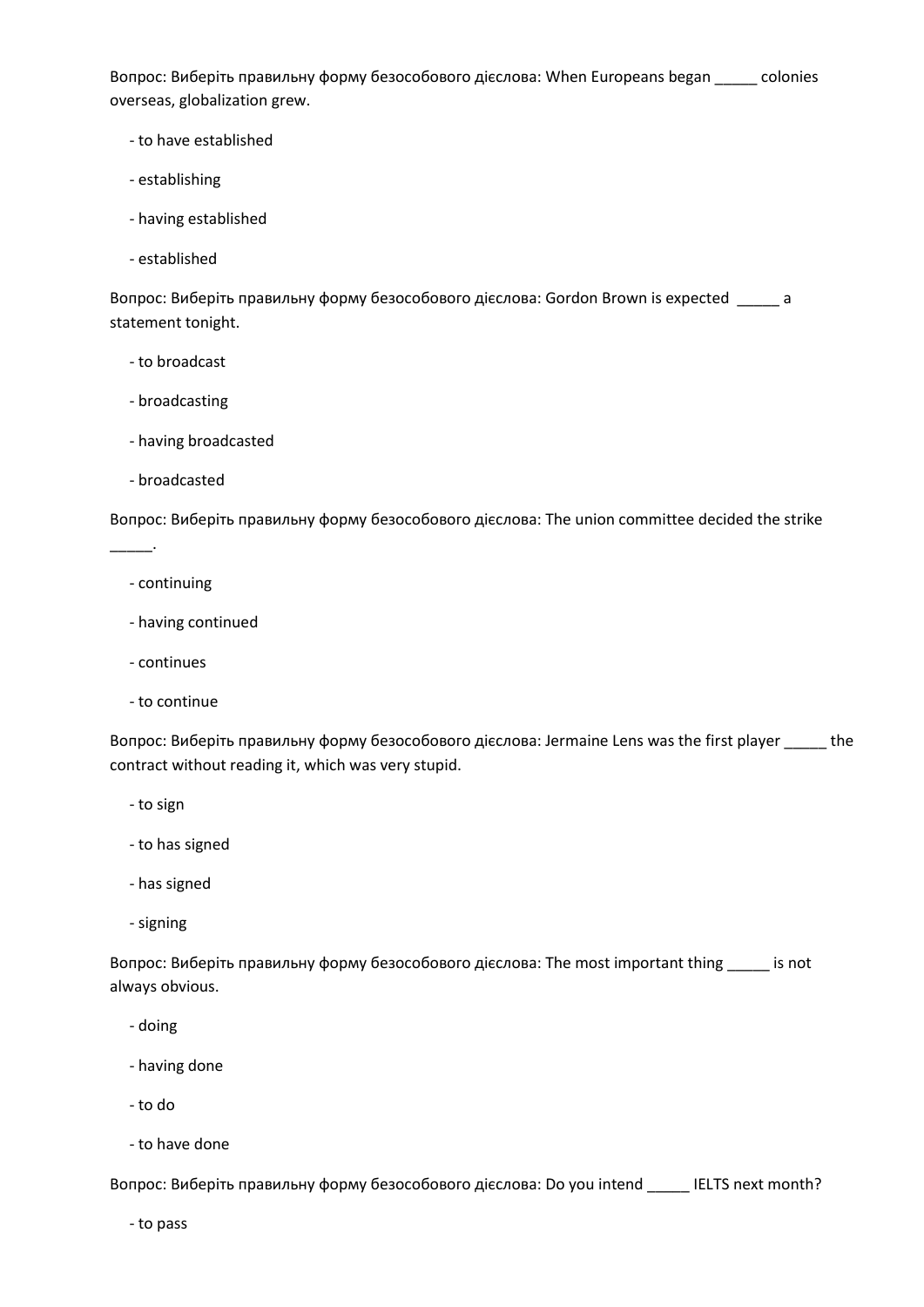- passed
- having passed
- to have passed

Вопрос: Виберіть правильну форму безособового дієслова: Do you always notice your professor \_\_\_\_\_ the lecture hall?

- to enter
- having entered
- enter
- enters

Вопрос: Виберіть правильну форму безособового дієслова: Would you rather \_\_\_\_\_TV now?

- to read and to watch
- reading or watching
- are watching and reading
- read or watch

Вопрос: Виберіть правильну форму безособового дієслова: What made you \_\_\_\_\_ our university?

- enter
- entering
- to enter
- having entered

Вопрос: Виберіть правильну форму безособового дієслова: This community is unlikely \_\_\_\_\_ the economic disorder.

- to survive
- surviving
- survived
- survives

Вопрос: Виберіть правильну форму безособового дієслова: It is important for every student of the Political Science Department \_\_\_\_\_ two pages in the original every day.

- having read
- reading
- to read
- read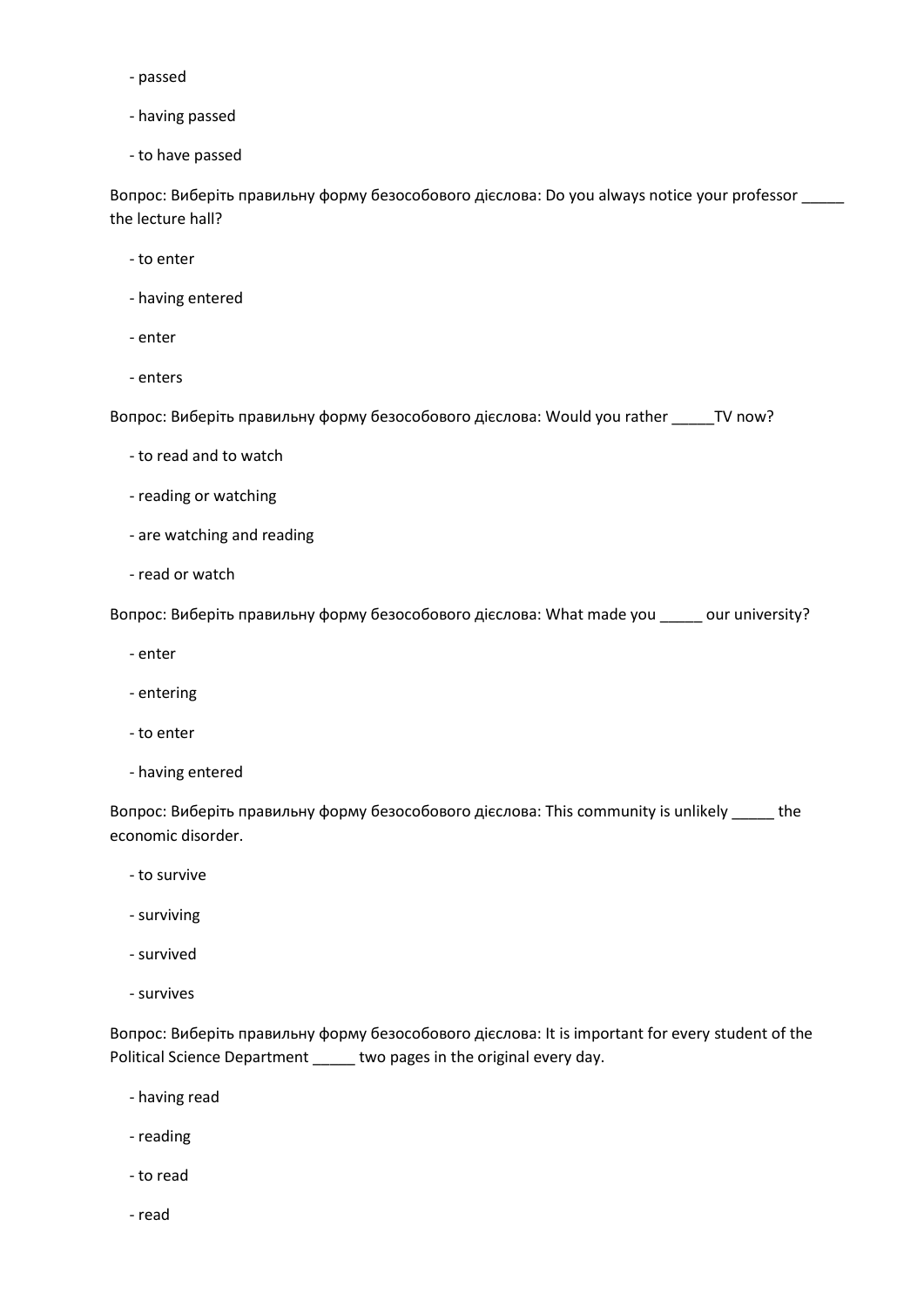Вопрос: Виберіть правильну форму безособового дієслова: He was proud \_\_\_\_\_ invited to the party.

- of have

- of having been
- to be
- of having

Вопрос: Виберіть правильну форму безособового дієслова: Do you mind \_\_\_\_\_ the property and income statement?

- fill
- filled
- to fill
- filling

Вопрос: Виберіть правильну форму безособового дієслова: She denies \_\_\_\_\_ with him.

- had spoken
- having spoken
- has spoken
- speak

Вопрос: Виберіть правильний прийменник: I don't insist \_\_\_\_\_ her joining us.

- at
- in
- on
- after

Вопрос: Виберіть правильну форму безособового дієслова з займенником: Michael warned us that there was no point in \_\_\_\_\_ in the election.

- she nominating
- her nominating
- she nominates
- nominating she

Вопрос: Виберіть правильну форму безособового дієслова: Let's \_\_\_\_\_ control of the investments to local economy.

- gain

- gaining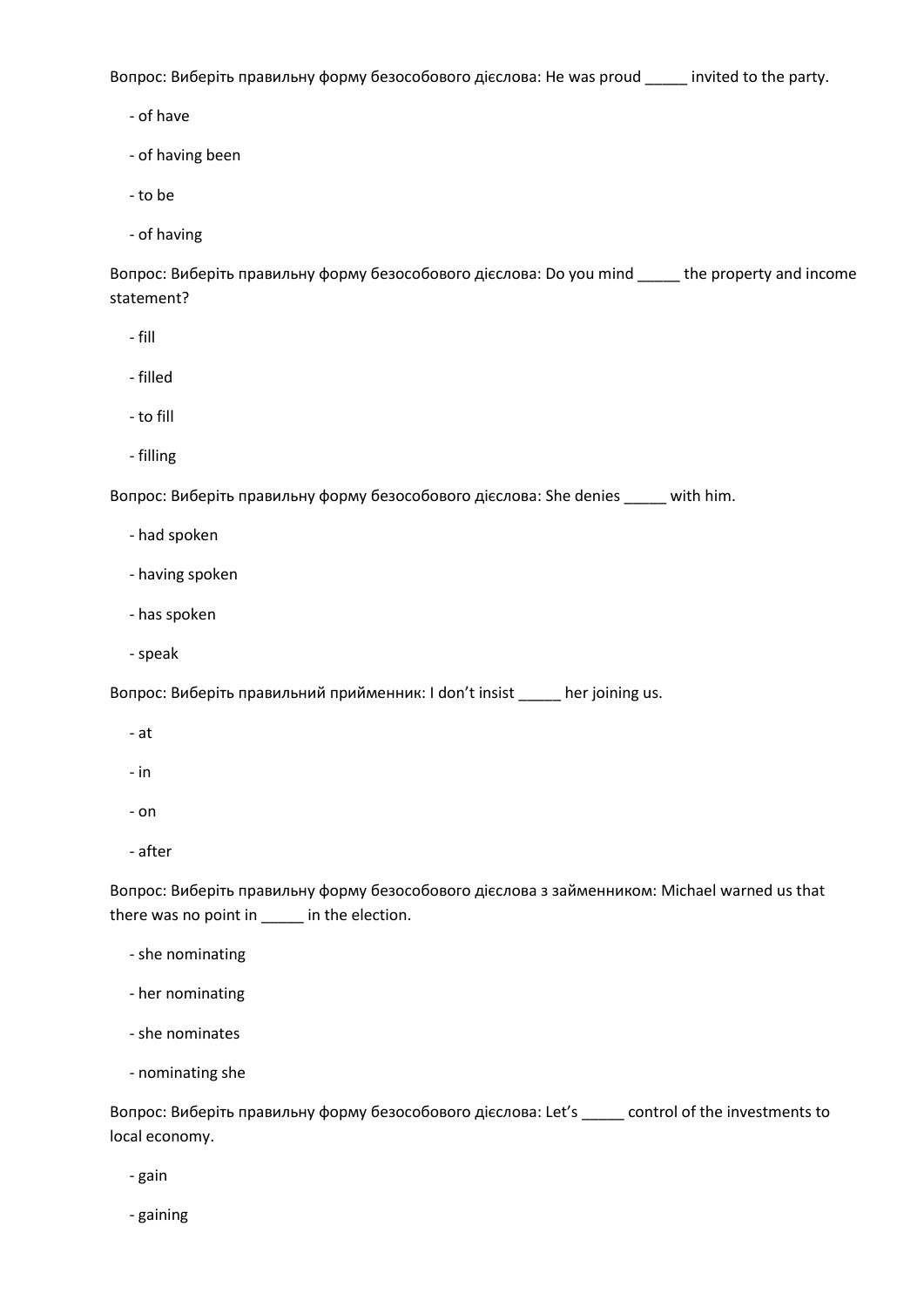- to gain
- having gain

Вопрос: Виберіть правильну форму безособового дієслова: I object him \_\_\_\_\_ private calls on the office phone.

- made
- has made
- having made
- to having made

Вопрос: Оберіть відповідну форму смислового дієслова: In human history, terrorism is widely\_\_\_\_\_ as the world most famous enemy of mankind.

- finished
- recognized
- spent
- intended

Вопрос: Оберіть відповідний іменник до поданого речення: Terrorism is a \_\_\_\_\_ to global peace.

- truth
- threat
- offshoot
- infidel

Вопрос: Виберіть правильну форму безособового дієслова: \_\_\_\_\_the news every day we know what's going on in the world.

- watched
- having watched
- watching
- to watch

Вопрос: Виберіть правильну форму безособового дієслова: He confirmed his intention in \_\_\_\_\_ the negotiations.

- conducting
- conducted
- have conducted
- to conduct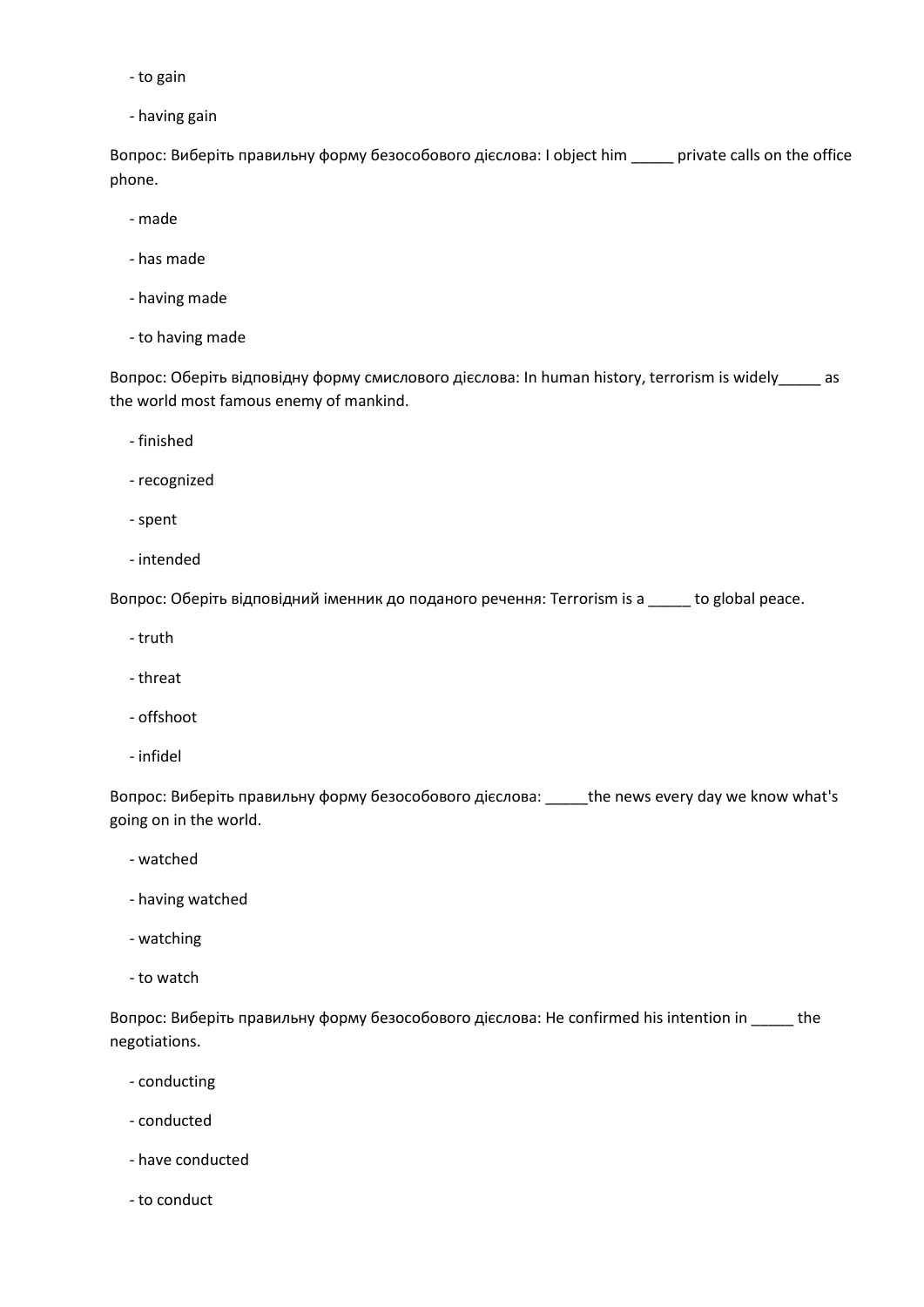Вопрос: Виберіть правильну форму безособового дієслова: Scandal is gossip \_\_\_\_\_tedious by morality.

- have made

- made

- to make

- making

Вопрос: Виберіть правильну форму безособового дієслова: \_\_\_\_\_for plotting terror attacks he became disconnected with the society.

- jailing

- having jailed
- jailes
- jailed

Вопрос: Виберіть правильну часову форму дієслова (Past Simple or Progressive) у реченні: When I do school, I dohn.

- walk, see
- walking, saw
- was walking, saw
- walked, was seeing

Вопрос: Виберіть правильну часову форму дієслова (Past Simple or Progressive) у реченні: When I\_\_\_\_\_\_in the kitchen, Mary\_\_\_\_\_\_\_\_.

- was helping, came

- helped, came
- came, was helping
- was helping, was coming

Вопрос: Виберіть правильну часову форму дієслова (Past Simple or Progressive) у реченні: While mother\_\_\_\_\_\_\_\_\_\_\_\_\_the soup, the children\_\_\_\_\_\_\_\_\_\_\_\_\_\_\_\_.

- cooked, played
- was cooking, were playing
- was cooking, played
- cooked, were playing

Вопрос: Виберіть правильну часову форму дієслова (Past Simple or Progressive) у реченні: When Jane\_\_\_\_\_\_\_\_\_\_\_\_\_\_in the garden, her uncle\_\_\_\_\_\_\_\_\_\_\_\_\_\_\_\_.

- was working, called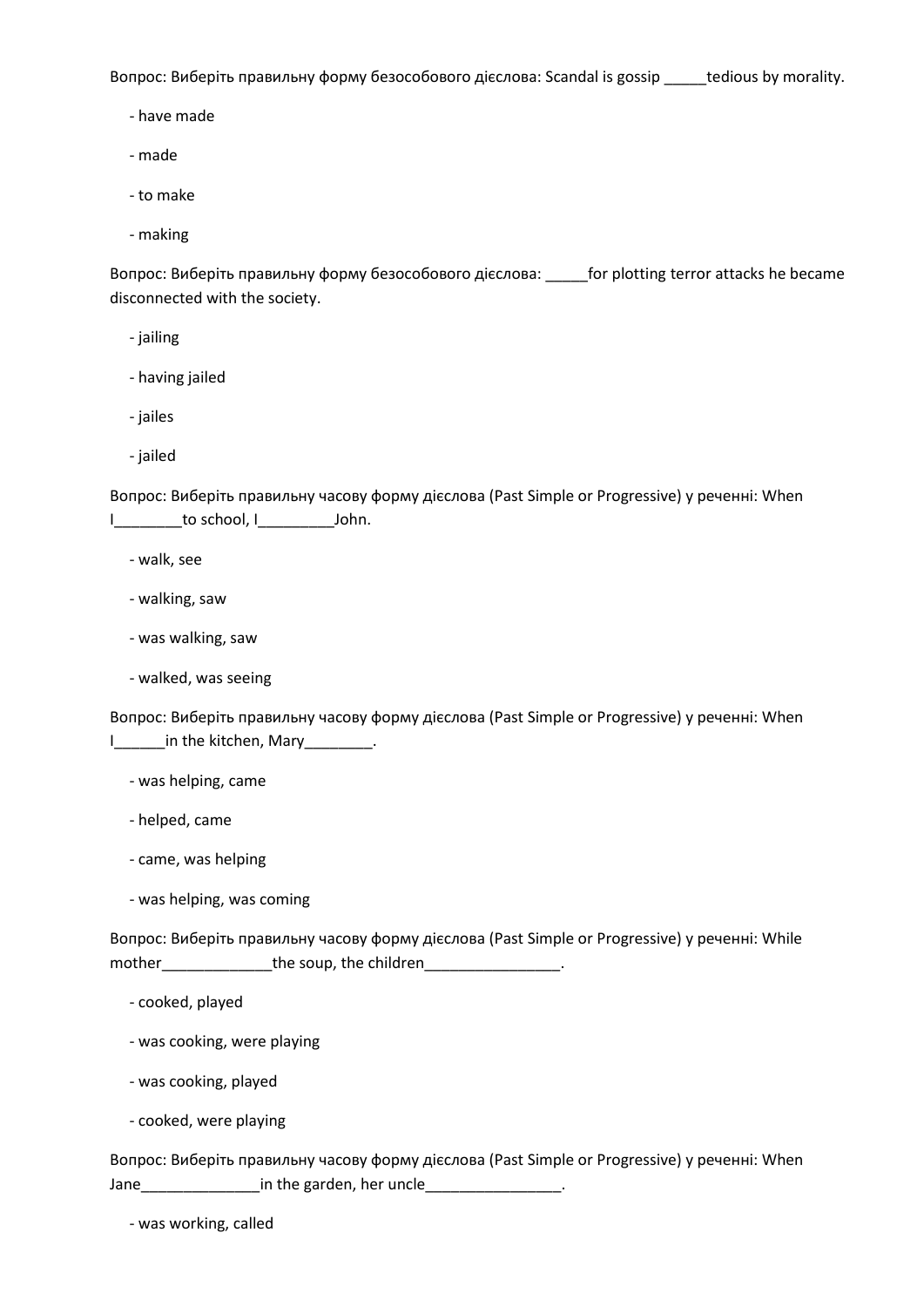- was working, was calling
- worked, called
- worked, was calling

Вопрос: Виберіть правильну часову форму дієслова (Past Simple or Progressive) у реченні: Carol \_\_\_\_\_\_\_\_\_\_\_TV while Bob and Rob\_\_\_\_\_\_\_\_\_\_\_\_\_\_\_\_football.

- wached, played
- was watching, were playing
- wached, were playing
- was watching, played

Вопрос: Виберіть правильну часову форму дієслова (Past Simple or Progressive) у реченні: When she \_\_\_\_\_\_\_\_\_\_\_\_\_\_\_\_\_\_\_her hair, the baby \_\_\_\_\_\_\_\_\_\_\_\_\_\_\_\_\_\_\_\_\_\_\_to cry.

- was washing, began
- washed, was beginning
- was washing, was beginning
- washed, began

Вопрос: Виберіть правильну часову форму дієслова (Past Simple or Progressive) у реченні: A strong wind\_\_\_\_\_\_\_\_\_\_\_\_\_\_\_\_\_\_\_\_when the plane\_\_\_\_\_\_\_\_\_\_\_\_\_\_\_\_\_\_.

- blowed, landed
- was blowing, was landing
- blew, landed
- was blowing, landed

Вопрос: Виберіть правильну часову форму дієслова (Past Simple or Progressive) у реченні: When she\_\_\_\_\_\_\_\_\_\_\_\_\_\_\_\_tennis, it\_\_\_\_\_\_\_\_\_\_\_\_\_\_\_\_\_\_to rain.

- was playing, began
- played, began
- played, was beginning
- was playing, was beginning

Вопрос: Виберіть правильну часову форму дієслова (Past Simple or Progressive) у реченні: When I\_\_\_\_\_\_\_\_\_\_\_\_\_\_\_\_\_TV, the lights\_\_\_\_\_\_\_\_\_\_\_\_\_\_\_\_\_\_out.

- was watching, has gone
- was watching, went
- has watching, was going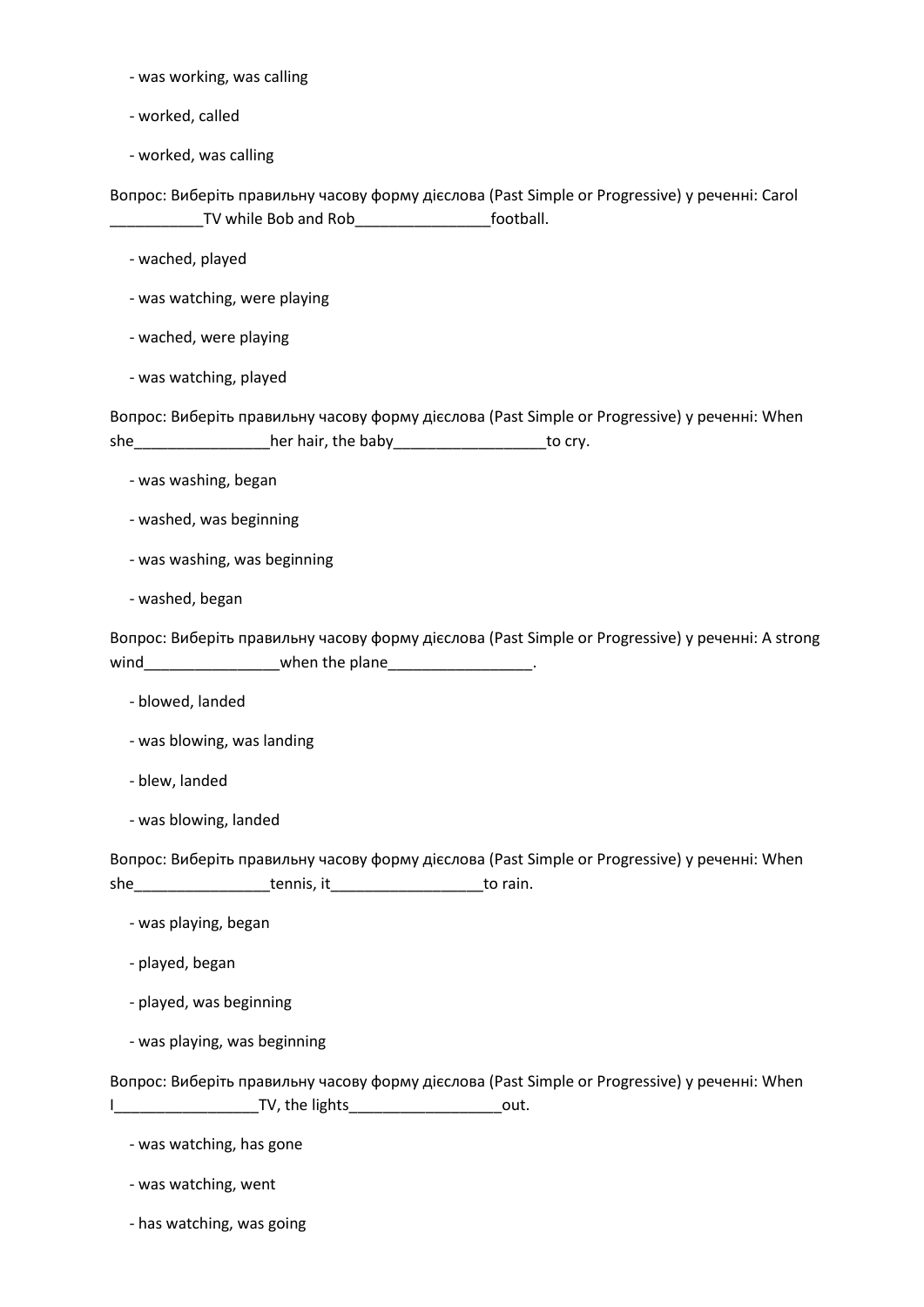- watched, went

Вопрос: Виберіть правильну часову форму дієслова (Past Simple or Progressive) у реченні: While he\_\_\_\_\_\_\_\_\_\_\_\_\_\_\_\_the piano, she\_\_\_\_\_\_\_\_\_\_\_\_\_\_\_\_\_to him.

- was playing, was listening

- played, listened
- has been playing, listens
- was playing, listened

Вопрос: Виберіть правильну часову форму дієслова (Past Simple or Progressive) у реченні: While she\_\_\_\_\_\_\_\_\_\_\_\_\_\_\_\_up her room, he\_\_\_\_\_\_\_\_\_\_\_\_\_\_\_\_his car.

- was tidying, was washing
- was tidying, washed
- tidied, washed
- tidied, was washing

Вопрос: Виберіть правильну часову форму дієслова (Past Simple or Progressive) у реченні: The boys\_\_\_\_\_\_\_\_\_\_\_\_\_\_\_\_\_\_\_\_\_\_in the garden while she\_\_\_\_\_\_\_\_\_\_\_\_\_\_\_\_\_\_\_\_\_the flowers.

- was helping, was watering
- are helping, is watering
- were helping, was watering
- were helped, were watered

Вопрос: Виберіть правильну часову форму дієслова (Past Simple or Progressive) у реченні: He **EXECUTE:** Mary when he <u>EXECUTE: The parent through the park.</u>

- met, walked
- met, was walking
- is meeting, was walking
- was meeting, was walking

Вопрос: Виберіть правильну часову форму дієслова (Past Simple or Progressive) у реченні: The children\_\_\_\_\_\_\_\_\_\_\_\_\_\_computer games while their father\_\_\_\_\_\_\_\_\_\_\_\_\_\_\_\_\_\_a book.

- were playing, was reading
- playing, reading
- were playing, were reading
- played, was reading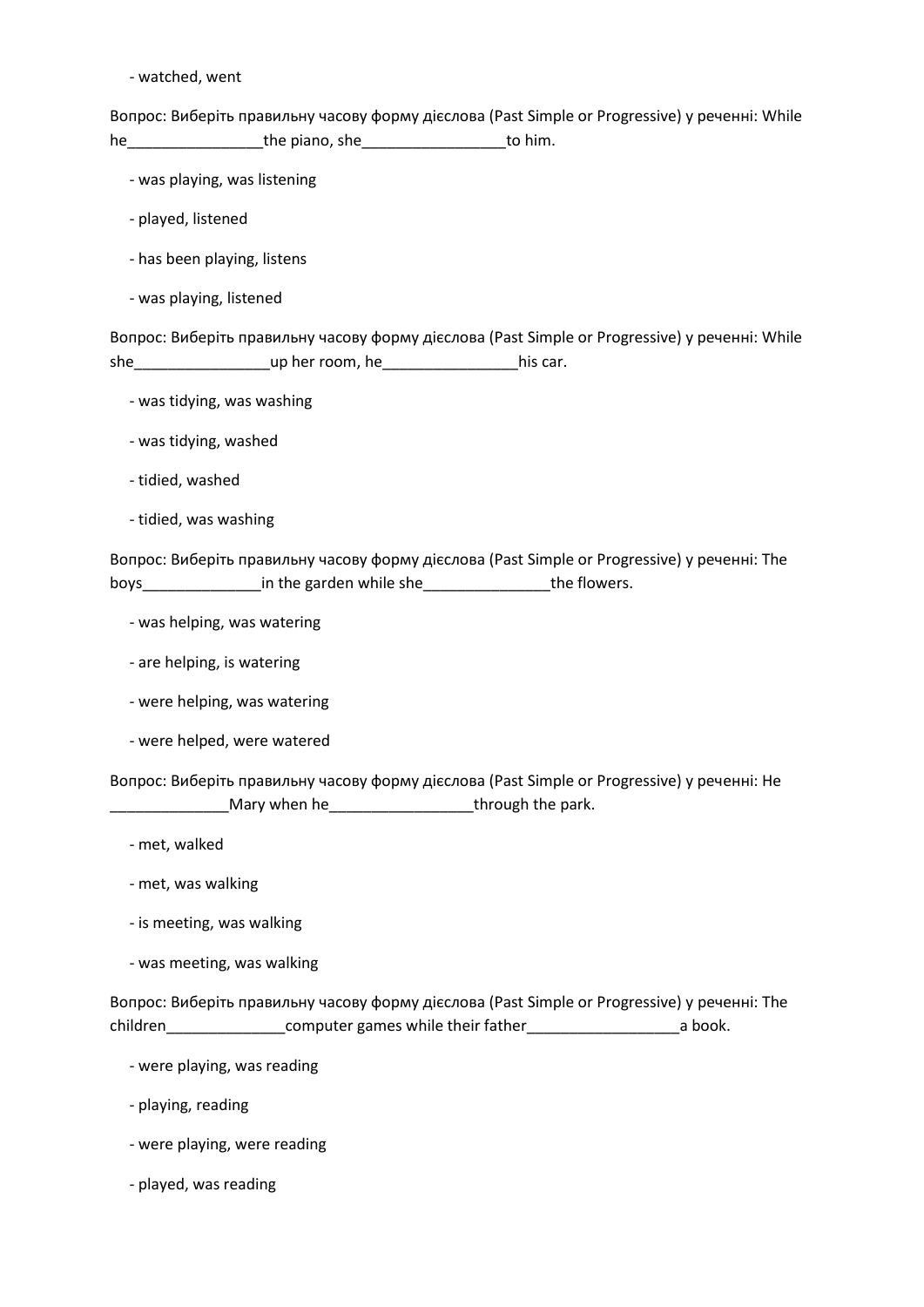Вопрос: Виберіть правильну часову форму дієслова (Past Simple or Present Perfect) у реченні: Mrs Snow\_\_\_\_\_\_\_\_\_\_\_\_\_\_a fantastic cake.

- has made

- was made

- is made

- makes

Вопрос: Виберіть правильну часову форму дієслова (Past Simple or Present Perfect) у реченні: Debbie **with the summan as a set of the set of the set of the set of the set of the set of the set of the set of the s** 

- has bought

- has buy

- has been buying

- bought

Вопрос: Виберіть правильну часову форму дієслова (Past Simple or Present Perfect) у реченні: I \_\_\_\_\_\_\_\_\_\_\_\_\_\_\_\_my little dog yet.

- have not fed

- didn't feed

- has not fed

- had not fed

Вопрос: Виберіть правильну часову форму дієслова (Past Simple or Present Perfect) у реченні: Sally and Jenny\_\_\_\_\_\_\_\_\_\_\_\_\_a new CD player.

- gotten

- have got

- has got

- have get

Вопрос: Виберіть правильну часову форму дієслова (Past Simple or Present Perfect) у реченні: Chris wood for a raft last night.

- has not found

- did not found

- did not find

- have not found

Вопрос: Виберіть правильну часову форму дієслова (Past Simple or Present Perfect) у реченні: The pupils\_\_\_\_\_\_\_\_\_\_\_\_\_\_\_\_\_their homework.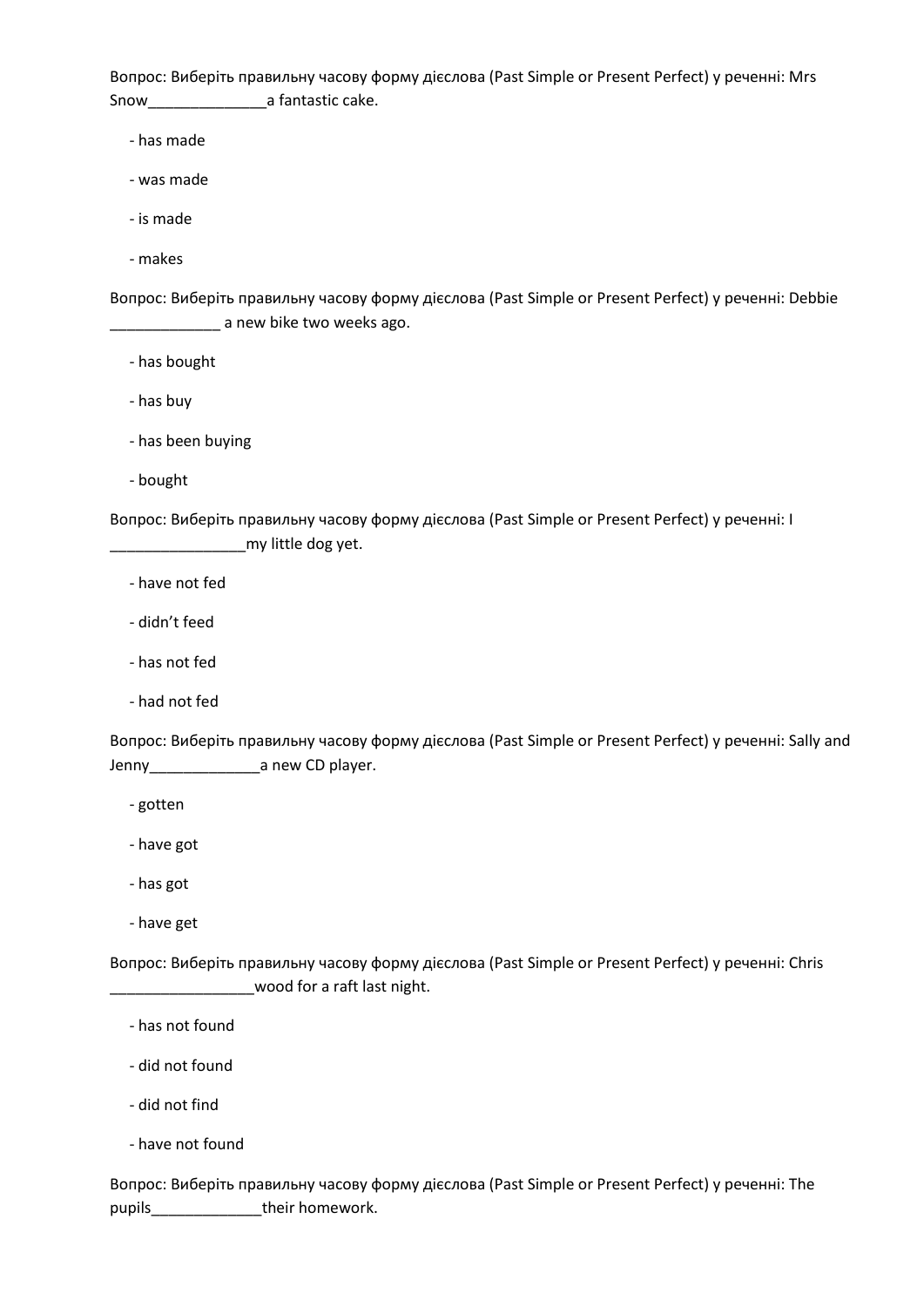- have not done

- did not done

- is not done

- has not done

Вопрос: Виберіть правильну часову форму дієслова (Past Simple or Present Perfect) у реченні: Nick can't play football today. He\_\_\_\_\_\_\_\_\_\_\_an accident with his bike.

- has had

- had had

- had

- did have

Вопрос: Виберіть правильну часову форму дієслова (Past Simple or Present Perfect) у реченні: Liz \_\_\_\_\_\_\_\_\_\_\_\_\_\_\_\_\_\_\_her homework yet.

- did not finished

- has not finished

- did not finish

- has finish

Вопрос: Виберіть правильну часову форму дієслова (Past Simple or Present Perfect) у реченні: \_\_\_\_\_\_\_Julia\_\_\_\_\_\_\_to school today?

- Has… been

- Have… been

- Was… been

- Did… be

Вопрос: Виберіть правильну часову форму дієслова (Past Simple or Present Perfect) у реченні: What\_\_\_\_\_\_\_\_you\_\_\_\_\_\_\_\_\_for lunch today, Mum?

- did… make

- was… made

- have… made

- has… made

Вопрос: Виберіть правильну часову форму дієслова (Past Simple or Present Perfect) у реченні: Bill \_\_\_\_\_\_\_\_\_\_\_\_his cage, but he\_\_\_\_\_\_\_\_\_\_\_the dishes yet.

- has tidied up, has not washed

- has not washed, has tidied up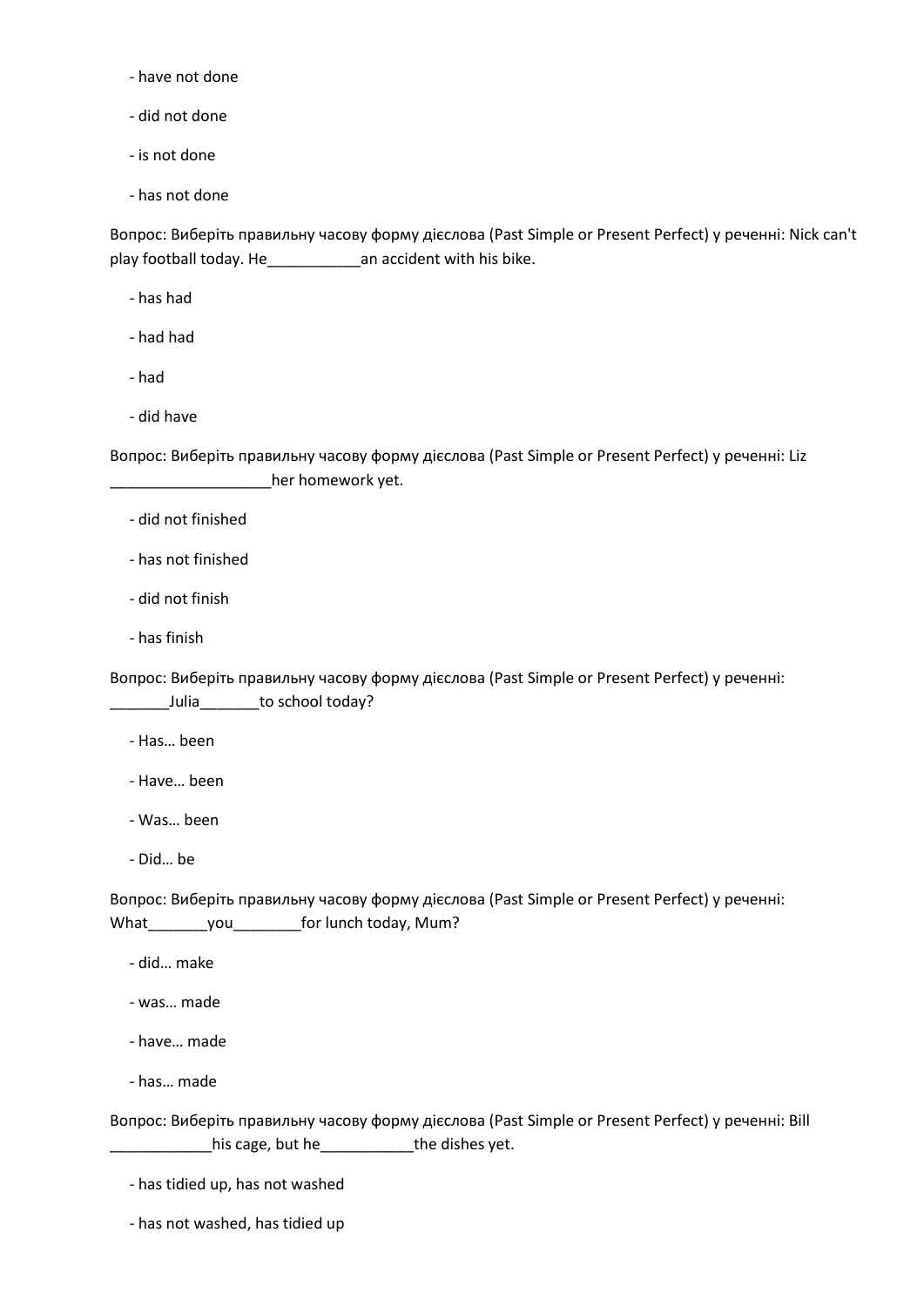- tidied up, not washed
- tidied up, washed

Вопрос: Виберіть правильну часову форму дієслова (Past Simple or Present Perfect) у реченні: Sandra a lot of things for her birthday party, but she the cakes yet.

- have bought, did not make
- bought, made
- had bought, had made
- has bought, has not made

Вопрос: Виберіть правильну часову форму дієслова (Past Simple or Past Perfect) у реченні: After they the Tower, they to Westminster Abbey.

- had seen, went
- have seen, had gone
- saw, had gone
- had seen, had gone

Вопрос: Виберіть правильну часову форму дієслова (Past Simple or Past Perfect) у реченні: He \_\_\_\_\_\_\_\_\_me which animals I \_\_\_\_\_\_\_\_\_\_\_\_\_\_\_in Africa.

- had asked, had hunted
- asked, have hunted
- asked, hunted
- asked, had hunted

Вопрос: Виберіть правильну часову форму дієслова (Past Simple or Past Perfect) у реченні: After Columbus\_\_\_\_\_\_\_\_\_\_\_\_\_\_\_\_America, he\_\_\_\_\_\_\_\_\_\_\_\_\_\_\_\_\_\_to Spain.

- had discovered, returned
- discovered, returned
- was discovered, was returned
- had discovered, had returned

Вопрос: Виберіть правильну часову форму дієслова (Past Simple or Past Perfect) у реченні: Before they\_\_\_\_\_\_\_\_\_\_\_\_\_\_to Liverpool, they\_\_\_\_\_\_\_\_\_\_\_\_\_everything.

- had sold, moved
- moved, had sold
- had moved, had moved
- moved, sold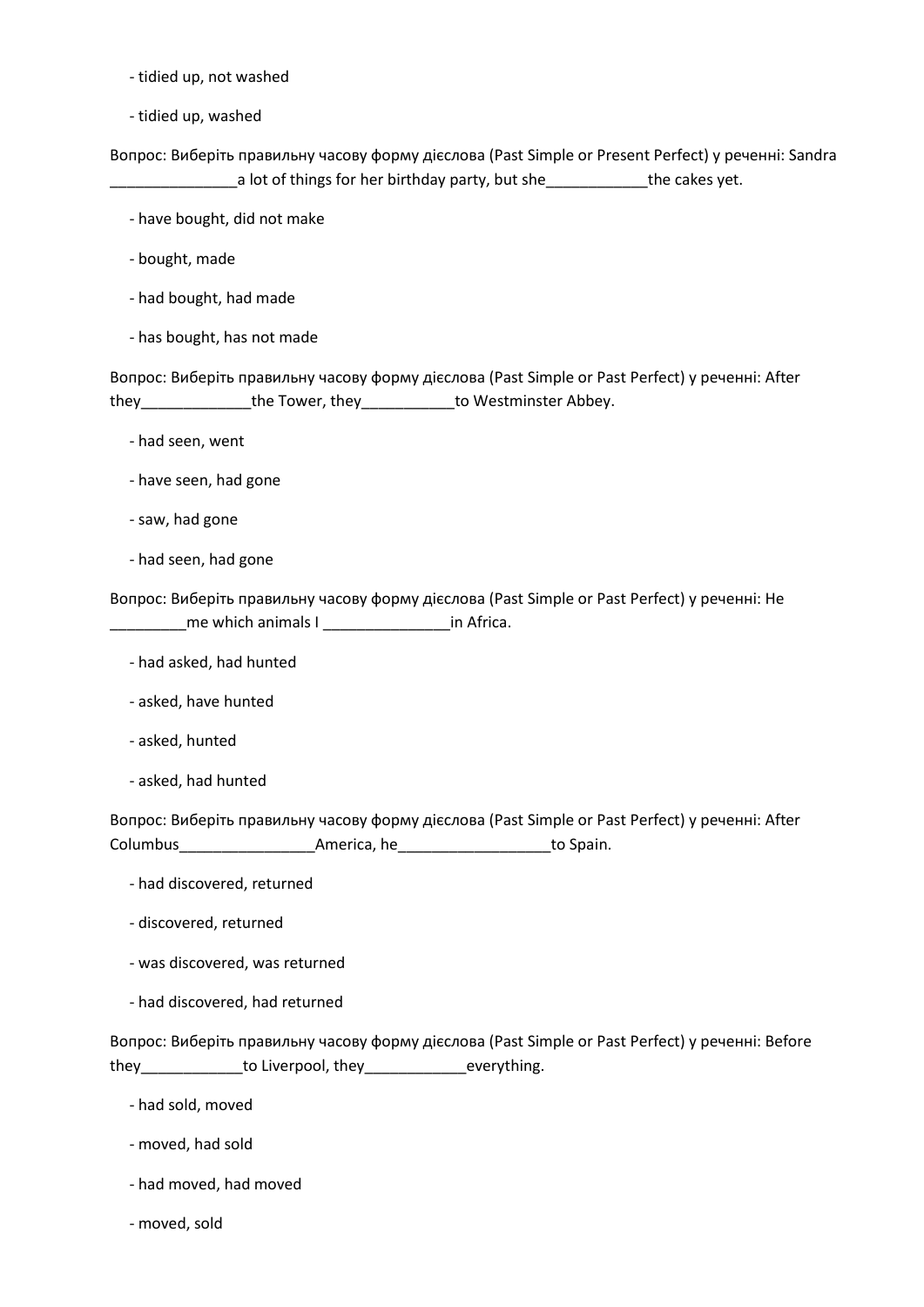Вопрос: Виберіть правильну часову форму дієслова (Past Simple or Past Perfect) у реченні: After he\_\_\_\_\_\_\_\_\_\_\_\_very hard, he\_\_\_\_\_\_\_\_\_\_ill.

- had worked, fell

- worked, fell
- has worked, fallen
- had worked, had fallen

Вопрос: Виберіть правильну часову форму дієслова (Past Simple or Past Perfect Simple) у реченні: She \_\_\_\_\_\_\_\_\_\_\_\_the box after she\_\_\_\_\_\_\_\_\_\_\_\_\_\_\_\_\_\_the key.

- had opened, had found
- had opened, found
- opened, had found
- opened, found

Вопрос: Виберіть правильну часову форму дієслова (Past Simple or Past Perfect) у реченні: They  $\frac{1}{2}$  to a restaurant after they  $\frac{1}{2}$ .

- went, had sailed
- had went, had sailed
- went, have sailed
- had gone, sailed

Вопрос: Виберіть правильну часову форму дієслова (Past Simple or Past Perfect) у реченні: Before they\_\_\_\_\_\_\_\_\_\_\_\_the party, they\_\_\_\_\_\_\_\_\_\_\_\_\_\_ some friends.

- had started, invited
- started, invited
- started, had invited
- have started, invited

Вопрос: Виберіть правильну часову форму дієслова (Past Simple or Past Perfect) у реченні: After she\_\_\_\_\_\_\_\_\_\_\_\_\_\_\_\_\_\_the curtains, she\_\_\_\_\_\_\_\_\_\_\_\_\_\_\_\_\_\_\_\_\_\_\_\_the windows.

- had washed, cleaned
- washed, had cleaned
- had washed, had cleaned
- has washed, has cleaned

Вопрос: Виберіть правильну часову форму дієслова (PastSimpleorPast Perfect) у реченні: They **water 10 Terman is a set of the state of the contract of the bus\_\_\_\_\_\_\_\_\_\_\_\_\_\_\_**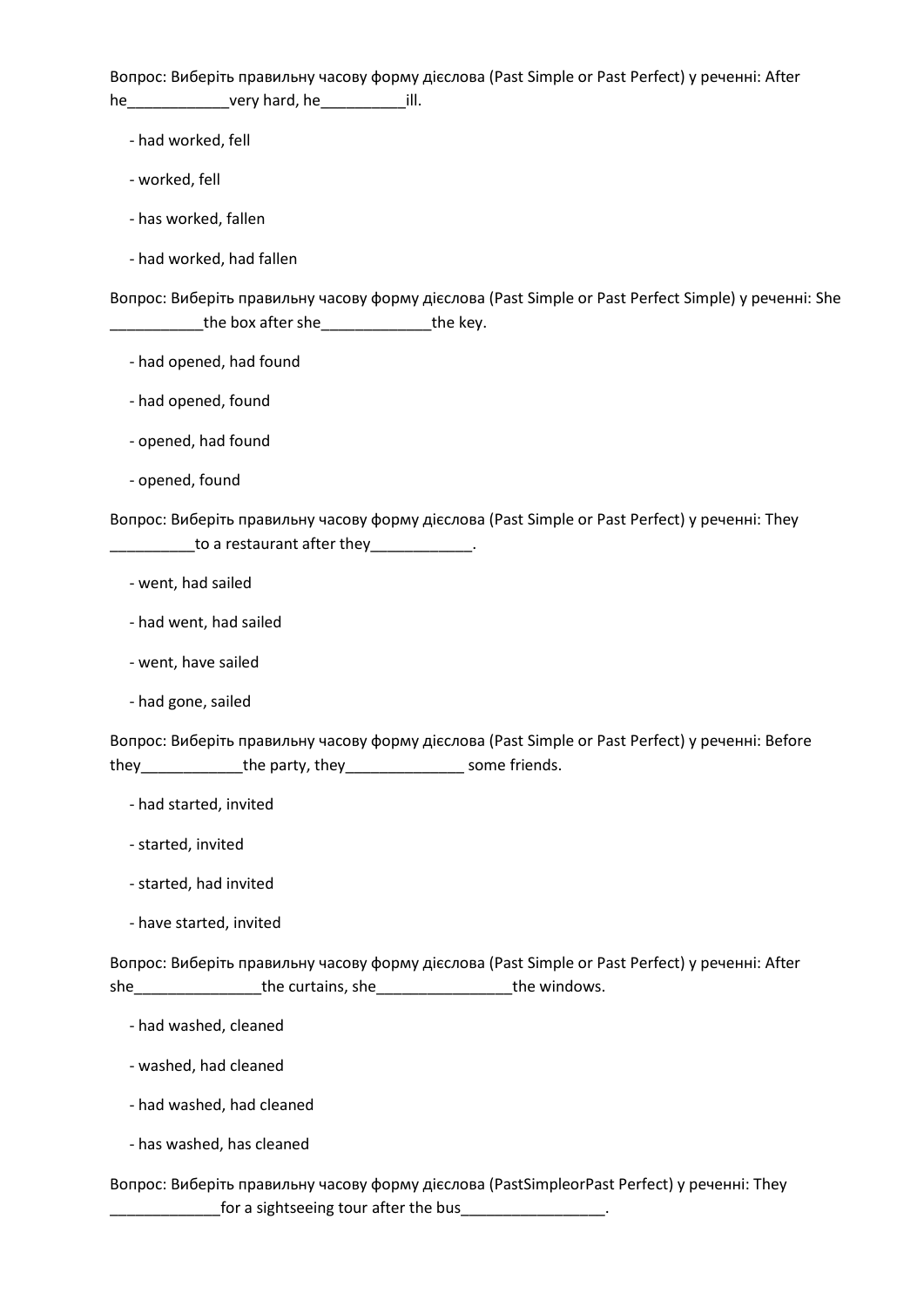- had gone, had arrived

- went, had arrived

- gone, arrived

- went, arrived

Вопрос: Виберіть правильну часову форму дієслова (Past Simple or Past Perfect) у реченні: Before John\_\_\_\_\_\_\_\_\_\_\_\_\_\_\_\_\_the lawn, he\_\_\_\_\_\_\_\_\_\_\_\_\_\_\_\_\_\_\_\_\_ some roses.

- has mowed, had picked
- had mowed, had picked
- mowed, had picked
- had mowed, picked

Вопрос: Виберіть правильну часову форму дієслова (Past Simple or Past Perfect) у реченні: After Jane\_\_\_\_\_\_\_\_\_\_\_\_\_\_\_\_\_school, she\_\_\_\_\_\_\_\_\_\_\_\_\_\_\_\_\_\_\_\_at the post office.

- had finished, worked
- finished, worked
- had finished, had worked
- finished, was working

Вопрос: Виберіть правильну часову форму дієслова (Past Simple or Past Perfect) у реченні: They\_\_\_\_\_\_\_\_\_\_\_\_\_\_\_\_\_\_\_a cup of tea after they\_\_\_\_\_\_\_\_\_\_\_\_\_\_\_\_\_\_lunch.

- had finished, drank
- drank, had finished
- had drunk, had finished
- drunk, finished

Вопрос: Виберіть правильну часову форму дієслова (Past Simple or Past Perfect) у реченні: Randall\_\_\_\_\_\_\_\_\_\_\_\_\_\_\_\_\_\_\_\_\_\_\_\_\_\_me for her telephone number before he\_\_\_\_\_\_\_\_\_\_\_\_\_\_\_\_\_\_\_\_her.

- had asked, phoned
- asked, phoned
- had asked, had phoned
- asked, had phoned

Вопрос: Виберіть правильну часову форму дієслова (Past Simple or Past Perfect) у реченні: My sister Wendy\_\_\_\_\_\_\_\_\_\_\_\_\_\_\_\_\_\_\_all the chocolate before my parents\_\_\_\_\_\_\_\_\_\_\_\_home.

- had eaten, came
- eaten, came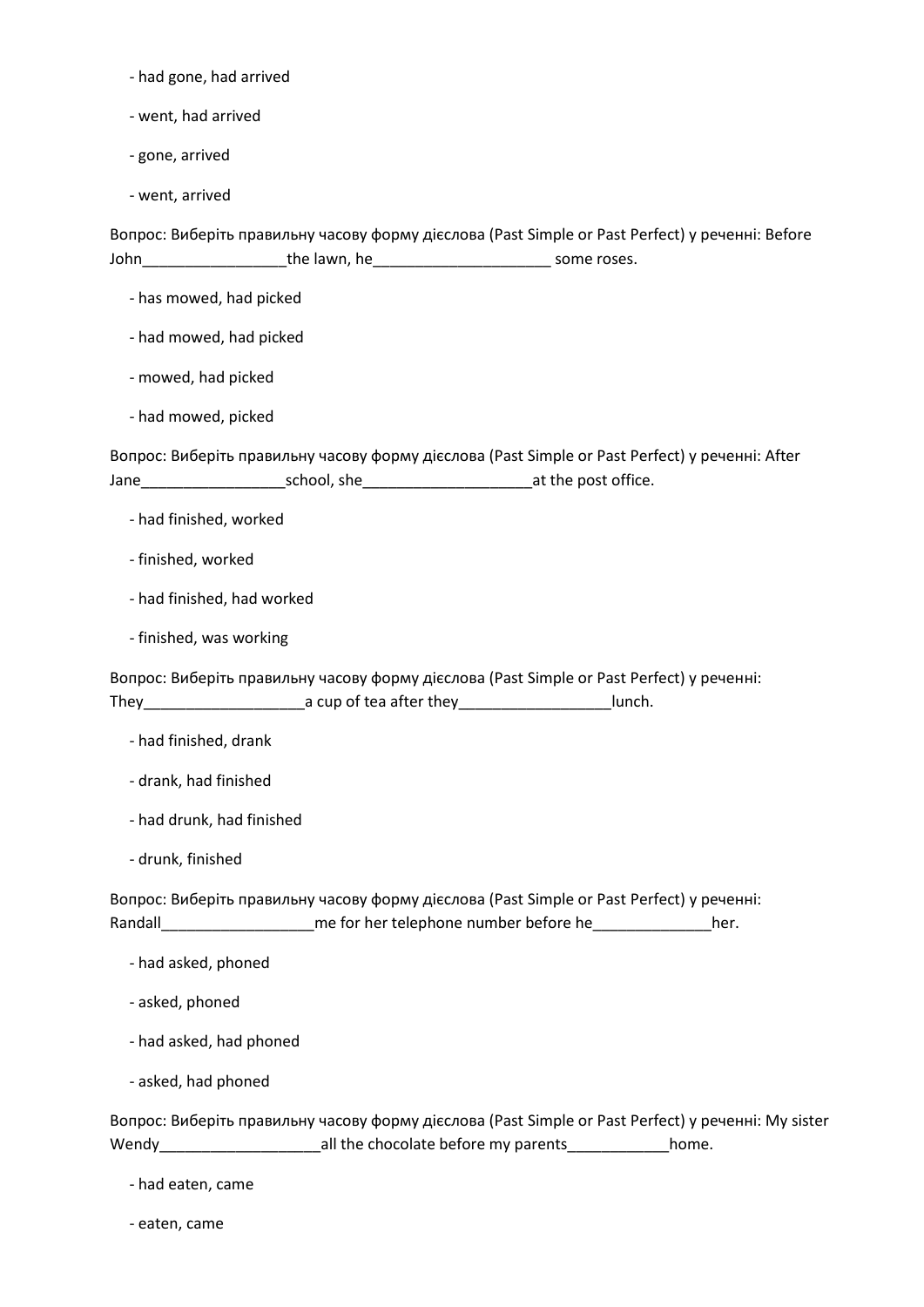- had eaten, had come
- eaten, had come

Вопрос: Виберіть правильну часову форму дієслова для відображення майбутньої дії (will + infinitive, going to, Present Progressive) у реченні: They state of the New York tomorrow morning.

- are driving
- will drive
- will be driving
- is going to drive

Вопрос: Виберіть правильну часову форму дієслова для відображення майбутньої дії (will + infinitive, going to, Present Progressive) у реченні: I hope the weather\_\_\_\_\_\_\_\_\_\_\_\_\_\_nice.

- will be
- are going to be
- are being
- be nice

Вопрос: Виберіть правильну часову форму дієслова для відображення майбутньої дії (will + infinitive, going to, Present Progressive) у реченні: I offered Nick this job. I think he \_\_\_\_\_\_\_\_\_\_\_\_\_\_ it.

- will take
- will be taking
- is going to taken
- is taking

Вопрос: Виберіть правильну часову форму дієслова для відображення майбутньої дії (will + infinitive, going to, Present Progressive) у реченні: I promise I\_\_\_\_\_\_\_\_\_\_\_\_\_\_\_\_\_\_\_your secret to anyone.

- will not tell
- not going to tell
- am going to tell
- will be telling

Вопрос: Виберіть правильну часову форму дієслова для відображення майбутньої дії (will + infinitive, going to, Present Progressive) у реченні: Take your umbrella with you. It

- is raining
- will raining
- be rain
- is going to rain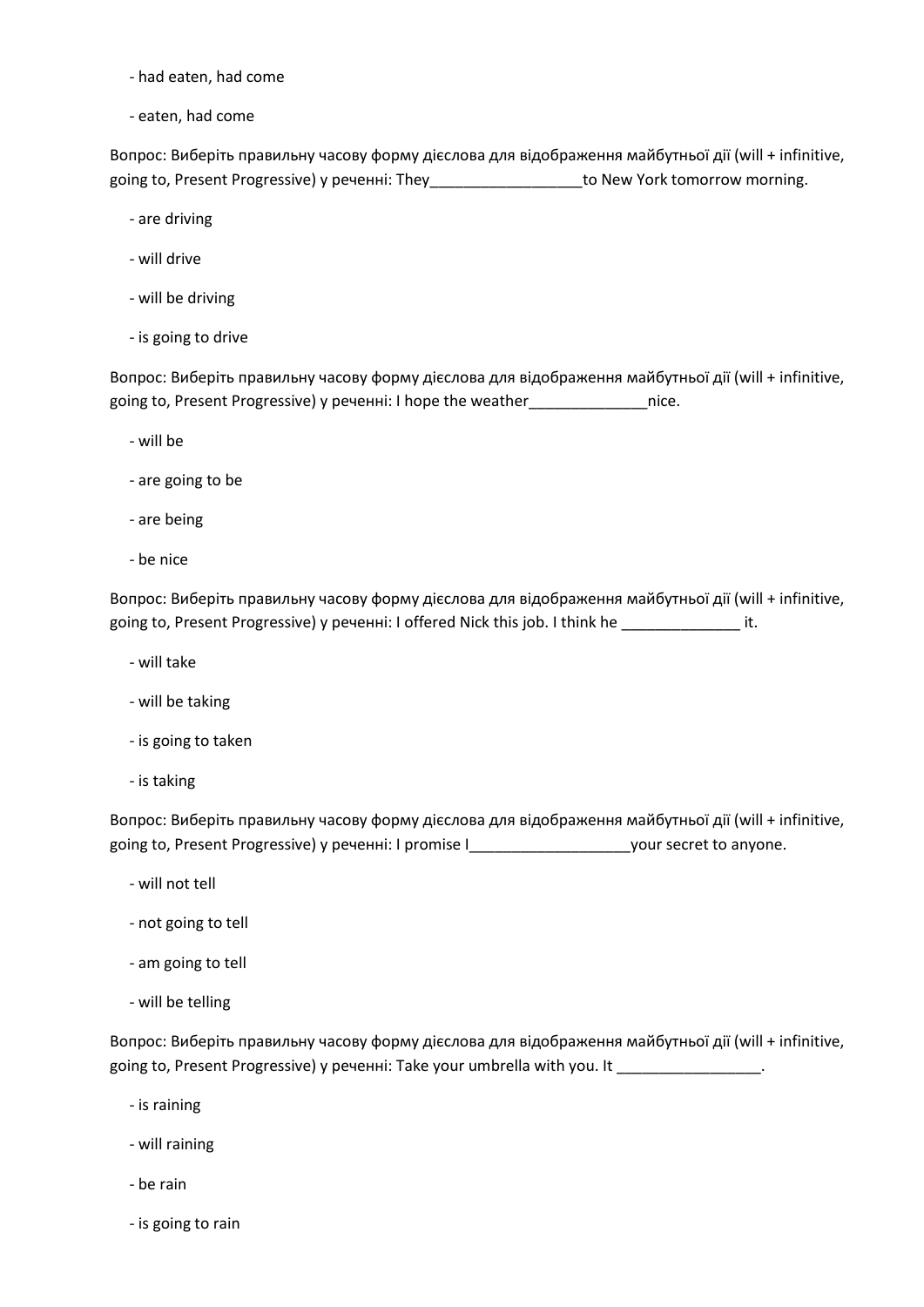Вопрос: Виберіть правильну часову форму дієслова для відображення майбутньої дії (will + infinitive, going to, Present Progressive) у реченні: They\_\_\_\_\_\_\_\_\_\_\_\_\_\_\_\_\_\_ cards this evening.

- play

- are playing
- will play
- played

Вопрос: Виберіть правильну часову форму дієслова для відображення майбутньої дії (will + infinitive, going to, Present Progressive) у реченні: I\_\_\_\_\_\_\_\_\_\_\_\_\_\_\_to the cinema tomorrow with my friends.

- am going
- is going
- are going
- will be going

Вопрос: Виберіть правильну часову форму дієслова для відображення майбутньої дії (will + infinitive, going to, Present Progressive) у реченні: The Jacksons\_\_\_\_\_\_\_\_\_\_\_\_\_\_\_\_\_\_\_\_to Seattle next summer holidays.

- will be flown
- are going to fly
- is flying
- will be flying

Вопрос: Виберіть правильну часову форму дієслова для відображення майбутньої дії (will + infinitive, going to, Present Progressive) у реченні: Robert\_\_\_\_\_\_\_\_\_\_\_\_\_\_\_50 people to the party, and he hopes everyone\_\_\_\_\_\_\_\_\_\_\_\_\_\_\_\_\_\_\_\_.

- will inviting, come
- invite, will come
- will be inviting, will be coming
- is inviting, will come

Вопрос: Виберіть правильну часову форму дієслова для відображення майбутньої дії (will + infinitive, going to, Present Progressive) у реченні: That exercise looks difficult. I\_\_\_\_\_\_\_\_\_\_\_\_\_\_\_\_\_\_\_\_ you.

- will help
- will be helping
- help
- going to help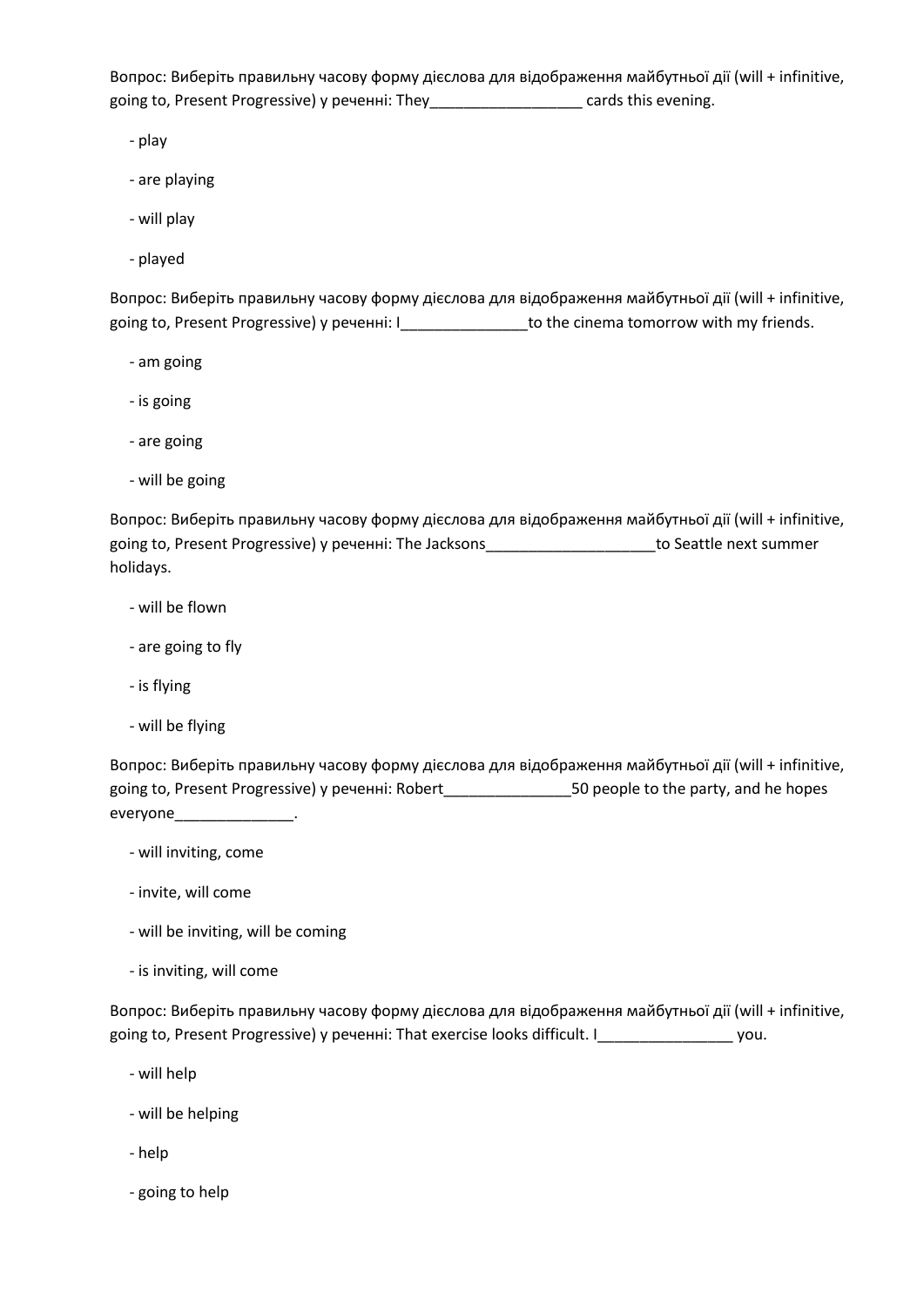Вопрос: Виберіть правильну часову форму дієслова для відображення майбутньої дії (will + infinitive, going to, Present Progressive) у реченні: \_\_\_\_\_he\_\_\_\_\_\_\_\_\_\_\_\_to the football match?

- Is going
- Does goes
- Does go
- Will goes

Вопрос: Виберіть правильну часову форму дієслова для відображення майбутньої дії (will + infinitive, going to, Present Progressive) у реченні: Are you sure Liverpool\_\_\_\_\_\_\_\_\_\_\_\_\_\_\_\_\_\_\_\_\_\_\_\_the match?

- will win
- shall win
- is winning
- are winning

Вопрос: Виберіть правильну часову форму дієслова для відображення майбутньої дії (will + infinitive, going to, Present Progressive) у реченні: She\_\_\_\_\_\_probably\_\_\_\_\_\_\_\_\_till Thursday.

- will stay
- іs staying
- will be staying
- has stayed

Вопрос: Виберіть правильну часову форму дієслова для відображення майбутньої дії (will + infinitive, going to, Present Progressive) у реченні: Julia\_\_\_\_\_\_\_\_\_\_\_\_\_\_\_\_for San Diego tomorrow.

- is not leaving
- will not be leaving
- has not left
- are going to leave

Вопрос: Виберіть правильну часову форму дієслова для відображення майбутньої дії (will + infinitive, going to, Present Progressive) у реченні: We think Spencer\_\_\_\_\_\_\_\_\_\_\_\_\_\_home late in the night.

- shall come
- is going to come
- will come
- is coming

Вопрос: Виберіть правильний прийменник для позначення часу дії чи моменту початку дії у реченні з часовою формою дієслова групи Perfect: The Smiths haven't been to Italy\_\_\_\_\_\_\_July 2005.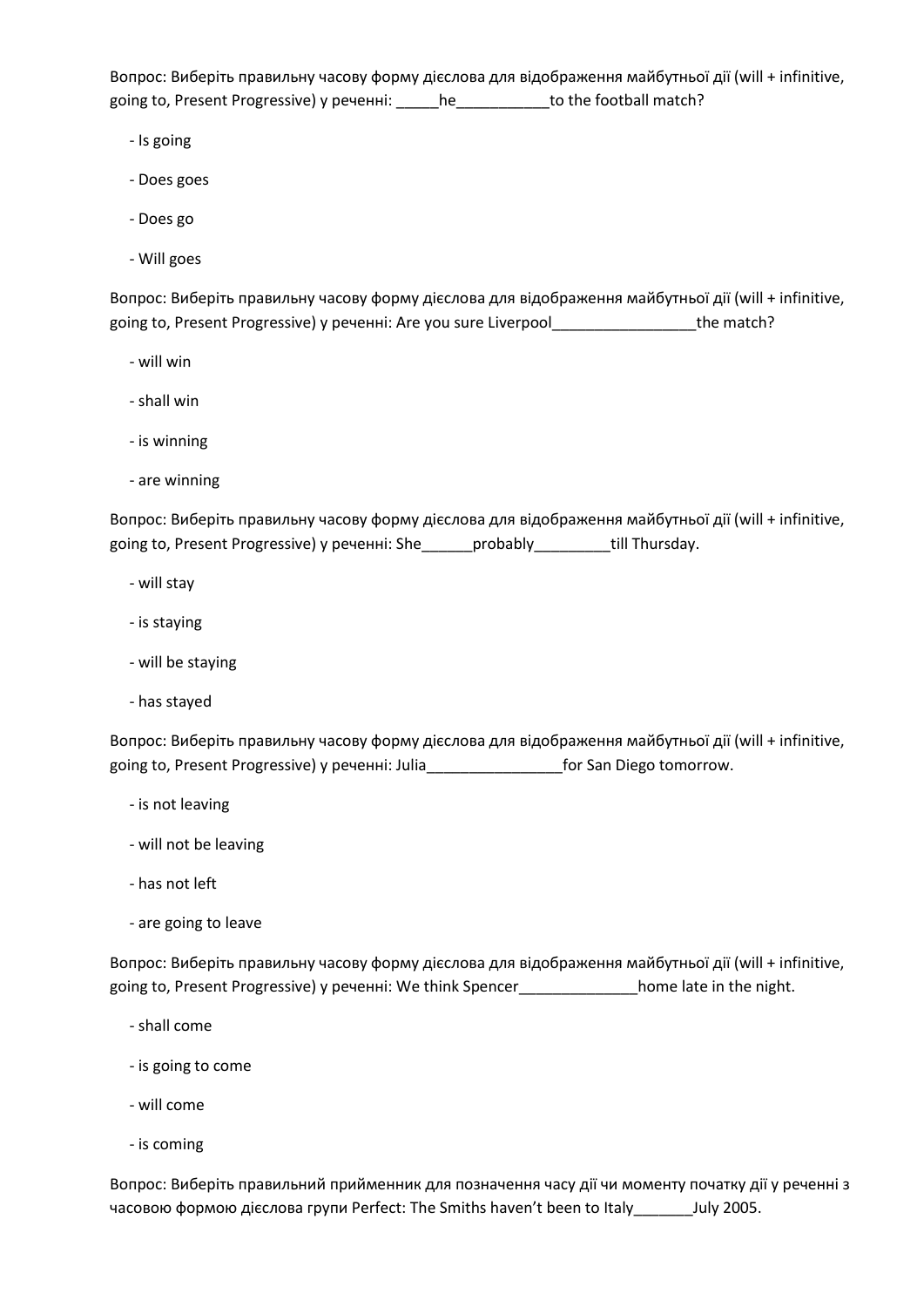- since
- for
- during
- from

Вопрос: Виберіть правильний прийменник для позначення часу дії чи моменту початку дії у реченні з часовою формою дієслова групи Perfect: Martha has lived in Paris\_\_\_\_\_\_\_\_January.

- for
- during
- in
- since

Вопрос: Виберіть правильний прийменник для позначення часу дії чи моменту початку дії у реченні з часовою формою дієслова групи Perfect: Jim has studied\_\_\_\_\_\_three hours. Now he is tired.

- for
- from
- off
- since

Вопрос: Виберіть правильний прийменник для позначення часу дії чи моменту початку дії у реченні з часовою формою дієслова групи Perfect: My friend has been ill\_\_\_\_\_\_\_\_\_\_a long time.

- for
- from
- since
- during

Вопрос: Виберіть правильний прийменник для позначення часу дії чи моменту початку дії у реченні з часовою формою дієслова групи Perfect чи Perfect Progressive: It has been raining\_\_\_\_\_\_\_\_\_more than four days.

- for
- from
- since
- during

Вопрос: Виберіть правильний прийменник для позначення часу дії чи моменту початку дії у реченні з часовою формою дієслова групи Perfect: I haven't seen him\_\_\_\_\_\_\_\_\_\_\_\_Easter.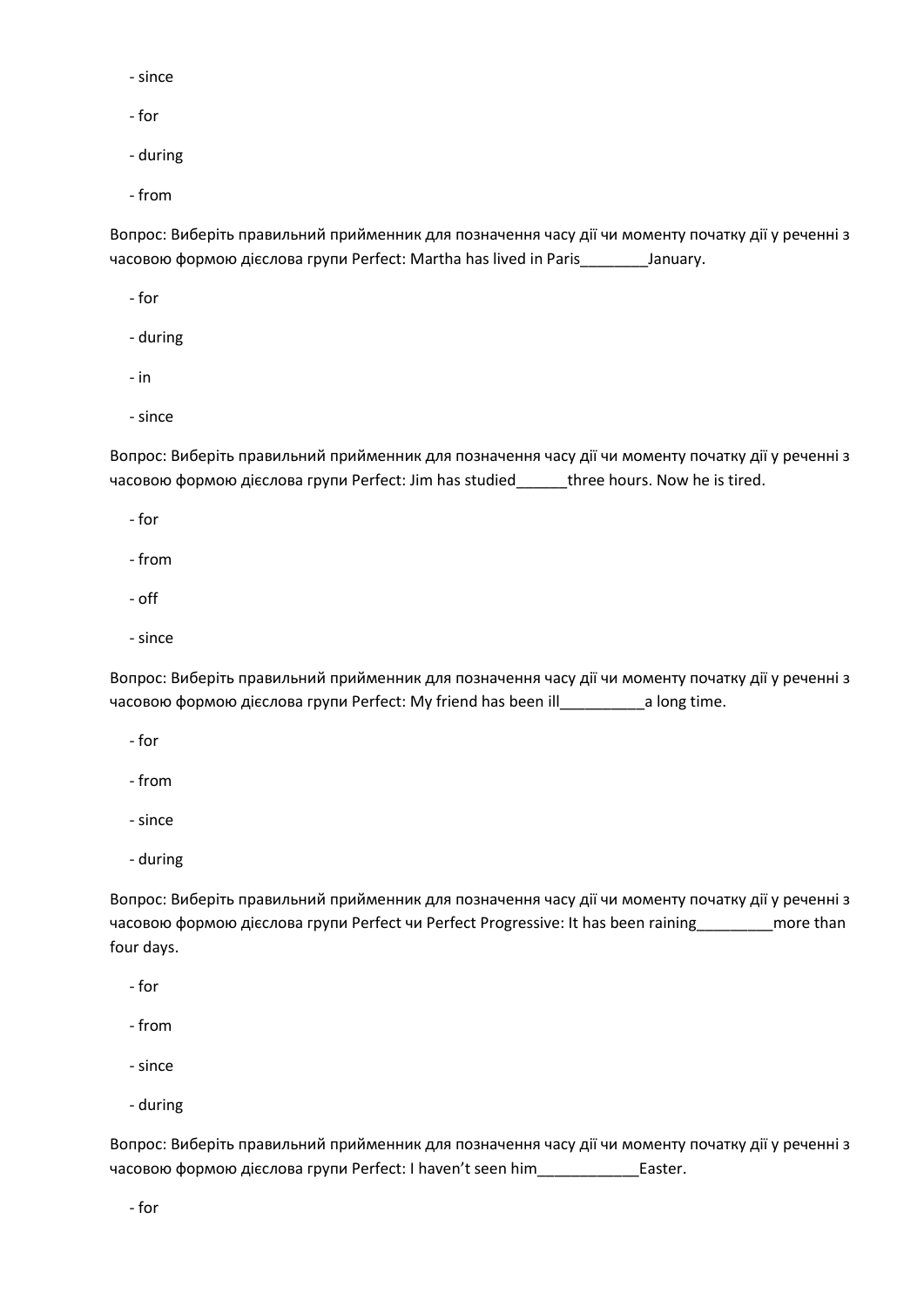- from
- since
- during

Вопрос: Виберіть правильний прийменник для позначення часу дії чи моменту початку дії у реченні з часовою формою дієслова групи Perfect: McAllister hasn't had a holiday \_\_\_\_\_\_\_\_\_\_\_\_last summer.

- for
- from
- since
- during

Вопрос: Виберіть правильний прийменник для позначення часу дії чи моменту початку дії у реченні з часовою формою дієслова групи Perfect: He hasn't done any work\_\_\_\_\_\_\_\_\_\_\_\_a month.

- for
- from
- since
- during

Вопрос: Виберіть правильний прийменник для позначення часу дії чи моменту початку дії у реченні з часовою формою дієслова групи Perfect: We have had this car\_\_\_\_\_\_\_\_\_\_\_2009.

- for
- from
- since
- during

Вопрос: Виберіть правильний прийменник для позначення часу дії чи моменту початку дії у реченні з часовою формою дієслова групи Perfect: We have been here\_\_\_\_\_\_\_\_\_two hours.

- for
- from
- since
- during

Вопрос: Виберіть правильний прийменник для позначення часу дії чи моменту початку дії у реченні з часовою формою дієслова групи Perfect: She hasn't written\_\_\_\_\_\_\_\_\_\_Christmas.

- for
- from
- since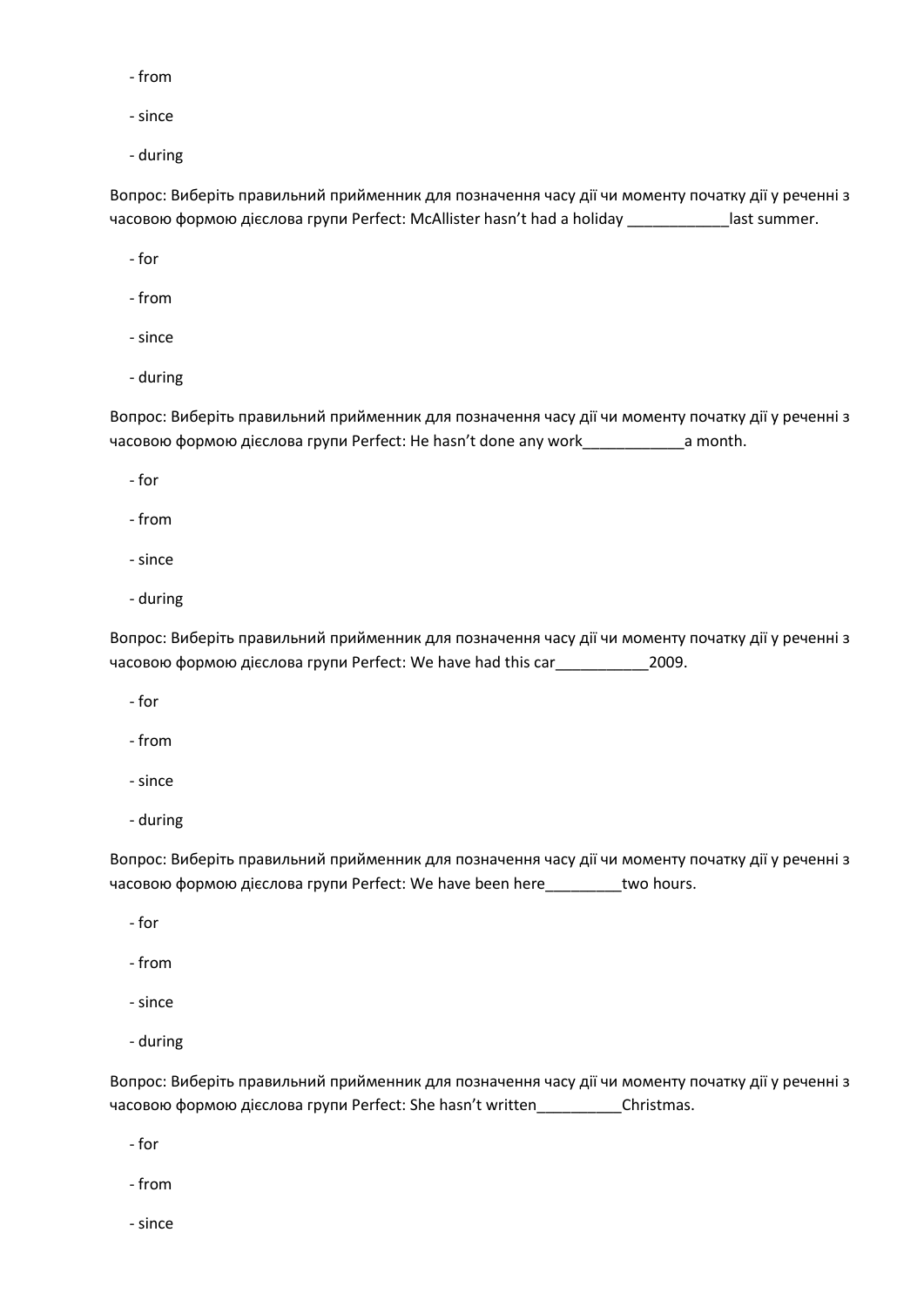Вопрос: Виберіть правильний прийменник для позначення часу дії чи моменту початку дії у реченні з часовою формою дієслова групи Perfect: Carol hasn't eaten meat\_\_\_\_\_\_\_ages.

- for

- from
- since
- during

Вопрос: Виберіть правильний прийменник для позначення часу дії чи моменту початку дії у реченні з часовою формою дієслова групи Perfect чи Perfect Progressive: We have been working in Phillips office three years.

- for

- from
- since
- during

Вопрос: Виберіть правильний прийменник для позначення часу дії чи моменту початку дії у реченні з часовою формою дієслова групи Perfect чи Perfect Progressive: It has been snowing\_\_\_\_\_\_\_\_\_\_\_\_\_yesterday morning.

- for
- from
- since
- during

Вопрос: Виберіть правильний прийменник для позначення часу дії чи моменту початку дії у реченні з часовою формою дієслова групи Perfect: I haven't spoken to her\_\_\_\_\_our quarrel.

- for
- from
- since
- during

Вопрос: Виберіть правильний прийменник для позначення часу дії чи моменту початку дії у реченні з часовою формою дієслова групи Perfect чи Perfect Progressive: Nobody has seen Helen\_\_\_\_\_\_\_\_\_\_\_last Friday.

- for
- since
- from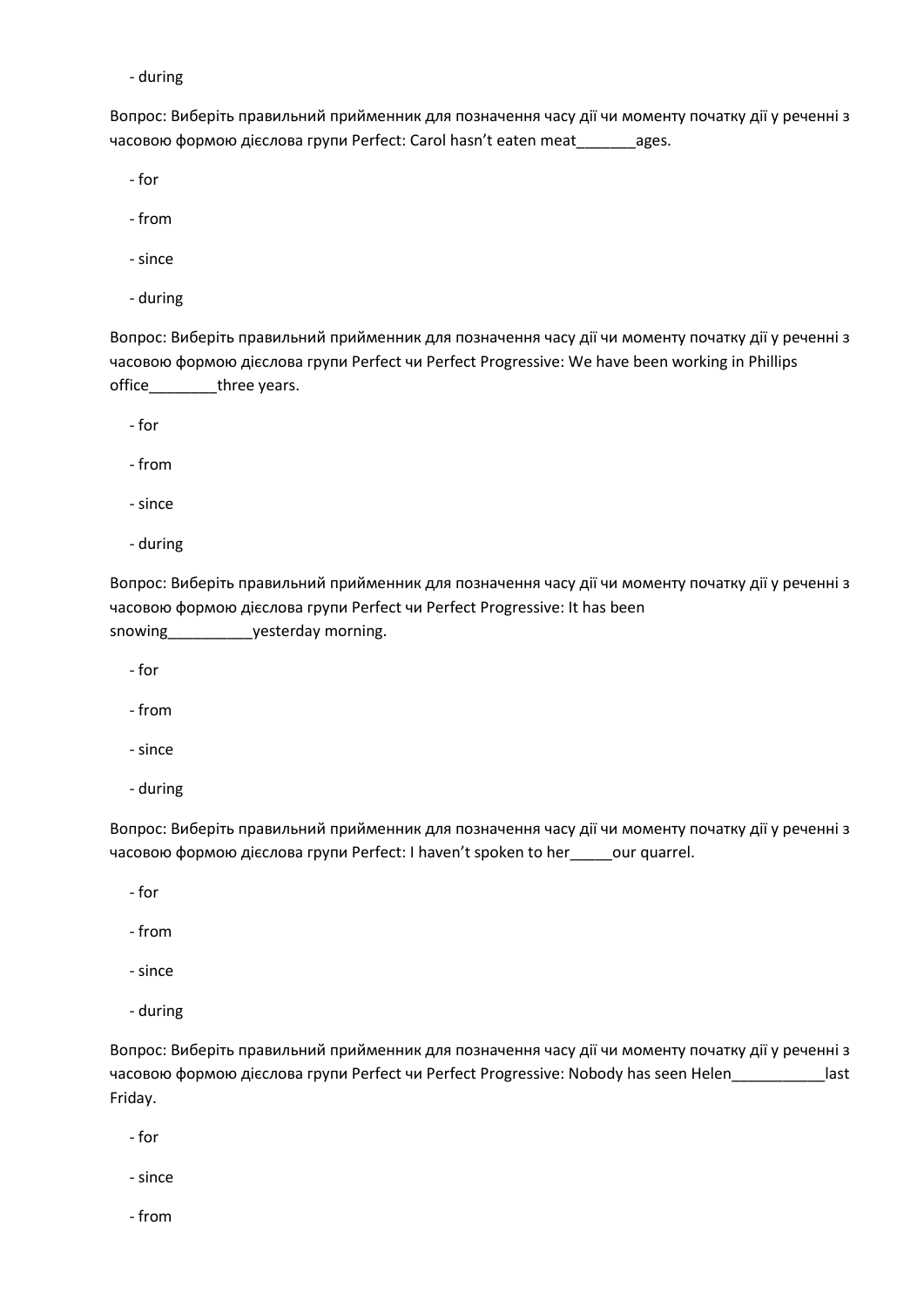Вопрос: Виберіть правильний прийменник для позначення часу дії чи моменту початку дії у реченні з часовою формою дієслова групи Perfect: It has been foggy\_\_\_\_\_\_\_\_\_\_\_some days in our city.

- for

- since
- from
- during

Вопрос: Виберіть правильний прийменник для позначення часу дії чи моменту початку дії у реченні з часовою формою дієслова групи Perfect чи Perfect Progressive: He has been fishing\_\_\_\_\_\_\_\_\_\_\_\_\_\_six o'clock.

- for

- since

- from

- during

Вопрос: Виберіть правильний прийменник для позначення часу дії чи моменту початку дії у реченні з часовою формою дієслова групи Perfect чи Perfect Progressive: They've been living in France\_\_\_\_\_\_\_\_\_eight years.

- for

- since
- from
- during

Вопрос: Виберіть правильний прийменник для позначення часу дії чи моменту початку дії у реченні з часовою формою дієслова групи Perfect: The pilots have been on strike\_\_\_\_\_\_\_\_\_\_\_two months.

- for

- since

- from
- during

Вопрос: Виберіть правильний прийменник для позначення часу дії чи моменту початку дії у реченні з часовою формою дієслова групи Perfect чи Perfect Progressive: We've had terrible weather\_\_\_\_\_\_\_\_\_\_\_\_\_\_\_\_\_\_Saturday.

- for

- since

- from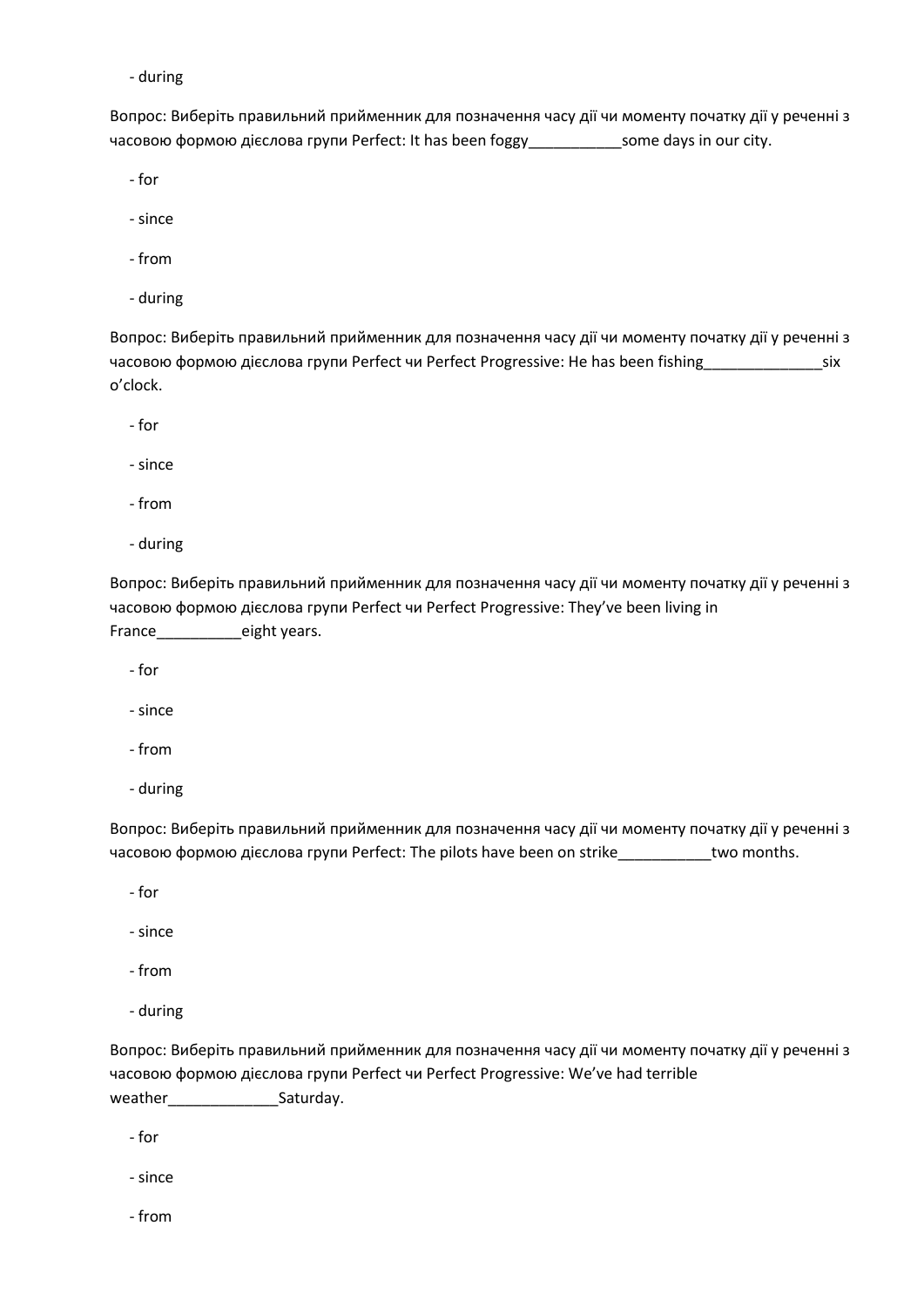Вопрос: Виберіть правильний прийменник для позначення часу дії чи моменту початку дії у реченні з часовою формою дієслова групи Perfect: Robert has known Peter\_\_\_\_\_\_\_\_\_\_1999.

- for

- since
- from
- during

Вопрос: Виберіть правильний прийменник для позначення часу дії чи моменту початку дії у реченні з часовою формою дієслова групи Perfect чи Perfect Progressive: We have been waiting for the bus\_\_\_\_\_\_\_\_\_\_\_\_\_half an hour.

- for

- since

- from

- during

Вопрос: Виберіть правильний прийменник для позначення часу дії чи моменту початку дії у реченні з часовою формою дієслова групи Perfect: She hasn't lost a match\_\_\_\_\_\_\_\_\_\_April.

- for

- since

- from

- during

Вопрос: Виберіть правильний прийменник для позначення часу дії чи моменту початку дії у реченні з часовою формою дієслова групи Perfect: Things have changed in this school \_\_\_\_\_\_\_\_\_\_\_\_\_\_\_\_\_\_\_\_Liza became a headmaster.

- for

- since

- from
- during

Вопрос: Виберіть правильний прийменник для позначення часу дії чи моменту початку дії у реченні з часовою формою дієслова групи Perfect чи Perfect Progressive: The police have been looking for him\_\_\_\_\_\_\_\_\_\_\_\_\_\_a month.

- for

- since

- from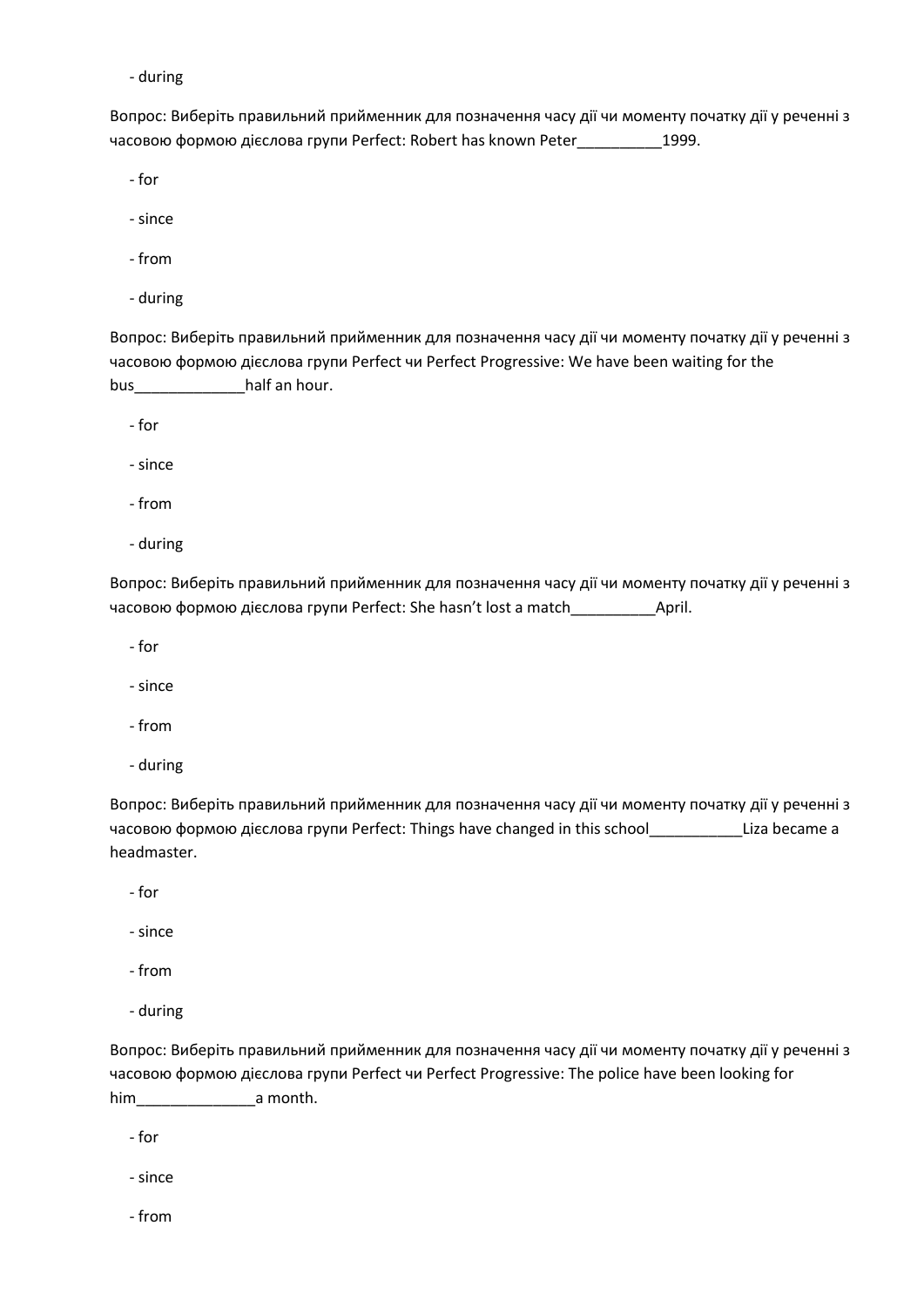Вопрос: Виберіть правильний прийменник для позначення часу дії чи моменту початку дії у реченні з часовою формою дієслова групи Perfect: Our dog has been ill\_\_\_\_\_\_\_\_\_\_\_two days.

- for

- since
- from
- during

Вопрос: Виберіть правильний прийменник для позначення часу дії чи моменту початку дії у реченні з часовою формою дієслова групи Perfect чи Perfect Progressive: I've been looking for this book\_\_\_\_\_\_\_\_\_\_a long time.

- since

- from

- during

- for

Вопрос: Виберіть правильний прийменник для позначення часу дії чи моменту початку дії у реченні з часовою формою дієслова групи Perfect чи Perfect Progressive: I've been working\_\_\_\_\_\_\_\_I got up.

- for

- since

- from

- during

Вопрос: Виберіть правильний прийменник для позначення часу дії чи моменту початку дії у реченні з часовою формою дієслова групи Perfect чи Perfect Progressive: The kettle has been boiling\_\_\_\_\_\_\_\_ten minutes.

- for

- since

- from
- during

Вопрос: Виберіть правильну часову форму дієслова для відображення майбутньої дії (will + infinitive, going to) у реченні: When the weather is fine, we\_\_\_\_\_\_\_\_\_\_\_\_\_\_\_\_\_a picnic in our garden.

- will probably have

- is probably going to have
- are probably going to have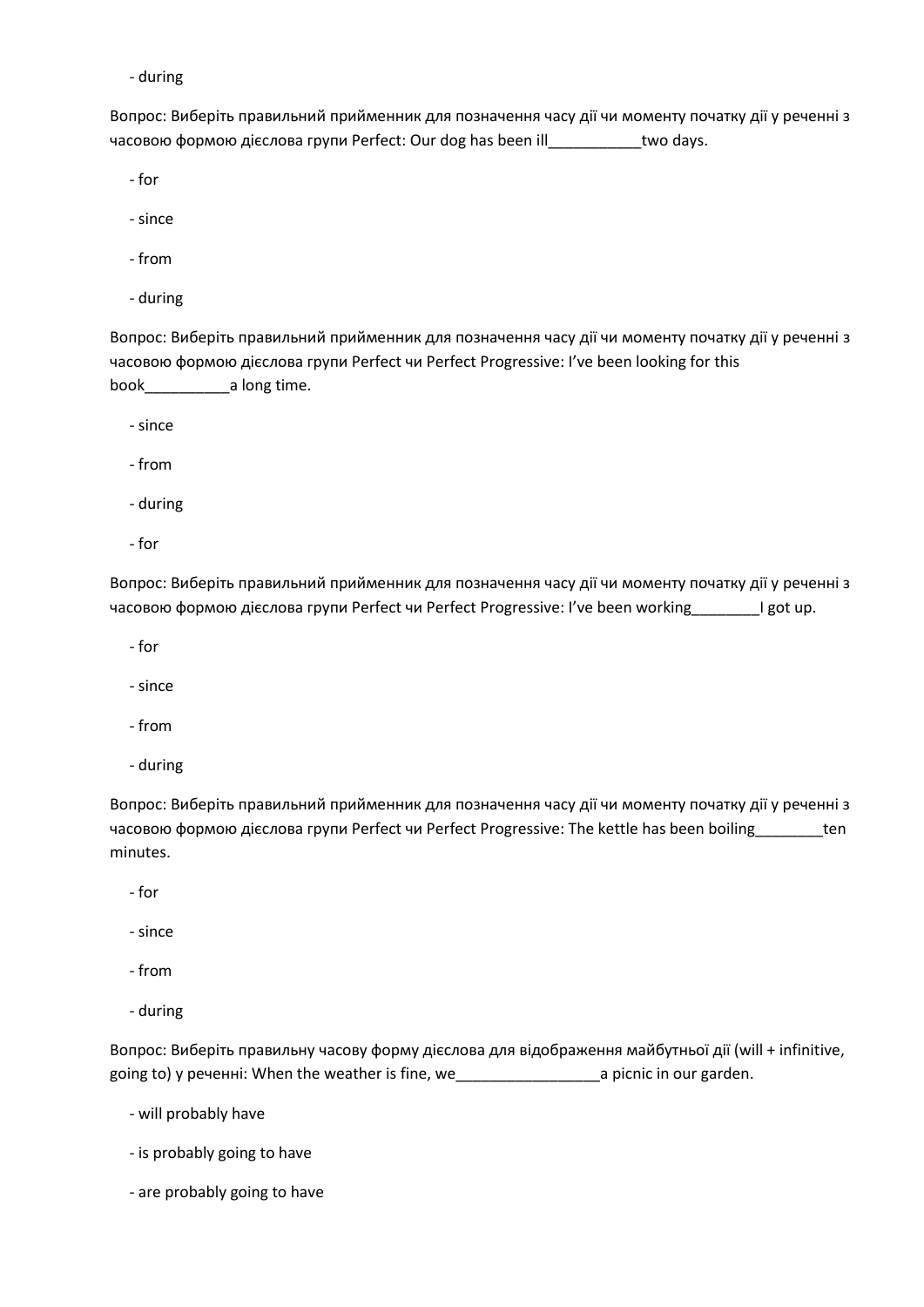- might probably have

Вопрос: Виберіть правильну часову форму дієслова для відображення майбутньої дії (will + infinitive, going to) у реченні: \_\_\_\_\_\_\_\_\_\_\_\_\_\_\_\_\_\_\_\_that arrogant person for help?

- Will you going to ask
- Are you going to ask
- Were you going to ask
- Be you going to ask

Вопрос: Виберіть правильну часову форму дієслова для відображення майбутньої дії (will + infinitive, going to) у реченні: Susan \_\_\_\_\_\_\_\_\_\_\_\_\_\_\_\_the bathroom next weekend.

- is going to paint
- was going to paint
- are going to paint
- will going to paint

Вопрос: Виберіть правильну часову форму дієслова для відображення майбутньої дії (will + infinitive, going to) у реченні: I think Michael\_\_\_\_\_\_\_\_\_\_\_\_her name.

- is finding out
- will find out
- shall find out
- find out

Вопрос: Виберіть правильну часову форму дієслова для відображення майбутньої дії (will + infinitive, going to) у реченні: Marion\_\_\_\_\_\_\_\_\_\_\_\_\_\_\_\_\_a walk in the garden this evening.

- was going to take
- will be going to take
- will take
- is going to take

Вопрос: Виберіть правильну часову форму дієслова для відображення майбутньої дії (will + infinitive, going to) у реченні: Let's hope that the wind\_\_\_\_\_\_\_\_\_\_\_\_\_away the clouds.

- is blowing
- will blow
- shall blow
- was going to blow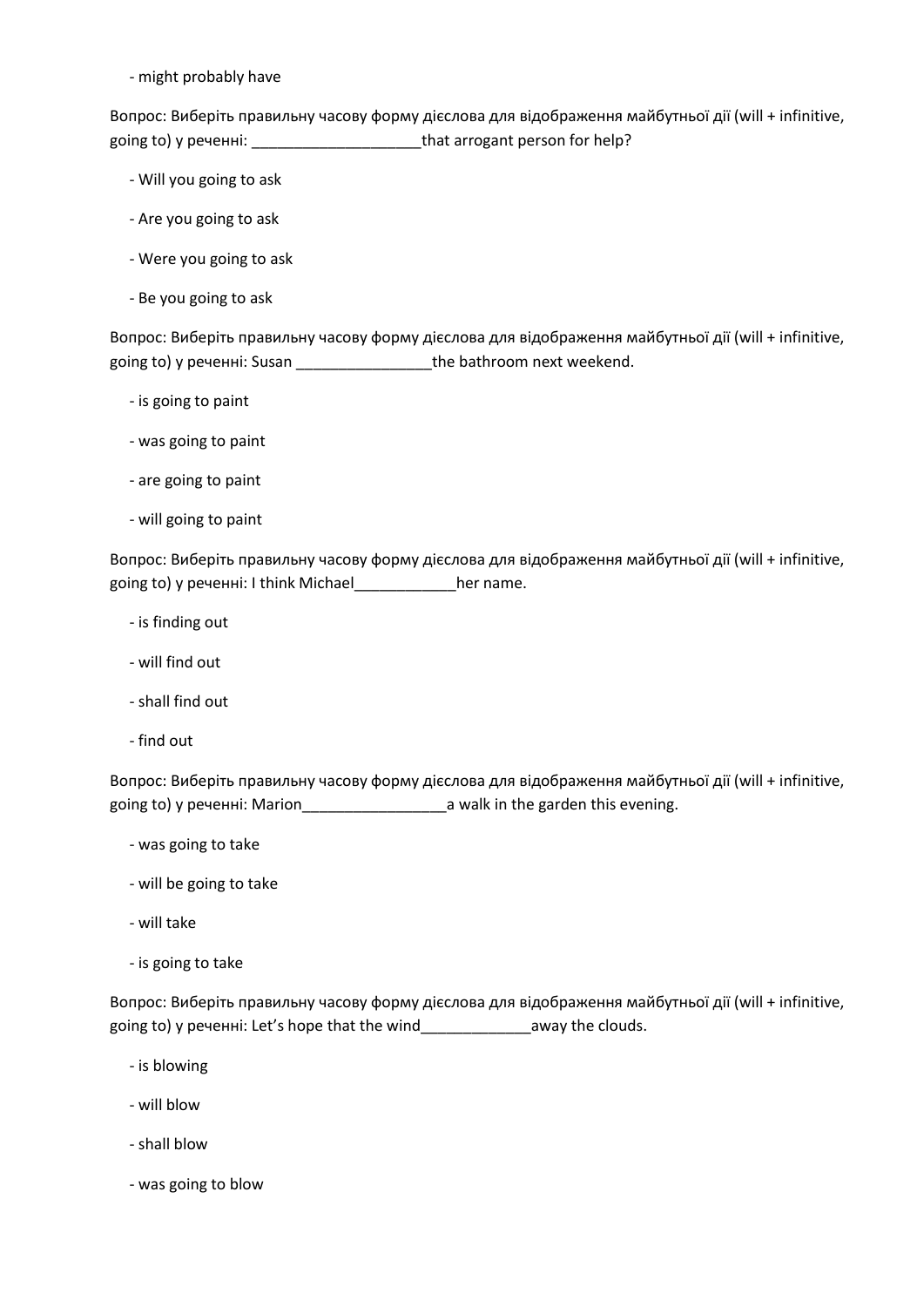Вопрос: Виберіть правильну часову форму дієслова для відображення майбутньої дії (will + infinitive, going to) у реченні: Mary\_\_\_\_\_\_\_\_\_\_\_\_\_\_a good mark because she has studied hard the material on Ancient Greece and Rome.

- is going to get
- will be going to get
- are going to get
- get

Вопрос: Виберіть правильну часову форму дієслова для відображення майбутньої дії (will + infinitive, going to) у реченні: Are you sure, you\_\_\_\_\_\_\_\_\_\_\_\_\_\_\_in a tent in your summer holidays?

- will sleep
- shall sleep
- be going to sleep
- are sleeping

Вопрос: Виберіть правильну часову форму дієслова для відображення майбутньої дії (will + infinitive, going to) у реченні: Peter\_\_\_\_\_\_\_\_\_\_\_\_\_\_\_\_\_\_\_\_\_his new bike in the park in the evening.

- will be ride
- is going to ride
- will riding
- will ride

Вопрос: Виберіть правильну часову форму дієслова для відображення майбутньої дії (will + infinitive, going to) у реченні: I hope Jane\_\_\_\_\_\_\_\_\_\_\_\_\_\_\_\_\_us to her party on occasion of her promotion.

- will invite
- are going to invite
- is going to invite
- shall invite

Вопрос: Виберіть правильну часову форму дієслова для відображення майбутньої дії (will + infinitive, going to) у реченні: I\_\_\_\_\_\_\_\_\_\_dad's car tomorrow afternoon.

- shall going to wash
- am going to wash
- is going to wash
- will be washed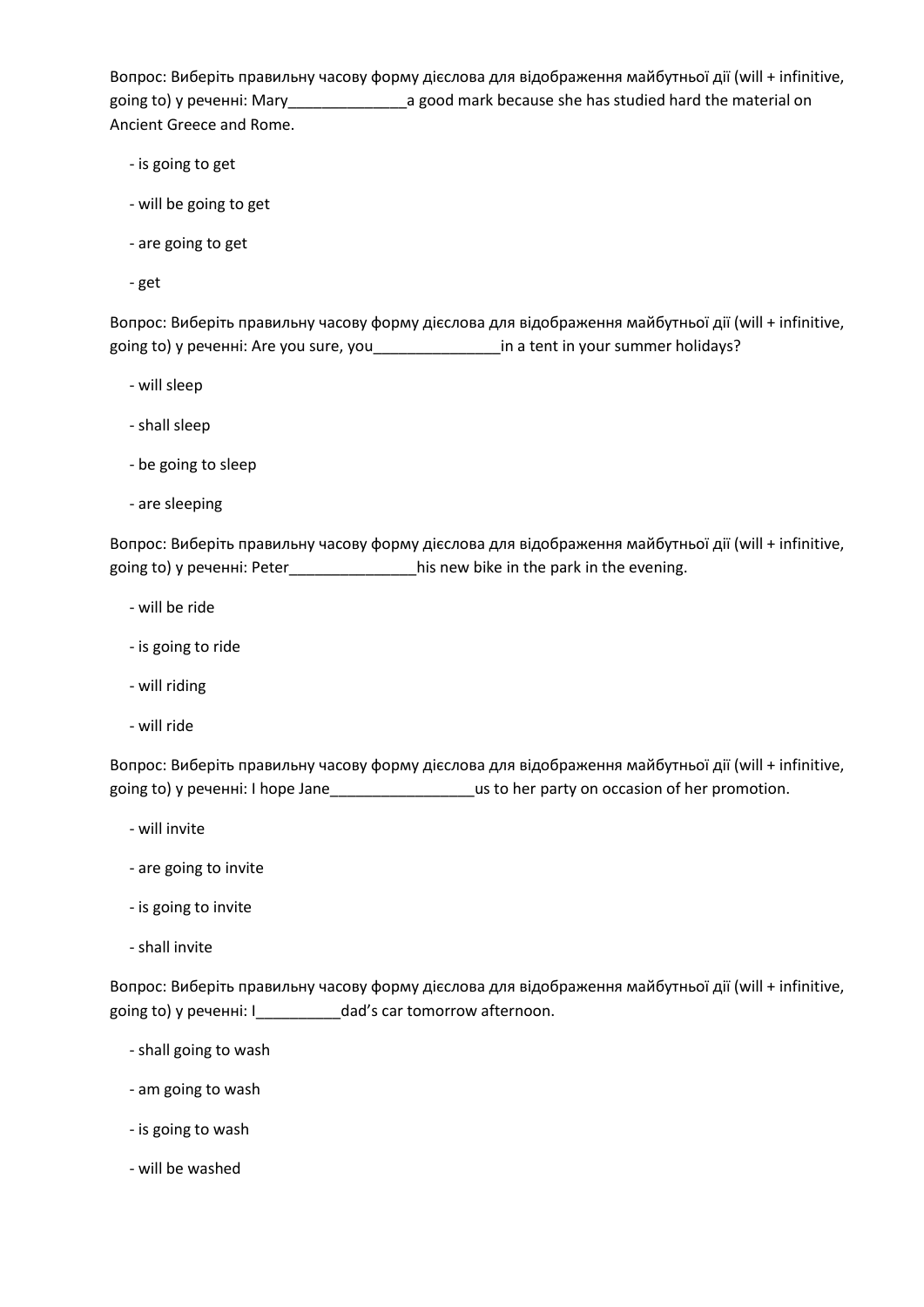Вопрос: Виберіть правильну часову форму дієслова для відображення майбутньої дії (will + infinitive, going to) у реченні: Mum thinks dad\_\_\_\_\_\_\_\_\_\_\_\_home early tonight.

- is going come
- will be coming
- was coming
- will come

Вопрос: Виберіть правильну часову форму дієслова для відображення майбутньої дії (will + infinitive, going to) у реченні: It\_\_\_\_\_\_\_\_\_\_\_\_very cold in the mountains. Take a sweater with you.

- will probably be
- shall probably be
- is going be
- be

Вопрос: Виберіть правильну часову форму дієслова для відображення майбутньої дії (will + infinitive, going to) у реченні: We\_\_\_\_\_\_\_\_\_\_\_\_\_\_our bikes in the park. Can you come with us?

- will be ride
- are going to ride
- will riding
- will ride

Вопрос: Виберіть правильну часову форму дієслова для відображення майбутньої дії (will + infinitive, going to) у реченні: It's my birthday next Friday. Mum a cake.

- shall bake
- is going to bake
- shall be baking
- is going bake

Вопрос: Виберіть правильну часову форму дієслова для відображення майбутньої дії (will + infinitive, going to, Present Simple) у реченні: The fridge is empty. \_\_\_\_\_\_\_\_\_\_\_\_\_\_\_\_ and get some food, please?

- Will you go
- Shall you go
- Are you going to go
- Do you

Вопрос: Виберіть правильну часову форму дієслова для відображення майбутньої дії (will + infinitive, going to, Present Simple) у реченні: We have decided that we\_\_\_\_\_\_\_\_\_dinner at a restaurant tomorrow.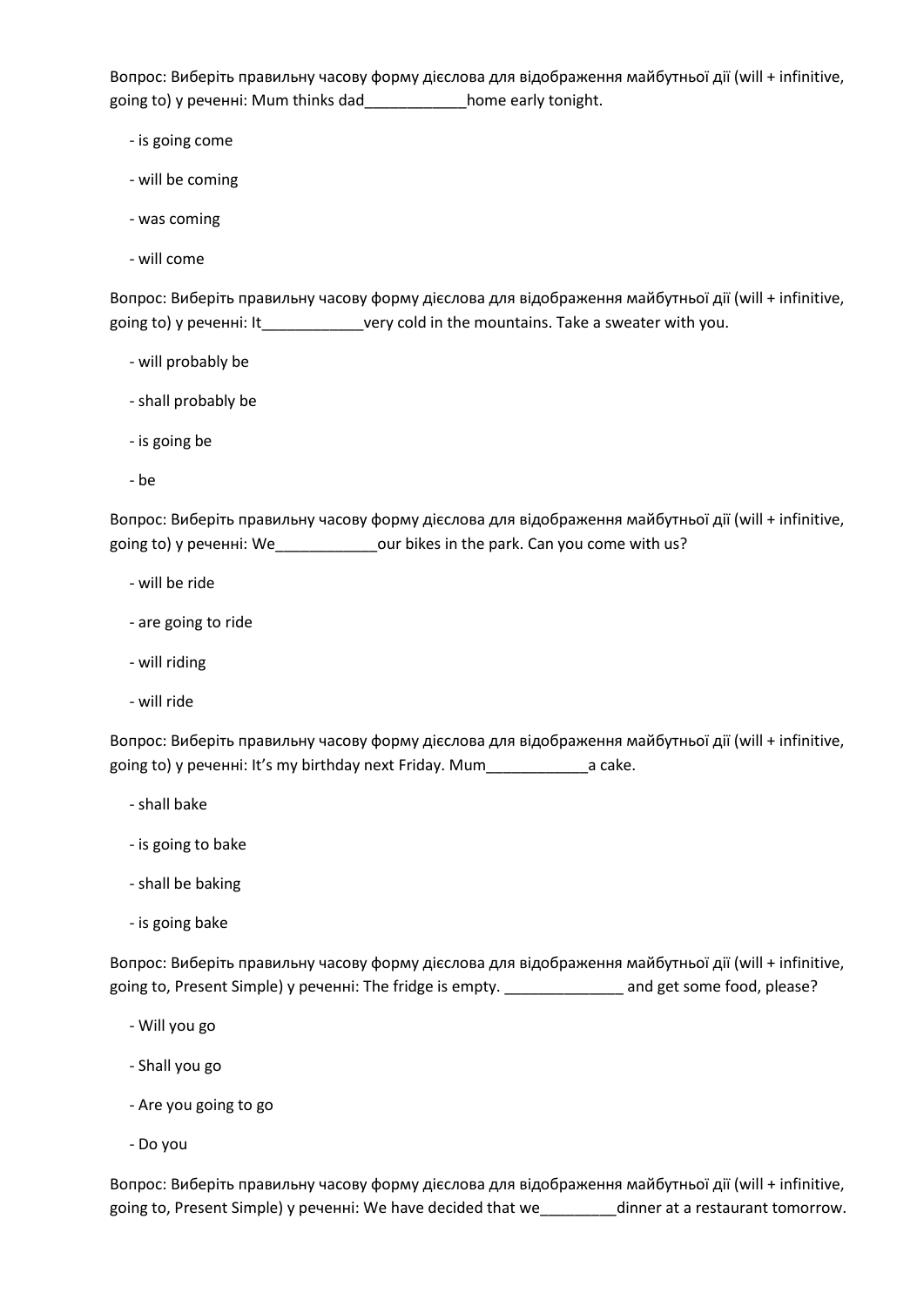- will be have
- are going to have
- shall have
- have

Вопрос: Виберіть правильну часову форму дієслова для відображення майбутньої дії (will + infinitive, going to, Present Simple) у реченні: The weather report says that it\_\_\_\_\_\_\_\_\_\_sunny tomorrow.

- is
- are
- is going to be
- be

Вопрос: Виберіть правильну часову форму дієслова для відображення майбутньої дії (will + infinitive, going to, Present Simple) у реченні: Eva says that she\_\_\_\_\_\_\_\_\_\_\_\_\_\_\_\_\_ him anymore.

- will not going to date
- is not going to date
- dates
- shall not date

Вопрос: Виберіть правильну часову форму дієслова для відображення майбутньої дії (will + infinitive, going to, Present Simple) у реченні: Tom, \_\_\_\_\_\_\_\_\_\_\_\_\_\_ with us next Saturday?

- will you hike
- will you be hike
- is you going to hike
- are you hiking

Вопрос: Виберіть правильну часову форму дієслова для відображення майбутньої дії (will + infinitive, going to, Present Simple) у реченні: We have to hurry. The train\_\_\_\_\_\_\_\_\_\_in five minutes.

- will leave
- lives
- leaves
- will be leaving

Вопрос: Виберіть правильну часову форму дієслова для відображення майбутньої дії (will + infinitive, going to, Present Simple) у реченні: They are hungry. I\_\_\_\_\_\_\_\_\_\_\_\_\_some milk and cornflakes for breakfast.

- are getting
- is going to get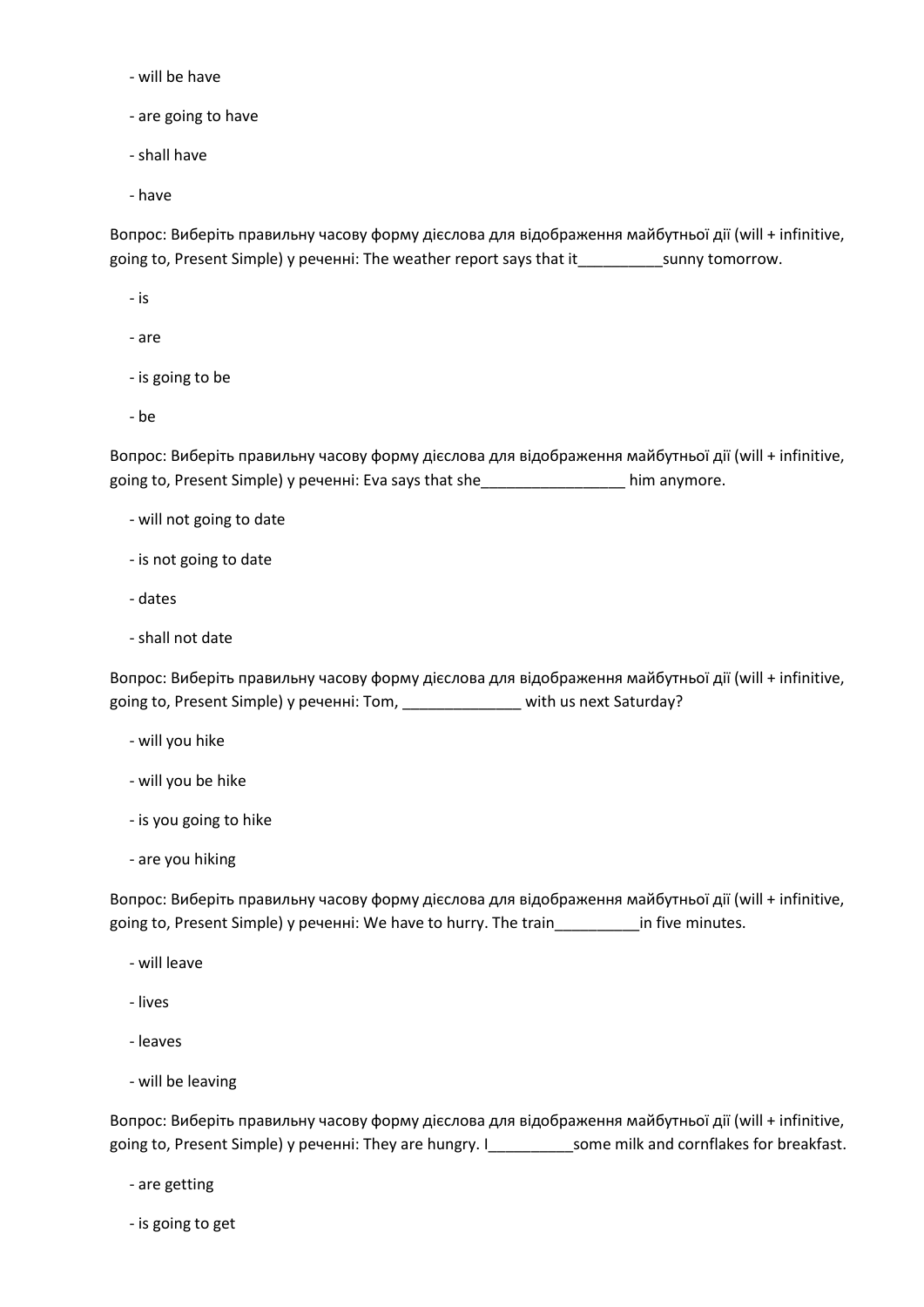- gets
- will get

Вопрос: Виберіть правильну часову форму дієслова для відображення майбутньої дії (will + infinitive, going to, Present Simple) у реченні: We\_\_\_\_\_\_\_\_\_\_\_\_\_\_\_\_\_ some money to his charity organization.

- will probably donate
- will be donating
- are probably going
- shall donating

Вопрос: Виберіть правильну часову форму дієслова для відображення майбутньої дії (will + infinitive, going to, Present Simple) у реченні: I studied a lot for the exam in World War II history. I\_\_\_\_\_\_\_\_\_\_\_\_\_\_\_\_\_\_

- will not fail
- am not going to fail
- shall fail
- do not fail

Вопрос: Виберіть правильну часову форму дієслова для відображення майбутньої дії (will + infinitive, going to, Present Simple) у реченні: They announce that the shopping mall\_\_\_\_\_\_\_\_\_\_\_\_\_\_on June 1st.

- opens
- is opening
- is going to open
- will open

Вопрос: Виберіть правильну часову форму дієслова для відображення майбутньої дії (will + infinitive, going to, Present Simple) у реченні: It's a beautiful day today. I think I\_\_\_\_\_\_\_\_\_\_\_\_\_ to the beach today.

- will be going
- is going to go
- go
- will go

Вопрос: Виберіть правильну часову форму дієслова для відображення майбутньої дії (will + infinitive, going to, Present Simple) у реченні: He\_\_\_\_\_\_\_\_\_\_\_\_\_us in English next year.

- is going to teach
- are going to teach
- teaches
- will be taught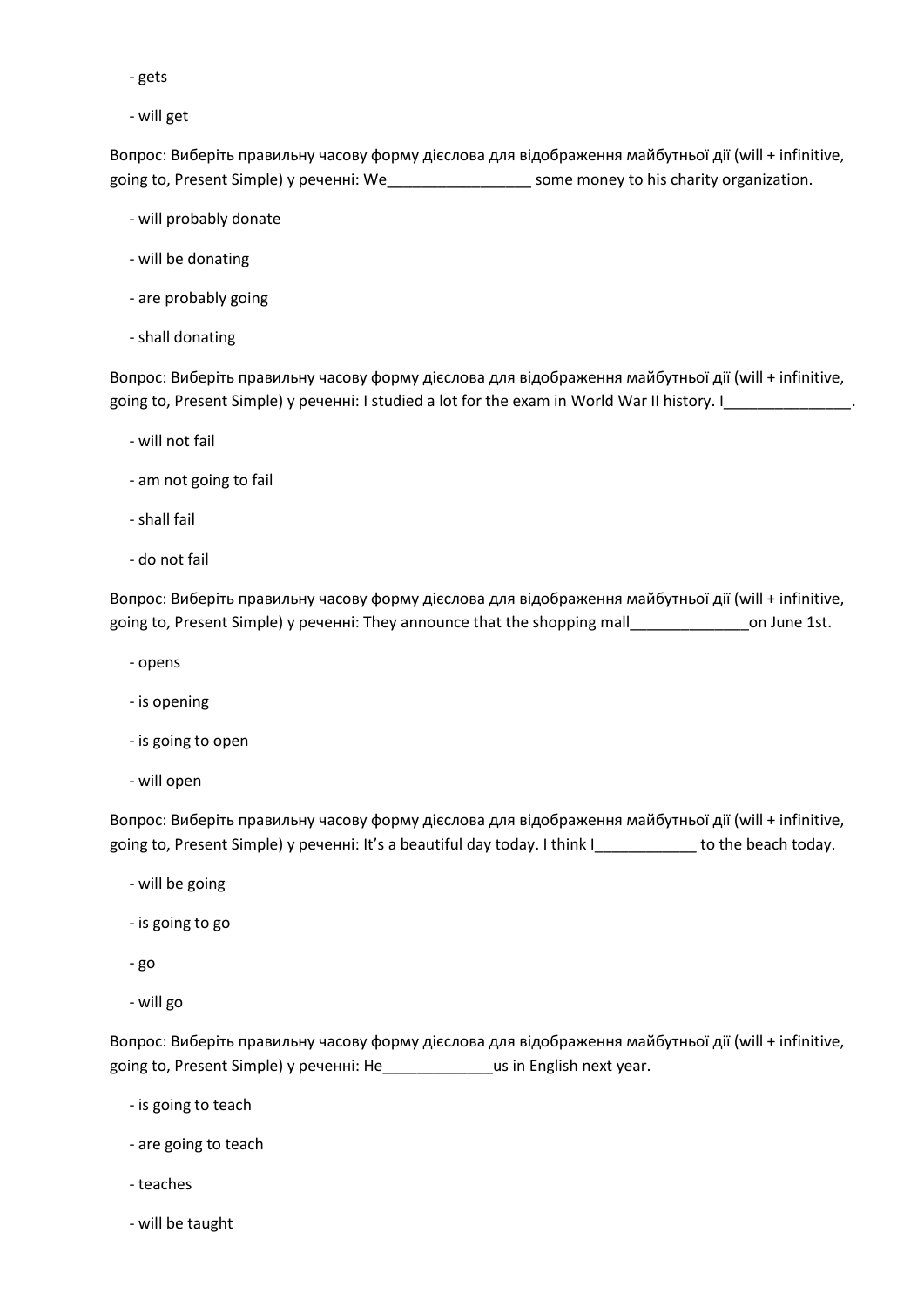Вопрос: Виберіть правильну часову форму дієслова для відображення майбутньої дії (will + infinitive, going to, Present Simple) у реченні: I feel very tired. I \_\_\_\_\_\_\_\_\_\_\_\_\_\_\_.

- will be going to sleep
- am going to sleep
- sleep
- will sleep

Вопрос: Виберіть правильну часову форму дієслова для відображення майбутньої дії (will + infinitive, going to, Present Simple) у реченні: I'm not sure if he\_\_\_\_\_\_\_\_\_\_\_\_\_enough money to buy a new car next year.

- have
- would have
- is having
- will have

Вопрос: Виберіть правильну часову форму дієслова для відображення майбутньої дії (will + infinitive, going to, Present Simple) у реченні: The world championships\_\_\_\_\_\_\_\_\_\_next Sunday.

- end
- are ending
- ends
- will end

Вопрос: Виберіть правильну часову форму дієслова для відображення минулої дії (Past Simple or Progressive) у реченні: George\_\_\_\_\_\_\_\_\_\_\_\_\_\_\_\_\_ off the ladder while he\_\_\_\_\_\_\_\_\_\_\_\_\_\_\_\_\_\_ the ceiling.

- fell, was painting
- was falling, was painting
- fell, painted
- was falling, painted

Вопрос: Виберіть правильну часову форму дієслова для відображення минулої дії (Past Simple or Progressive) у реченні: Last night I\_\_\_\_\_\_\_\_\_\_\_\_\_\_\_\_\_\_\_ in the bed when I suddenly\_\_\_\_\_\_\_\_\_\_\_\_\_\_\_\_ a scream.

- was reading, was hearing
- was reading, heard
- read, was hearing
- read, heard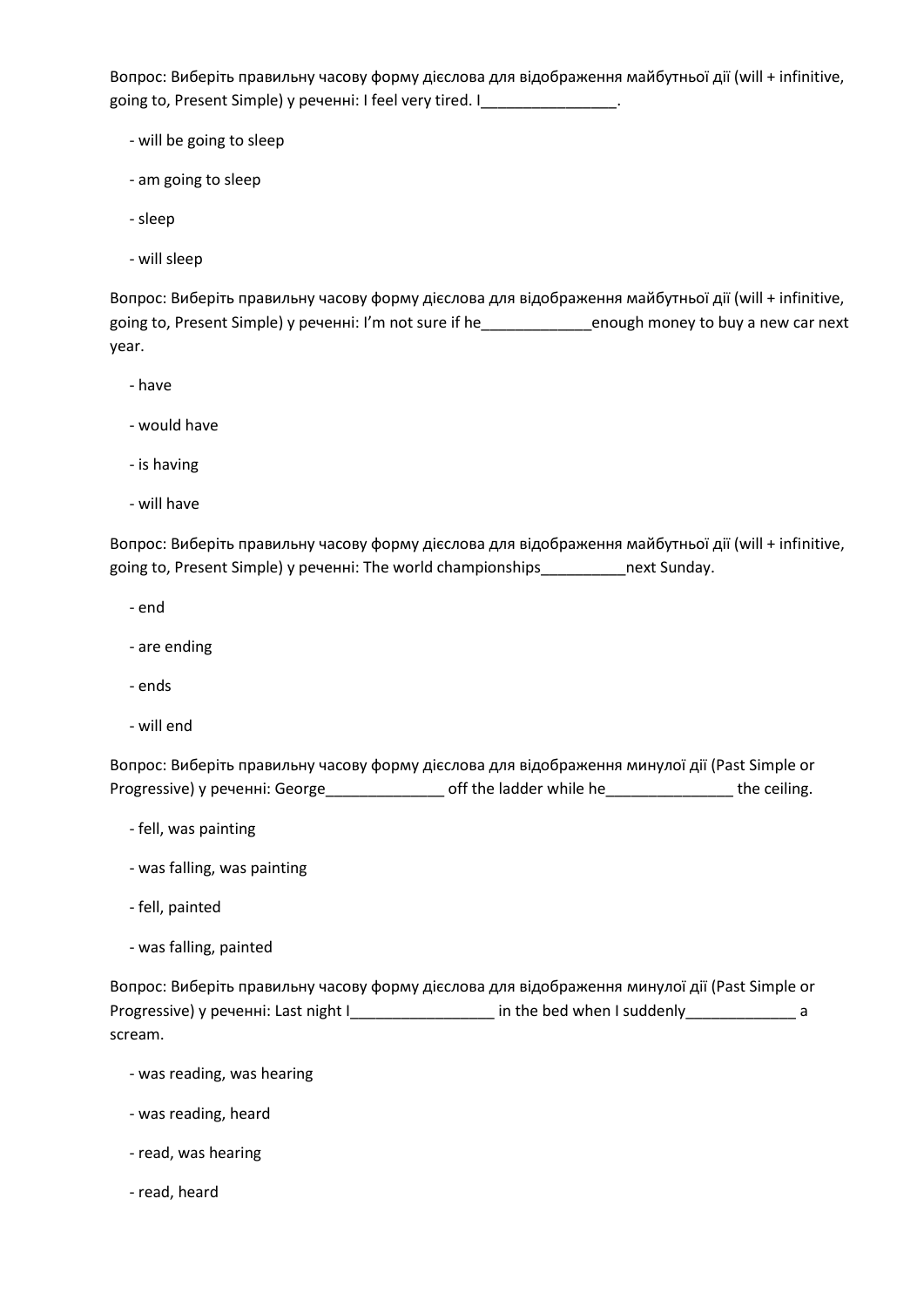Вопрос: Виберіть правильну часову форму дієслова для відображення минулої дії (Past Simple or Progressive) у реченні: \_\_\_\_\_\_\_\_\_\_\_\_\_\_\_\_\_\_ TV when I\_\_\_\_\_\_\_\_\_\_\_\_\_you?

- Did you watched, was calling
- Have you watched, called
- Were you watching, called
- Were you watching, was calling

Вопрос: Виберіть правильну часову форму дієслова для відображення минулої дії (Past Simple or Progressive) у реченні: Ann\_\_\_\_\_\_\_\_\_\_\_\_\_\_\_\_\_\_for me when I\_\_\_\_\_\_\_\_\_\_\_\_\_\_.

- was waiting, arrived
- waited, arrived
- was waiting, was arriving
- waited, was arriving

Вопрос: Виберіть правильну часову форму дієслова для відображення минулої дії (Past Simple or Progressive) у реченні: I\_\_\_\_\_\_\_\_\_\_\_\_\_very fast when the accident\_\_\_\_\_\_\_\_\_\_\_\_\_\_\_.

- wasn't driving, happened
- didn't drive, was happening
- didn't drive, happened
- wasn't driving, was happening

Вопрос: Виберіть правильну часову форму дієслова для відображення минулої дії (Past Simple or Progressive) у реченні: Tom\_\_\_\_\_\_\_\_\_\_\_\_\_some photos when I \_\_\_\_\_\_\_\_\_\_\_\_\_\_\_\_\_\_in the garden.

- took, was playing
- took, played
- had taken, was playing
- had taken, played

Вопрос: Виберіть правильну часову форму дієслова для відображення минулої дії (Past Simple or Progressive) у реченні: We\_\_\_\_\_\_\_\_\_\_\_\_\_\_ out because it\_\_\_\_\_\_\_\_\_\_\_\_\_\_\_\_.

- did not gone, was raining
- did not go, was raining
- did not go, rained

- was not going, was not raining

Вопрос: Виберіть правильну часову форму дієслова для відображення минулої дії (Past Simple or Progressive) у реченні: What \_\_\_\_\_\_\_\_\_\_\_\_ last week?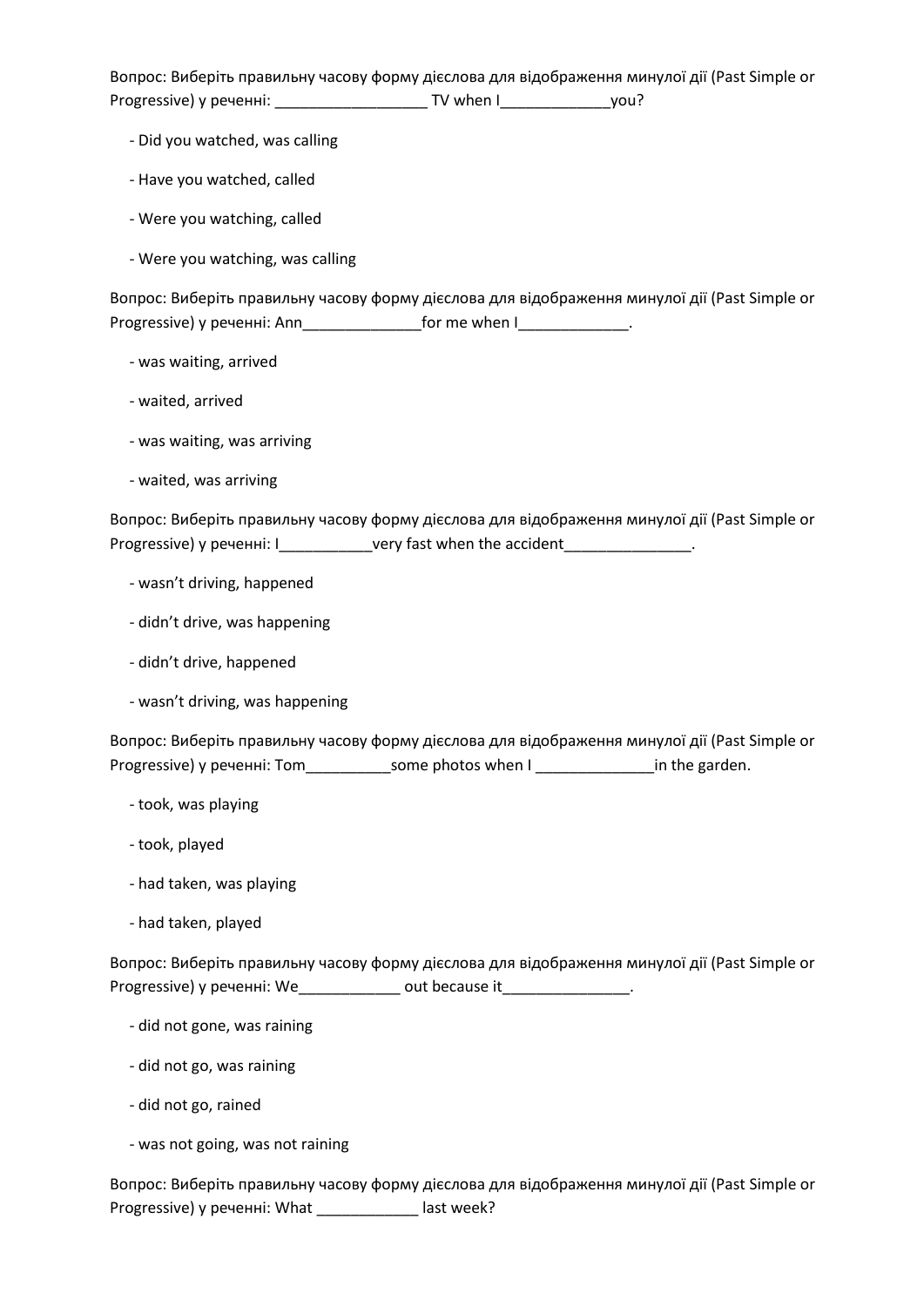- were you doing
- have you done
- have you been doing
- do you do

Вопрос: Виберіть правильну часову форму дієслова для відображення минулої дії (Past Simple or Progressive) у реченні: Marion \_\_\_\_\_\_\_\_\_\_\_\_ Carol at the party. She \_\_\_\_\_\_\_\_\_\_ a new dress.

- was seeing, was wearing
- saw, wore
- was seeing, wore
- saw, was wearing

Вопрос: Виберіть правильну часову форму дієслова для відображення минулої дії (Past Simple or Progressive) у реченні: The cellphone\_\_\_\_\_\_\_\_\_when Janice\_\_\_\_\_\_\_\_\_\_a shower.

- was ringing, was taking
- rang, was taking
- rang, took
- was ringing, took

Вопрос: Виберіть правильну часову форму дієслова для відображення минулої дії (Past Simple or Progressive) у реченні: It \_\_\_\_\_\_\_\_ to rain when Christine \_\_\_\_\_\_\_\_\_ home from her evening classes.

- began, was walking
- was beginning, was walking
- began, walked
- was beginning, walked

Вопрос: Виберіть правильну часову форму дієслова для відображення минулої дії (Past Simple or Progressive) у реченні: We\_\_\_\_\_\_\_\_\_an accident when we \_\_\_\_\_\_\_\_\_\_for the bus.

- saw, were waiting
- were seeing, were waiting
- were seeing, waited
- saw, waited

Вопрос: Виберіть правильний варіант перетворення прямої мови в непряму у реченні: The girl said: "I have done my homework."

- The girl said she had done her homework.
- The girl said she have done her homework.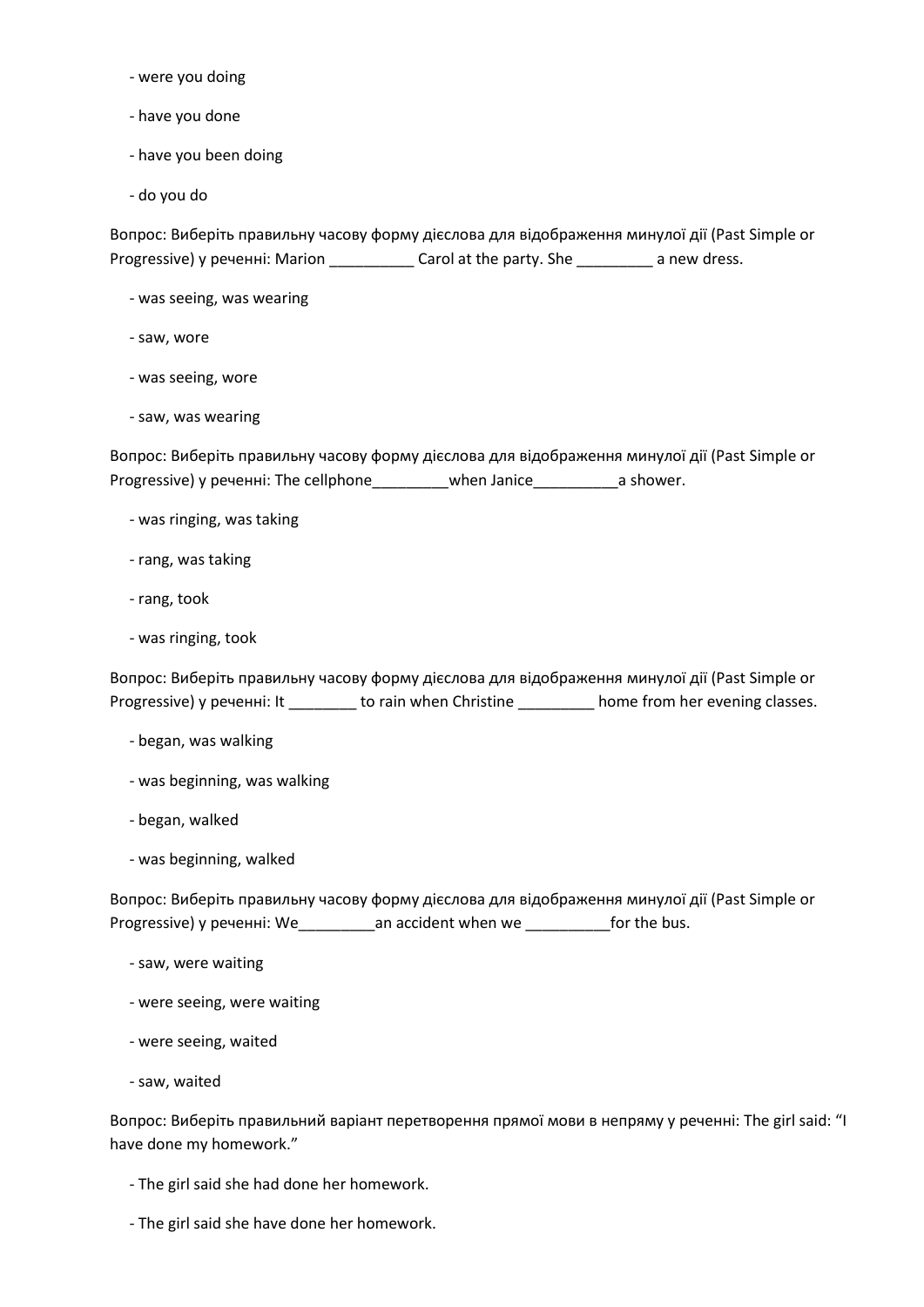- The girl said she has done her homework.
- The girl said she did her homework.

Вопрос: Виберіть правильний варіант перетворення прямої мови в непряму у реченні: Mr Sellers said: "I am going to London tomorrow."

- Mr Sellers said he was going to London tomorrow.
- Mr Sellers said he was going to London the next day.
- Mr Sellers said will be going to London the next day.
- Mr Sellers said is going to London the next day.

Вопрос: Виберіть правильний варіант перетворення прямої мови в непряму у реченні: She wanted to know: "Does he work for an insurance company?"

- She wanted to know if he was worked for an insurance company.
- She wanted to know if he had worked for an insurance company.
- She wanted to know if he worked for an insurance company.
- She wanted to know if he was working for an insurance company.

Вопрос: Виберіть правильний варіант перетворення прямої мови в непряму у реченні: Mr Jones told me: "Don't put your shoes on the table!"

- Mr Jones told me to put my shoes on the table.
- Mr Jones told me not put my shoes on the table.
- Mr Jones told me did not to put my shoes on the table.
- Mr Jones told me not to put my shoes on the table.

Вопрос: Виберіть правильний варіант перетворення прямої мови в непряму у реченні: They told her: "Run as fast as you can!"

- They told her to run as fast as she could.
- They told her not to run as fast as she could.
- They told her to be run as fast as she could.
- They told her to be running as fast as she could.

Вопрос: Виберіть правильний варіант перетворення прямої мови в непряму у реченні: He asked her: "Do you know my parents?"

- He asked her if she know his parents.
- He asked her if she knew his parents.
- He asked her if she had known his parents.
- He asked her she knew his parents.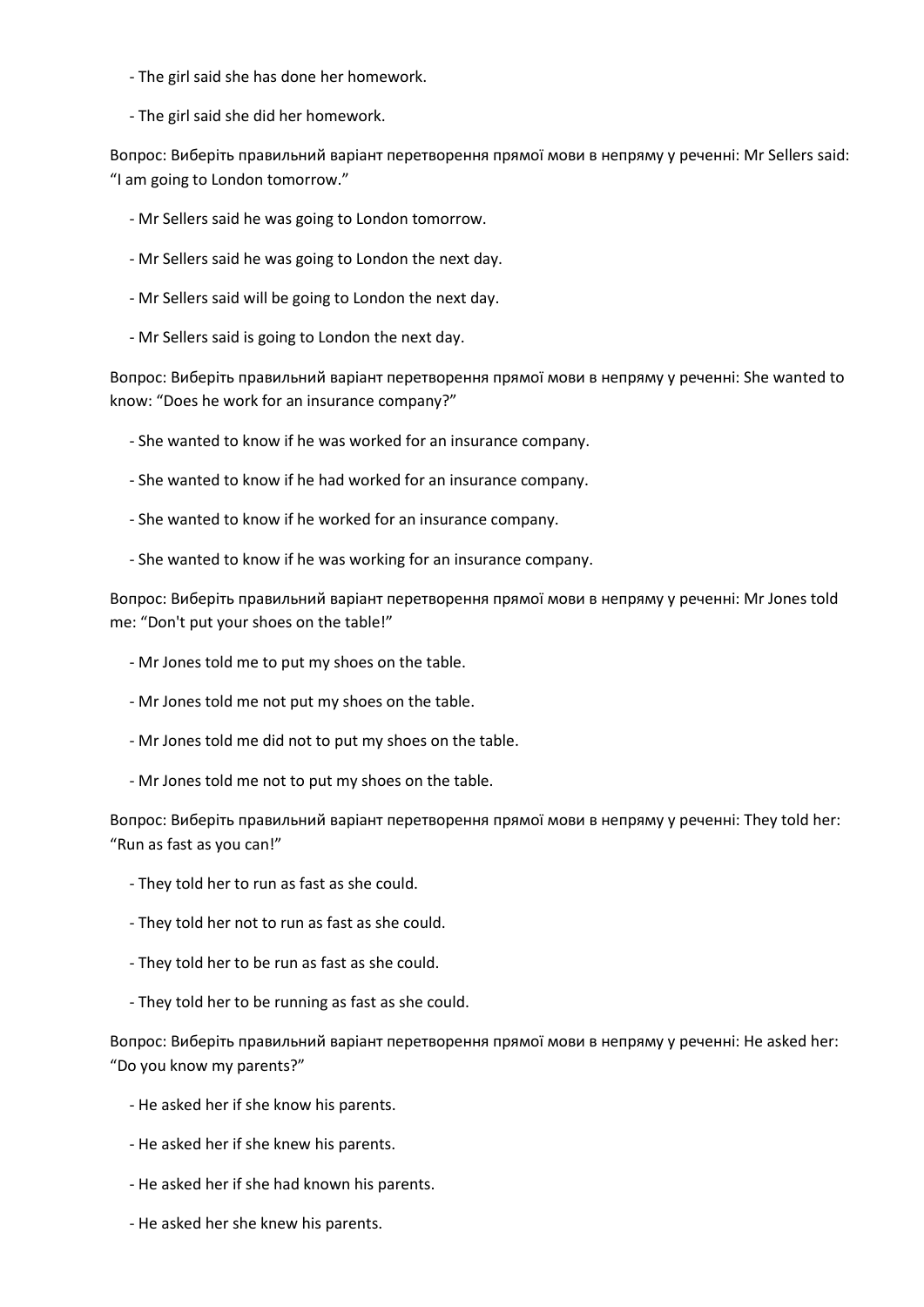Вопрос: Виберіть правильний варіант перетворення прямої мови в непряму у реченні: They asked him: "How long do you have holidays this year?"

- They asked him how long had he holidays that year.
- They asked him how long he has had holidays that year.
- They asked him how long he had holidays that year.
- They asked him how long he has holidays this year.

Вопрос: Виберіть правильний варіант перетворення прямої мови в непряму у реченні: They told us: "We are listening to the radio."

- They told us they listening to the radio.
- They told us they are listening to the radio.
- They told us they have listening to the radio.
- They told us they were listening to the radio.

Вопрос: Виберіть правильний варіант перетворення прямої мови в непряму у реченні: She asked me, "What are you doing tomorrow?"

- She asked me what I was doing the next day.
- She asked me what he was doing the next day.
- She asked me what she was doing the next day.
- She asked me what I do the next day.

Вопрос: Виберіть правильний варіант перетворення прямої мови в непряму у реченні: She asked them: "Did you watch the movie yesterday?"

- She asked them if they have watched the movie the day before.
- She asked them if they had watched the movie the day before.
- She asked them if they had not watched the movie the day before.
- She asked them if they watched the movie the day before.

Вопрос: Виберіть правильний варіант перетворення прямої мови в непряму у реченні: She told him: "Don't drive so fast!"

- She told him to drive so fast.
- She told him not drive so fast.
- She told him not to drive so fast.
- She told him do drive so fast.

Вопрос: Виберіть правильний варіант перетворення прямої мови в непряму у реченні: He shouted: "Give it to me!"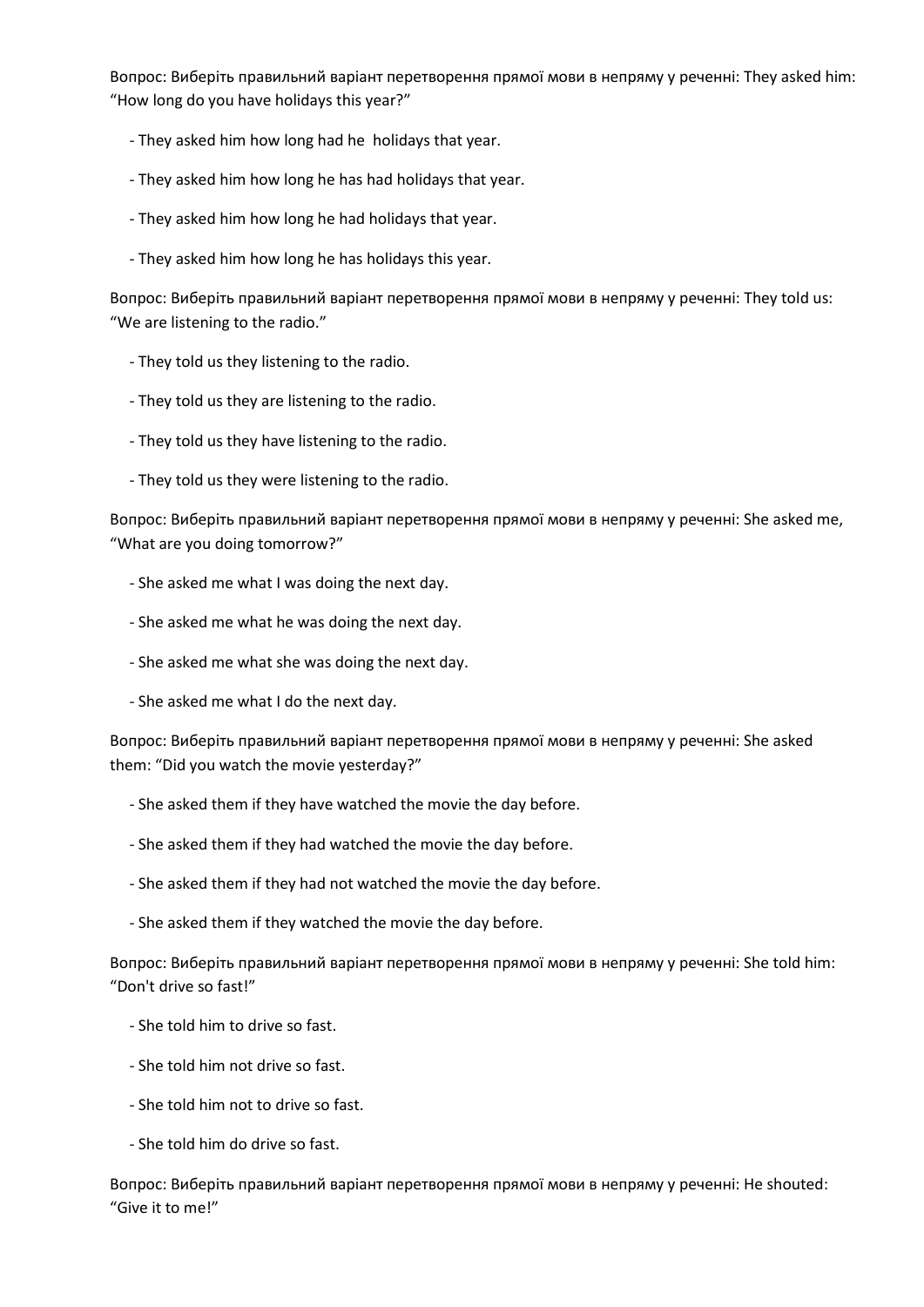- He shouted to give it to him.
- He shouted give it to him.
- He shouted to be given it to him.
- He shouted was given it to him.

Вопрос: Виберіть правильний варіант перетворення прямої мови в непряму у реченні: John explained: "Susan will help me."

- John explained Susan would help him.
- John explained Susan will help him.
- John explained Susan would helped him.
- John explained Susan helped him.

Вопрос: Виберіть правильний варіант перетворення прямої мови в непряму у реченні: He asked me: "Have you ever read this book?"

- He asked me if I have ever read that book.
- He asked me if I ever read that book.
- He asked me if I had ever read that book.
- He asked me if I had never read that book.

Вопрос: Виберіть правильний варіант перетворення прямої мови в непряму у реченні: Mr. Cook told us: "Clean your shoes and come in!"

- Mr. Cook told us cleans our shoes and come in.
- Mr. Cook told us to cleaning our shoes and come in.
- Mr. Cook told us clean our shoes and come in.
- Mr. Cook told us to clean our shoes and come in.

Вопрос: Виберіть правильний варіант перетворення прямої мови в непряму у реченні: Nick asked us: "Are they waiting outside?"

- Nick asked us if they were waiting outside.
- Nick asked us if they had waited outside.
- Nick asked us if we were waiting outside.
- Nick asked us if they was waiting outside.

Вопрос: Виберіть правильний варіант перетворення прямої мови в непряму у реченні: Heather told me: "Find out where they are living!"

- Heather told me to find out where they lived.
- Heather told me to find out where they were living.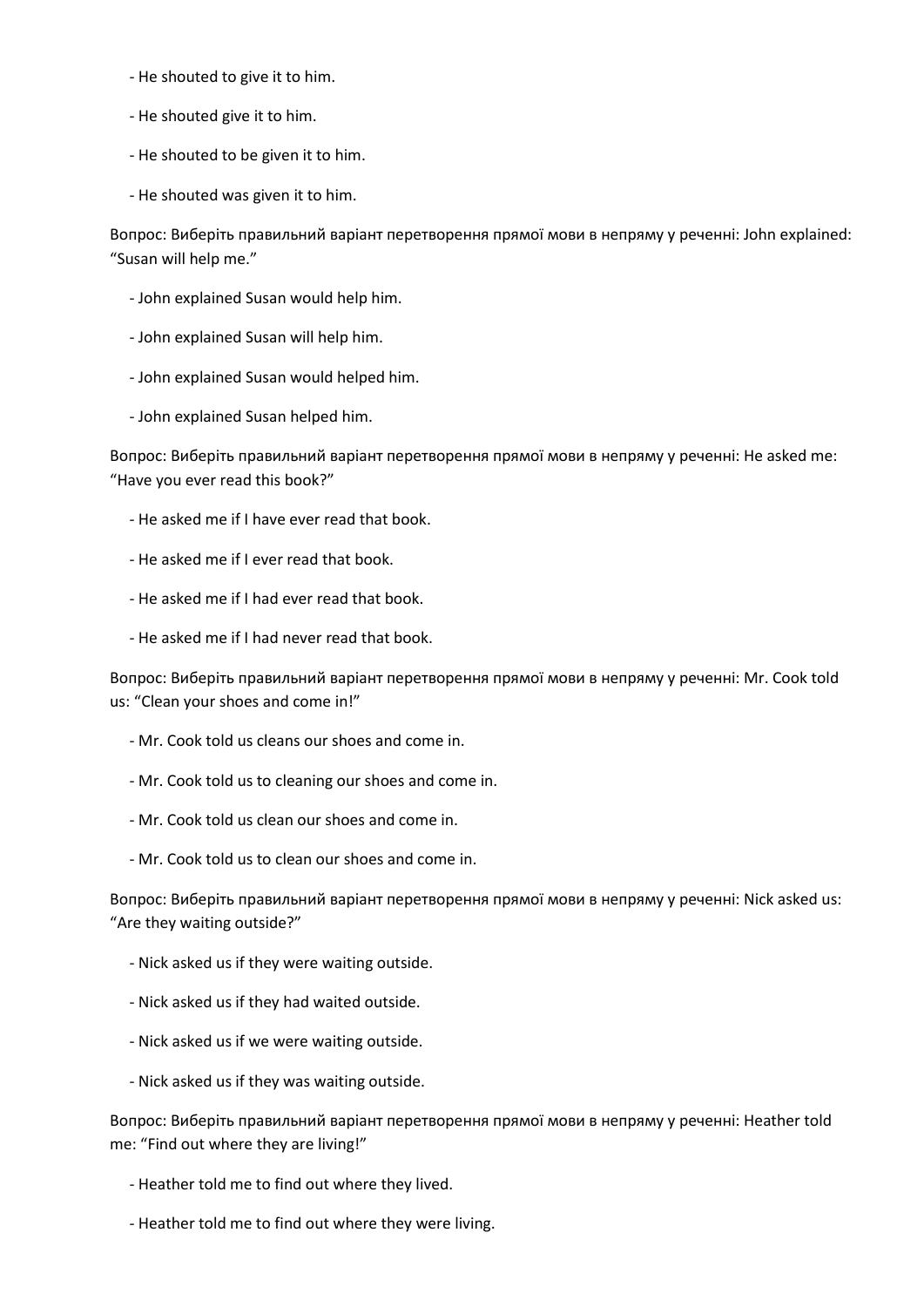- Heather told me to find out where they was living.

- Heather told me to found out where they were living.

Вопрос: Виберіть правильний варіант перетворення прямої мови в непряму у реченні: Joedy told us: "I am going to watch the football match tomorrow."

- Joedy told us he is going to watch the football match the next day.
- Joedy told us he had been going to watch the football match the next day.
- Joedy told us he was going to watch the football match the next day.
- Joedy told us he was going to watch the basketball match the next day.

Вопрос: Виберіть правильний варіант перетворення прямої мови в непряму у реченні: The Simons were asked: "How long have you been in Italy?"

- The Simons were asked how long they were in Italy.
- The Simons were asked how long they had been in France.
- The Simons were asked how long we had been in Italy.
- The Simons were asked how long they had been in Italy.

Вопрос: Виберіть правильний варіант перетворення прямої мови в непряму у реченні: The police asked the woman: "When did you hear the loud noise?"

- The police asked the woman when he had heard the loud noise.
- The police asked the woman when she had heard the loud noise.
- The police asked the woman when she was hearing the loud noise.
- The police asked the woman when she heard the loud noise.

Вопрос: Виберіть правильний варіант перетворення прямої мови в непряму у реченні: They told Teddy: "Tell us something about your summer vacation!"

- They told Teddy to tell them something about his summer vacation.
- They told Teddy to tell him something about his summer vacation.
- They told Teddy to tell them something about their summer vacation.
- They told Teddy to tell them anything about his summer vacation.

Вопрос: Виберіть правильний варіант перетворення прямої мови в непряму у реченні: Father said: "You could take out the trash."

- Father said that he could take out the trash.
- Father said that I must take out the trash.
- Father said that I could take out the trash.
- Father said that I may take out the trash.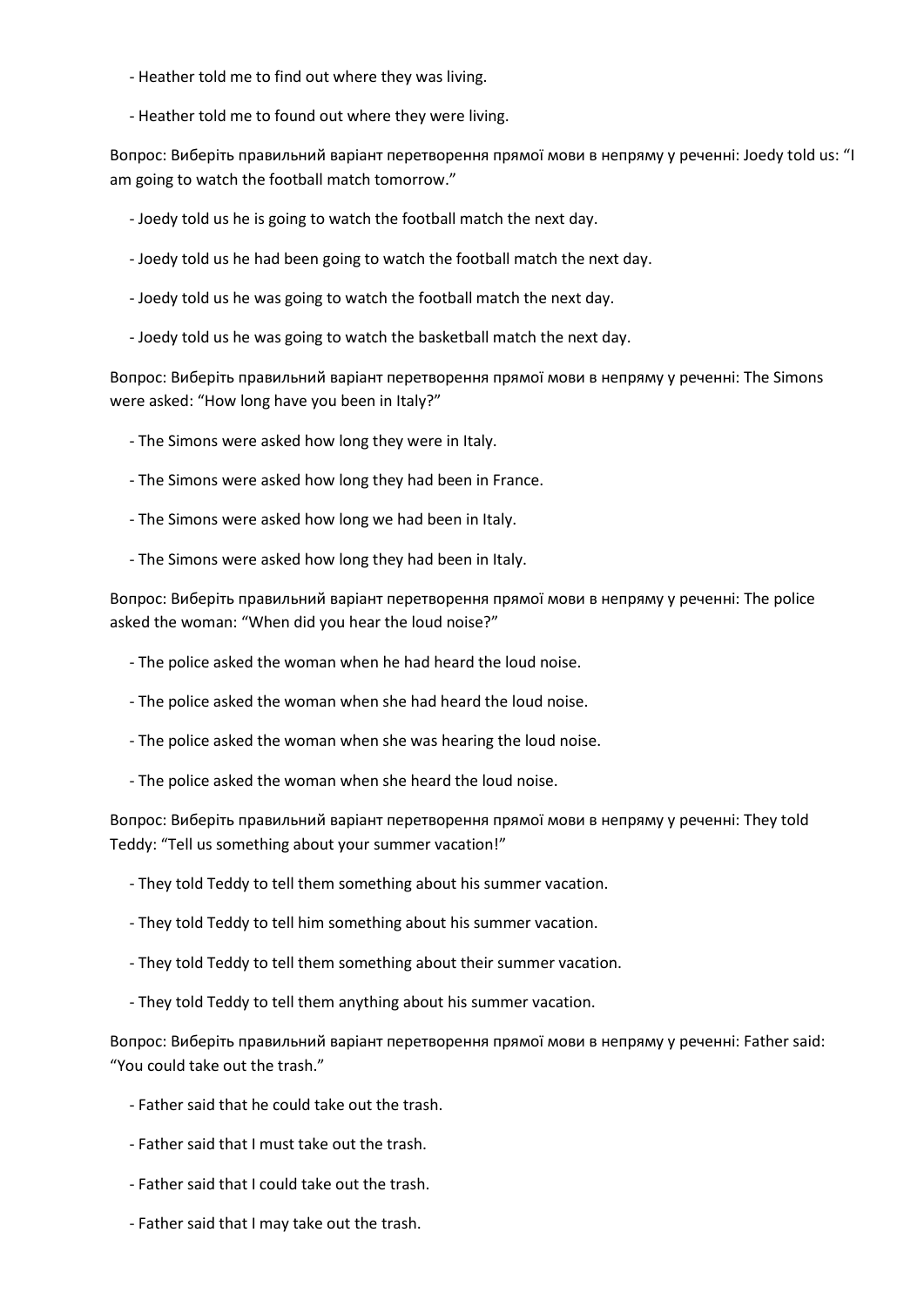Вопрос: Виберіть правильний варіант перетворення прямої мови в непряму у реченні: The repairman told them: "Wait outside till I have finished!"

- The repairman told them to wait outside till she had finished.
- The repairman told them to wait outside till he finished.
- The repairman told them to wait outside till he had been finishing.
- The repairman told them to wait outside till he had finished.

Вопрос: Виберіть правильний варіант перетворення прямої мови в непряму у реченні: Michael's dad said: "When I was a boy, I was a very good swimmer."

- Michael's dad said when he was a boy, he had been a very good swimmer.
- Michael's dad said when he had been a boy, he had been a very good swimmer.
- Michael's dad said when he was a boy, he was a very good swimmer.
- Michael's dad said when he had been a boy, he had not been a very good swimmer.

Вопрос: Виберіть правильний варіант перетворення прямої мови в непряму у реченні: Randall asked Korin: "Have you written this letter?"

- Randall asked Korin if she had written that letter.
- Randall asked Korin if she had been written that letter.
- Randall asked Korin if she was writing that letter.
- Randall asked Korin if she wrote that letter.

Вопрос: Виберіть правильний варіант перетворення прямої мови в непряму у реченні: Melon asked them: "How long have you been living in Paris?"

- Melon asked them how long they had been lived in Paris.
- Melon asked them how long had they been living in Paris.
- Melon asked them how long they had been living in Paris.
- Melon asked them how long they had lived living in Paris.

Вопрос: Виберіть правильний варіант перетворення прямої мови в непряму у реченні: David told Jenny: "Don't call me before 7 o'clock!"

- David told Jenny to call him before 7 o'clock.
- David told Jenny to not call him before 7 o'clock.
- David told Jenny not call him before 7 o'clock.
- David told Jenny not to call him before 7 o'clock.

Вопрос: Виберіть правильний варіант перетворення прямої мови в непряму у реченні: Marsha added: "I didn't work last week."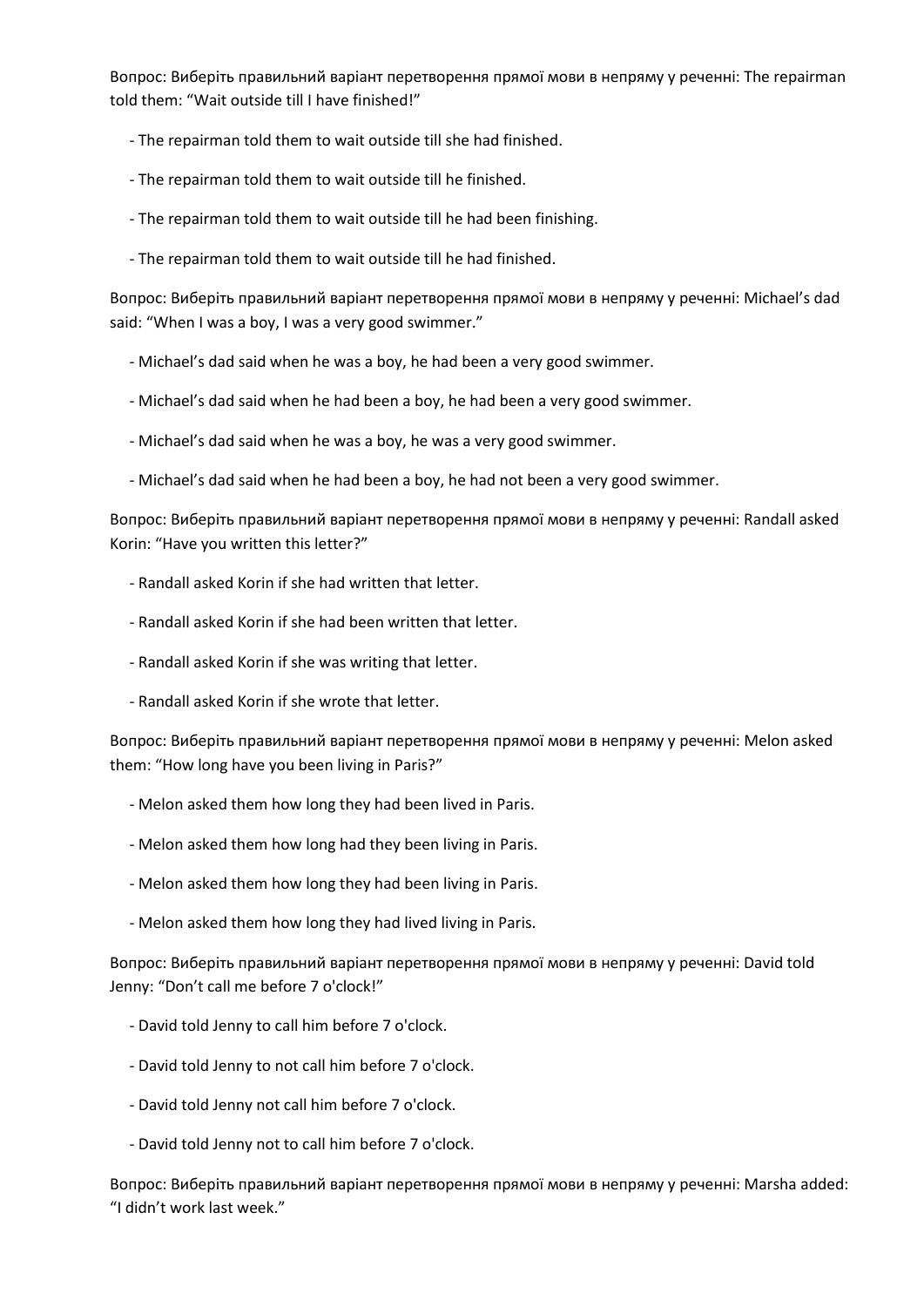- Anastasia added she hadn't worked the week before.
- Anastasia added she didn't work the week before.
- Anastasia added she hadn't been worked the week before.
- Anastasia added she hadn't worked the last week before.

Вопрос: Виберіть правильний варіант перетворення прямої мови в непряму у реченні: The mother told Sandra: "Tell me the truth!"

- The mother told Sandra tell her the truth.
- The mother told Sandra to tell her the truth.
- The mother told Sandra to tell she the truth.
- The mother told Sandra not to tell her the truth.

Вопрос: Виберіть правильний варіант перетворення прямої мови в непряму у реченні: George asked Alice: "Do you remember my name?"

- George asked Alice if she was remembered his name.
- George asked Alice if she remembers his name.
- George asked Alice if she remembered her name.
- George asked Alice if she remembered his name.

Вопрос: Виберіть правильну часову форму дієслова для відображення минулої дії (Past Simple, Past Perfect or Past Progressive) у реченні: After they \_\_\_\_\_\_\_\_\_\_\_\_\_\_\_\_ a cup of tea, they \_\_\_\_\_\_\_\_\_\_\_\_\_\_\_\_\_ some cake.

- had had, had
- had, had
- were having, were having
- was had, had

Вопрос: Виберіть правильну часову форму дієслова для відображення минулої дії (Past Simple, Past Perfect or Past Progressive) у реченні: They \_\_\_\_\_\_\_\_\_\_ the flat two years ago.

- had bought
- were buying
- have bought
- bought

Вопрос: Виберіть правильну часову форму дієслова для відображення минулої дії (Past Simple, Past Perfect or Past Progressive) у реченні: When Moira \_\_\_\_\_\_\_\_\_\_ TV, the lights \_\_\_\_\_\_\_\_\_\_ out.

- was watching, went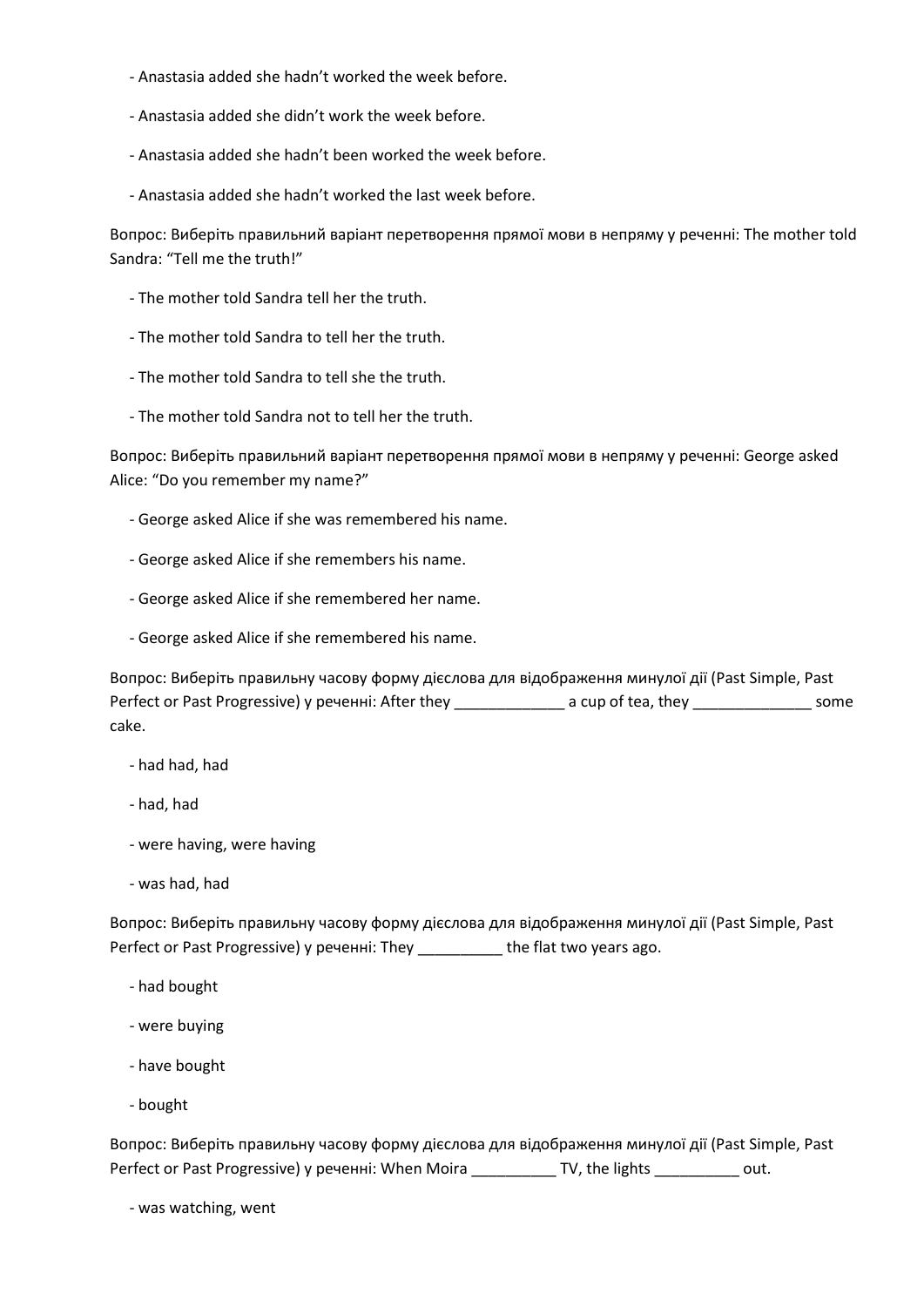- has been watching, was gone
- been watching, have gone
- were watching, went

Вопрос: Виберіть правильну часову форму дієслова для відображення минулої дії (Past Simple, Past Perfect or Past Progressive) у реченні: Chelom \_\_\_\_\_\_\_\_\_ me that she \_\_\_\_\_\_\_\_\_ a lion.

- had told, had seen
- told, had seen
- told, was seeing
- had told, had seen

Вопрос: Виберіть правильну часову форму дієслова для відображення минулої дії (Past Simple, Past Perfect or Past Progressive) у реченні: Reed \_\_\_\_\_\_\_\_\_\_\_ to France before he \_\_\_\_\_\_\_\_\_ a new project last year.

- went, started
- had gone, had started
- had gone, started
- was going, had started

Вопрос: Виберіть правильну часову форму дієслова для відображення минулої дії (Past Simple, Past Perfect or Past Progressive) у реченні: After Vera \_\_\_\_\_\_\_\_\_\_ the police, she \_\_\_\_\_\_\_\_\_ the ambulance.

- had called, called
- called, called
- called, was calling
- had called, was calling

Вопрос: Виберіть правильну часову форму дієслова для відображення минулої дії (Past Simple, Past Perfect or Past Progressive) у реченні: Barbara \_\_\_\_\_\_\_\_\_dishes when she \_\_\_\_\_\_\_\_\_\_ a knock at the door.

- was washing, heard
- was washed, heard
- was washing, was heard
- washed, heard

Вопрос: Виберіть правильну часову форму дієслова для відображення минулої дії (Past Simple, Past Perfect or Past Progressive) у реченні: After Mason\_\_\_\_\_\_\_\_\_ hard at the construction site, he\_\_\_\_\_\_\_\_ ill.

- had been working, felt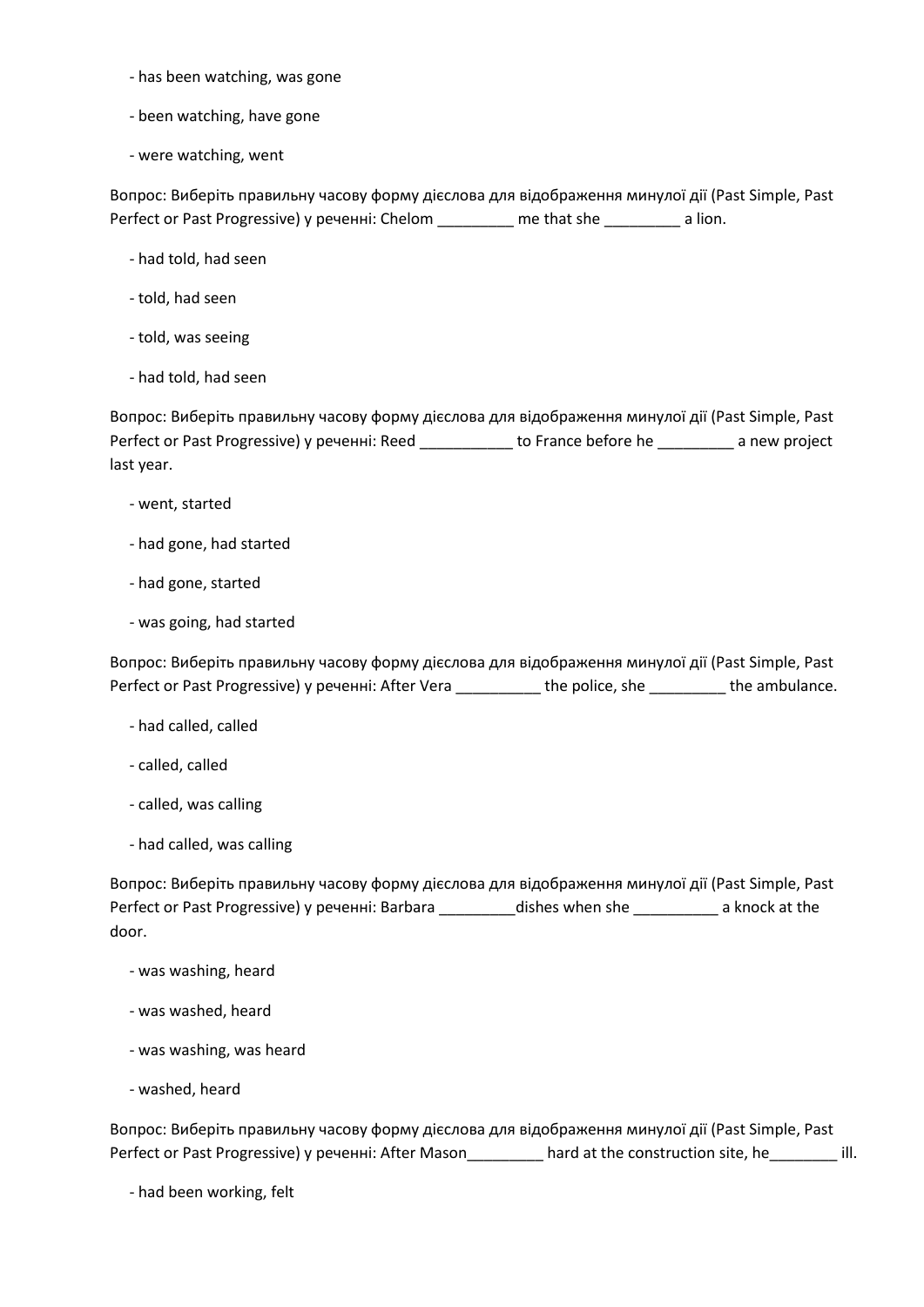- worked, was felt
- was working, had felt
- had worked, felt

Вопрос: Виберіть правильну часову форму дієслова для відображення минулої дії (Past Simple, Past Perfect or Past Progressive) у реченні: Dilan \_\_\_\_\_\_\_\_\_\_ the room after I \_\_\_\_\_\_\_\_ all the facts.

- had left, had explained
- left, had explained
- was left, was explained
- left, was explaining

Вопрос: Виберіть правильну часову форму дієслова для відображення минулої дії (Past Simple, Past Perfect or Past Progressive) у реченні: After Courtney \_\_\_\_\_\_\_\_\_\_ the key, she \_\_\_\_\_\_\_\_\_\_\_ the door.

- had found, had opened
- found, opened
- had found, opened
- found, had opened

Вопрос: Виберіть правильну часову форму дієслова для відображення минулої дії (Past Simple, Past Perfect or Past Progressive) у реченні: While her son \_\_\_\_\_\_\_\_\_ computer games, mother \_\_\_\_\_\_\_ the book about children bringing up.

- was playing, was reading
- played, read
- played, was reading
- was playing, read

Вопрос: Виберіть правильну часову форму дієслова для відображення минулої дії (Past Simple, Past Perfect or Past Progressive) у реченні: They \_\_\_\_\_\_\_\_ everything before they \_\_\_\_\_\_\_\_ to Liverpool.

- had sold, moved
- sold, had moved
- sold, moved
- were selling, were moving

Вопрос: Виберіть правильну часову форму дієслова для відображення минулої дії (Past Simple, Past Perfect or Past Progressive) у реченні: After Gregory \_\_\_\_\_\_\_\_\_\_ school, he \_\_\_\_\_\_\_\_\_\_\_\_ to work in a local shoe factory.

- had finished, started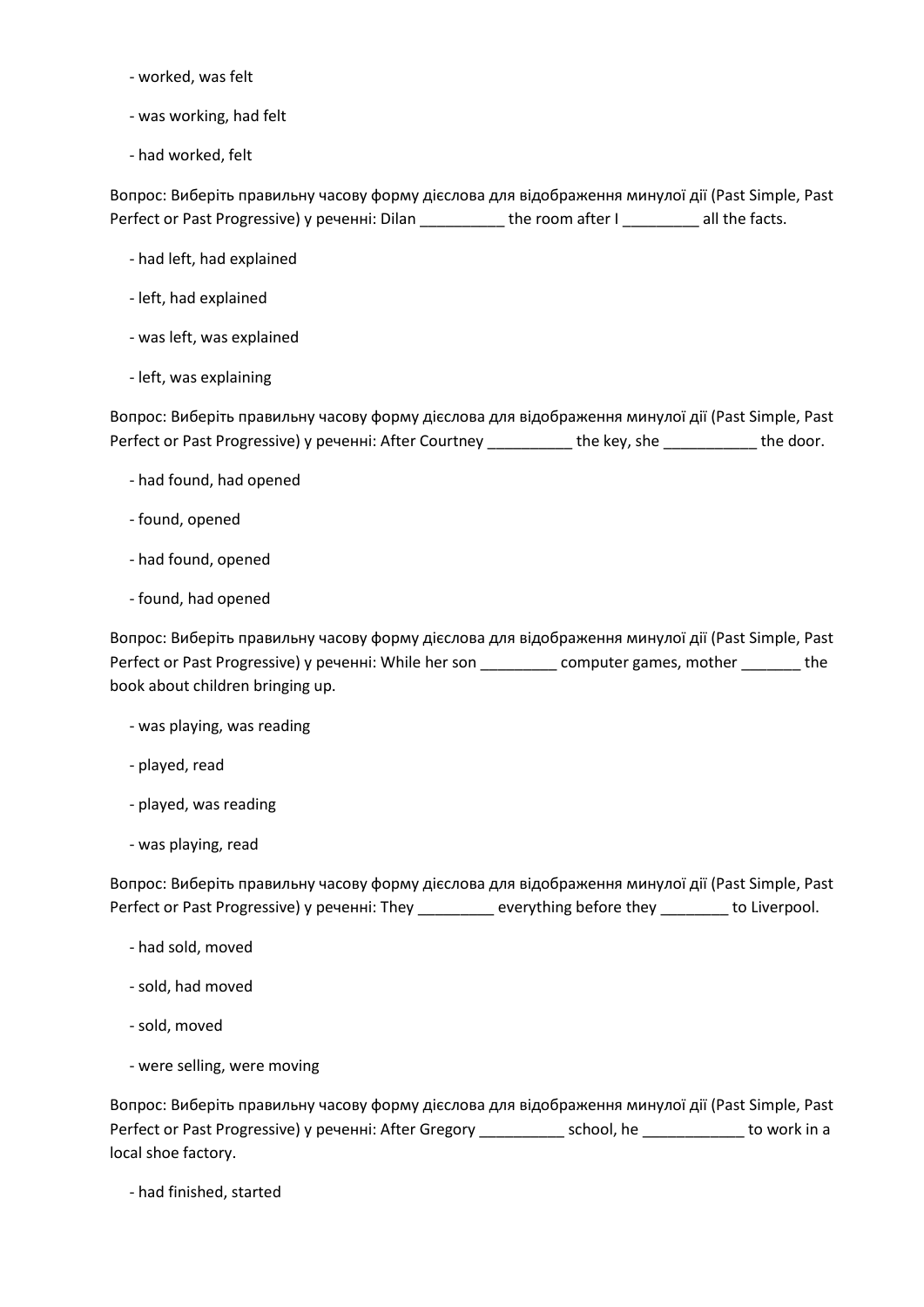- finished, started
- finished, had started
- had finished, had started

Вопрос: Виберіть правильну часову форму дієслова для відображення минулої дії (Present Perfect or Past Simple) у реченні: Sam \_\_\_\_ a new cell phone a few months ago.

- bought
- have bought
- has bought
- has been bought

Вопрос: Виберіть правильну часову форму дієслова для відображення минулої дії (Present Perfect or Past Simple) у реченні: I didn't know that he bought a new cell phone. Yes, he \_\_\_\_\_\_\_\_\_ it for a few months now.

- has had
- had had
- is having
- had

Вопрос: Виберіть правильну часову форму дієслова для відображення минулої дії (Present Perfect or Past Simple) у реченні: Last year we \_\_\_\_\_\_\_\_\_ to Scotland for our holidays.

- went
- have gone
- was going
- did go

Вопрос: Виберіть правильну часову форму дієслова для відображення минулої дії (Present Perfect or Past Simple) у реченні: You look relaxed! Yes, I \_\_\_\_\_\_\_\_\_ on vacation.

- has just been
- was been
- was
- have just been

Вопрос: Виберіть правильну часову форму дієслова для відображення минулої дії (Present Perfect or Past Simple) у реченні: Jacob can't join us now. He \_\_\_\_\_\_\_\_\_\_ his homework yet.

- haven't done
- hasn't done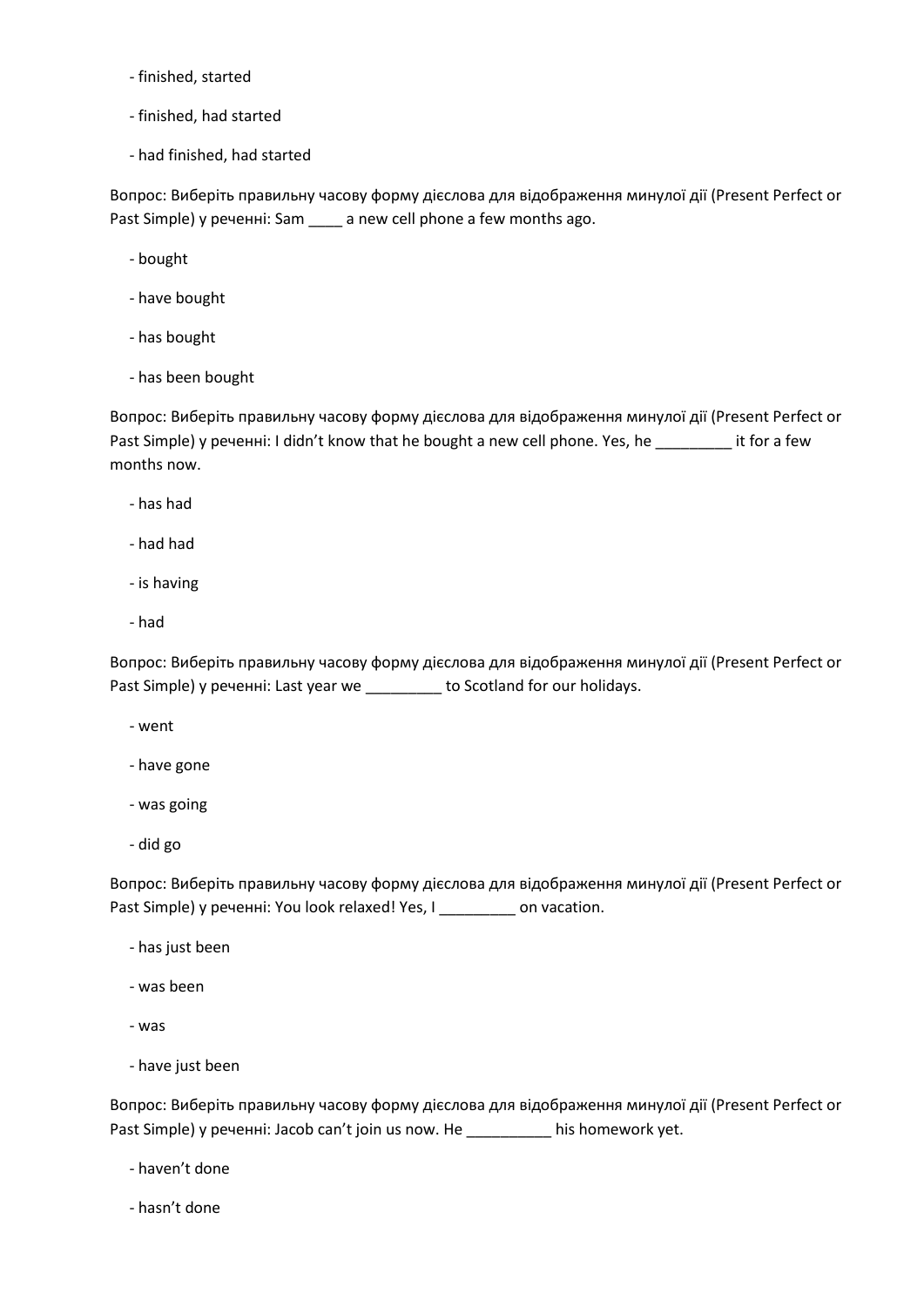- didn't do

- didn't have done

Вопрос: Виберіть правильну часову форму дієслова для відображення минулої дії (Present Perfect or Past Simple) у реченні: I \_\_\_\_\_\_\_ very well the last nights because I \_\_\_\_\_\_ with the research project.

- did not sleep, was busy
- haven't slept, have been busy
- haven't sleep, was busy
- didn't sleep, has been busy

Вопрос: Виберіть правильну часову форму дієслова для відображення минулої дії (Present Perfect or Past Simple) у реченні: Are you tired? Yes, I \_\_\_\_\_\_\_\_ a hard day.

- has had
- have had
- had had
- have been had

Вопрос: Виберіть правильну часову форму дієслова для відображення минулої дії (Present Perfect or Past Simple) у реченні: Here is the news. There \_\_\_\_\_\_\_\_ an accident on the A20 near Salt Lake City.

- have been
- has been
- was
- had been

Вопрос: Виберіть правильну часову форму дієслова для відображення минулої дії (Present Perfect or Past Simple) у реченні: I \_\_\_\_\_\_\_\_\_\_\_\_ my keys. Did you take them with you this morning?

- have lost
- has lost
- lost
- was lost

Вопрос: Виберіть правильну часову форму дієслова для відображення минулої дії (Present Perfect or Past Simple) у реченні: Tom \_\_\_\_\_\_\_ in Chicago all his life.

- had lived
- lived
- has lived
- was leaving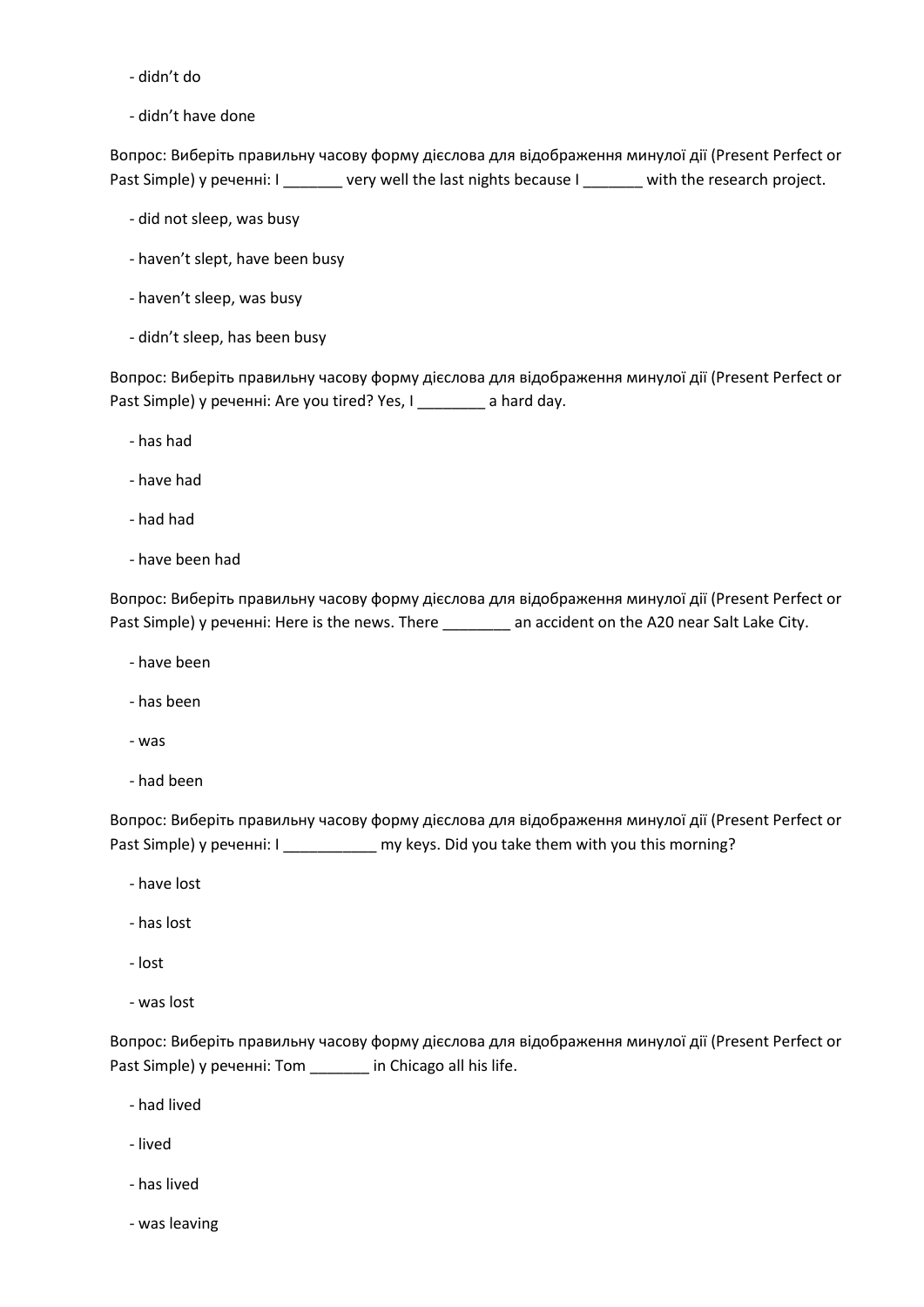Вопрос: Виберіть правильну часову форму дієслова для відображення минулої дії (Present Perfect or Past Simple) у реченні: How long \_\_\_\_\_\_\_\_ out last night? You look tired.

- did you stay
- have you stayed
- you stayed
- was you stayed

Вопрос: Виберіть правильну часову форму дієслова для відображення минулої дії (Present Perfect or Past Simple) у реченні: \_\_\_\_\_\_\_\_\_\_\_\_\_\_\_\_\_\_\_\_\_\_\_\_ an accident? No, never.

- Have you ever had
- Have you never had
- Did you ever have
- Had you ever had

Вопрос: Виберіть правильну часову форму дієслова для відображення минулої дії (Present Perfect or Past Simple) у реченні: My brother is going to Spain in the summer. That's why he \_\_\_\_\_\_\_\_\_\_ to learn Spanish.

- have started
- started
- would start
- has started

Вопрос: Виберіть правильну часову форму дієслова для відображення минулої дії (Past Perfect or Past Simple) у реченні: John \_\_\_\_\_\_\_\_ with the children after he \_\_\_\_\_\_\_\_ dinner.

- played, had had
- had played, had
- played, had
- had played, had had

Вопрос: Виберіть правильну часову форму дієслова для відображення минулої дії (Past Perfect or Past Simple) у реченні: The farmer \_\_\_\_\_\_\_\_\_\_\_ the apples before he \_\_\_\_\_\_\_\_\_ them to his neighbor to make cider.

- had harvested, had taken
- harvested, took
- harvested, has taken
- had harvested, took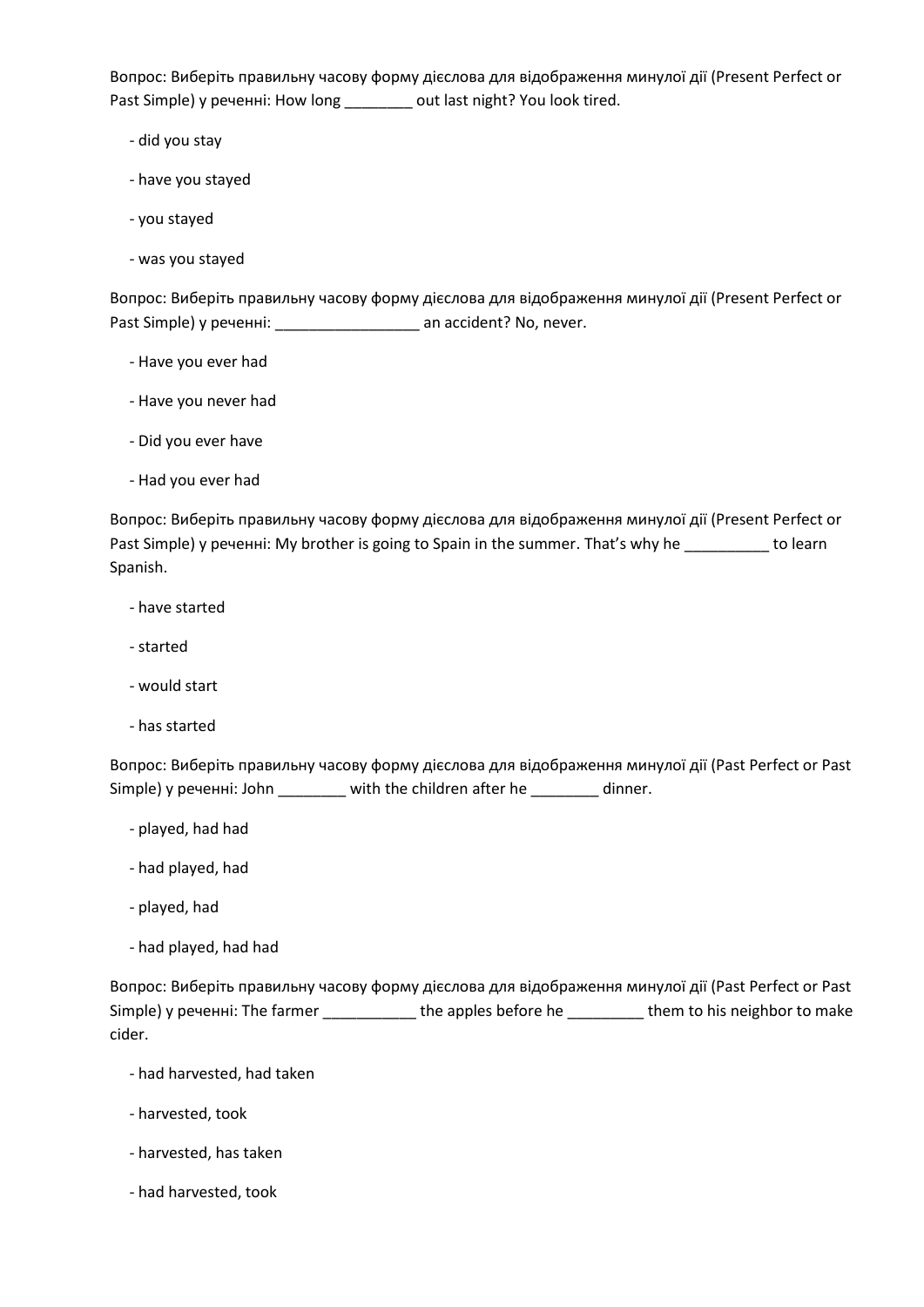Вопрос: Виберіть правильну часову форму дієслова для відображення минулої дії (Past Perfect or Past Simple) у реченні: After it \_\_\_\_\_\_\_\_\_\_ raining, the tennis match \_\_\_\_\_\_\_\_\_ start.

- stopped, could
- had stopped, could
- stopped, can
- had stopped, can

Вопрос: Виберіть правильну часову форму дієслова для відображення минулої дії (Past Perfect or Past Simple) у реченні: After George \_\_\_\_\_\_\_\_\_\_ his medicine, he \_\_\_\_\_\_\_\_\_\_\_ to feel much better.

- swallowed, began
- swallowed, had begun
- had swallowed, began
- had swallowed, had begun

Вопрос: Виберіть правильну часову форму дієслова для відображення минулої дії (Past Perfect or Past Simple) у реченні: Before Ronald \_\_\_\_\_\_\_ president of the company, he \_\_\_\_\_\_\_\_\_ as an actor.

- had become, had worked
- had become, worked
- became, worked
- became, had worked

Вопрос: Виберіть правильну часову форму дієслова для відображення минулої дії (Past Perfect or Past Simple) у реченні: The tourists \_\_\_\_\_\_\_\_\_\_ into the pool as soon as they \_\_\_\_\_\_\_\_\_\_\_\_ their suitcases.

- jumped, had unpacked
- had jumped, had unpacked
- had jumped, unpacked
- jumped, unpacked

Вопрос: Виберіть правильну часову форму дієслова для відображення минулої дії (Past Perfect or Past Simple) у реченні: They \_\_\_\_\_\_\_\_ their house before they \_\_\_\_\_\_\_\_ to California.

- sold, moved
- had sold, had moved
- had sold, moved
- had sold, was moving

Вопрос: Виберіть правильну часову форму дієслова для відображення минулої дії (Past Perfect or Past Simple) у реченні: He \_\_\_\_\_\_\_ as a tourist agent after he \_\_\_\_\_\_\_\_ from the college.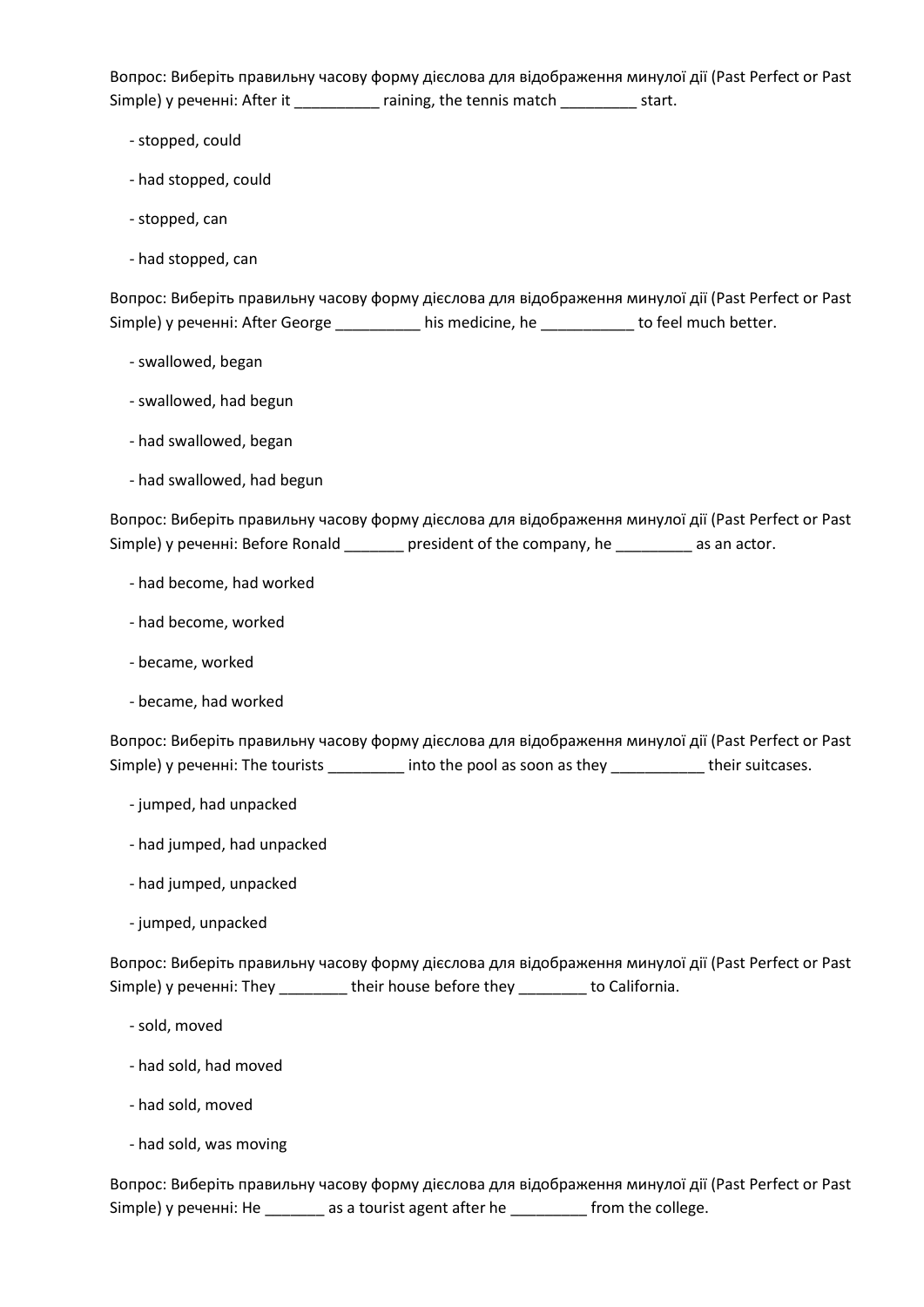- had worked, had graduated
- worked, graduated
- worked, had graduated
- worked, had been graduated

Вопрос: Виберіть правильну часову форму дієслова для відображення минулої дії (Past Perfect or Past Simple) у реченні: We \_\_\_\_\_\_\_\_ the cinema as soon as the movie \_\_\_\_\_\_\_\_\_\_\_\_.

- had left, had ended
- left, had ended
- left, ended
- had left, ended

Вопрос: Виберіть правильну часову форму дієслова для відображення минулої дії (Past Perfect or Past Simple) у реченні: After Mary \_\_\_\_\_\_\_\_\_ her new school uniform, she \_\_\_\_\_\_\_ very happy.

- had got, was
- got, was
- had got, had been
- had got, been

Вопрос: Виберіть правильну часову форму дієслова для відображення минулої дії (Past Perfect or Past Simple) у реченні: He \_\_\_\_\_\_\_\_ some friends after he \_\_\_\_\_\_\_ for the test.

- has met, had studied
- had met, had studied
- met, studied
- met, had studied

Вопрос: Виберіть правильну часову форму дієслова для відображення минулої дії (Past Perfect or Past Simple) у реченні: When we \_\_\_\_\_\_\_\_ at home, mother \_\_\_\_\_\_\_\_\_\_\_ the washing.

- arrived, had already done
- had arrived, had already done
- arrived, already done
- had arrived, has already done

Вопрос: Виберіть правильну часову форму дієслова для відображення минулої дії (Past Perfect or Past Simple) у реченні: Moira \_\_\_\_\_\_\_\_\_ help because someone \_\_\_\_\_\_\_\_ her money.

- had needed, had stolen
- needed, had stolen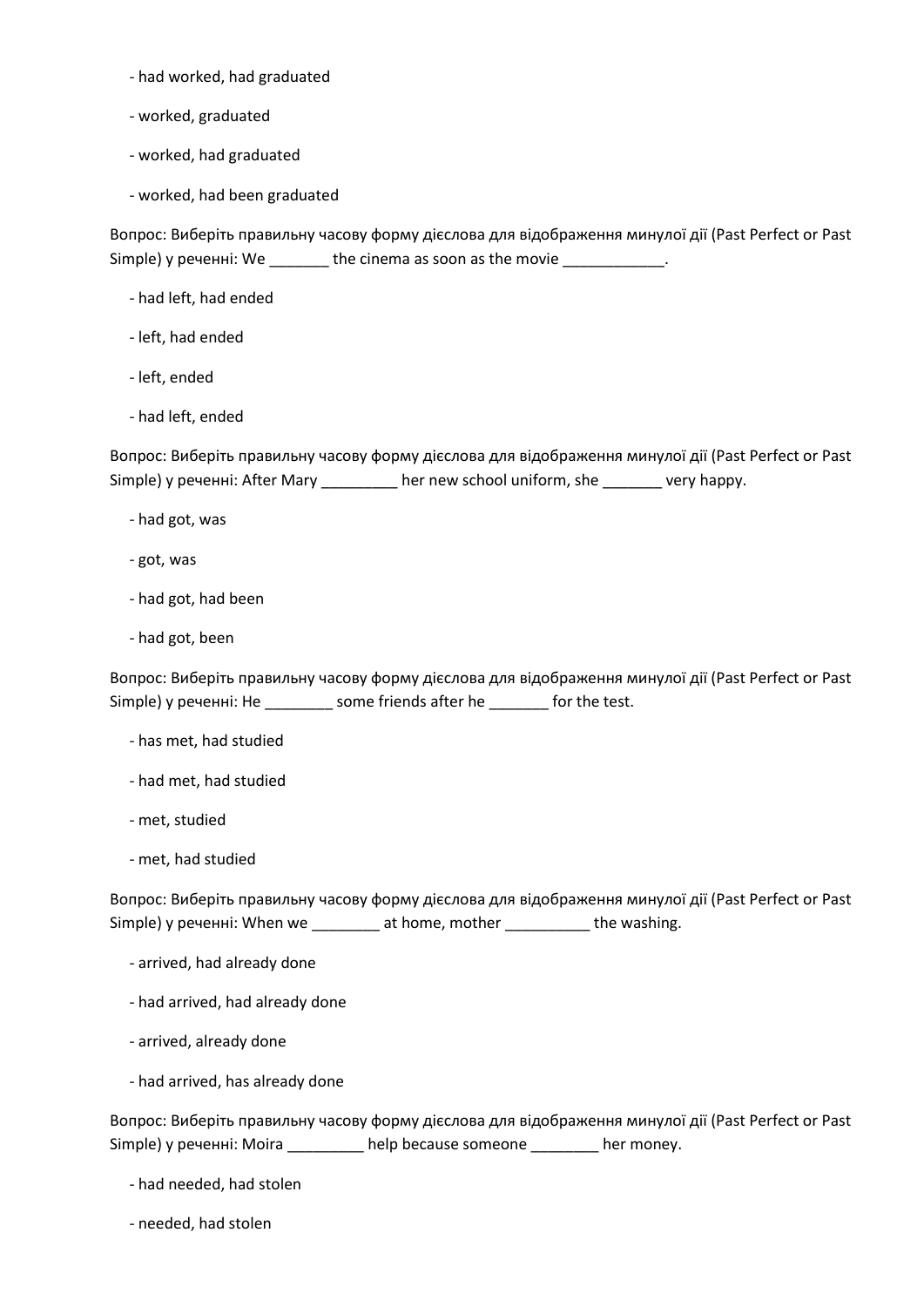- needed, stolen

- had needed, stolen

Вопрос: Виберіть правильну часову форму дієслова для відображення минулої дії (Past Perfect or Past Simple) у реченні: Alicia \_\_\_\_\_\_\_\_\_ her homework before she \_\_\_\_\_\_\_\_her friend.

- has done, visited
- had done, had visited
- did, visited
- had done, visited

Вопрос: Виберіть необхідний артикль: This is Joanna. She is \_\_\_\_\_ student.

- the
- an
- a
- $-$

Вопрос: Виберіть правильну форму дієслова to be: I \_\_\_\_ at the university now.

- is
- am
- were
- are

Вопрос: Виберіть правильну форму дієслова to have: He \_\_\_ two lectures every day.

- haves
- have
- has
- hads

Вопрос: Виберіть правильне допоміжне дієслово: \_\_\_she know English?

- do
- is
- are
- does

Вопрос: Виберіть правильну форму множини іменника a man: These \_\_\_\_ are professors.

- mans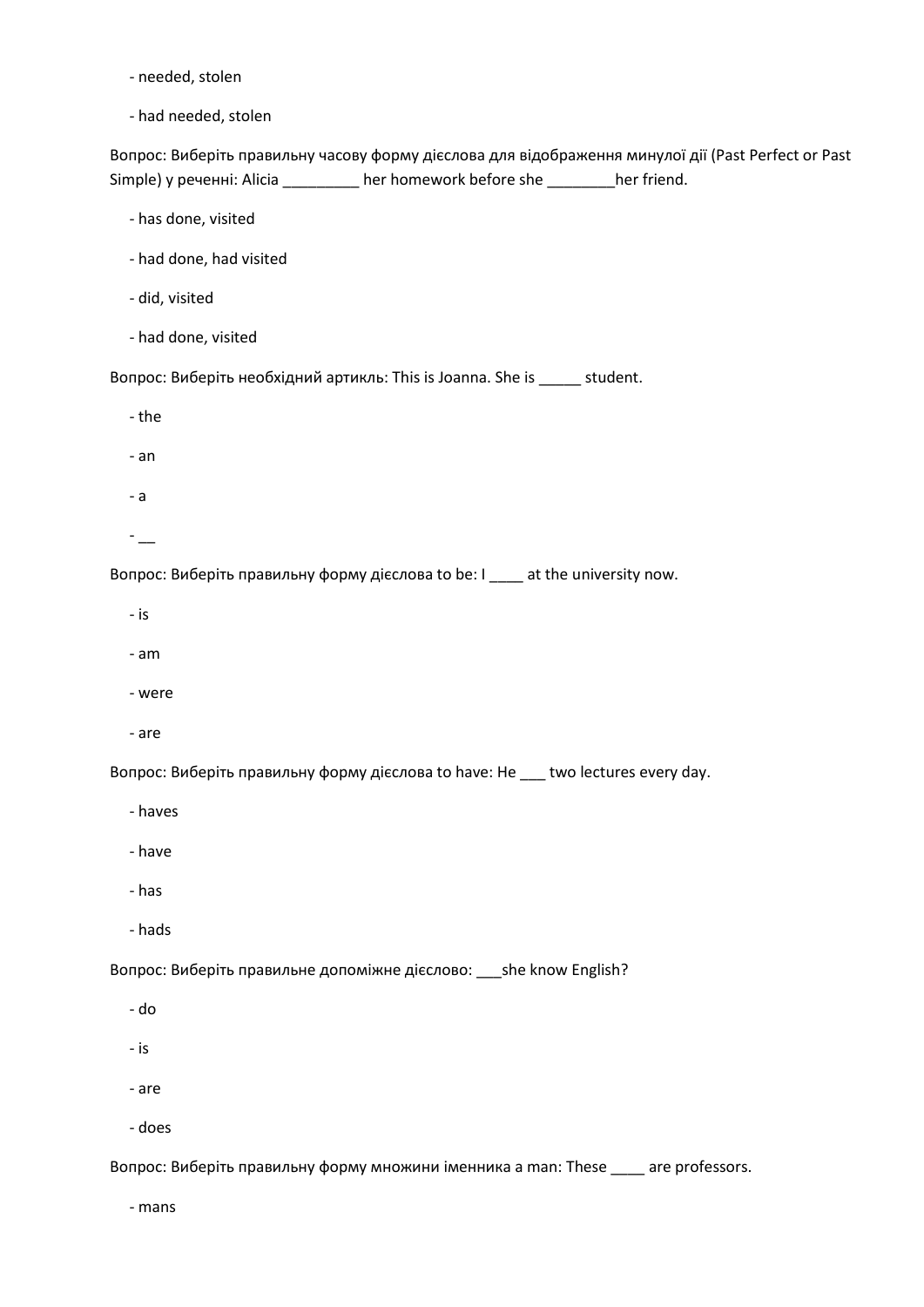- menes
- mens
- men

Вопрос: Доберіть синонім до дієслова to walk:

- to eat
- to read
- to go
- to write

Вопрос: Доберіть антонім до прикметника big.

- smart
- small
- clever
- bright

Вопрос: Виберіть правильну форму ступеня порівняння прикметника interesting: This book is \_\_\_\_\_\_ than that one.

- interestinger
- the interestingest
- more interesting
- the most interesting

Вопрос: Виберіть правильну заперечну форму дієслова to go: We \_\_\_\_\_\_ to the university on Sundays.

- does not go
- is not going
- do not go
- are not go

Вопрос: Виберіть правильний займенник: Do you have \_\_\_\_\_ workshop classes on Fridays?

- something
- nothing
- any
- anything

Вопрос: Виберіть правильну форму дієслова to do: My fellow-students \_\_\_\_\_\_their homework assignments in the evening.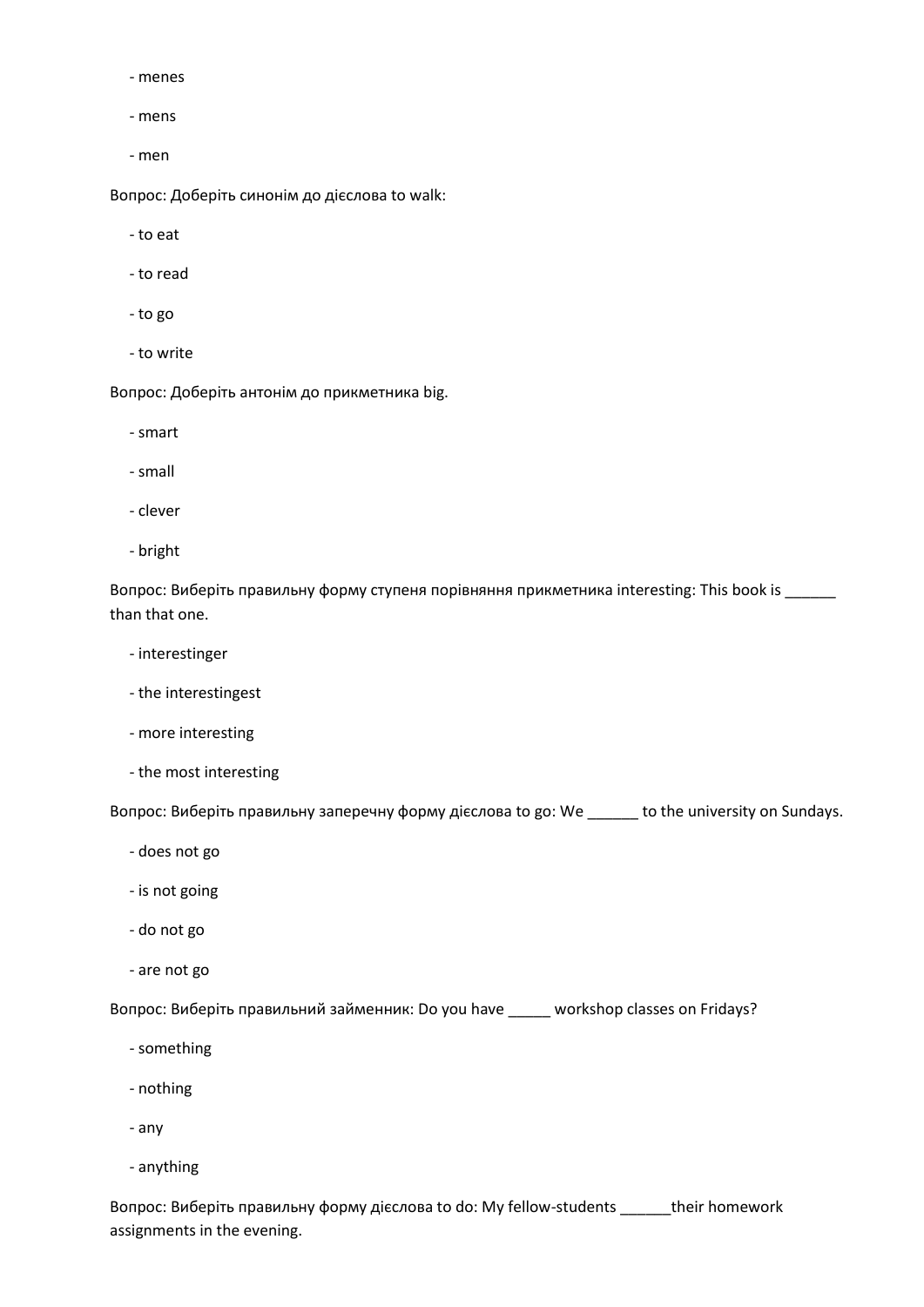- does

- do

- is doing

- are do

Вопрос: Доберіть синонім до дієслова to study.

- to jump

- to skip
- to learn
- to run

Вопрос: Доберіть антонім до прикметника lazy.

- hard-working

- boring

- rude
- kind

Вопрос: Виберіть необхідний артикль: He never plays \_\_\_ football on weekdays.

- a
- $-$
- the
- an

Вопрос: Виберіть правильне допоміжне дієслово: \_\_\_\_ your tutor give you the assignment yesterday?

- were
- was
- did
- do

Вопрос: Виберіть правильну форму дієслова to have: His niece \_\_\_an exceptional course pack on History of Ukraine.

- has
- have
- haves
- hads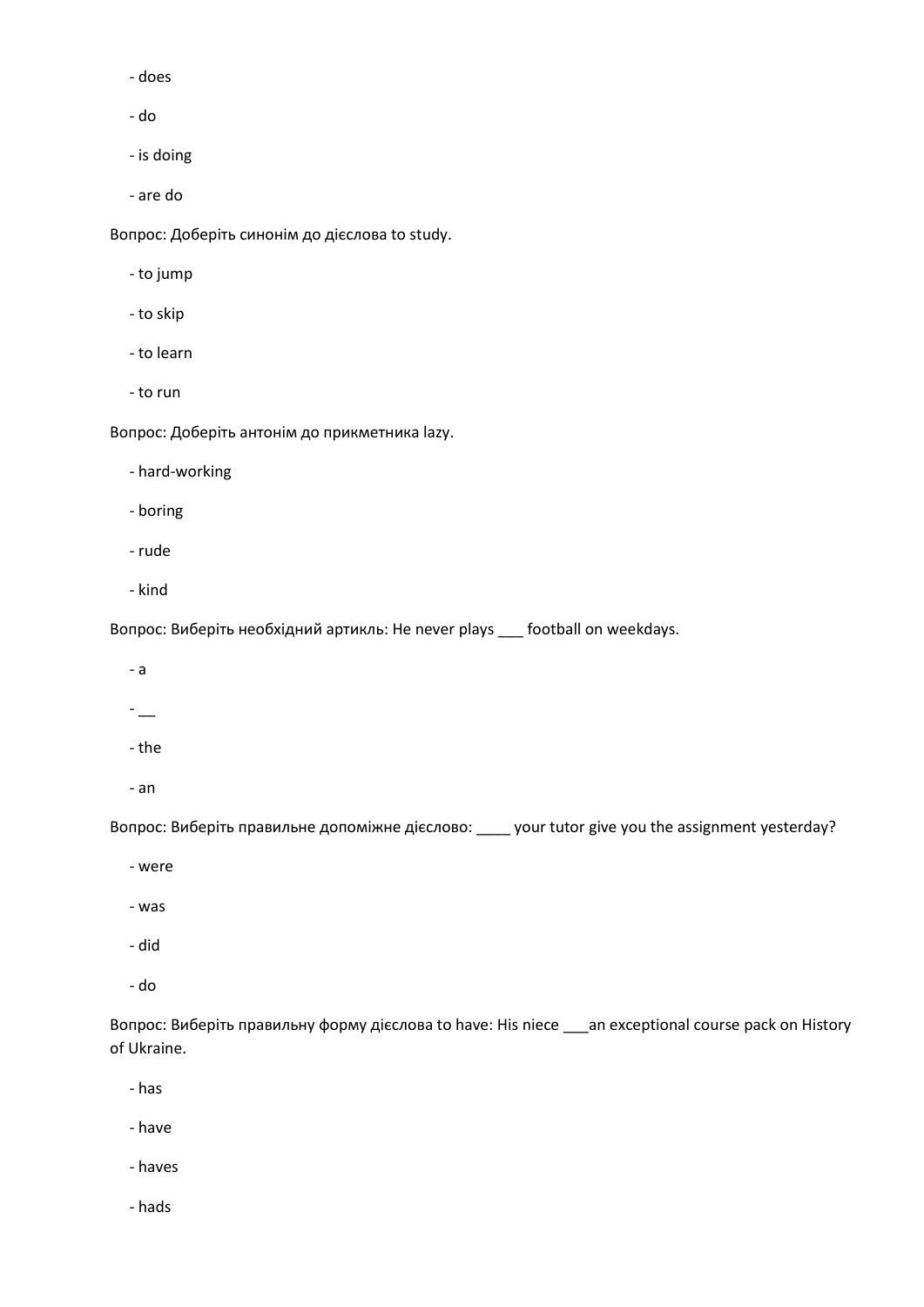Вопрос: Виберіть правильну форму множини іменника a child: Many \_\_\_\_ rely on their parents until they come of age.

- childes
- childs
- children
- childrens

Вопрос: Виберіть правильний займенник: \_\_\_\_ knows this rule.

- nobody
- nothing
- something
- no

Вопрос: Виберіть необхідний артикль: He is such \_\_ clever student.

- an
- a
- the
- $-$

Вопрос: Виберіть правильну форму дієслова to listen: He \_\_\_\_\_\_\_ to the professor at the lecture now.

- listen
- are listening
- listens
- is listening

Вопрос: Виберіть правильне допоміжне дієслово: \_\_\_\_ your colleague know the answer to this question?

- is
- do
- are
- does

Вопрос: Виберіть правильний прийменник: I always listen to music \_\_\_ the way to the university.

- at
- in
- on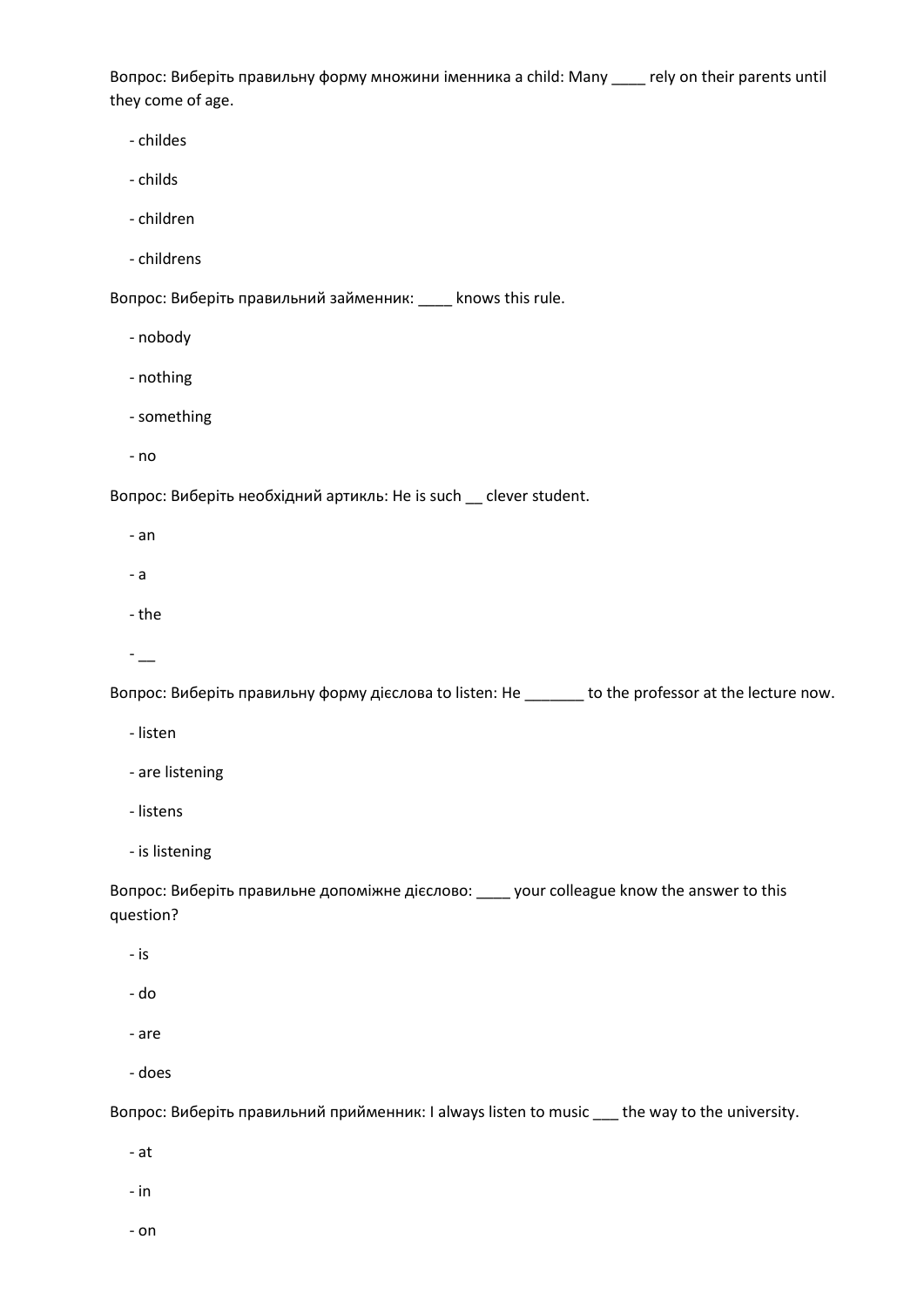- of

Вопрос: Виберіть правильний займенник: \_\_\_\_\_but peace can save the world.

- anyone
- someone
- nobody
- nothing

Вопрос: Доберіть синонім до іменника excavations.

- diggings
- cooking
- learning
- burning

Вопрос: Доберіть антонім до прикметника ancient.

- famous
- modern
- notorious
- important

Вопрос: Виберіть правильний прийменник: History students are good \_\_\_\_ archeology.

- after
- under
- from
- at

Вопрос: Виберіть правильну заперечну форму дієслова to attend: Nick and Liza \_\_\_\_\_\_\_\_\_ the workshop class yesterday.

- did not attended
- do not attend
- did not attend
- will not attend

Вопрос: Виберіть правильну форму дієслова to wear: I \_\_\_\_\_ a pullover and a jacket because it is very cold today.

- is wearing
- am wearing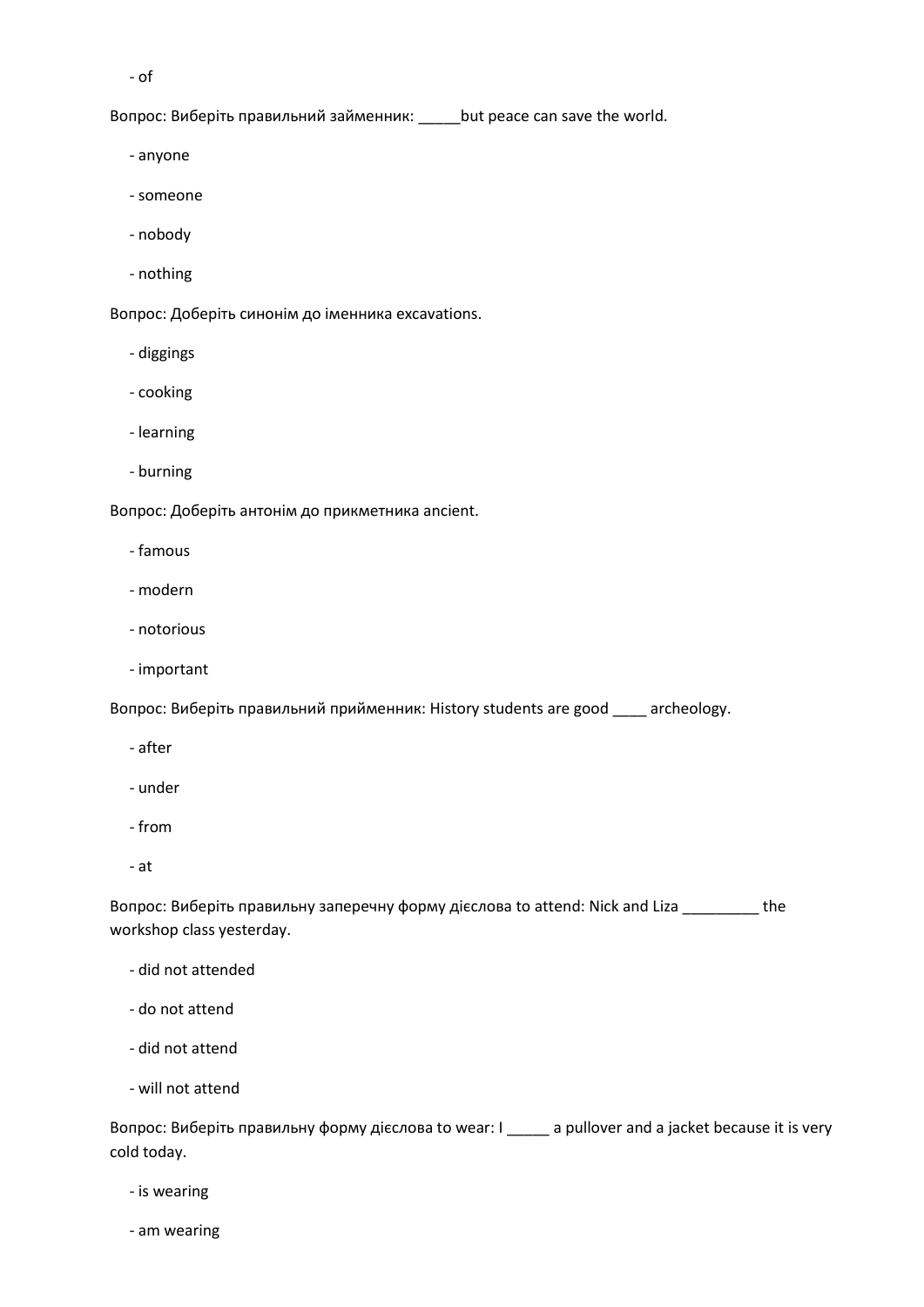- were wearing

- are wearing

Вопрос: Виберіть правильну форму дієслова to see: My fellow students are going to Egypt \_\_\_\_\_ the pyramids.

- to see

- to saw

- to seen

- to seeing

Вопрос: Виберіть правильний займенник: Our professor has \_\_\_\_ rare books on spin doctoring.

- any

- some

- something

- nothing

Вопрос: Виберіть правильну форму дієслова to speak: Jack \_\_\_\_\_ English, German, Spanish and Polish.

- speak

- speaks
- are speaking
- speakes

Вопрос: Виберіть правильну форму дієслова to be: How many students \_\_\_\_there in the lecture room?

- is

- was

- are

- be

Вопрос: Виберіть правильний прийменник: My group mate is very interested \_\_\_\_ history.

- after

- under

- in

- above

Вопрос: Виберіть необхідний артикль: Judy is one of \_\_most intelligent students I know.

- a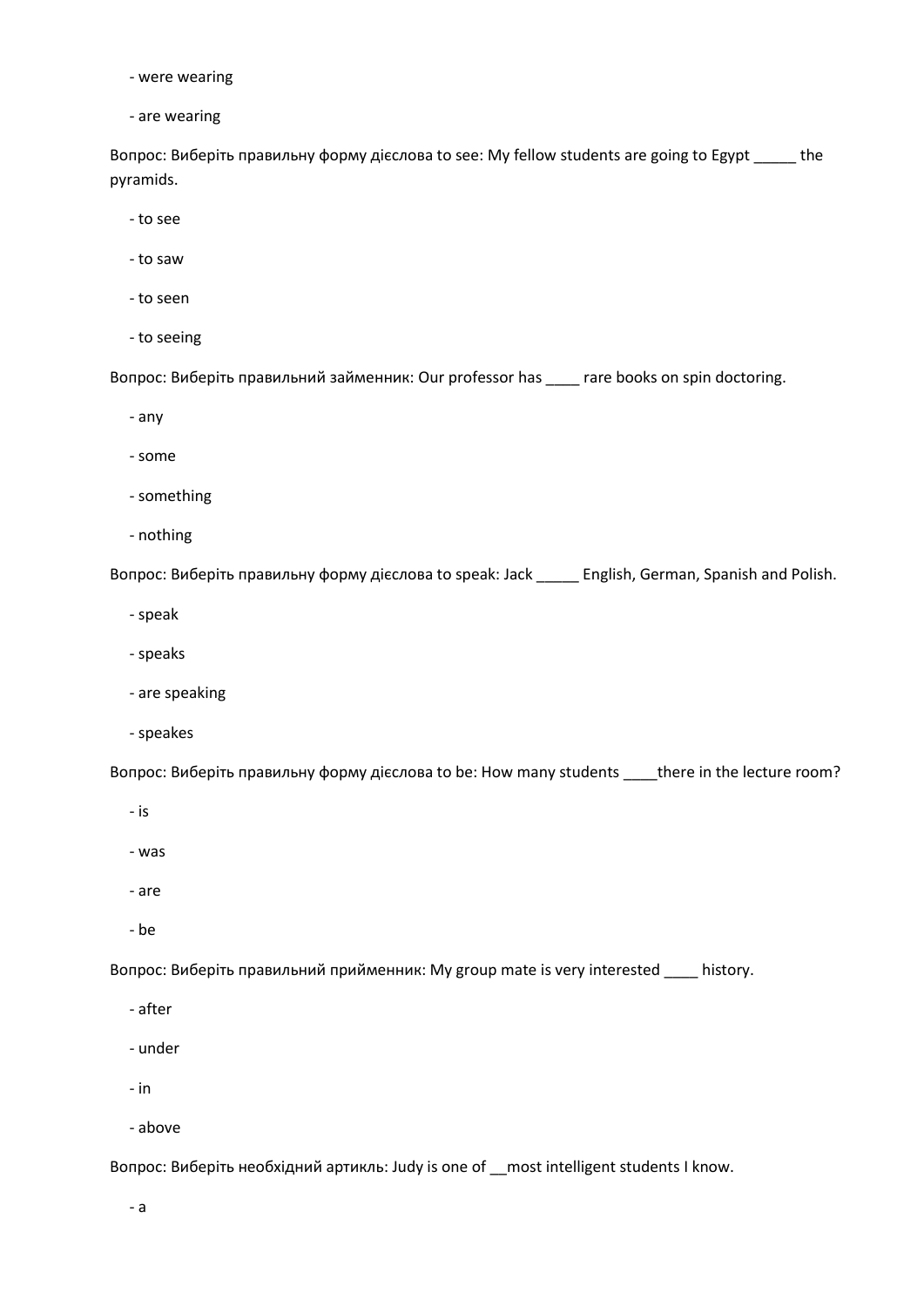- the

- an

 $-$ 

Вопрос: Виберіть правильну заперечну форму дієслова to buy: I \_\_\_\_\_\_ any dictionaries last year.

- bought not
- did not bought
- did not buy
- did not buyed

Вопрос: Виберіть правильну форму множини іменника tooth.

- teeth
- tethes

- tooths

- teeths

Вопрос: Виберіть правильну форму дієслова to deliver: When I entered the lecture room the professor **\_\_\_\_\_** a lecture.

- were delivering
- was delivering
- will deliver
- are delivering

Вопрос: Виберіть правильний прийменник: He usually travels to Philadelphia \_\_\_\_\_\_\_ train.

- above
- by
- with
- from

Вопрос: Виберіть правильну форму ступеня порівняння прикметника tall: The Empire State Building is one of \_\_\_\_\_\_ buildings in the USA.

- more tall

- the most tallest
- the tallest
- the more taller

Вопрос: Доберіть антонім до прикметника loyal: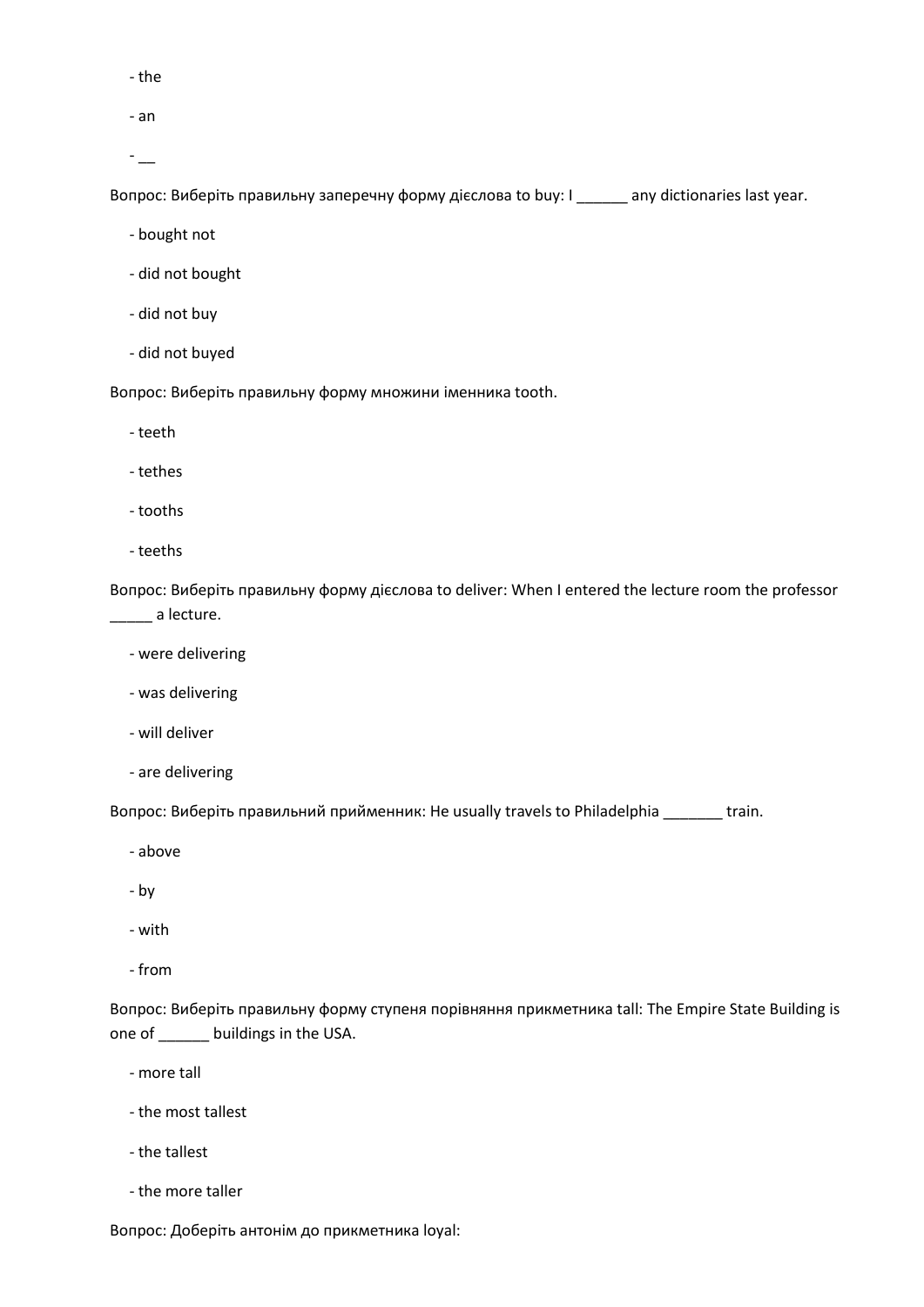- unreliable
- impossible
- important
- impolite

Вопрос: Доберіть синонім до дієслова to decide:

- to pay
- to buy
- to determine
- to elect

Вопрос: Виберіть правильну форму множини іменника a wolf: \_\_\_\_\_ are very dangerous animals.

- wolfs
- wolfes
- wolves
- wolvs

Вопрос: Виберіть правильне допоміжне дієслово: \_\_\_\_ you meet me when I come to the library?

- are
- will
- is
- did

Вопрос: Виберіть необхідний артикль: I cannot believe that I failed \_\_\_ yesterday's test.

- $\overline{\phantom{a}}$
- an
- the
- a

Вопрос: Виберіть правильний прийменник: My best friend, John, is named \_\_\_\_\_\_ his great-grandfather.

- into
- at
- after
- from

Вопрос: Виберіть правильний займенник: Look! The cup is empty. There is\_\_\_\_ in it.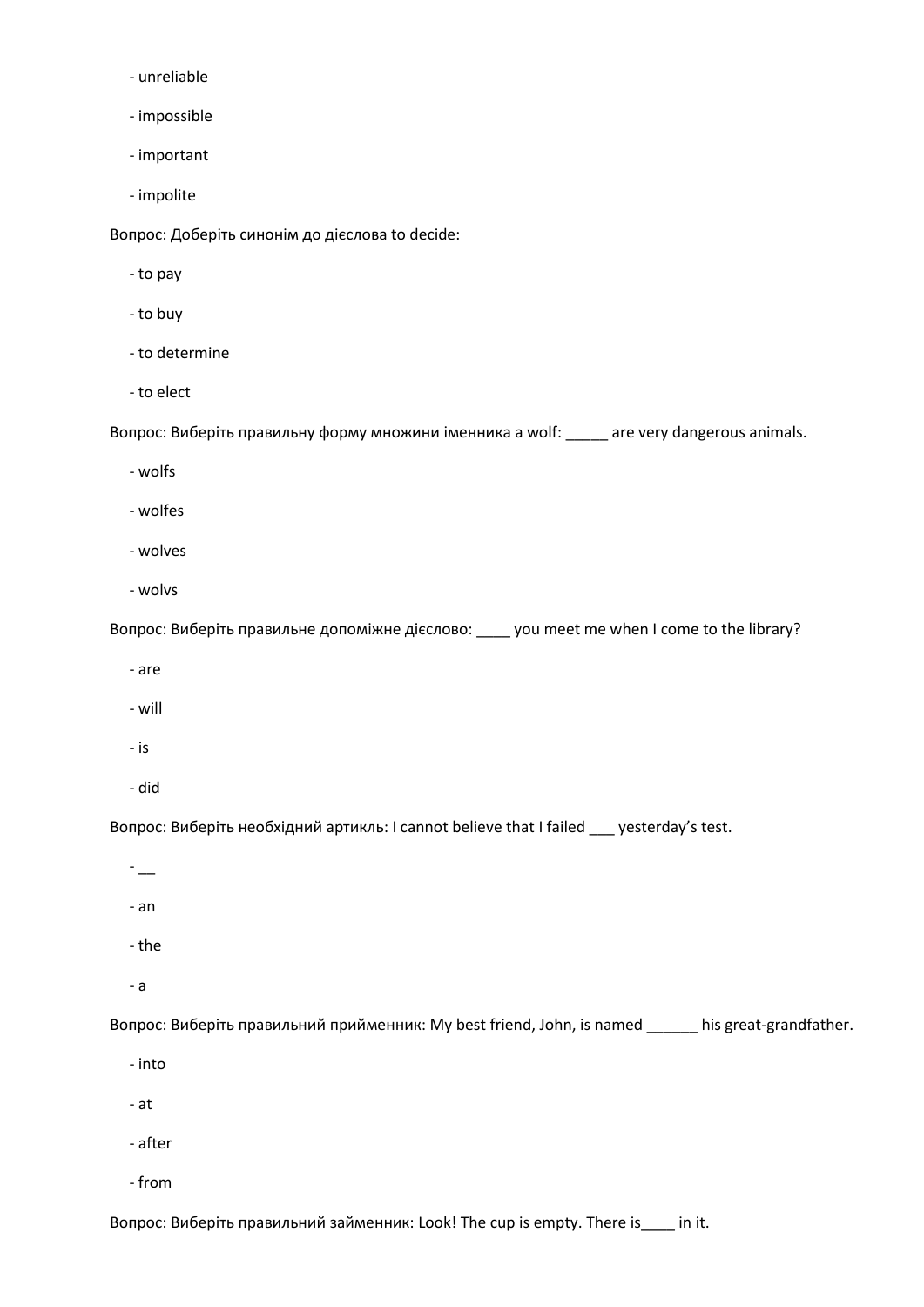- anything

- nothing

- something

- any

Вопрос: Виберіть правильну форму ступеня порівняння прикметника bad: This film is awful. In fact, it is \_\_\_\_\_ film I have ever seen.

- the badder

- the worse

- the worst

- the baddest

Вопрос: Виберіть правильну форму дієслова to have: Students \_\_\_\_ three optional subjects on the list to choose from.

- has

- haves
- hases
- have

Вопрос: Виберіть необхідний артикль: Christmas comes once \_\_\_ year.

- the
- a
- $-$

- an

Вопрос: Виберіть правильний прийменник: You frequently see this kind of violence \_\_\_\_ television.

- in

- with

- under
- on

Вопрос: Виберіть правильну форму ступеня порівняння прикметника good: It was \_\_\_\_\_lecture on History of Ukraine that I remember.

- the goodder
- the goodest
- the best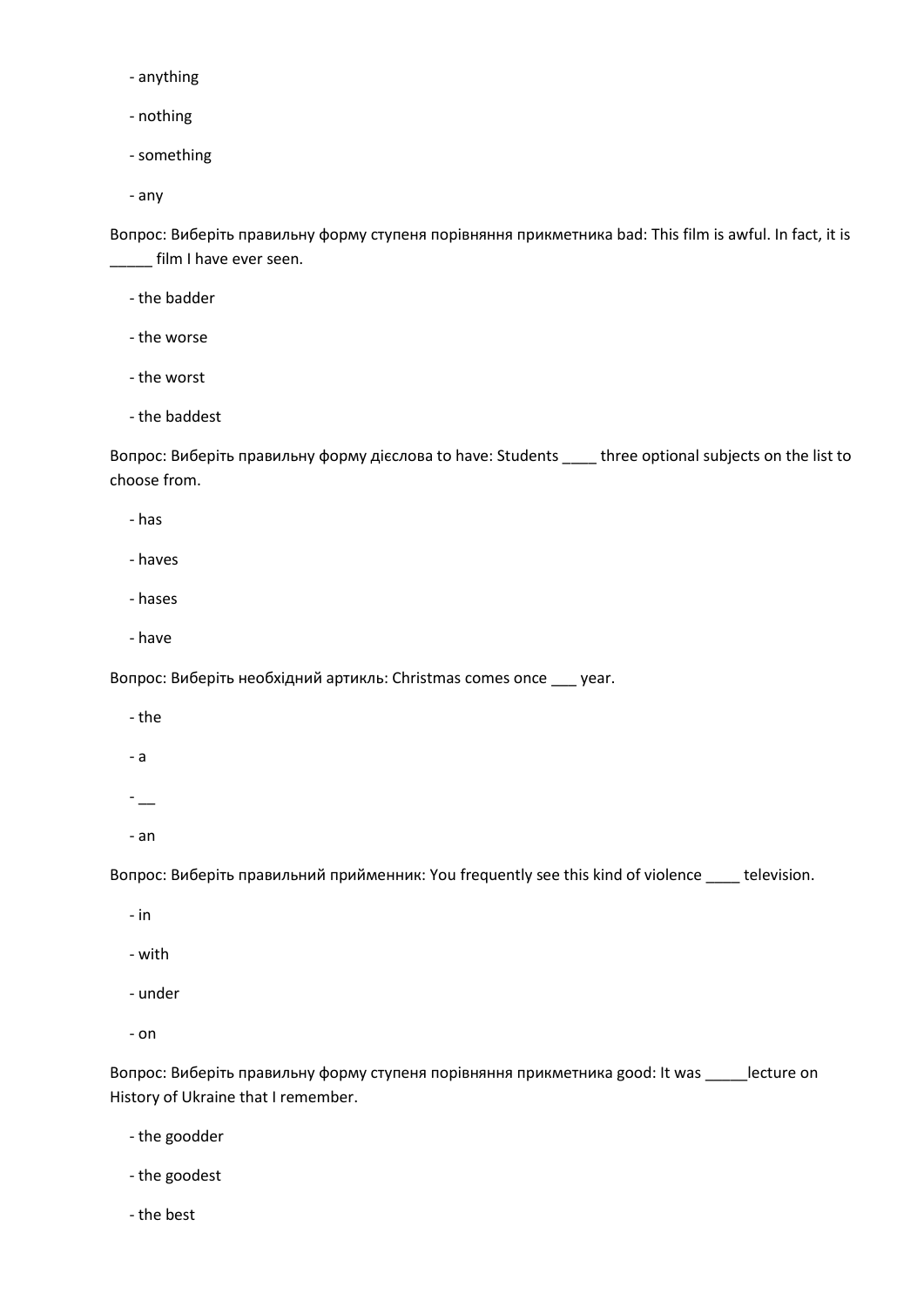- the most best

Вопрос: Доберіть антонім до прикметника tall.

- high

- short

- big

- large

Вопрос: Доберіть синонім до дієслова to dislike.

- to have

- to hate

- to hear

- to harvest

Вопрос: Доберіть синонім до іменника building.

- structure

- contractor
- producer
- waiter

Вопрос: Виберіть необхідний артикль: This is \_\_\_ easy question.

- a
- the

- \_\_

- an

Вопрос: Виберіть правильну форму дієслова to be: He \_\_\_\_ to the USA this year.

- were

- have been
- has been

- was been

Вопрос: Виберіть правильне допоміжне дієслово: \_\_\_ you passed the tests yet?

- has

- have

- did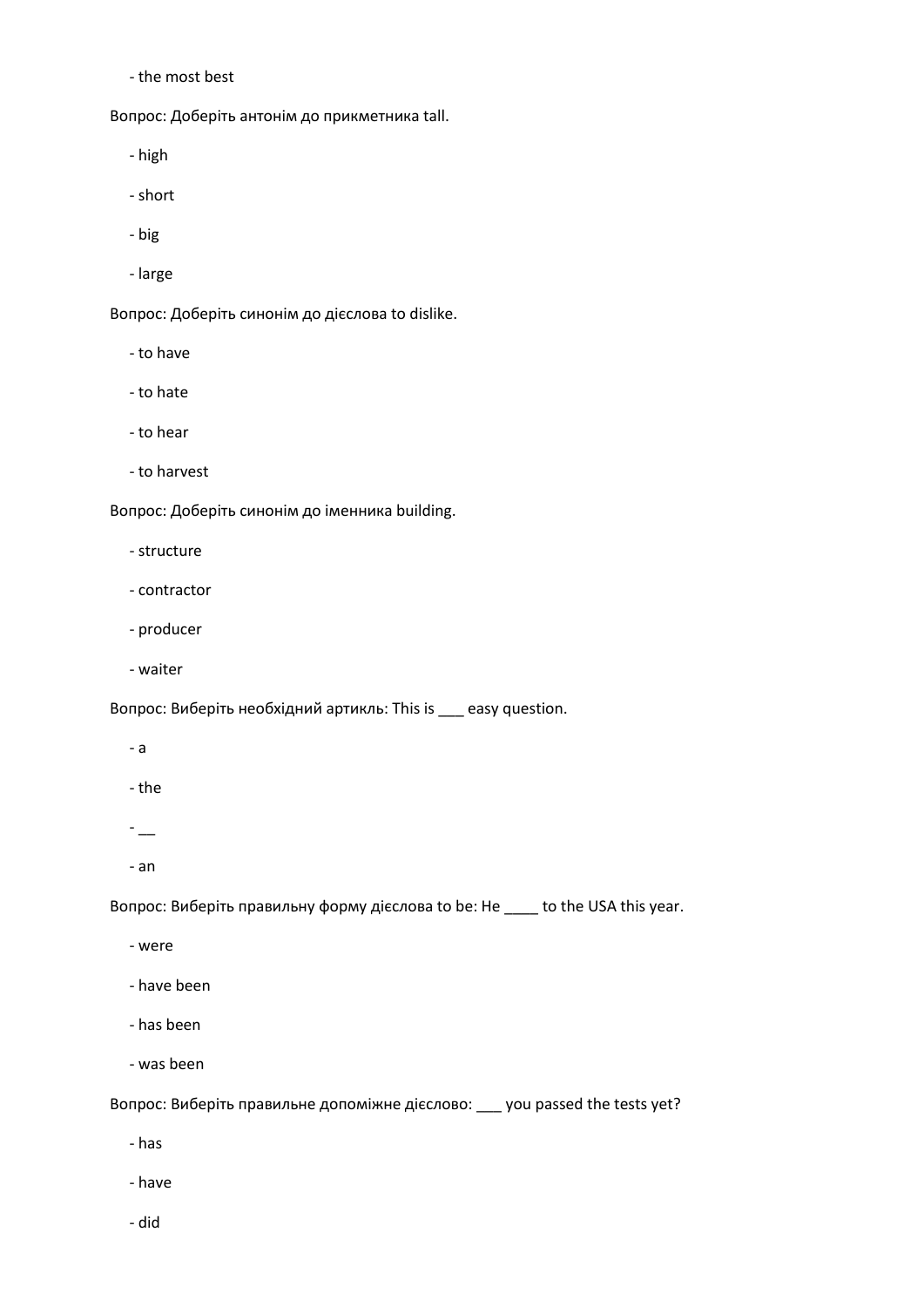```
 - was
```
Вопрос: Виберіть правильний прийменник: Let's meet \_\_\_ Wednesday.

- in
- at
- to
- on

Вопрос: Виберіть правильну заперечну форму дієслова to study: We \_\_\_\_\_ last Friday because it was a day off.

- studyed not
- did not studied
- did not study
- did not studyd

Вопрос: Доберіть синонім до іменника revolution.

- uprising
- currency
- privilege
- security

Вопрос: Виберіть правильну форму множини іменника a foot: Every human has two \_\_\_.

- foots
- feets
- feet
- footes

Вопрос: Виберіть правильний присвійний займенник: The men are working. \_\_\_\_ wives are at home.

- his
- their
- her
- hers

Вопрос: Виберіть правильну форму дієслова to be: My group mate \_\_\_ ill since Monday.

- were

- have been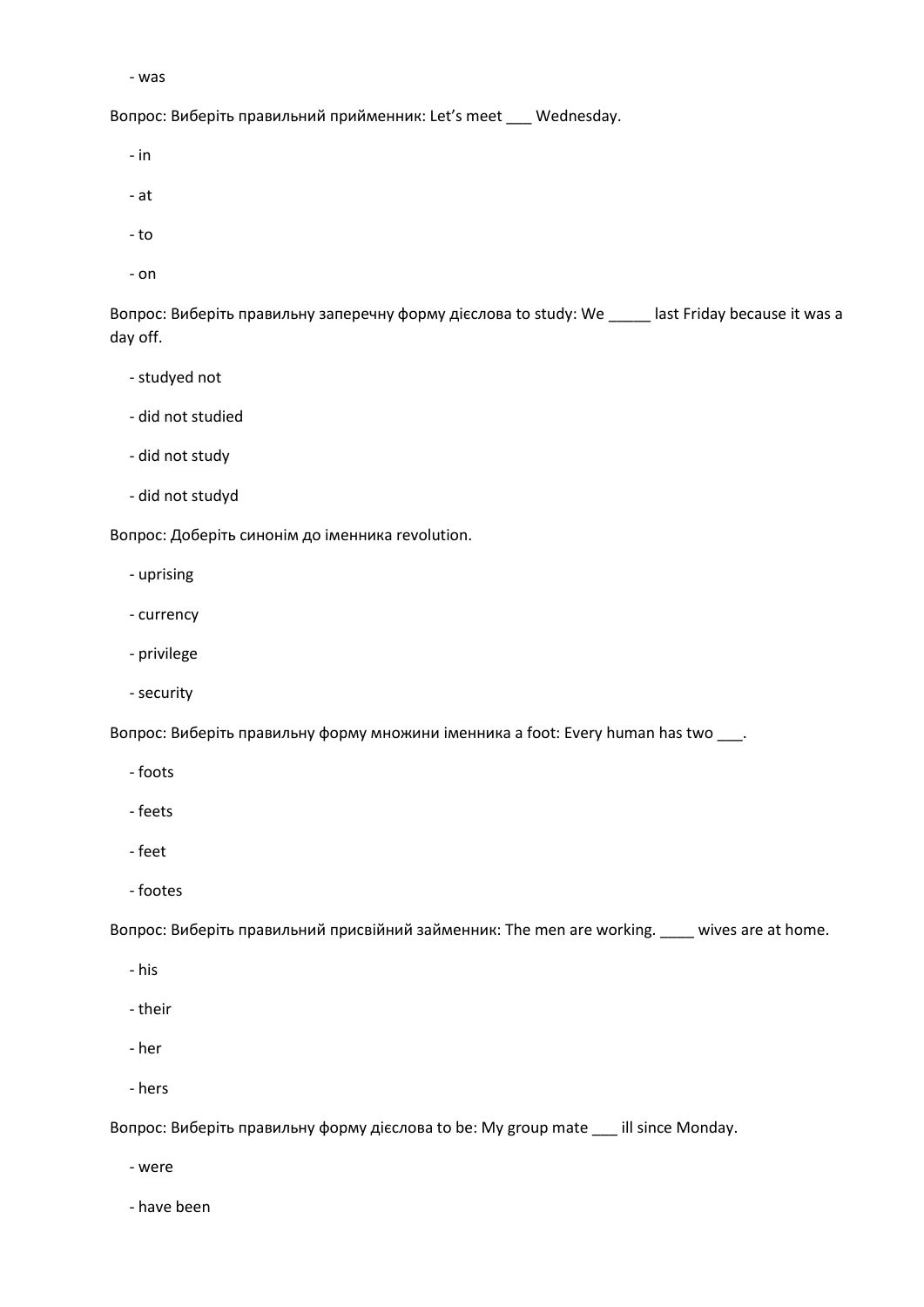- has been

- are

Вопрос: Виберіть правильний прийменник: I am going to Japan \_\_\_\_\_\_\_\_ seven days.

- from

- in

- under

- at

Вопрос: Виберіть правильне допоміжне дієслово: \_\_\_\_ you ever learned any foreign language?

- has

- have

- did

- does

Вопрос: Доберіть антонім до прикметника famous.

- rich

- cruel

- kind

- unknown

Вопрос: Виберіть необхідний артикль: Do you have \_\_\_ dictionary that I can borrow?

- a

- the

- an

 $-$ 

Вопрос: Виберіть правильну форму дієслова to be: Everybody \_\_\_ present at the lecture now.

- are

- were

- is

- am

Вопрос: Виберіть правильну форму дієслова to have: Nobody \_\_\_ an extra notepad to lend it to me.

- have

- haves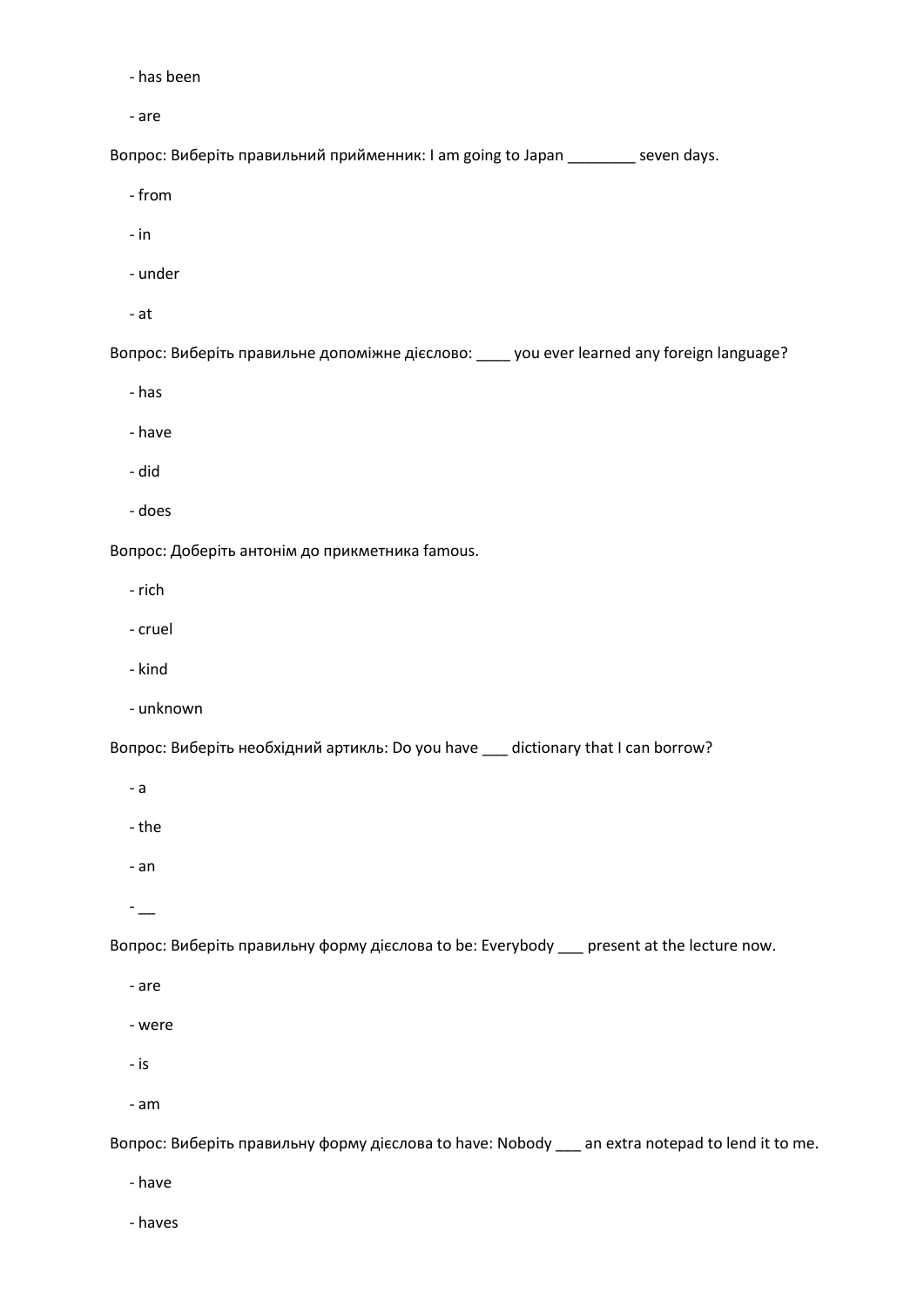- havs

- has

Вопрос: Виберіть правильне допоміжне дієслово: \_\_\_she ever been to the USA?

- did

- have

- has
- do

Вопрос: Виберіть правильну форму множини іменника mouse: There are three \_\_\_\_ in the mouse bin cage.

- mouses

- mice

- mise

- mices

Вопрос: Виберіть правильну заперечну форму дієслова to study: He \_\_\_\_ at the college I study at.

- do not study
- does not studies
- does not study
- study not

Вопрос: Виберіть правильний займенник: This house is too expensive for \_\_\_. We cannot pay such a high rent.

- we

- our

- us

- ours

Вопрос: Виберіть правильну форму ступеня порівняння прикметника big: England is much \_\_\_ than Wales and has more inhabitants too.

- big

- bigger
- more big
- biger

Вопрос: Виберіть необхідний артикль: Keanu is \_\_\_best lecturer at the university.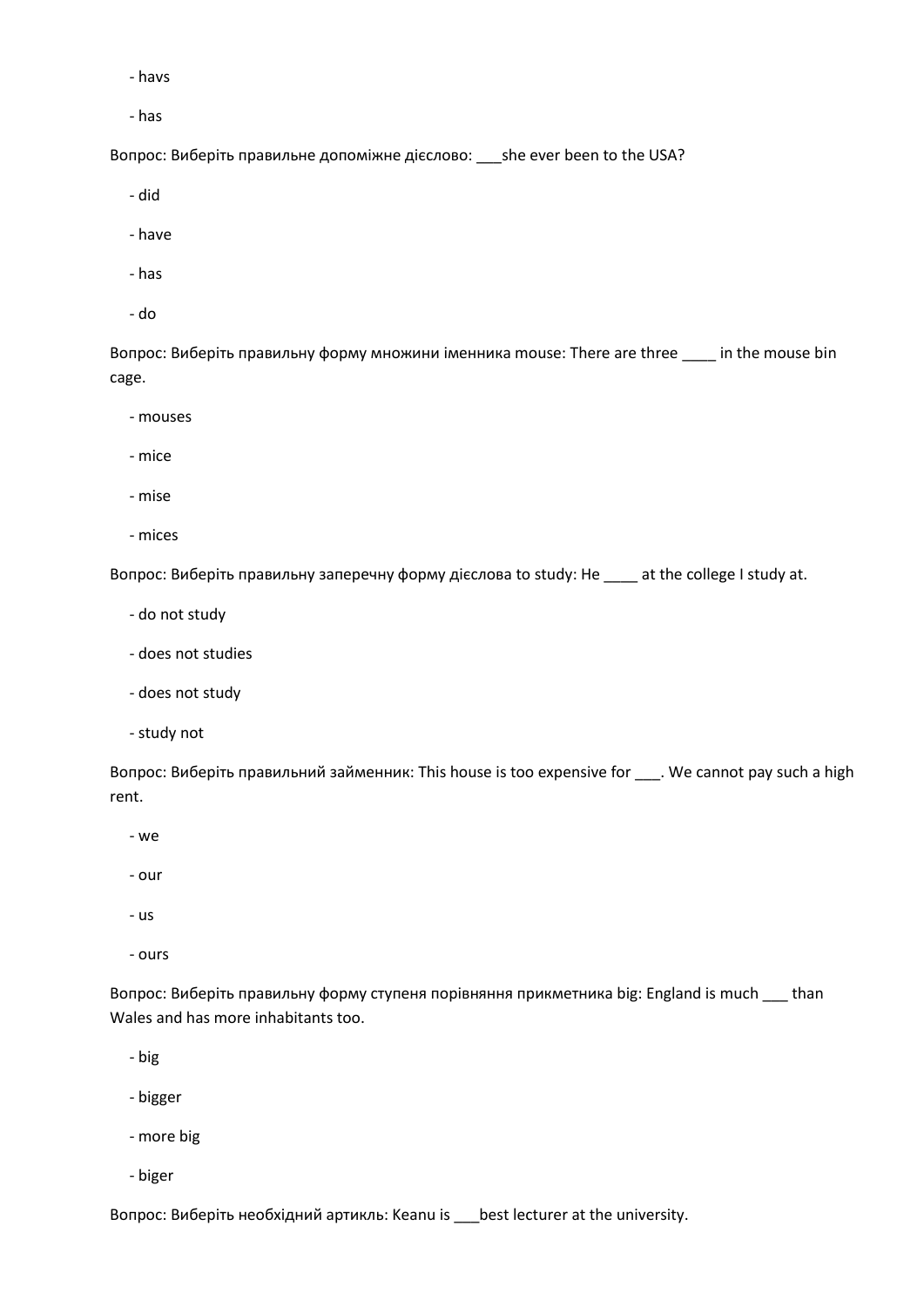- a
- an
- the
- $-$

Вопрос: Доберіть синонім до дієслова to write.

- inscribe
- assure
- identify
- recognize

Вопрос: Доберіть антонім до прикметника modern.

- archaic
- confortable
- significant
- substantional

Вопрос: Виберіть правильну форму дієслова to translate: My fellow student \_\_\_\_\_ three articles yesterday.

- translates
- translated
- translate
- translating

Вопрос: Виберіть правильний прийменник: The professor \_\_\_\_\_ South Africa amazed the American students with her stories.

- for
- at
- to
- from

Вопрос: Виберіть необхідний артикль: Judd Trump is \_\_\_ best snooker player.

- a
- the
- an
- $-$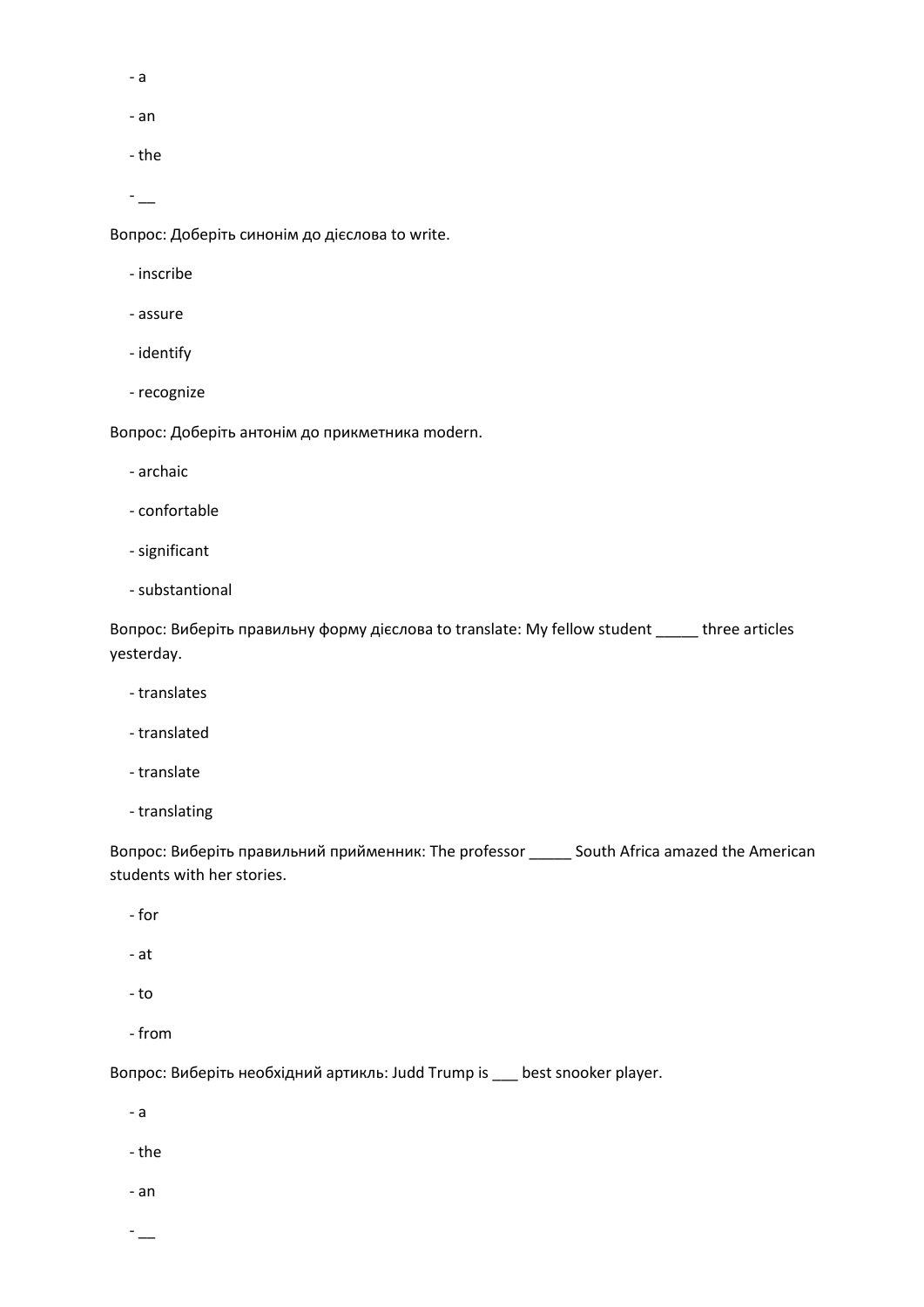Вопрос: Виберіть правильну форму дієслова to have: We \_\_\_\_ five lectures every week.

- has

- have

- haves
- hases

Вопрос: Виберіть правильне допоміжне дієслово: Where \_\_\_\_ they going when I met them.

- is
- was
- were
- did

Вопрос: Виберіть правильну форму множини іменника a roof.

- roofs
- rooves
- roofes
- roovs

Вопрос: Доберіть синонім до дієслова to explore.

- to export
- to expropriate
- to discover
- to expect

Вопрос: Доберіть антонім до прикметника necessary.

- neglected
- optional
- important
- busy

Вопрос: Виберіть правильну форму ступеня порівняння прикметника difficult: This is \_\_\_\_\_\_\_\_\_ exercise on the worksheet.

- the difficultest
- the more difficult
- the most difficult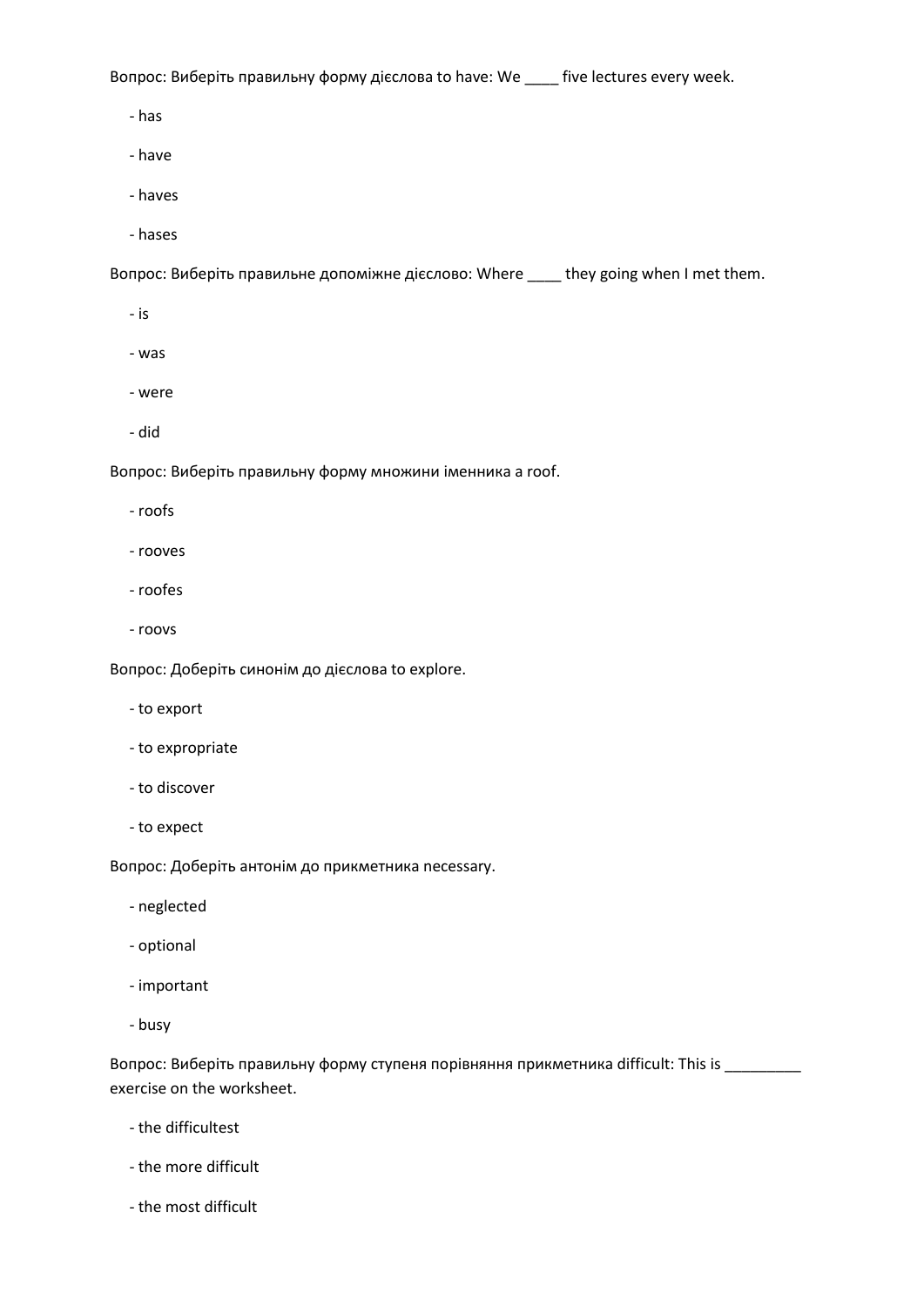- more difficulter

Вопрос: Виберіть правильну заперечну форму дієслова to find: First-year students \_\_\_\_\_\_ any valuable artifacts during the excavations last summer.

- did not finded
- did not found
- did not founded
- did not find

Вопрос: Виберіть правильний займенник: I do not know \_\_\_ of these associate professors.

- none

- any
- neither
- someone

Вопрос: Виберіть правильну форму дієслова to catch: Have you \_\_\_\_\_ up with the group yet?

- catched
- catch
- caught
- catches

Вопрос: Виберіть правильний прийменник: I think she spent the entire afternoon \_\_\_\_\_\_ the phone.

- in
- on
- under
- below

Вопрос: Виберіть необхідний артикль: I can not understand how \_\_\_ person like him can become president.

- the
- an
- a
- $-$

Вопрос: Виберіть правильну форму дієслова to be: Has your group mate ever \_\_\_ to the USA?

- was

- were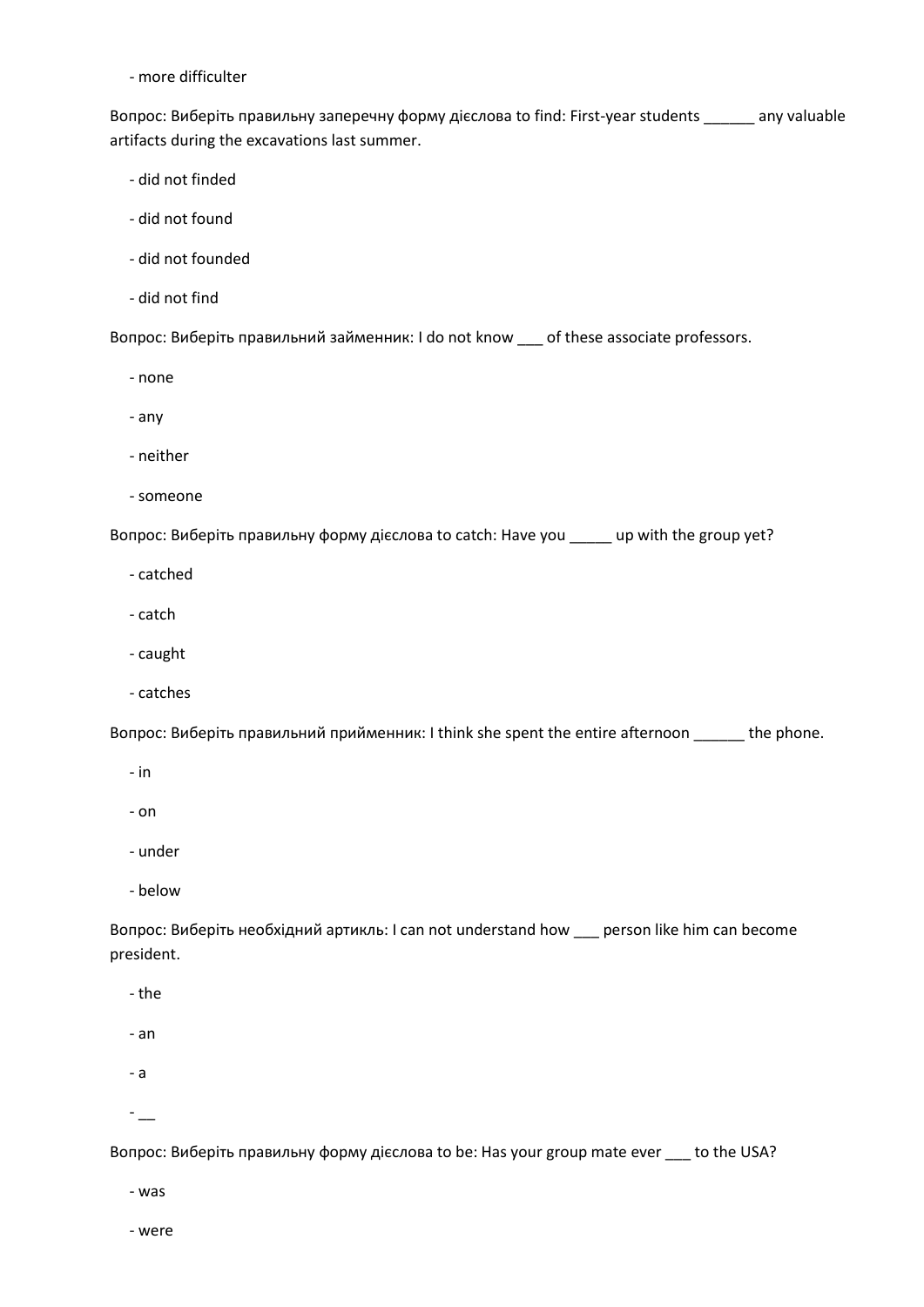- been

- are

Вопрос: Виберіть правильне допоміжне дієслово: \_\_\_\_ he prepared for the workshop class last week?

- did

- were

- was
- do

Вопрос: Виберіть правильну форму множини іменника information: Can you give me some \_\_\_\_\_ on the project?

- informations
- information
- infornationes
- an information

Вопрос: Доберіть синонім до дієслова to proclaim.

- to play
- to cook
- to declare
- to watch

Вопрос: Доберіть антонім до прикметника careful.

- absent-minded
- impolite
- impossible
- illegal

Вопрос: Виберіть правильну форму ступеня порівняння прикметника easy: In Mark's opinion History is \_\_\_ than Political Sciences.

- the more easy
- easier
- the most easiest
- the easiest

Вопрос: Виберіть правильну заперечну форму дієслова to ask: Judd \_\_\_\_\_\_ any questions at the lecture yesterday.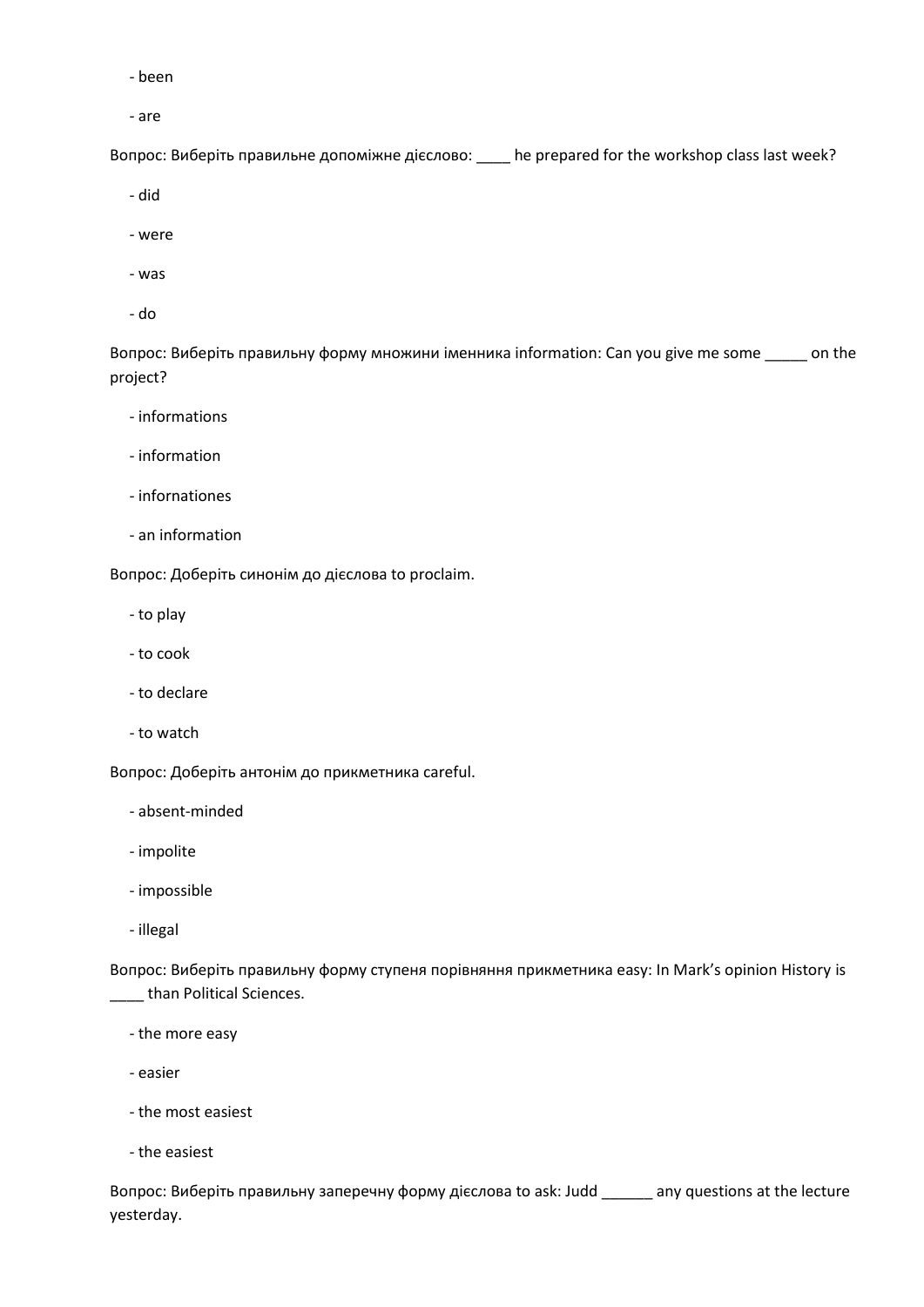- have not asked

- did not ask

- did not asked

- has not asked

Вопрос: Виберіть правильний займенник: "It is time to go to the university, Sue. Have you got your keys?" "I cannot find \_\_\_\_\_"

- their

- they

- it

- them

Вопрос: Виберіть правильну форму дієслова to choose: I \_\_\_\_\_\_ two optional subjects for the next term.

- has chosen

- have chosen

- chosen
- choosed

Вопрос: Виберіть правильний прийменник: You will have to wait. He will be with you \_\_ a minute.

- on
- at
- in
- from

Вопрос: Виберіть необхідний артикль: In my opinion \_\_\_ education should be free.

- \_\_

- the
- an
- a

Вопрос: Виберіть правильну форму дієслова to have: Everybody \_\_\_\_ electoral rights in this country.

- have
- has

- haves

- hads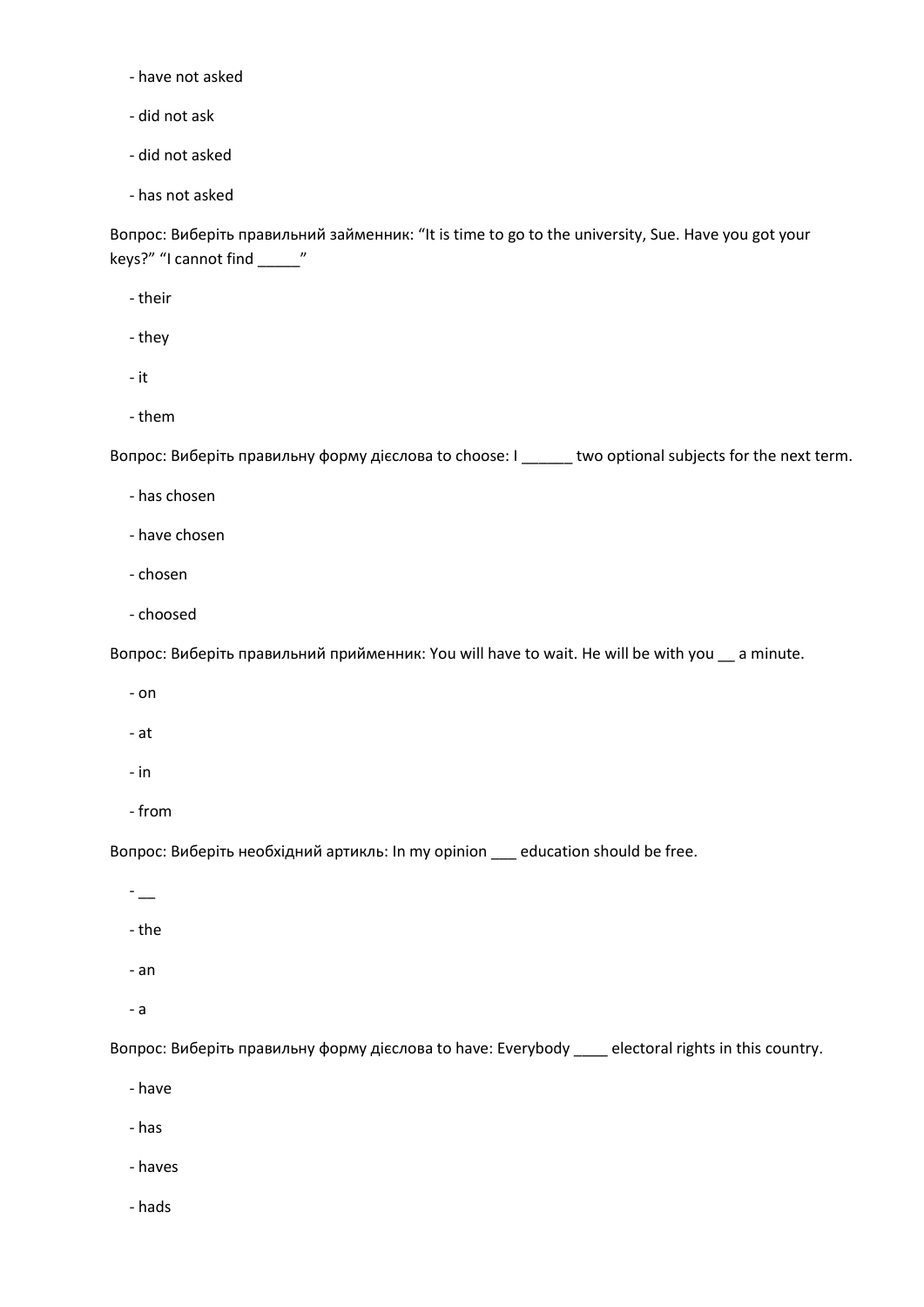Вопрос: Виберіть правильну форму дієслова to be: Everyone \_\_\_ at the meeting a week ago.

- were

- was

- are

- is

Вопрос: Виберіть правильне допоміжне дієслово: Where \_\_\_ you going now?

- do

- were

- are

- is

Вопрос: Виберіть правильну форму множини іменника a copy: He wanted twenty \_\_\_\_ of the photograph!

- copys

- copies

- copes

- copyies

Вопрос: Виберіть правильну заперечну форму дієслова to translate: She \_\_\_\_ an article now.

- does not translate

- are not translating

- is not translating

- do not translate

Вопрос: Виберіть правильний займенник: Is \_\_\_\_ going to the librarywith me?

- somebody

- anybody

- nobody

- some

Вопрос: Виберіть правильну форму дієслова to pass: She \_\_\_\_ her final exam in English.

- have passed

- has passed

- were passed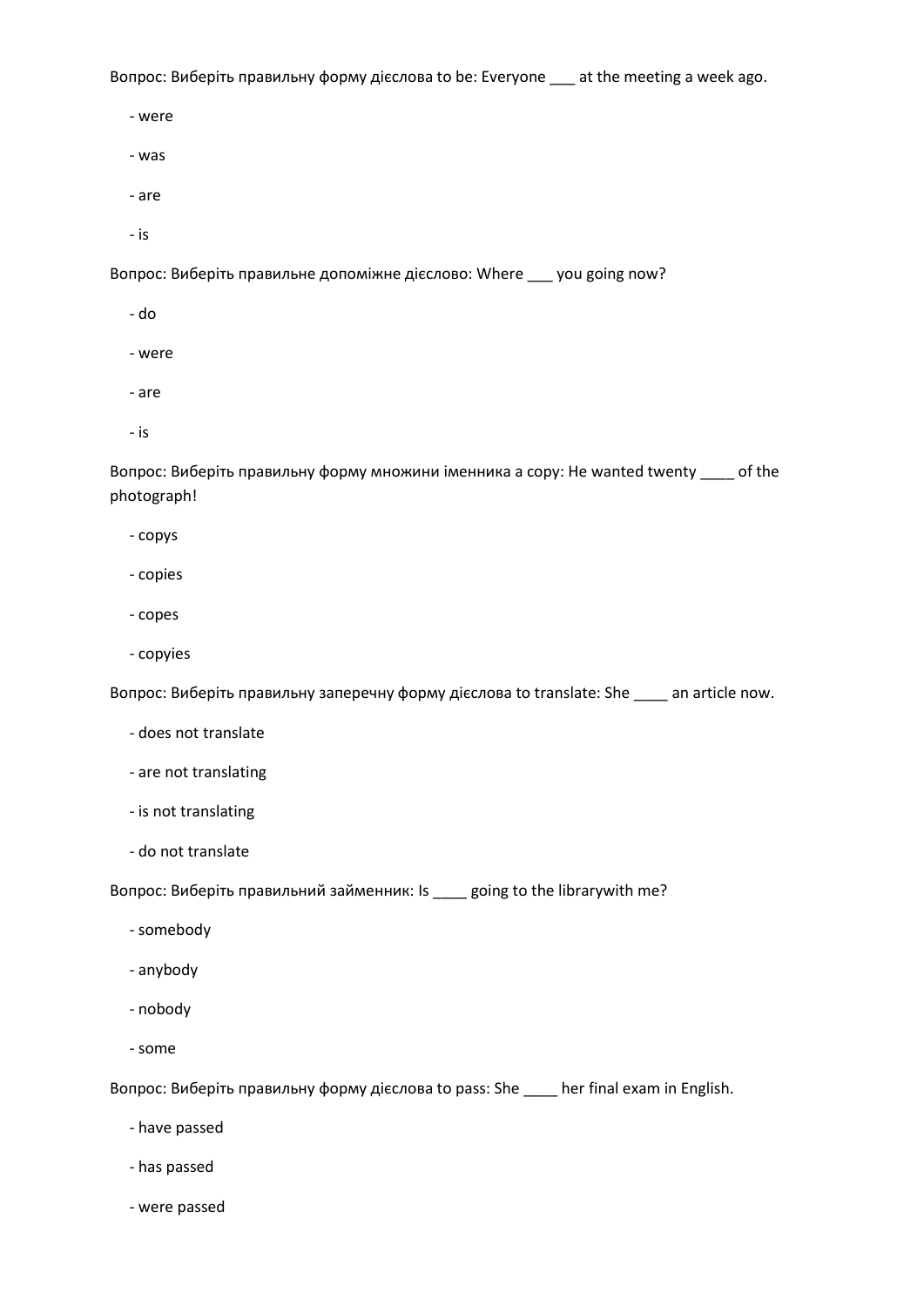- are passed

Вопрос: Доберіть синонім до дієслова to copy.

- to plagiarize

- to know

- to understand

- to speak

Вопрос: Виберіть правильний прийменник: A university is where you study \_\_\_ a degree.

- under

- from

- about

- for

Вопрос: Виберіть необхідний артикль: We lived in \_\_\_ Netherlands before moving here.

- an

- the

- \_\_

- a

Вопрос: Виберіть правильну форму дієслова to be: Where \_\_\_\_\_ your sister from?

- are

- were

- is

- have been

Вопрос: Виберіть правильну форму дієслова to have: They \_\_\_\_\_ three encyclopedias at home.

- has

- haves

- have

- has had

Вопрос: Виберіть правильне допоміжне дієслово: When \_\_\_\_you buy your brand-new laptop?

- does

- is

- did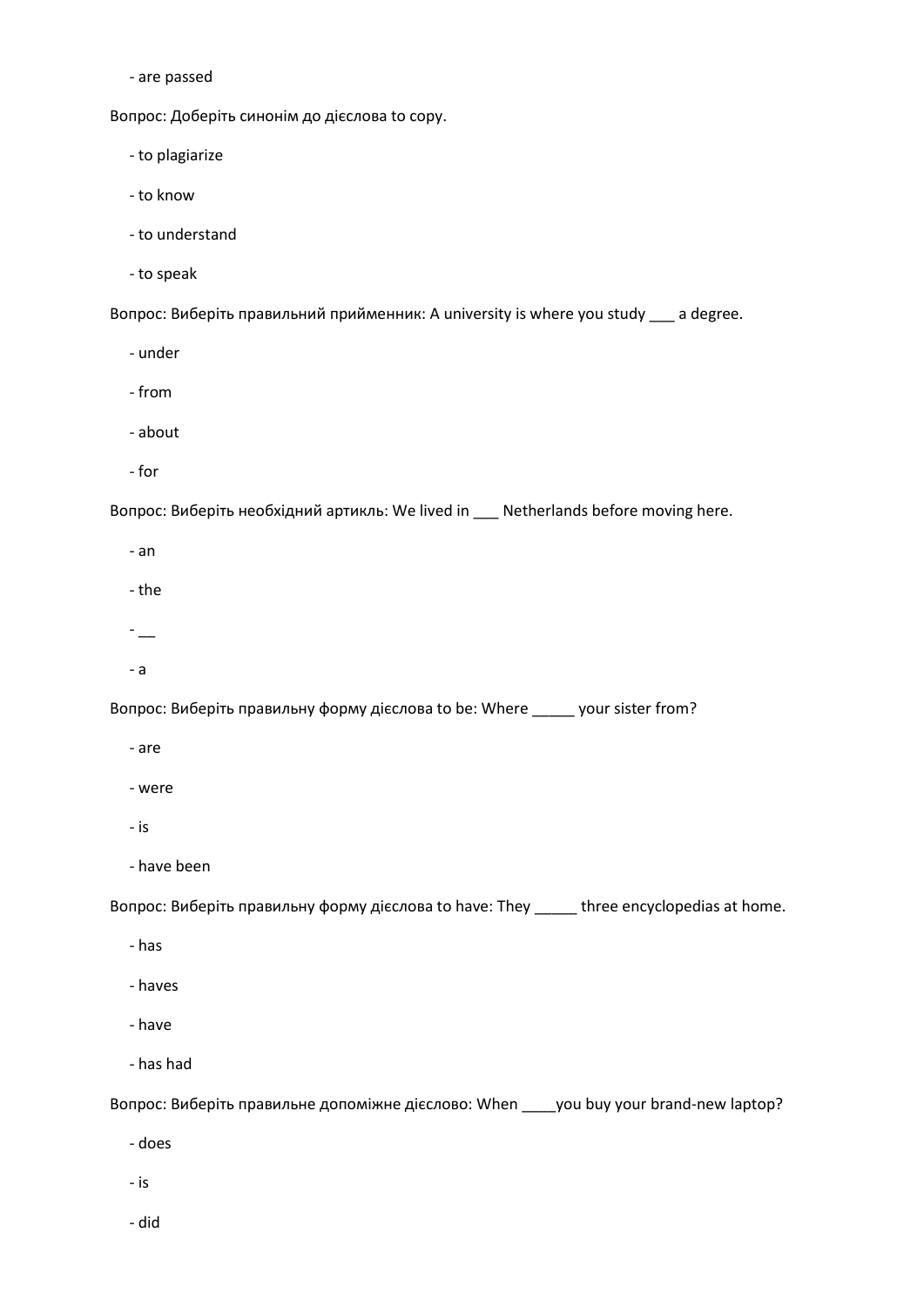- are

Вопрос: Виберіть правильну форму множини іменника a guess: You can have four\_\_\_\_\_ at the answer.

- guesses

- gueses
- guess
- guessis

Вопрос: Доберіть синонім до дієслова to evaluate.

- eliminate
- assassinate
- reassure
- assess

Вопрос: Доберіть антонім до прикметника correct.

- wise
- strong
- wrong
- weak

Вопрос: Виберіть правильну форму ступеня порівняння прикметника good: Alexander the Great was a \_\_\_\_\_ leader than Xerxes.

- gooder
- the gooder
- better
- The goodest

Вопрос: Виберіть правильну заперечну форму дієслова to deliver: Professor Higgins \_\_\_\_\_\_\_ any lectures at our department this week.

- have not delivered
- did not delivered
- has not delivered
- do not delivered

Вопрос: Виберіть правильний займенник: Lewis, Luke and Thomas were irritated because \_\_\_\_\_\_ had waited ages for the bus.

- them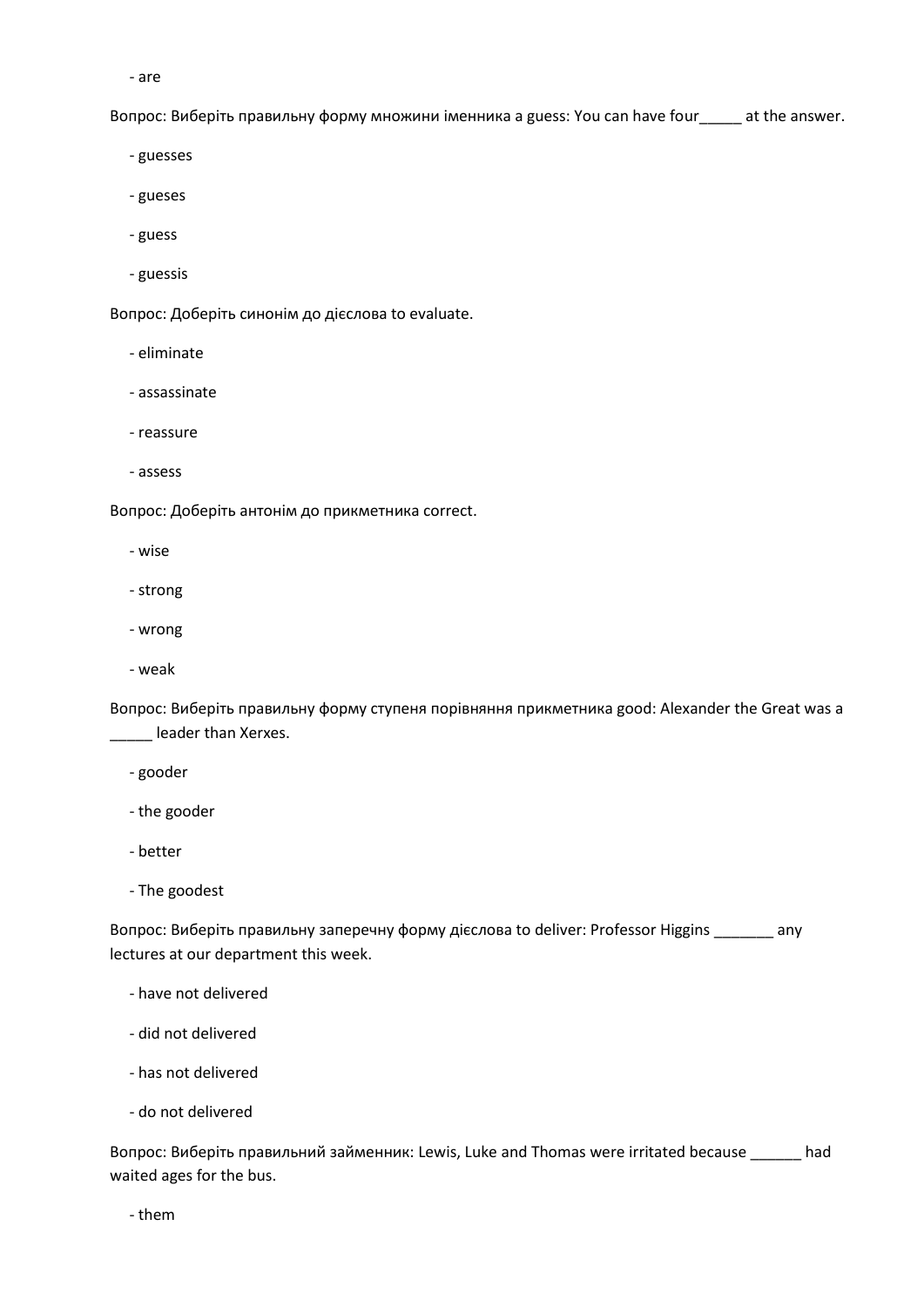- he

- they

- it

Вопрос: Виберіть правильну форму дієслова to mark: Professor \_\_\_\_\_ our tests two hours ago.

- have marked

- were marked

- marked

- mark

Вопрос: Доберіть синонім до дієслова to initiate:

- to finish

- to start

- to drag

- to complete

Вопрос: Виберіть правильний прийменник: We are very proud \_\_\_ the country we were born in.

- after

- from

- of

- to

Вопрос: Виберіть необхідний артикль: Bruce is the only student in our group who can speak \_\_\_ Chinese.

- a

- the

- an

 $-$ 

Вопрос: Виберіть правильну форму ступеня порівняння прикметника popular: Elvis Presley is one of \_\_\_\_ rock singers ever.

- the most popularer

- popularest

- the most popularest

- the most popular

Вопрос: Виберіть правильну форму дієслова to be: Everything \_\_\_\_ out of order. What is the matter?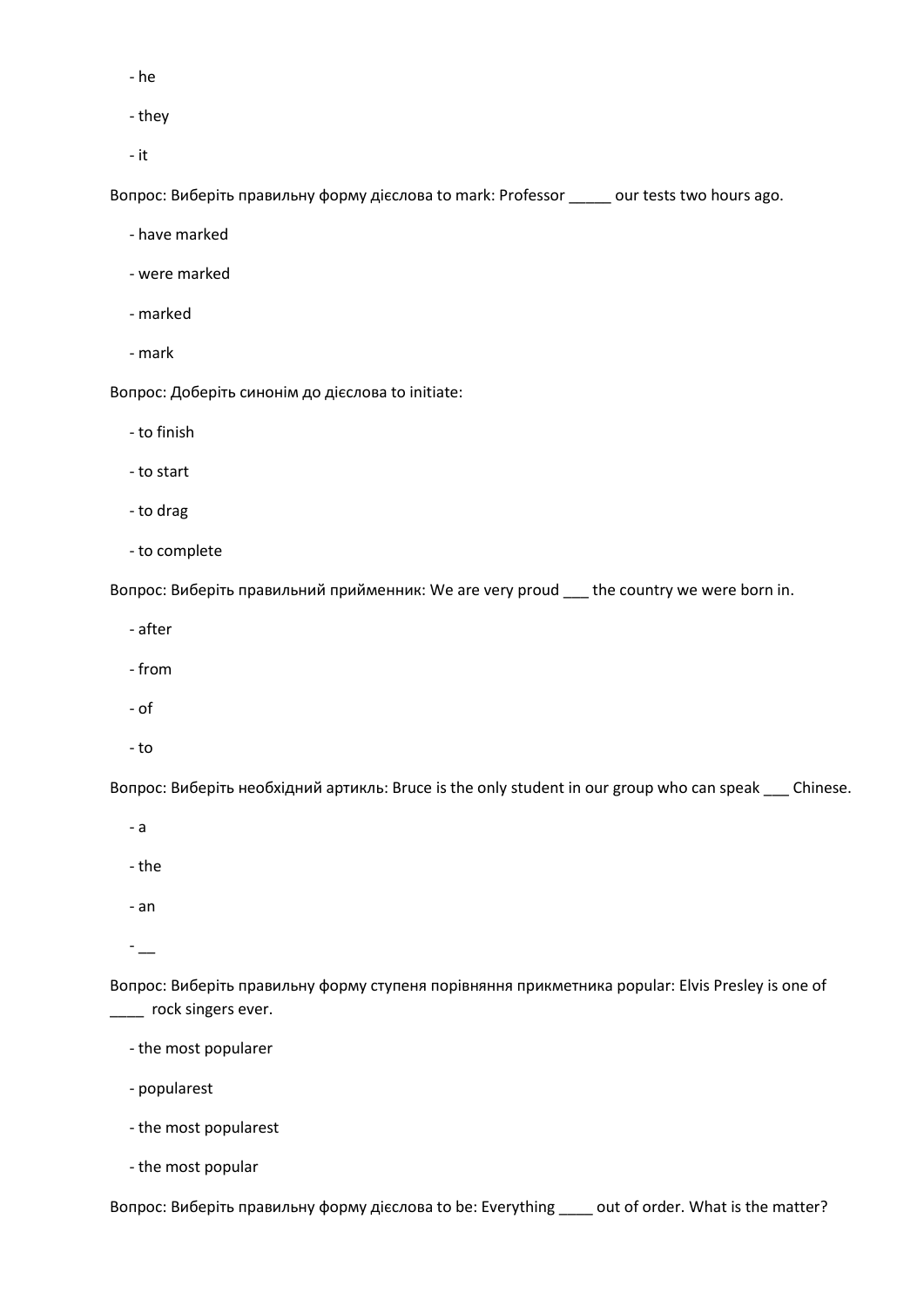- are

- is
- be

- were

Вопрос: Виберіть правильну форму дієслова to have: Everybody \_\_\_\_ to know this rule.

- have
- haves
- hases
- has

Вопрос: Виберіть необхідний артикль: Stephen could you speak \_\_\_ little louder.

- the
- a
- 
- an
- $-$

Вопрос: Виберіть правильну форму дієслова to be: There \_\_\_ twenty students in the lecture room.

- is
- was
- are
- has been

Вопрос: Виберіть правильну форму дієслова to write: Mr. Thatcher \_\_\_\_e-mails in the evening.

- write
- writs
- writess
- writes

Вопрос: Виберіть правильне допоміжне дієслово: Where \_\_\_ you come from?

- does
- do
- was
- are

Вопрос: Виберіть правильну форму множини іменника an essay: I wrote many \_\_\_ for my history class.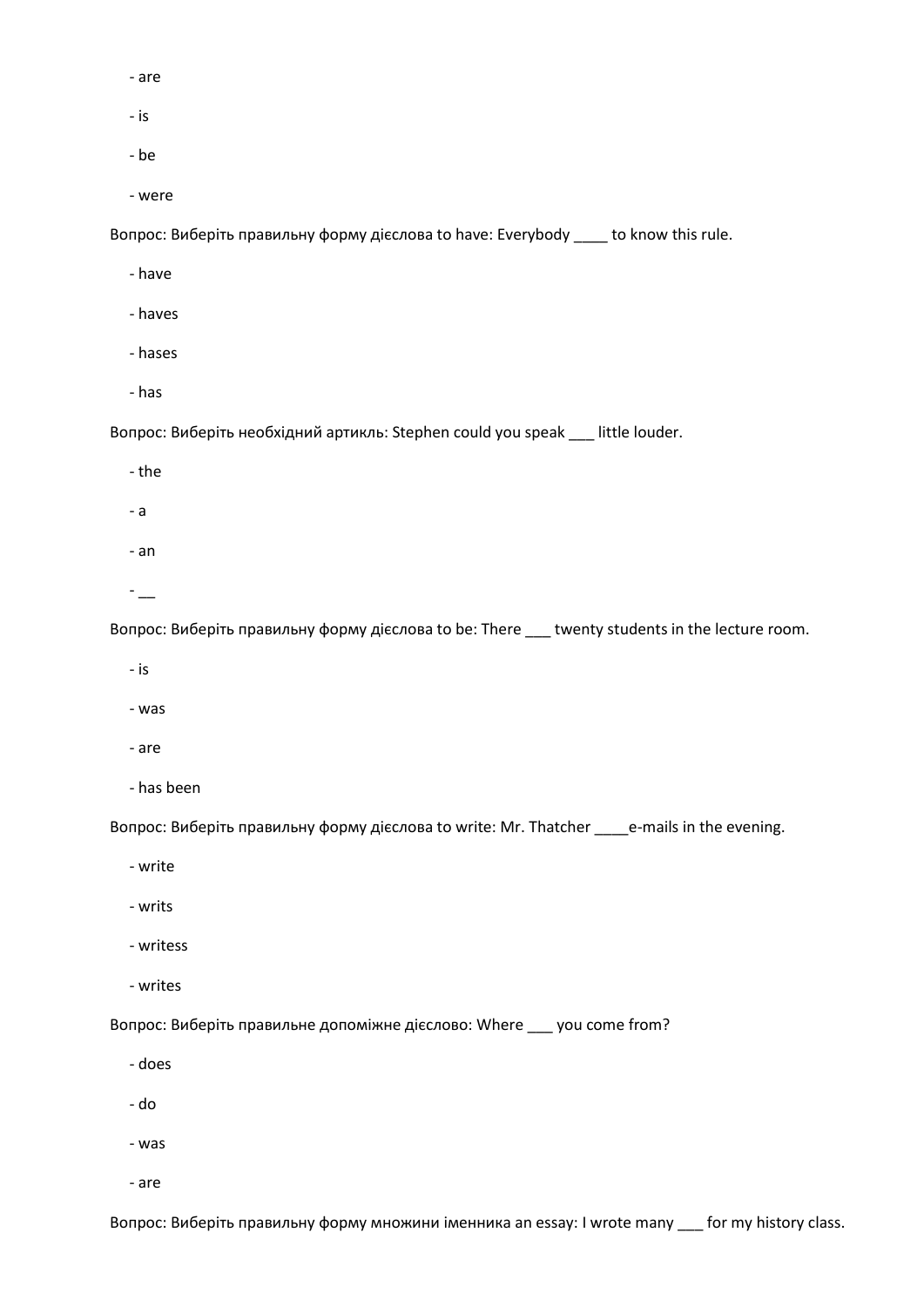- essaies
- essay
- essayes
- essays

Вопрос: Доберіть синонім до дієслова to revise.

- to review
- to retire
- to reassure
- to react

Вопрос: Доберіть антонім до прикметника diligent.

- prudent
- sensible
- lazy
- caring

Вопрос: Виберіть правильну форму ступеня порівняння прикметника noisy: I think we are \_\_\_\_ students at our department.

- the more noisier
- the most noisyest
- the noisiest
- noisier

Вопрос: Виберіть правильну заперечну форму дієслова to pass: He \_\_\_\_\_\_ the exam on PR yet.

- did not passed
- have not passed
- has not passed
- had not pass

Вопрос: Виберіть правильний займенник: They showed us all \_\_\_\_\_ holiday photos last night.

- them
- their
- they
- theirs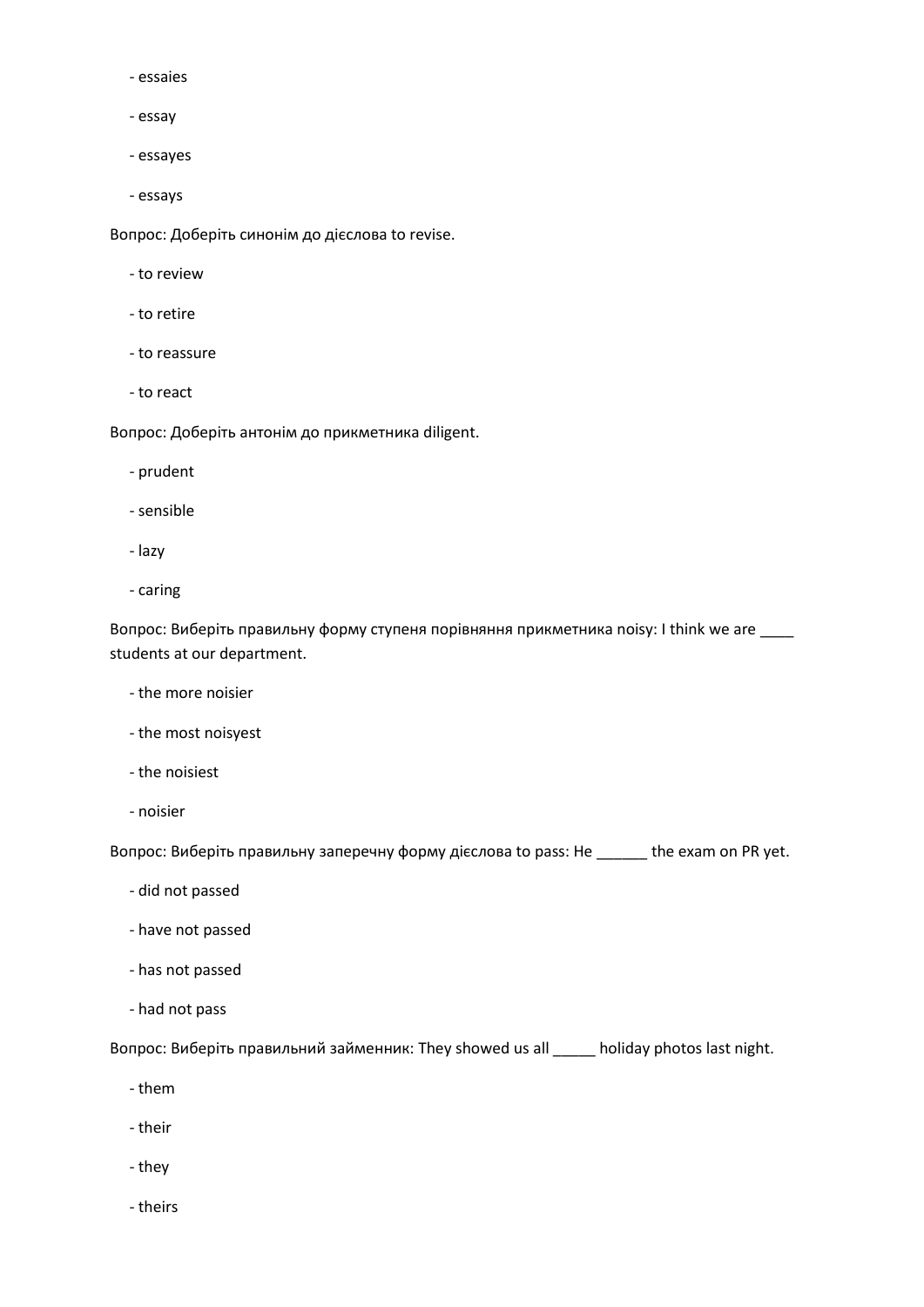Вопрос: Виберіть правильну форму дієслова to study: They \_\_\_\_\_\_\_ for the exam now. - studies - is studying - are studying - are studing Вопрос: Виберіть правильний прийменник: She learned English \_\_\_ the age of 25. - on - at - to - in Вопрос: Виберіть необхідний артикль: Is there \_\_ cash machine near here? - the - a - an - \_\_ Вопрос: Виберіть правильну форму дієслова to be: The money \_\_\_ in the wallet. - are - were - is - have been Вопрос: Виберіть правильну форму дієслова to have: They \_\_\_\_ two lectures every day. - has - is having - has had - have Вопрос: Виберіть правильне допоміжне дієслово: How long \_\_\_\_ you been a student?

- are

- has

- have

- did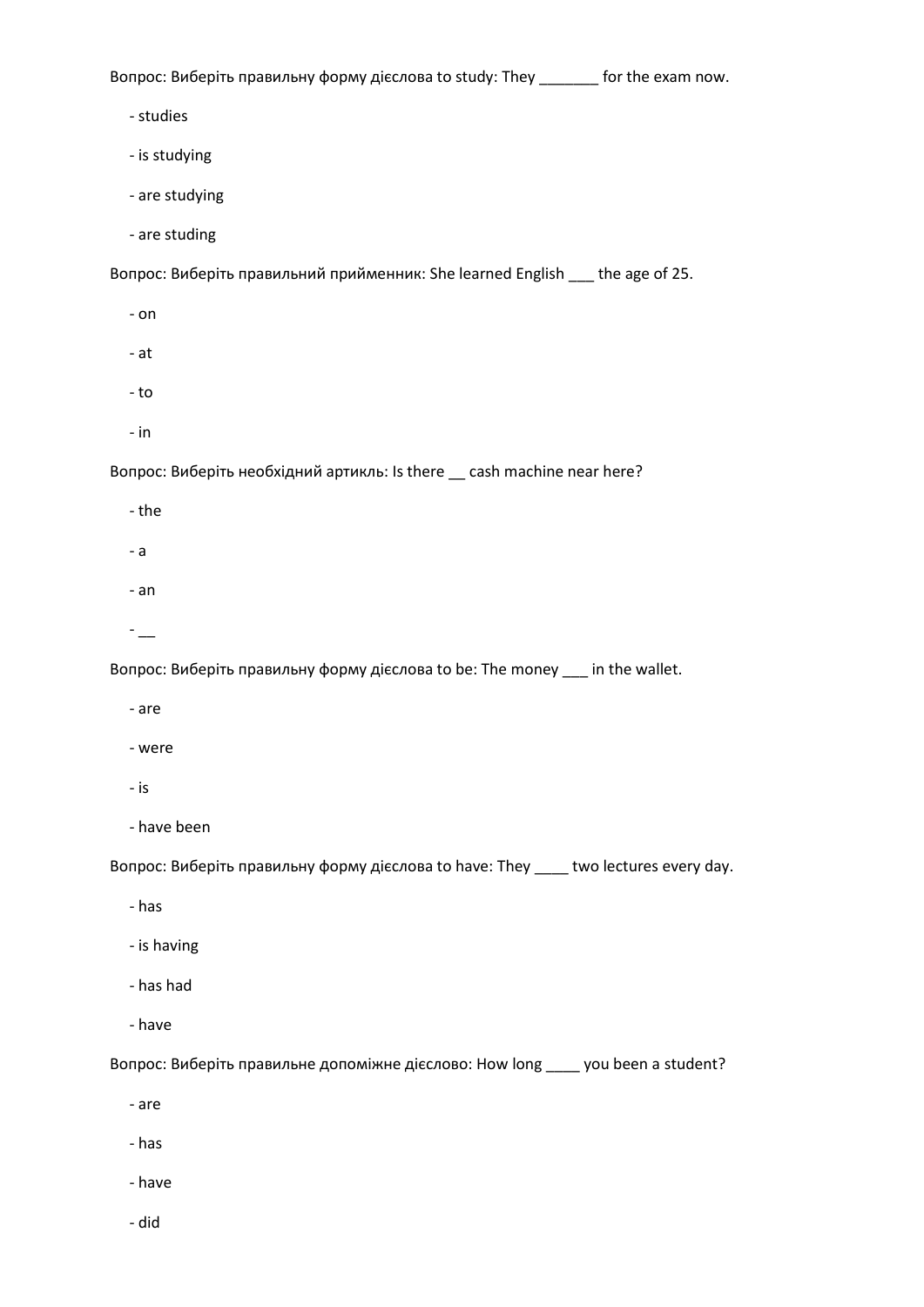Вопрос: Виберіть правильну форму множини іменника a datum: We have a lot of \_\_\_ concerning the four crises facing the government.

- datums
- datumes
- data
- datas

Вопрос: Виберіть правильну заперечну форму дієслова to come: They \_\_\_\_\_ to the university yet.

- has not come
- did not came
- have not come
- is not came

Вопрос: Виберіть правильну форму ступеня порівняння прикметника loud: The politician spoke \_\_\_\_\_ than it was necessary.

- more louder
- most loudest
- louder
- loudest

Вопрос: Виберіть правильний прийменник: The essay will be \_\_\_ a topic you have studied recently.

- after
- on
- in
- before

Вопрос: Виберіть необхідний артикль: \_\_\_ college is closed today.

- a
- the
- an
- $-$

Вопрос: Виберіть правильну форму дієслова to be: Everything \_\_\_\_ ready for the test.

- are
- were
- is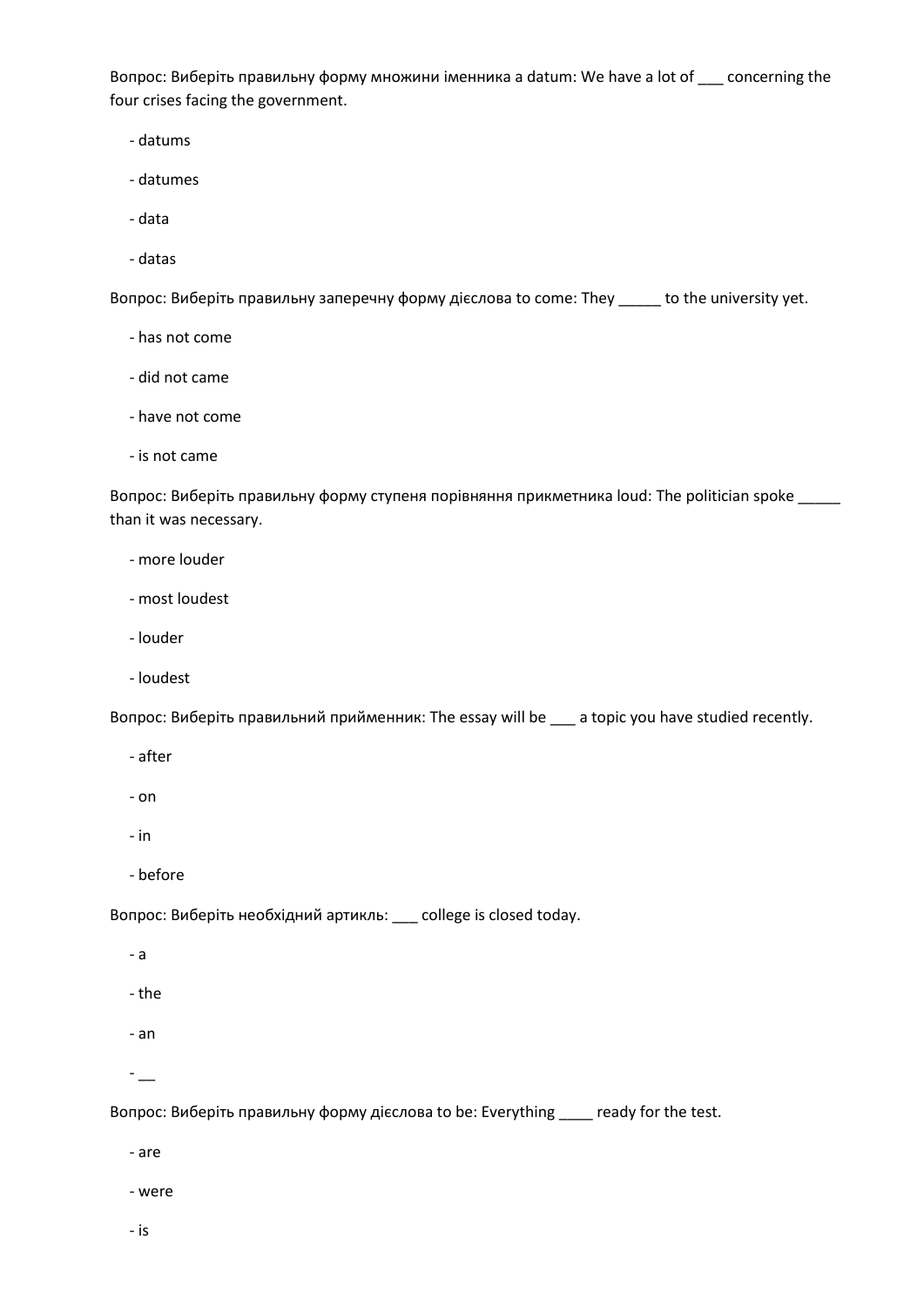- have been

Вопрос: Виберіть правильну форму дієслова to have: Nobody \_\_\_\_ a spare pen for you.

- have

- haves
- hases
- has

Вопрос: Виберіть правильне допоміжне дієслово: \_\_\_ you following me? Can you answer my question?

- is
- was
- do
- are

Вопрос: Виберіть правильну форму множини іменника a loaf: There were two \_\_\_\_\_\_\_ of bread baking in the oven.

- loafes
- loave
- loaves
- loaf

Вопрос: Доберіть синонім до дієслова to answer.

- to reply
- to repeal
- to proceed
- to ban

Вопрос: Доберіть антонім до прикметника happy.

- excited
- thrilled
- depressed
- enthusiastic

Вопрос: Виберіть правильну форму ступеня порівняння прикметника cold: January is \_\_\_ month of the year.

- colder
- the most coldest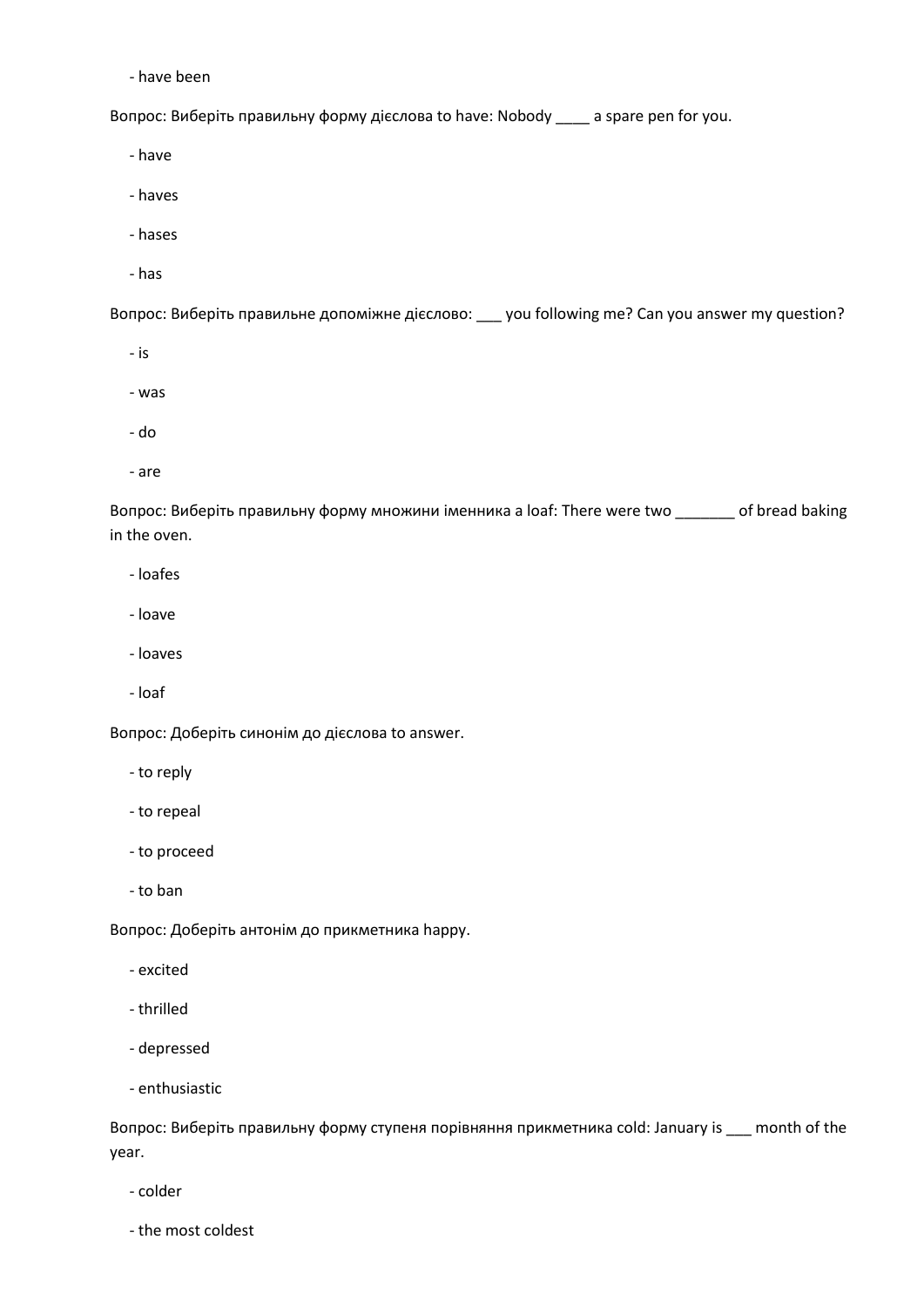- more colder
- the coldest

Вопрос: Виберіть правильну форму дієслова to want: Nobody \_\_\_ to do that assignment alone.

- did not wanted
- did not want
- wanted
- does not want

Вопрос: Виберіть правильний зворотній займенник, якщо необхідно: I cannot feel \_\_\_\_\_ anything.

- each other
- myselves
- itself
- \_\_\_

Вопрос: Виберіть правильний прийменник: These are the cultural processes \_\_\_ globalisation.

- to
- under
- of
- before

Вопрос: Виберіть необхідний артикль: Gregory is one of \_\_\_\_ strangest people I know.

- the
- a
- an
- $-$

Вопрос: Виберіть правильну форму дієслова to be: We \_\_\_\_ the champions of the world.

- was
- is
- are
- has been

Вопрос: Виберіть правильну форму дієслова to have: These men \_\_\_ two hours to finish the assignment.

- has

- has been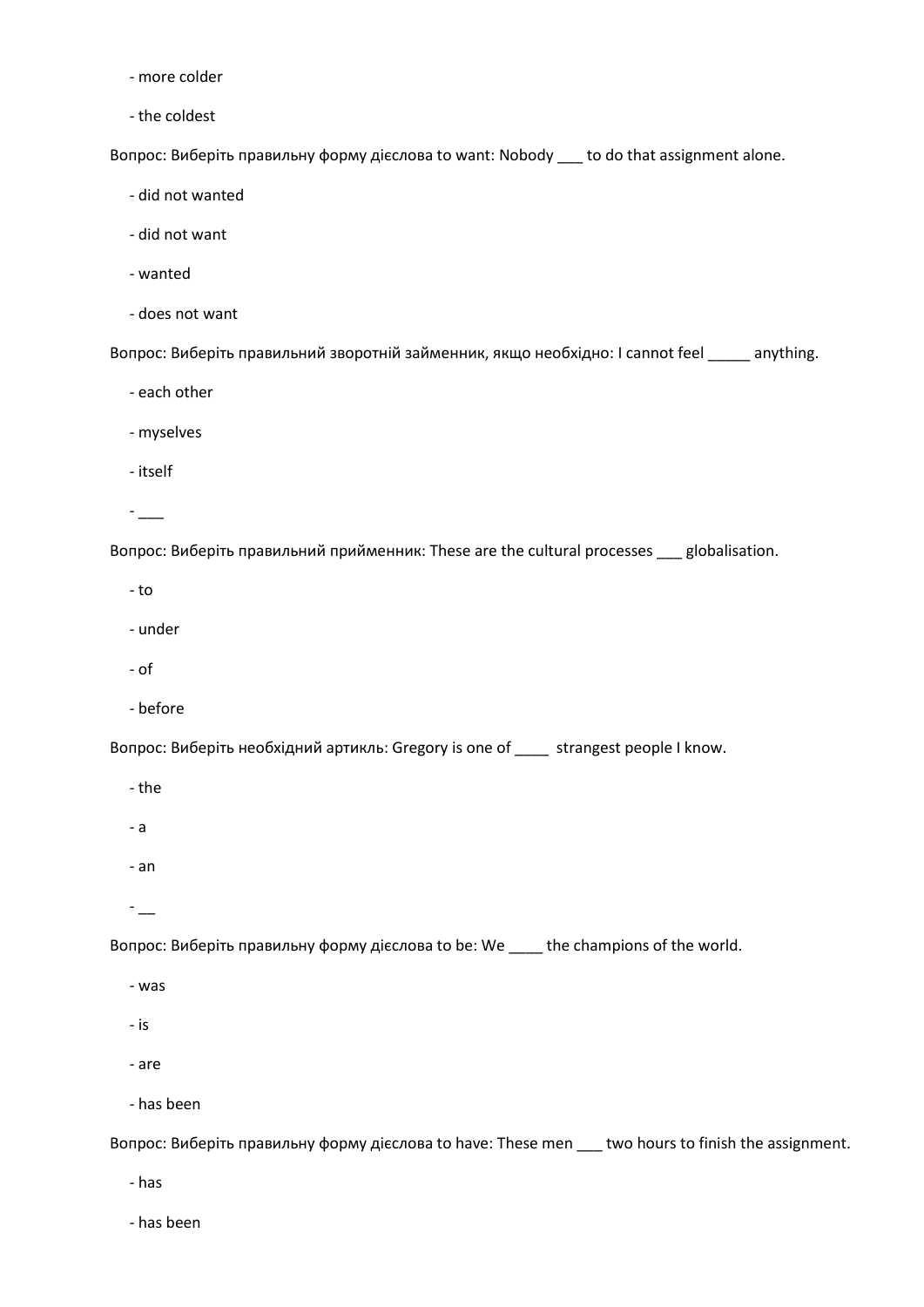- have

- haves

Вопрос: Виберіть правильне допоміжне дієслово: \_\_\_\_ anybody know the answer to this question?

- do

- is

- was
- does

Вопрос: Виберіть правильну форму множини іменника a leaf: The \_\_\_\_ on the trees change color in autumn.

- leafs

- leafes

- leaves

- leave

Вопрос: Доберіть синонім до дієслова to recognize.

- to leave

- to identify

- to come

- to resume

Вопрос: Доберіть антонім до прикметника precious.

- useless

- sleepless

- homeless

- jobless

Вопрос: Виберіть правильну форму ступеня порівняння прикметника helpful: Our tutor is \_\_\_\_ than he used to be.

- helpfuller

- helpfuler

- more helpful

- more helpfuler

Вопрос: Виберіть правильну заперечну форму дієслова to manage: Finally he \_\_\_to write the essay.

- has managed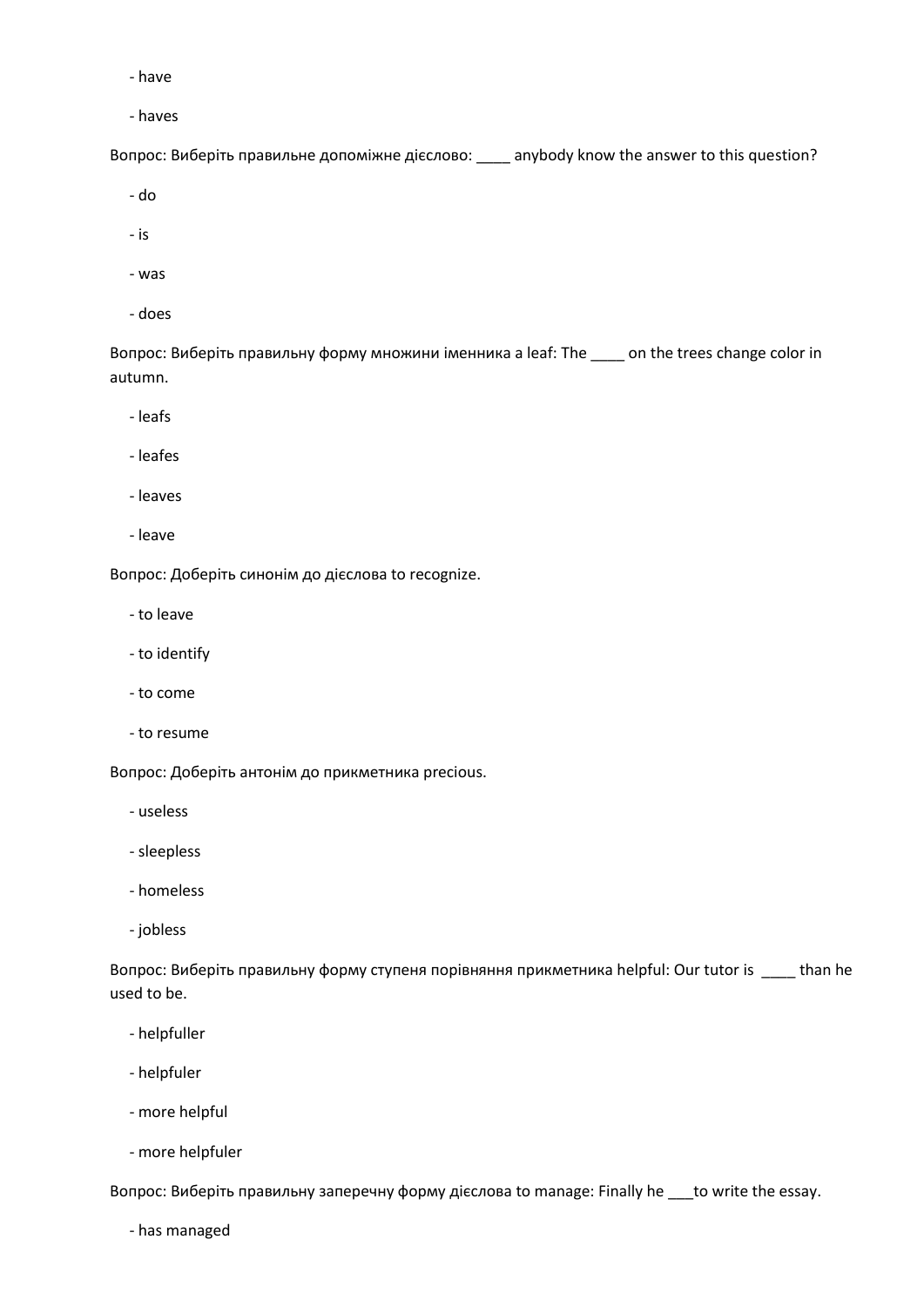- are managed
- were managed
- have managed

Вопрос: Виберіть правильний займенник: I wonder why John rushed off. Did you upset \_\_\_\_\_?

- they
- them
- him
- his

Вопрос: Виберіть правильну заперечну форму дієслова to want: She \_\_\_\_\_ to go anywhere.

- do not want
- does not want
- do not wants
- does not wants

Вопрос: Виберіть правильний прийменник: The book was written \_\_\_\_ Elton Jackson.

- with
- at
- in
- by

Вопрос: Виберіть необхідний артикль: \_\_ modern life is stressful.

- the
- a
- an

 $-$ 

Вопрос: Виберіть правильну форму дієслова to be: Englishmen \_\_\_\_ very fond of pets.

- is
- are
- has been
- was

Вопрос: Виберіть правильну форму дієслова to have: My fellow students \_\_\_\_ two lectures on Tuesday.

- haves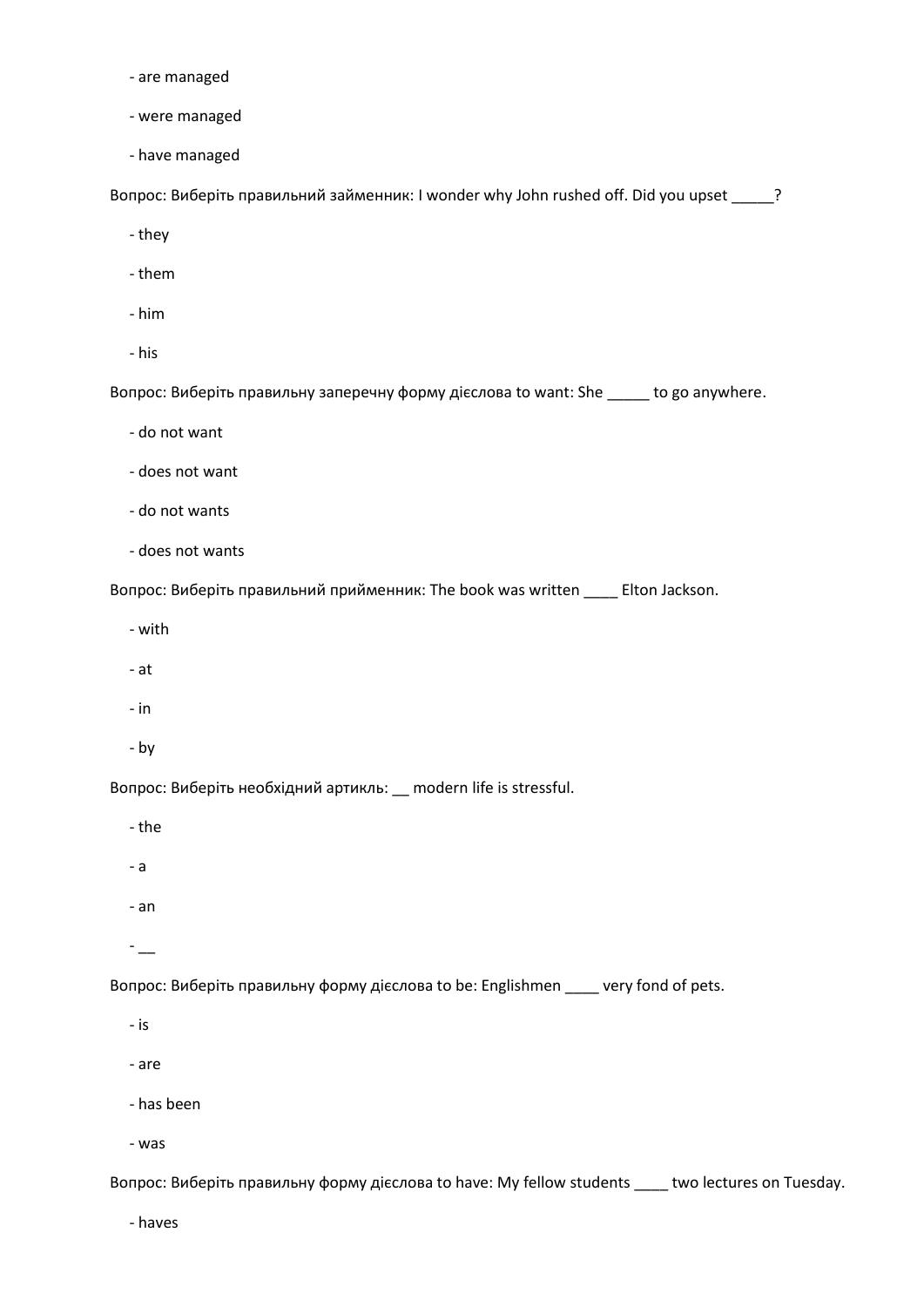- have
- has
- hases

Вопрос: Виберіть правильне допоміжне дієслово: \_\_\_\_ you walk to the university tomorrow if it does not rain?

- will
- did
- had
- has

Вопрос: Виберіть правильну форму множини іменника a father-in-law: Their \_\_\_\_\_\_ work at the same university.

- father-in-laws
- fathers-in-law
- fathers-in-laws
- father-in-law

Вопрос: Виберіть правильну заперечну форму дієслова to make: I \_\_\_\_\_\_\_ any mistakes in the dictation.

- has not made
- have not make
- has not maked
- have not made

Вопрос: Доберіть синонім до дієслова to fight.

- to tolerate
- to elect
- to select
- to battle

Вопрос: Доберіть антонім до прикметника to continue.

- to stop
- to hop
- to leap
- to jump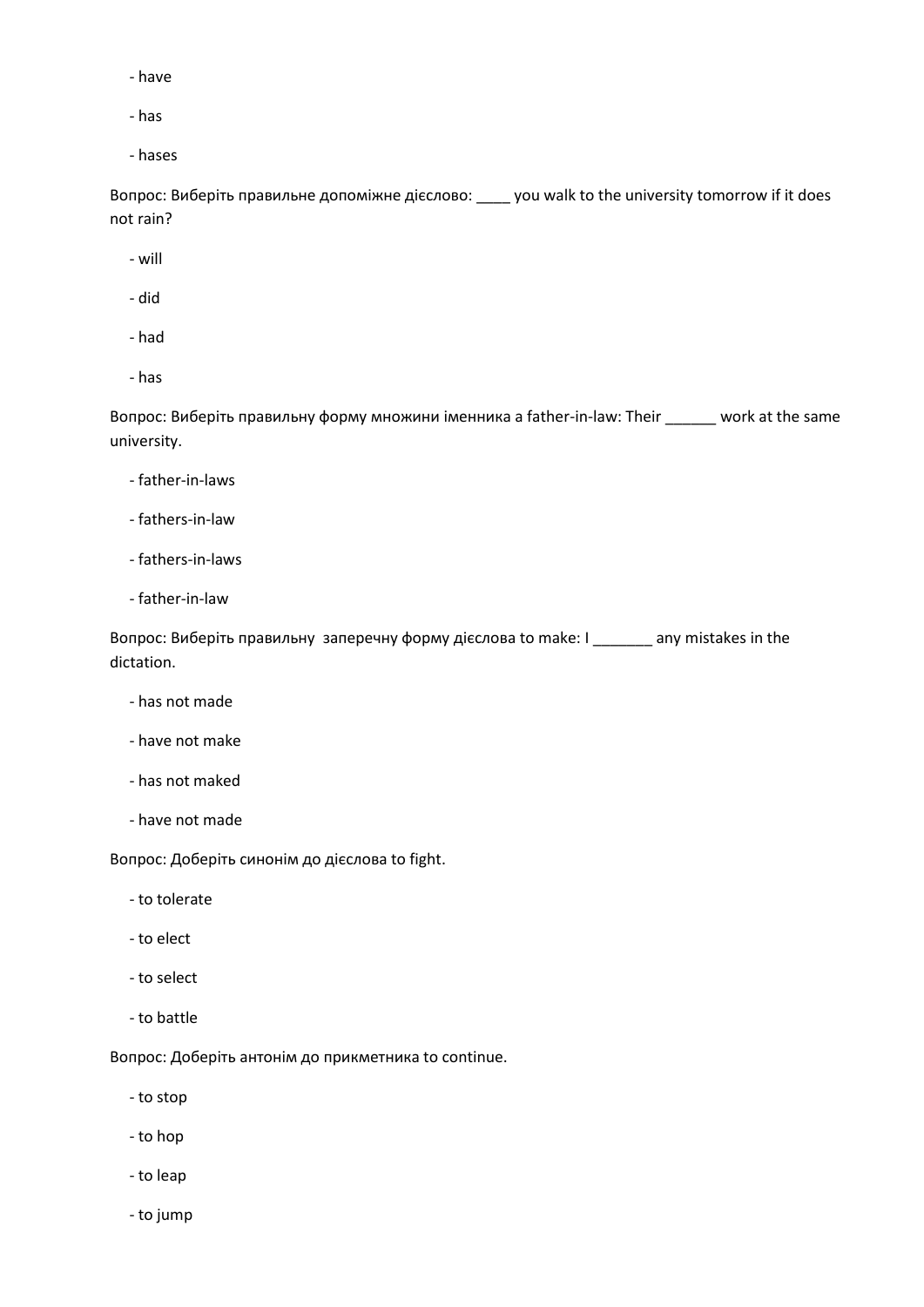Вопрос: Виберіть правильну форму ступеня порівняння прикметника hot: Greece is \_\_\_\_\_ than England.

- more hoter
- the most hotter
- hotter
- hoter

Вопрос: Виберіть правильну заперечну форму дієслова to collect: I \_\_\_\_\_\_ rare coins last year.

- does not collect
- has not collected
- did not collected
- did not collect

Вопрос: Виберіть правильний займенник: There is a message for \_\_\_\_ on the pad

- he
- she
- you
- they

Вопрос: Виберіть правильну форму дієслова to peruse: They \_\_\_\_\_\_ some important papers at the moment.

- is perusing
- was perusing
- peruse
- are perusing

Вопрос: Виберіть правильний прийменник: I shall see you \_\_ the conference

- through
- at
- on
- in

Вопрос: Виберіть необхідний артикль: \_\_\_ Middle East is one of the world's hot spots.

- a
- the
- an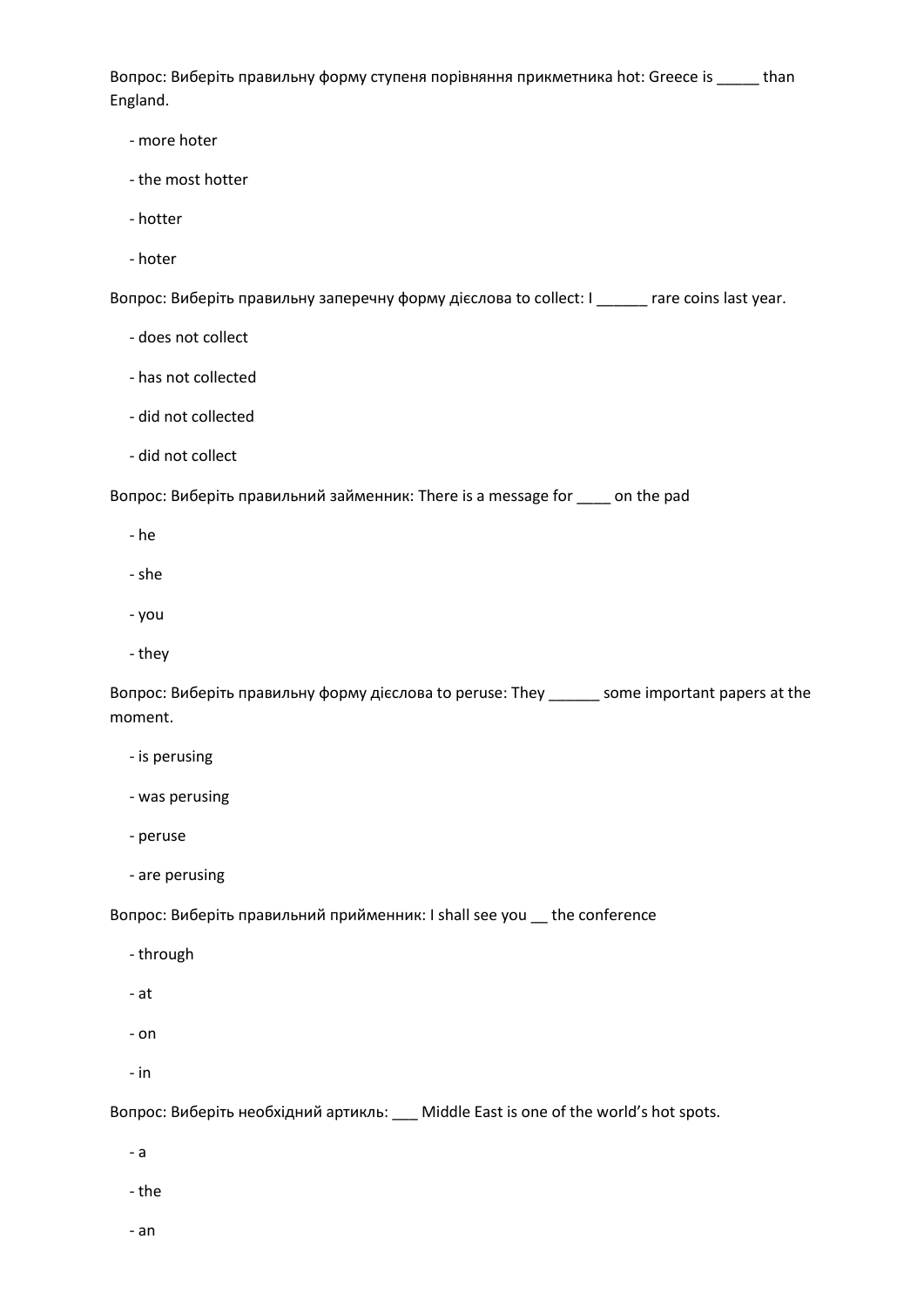$-$ 

Вопрос: Виберіть правильну форму дієслова to be: He \_\_\_\_ a student of this college for three years.

- have been

- has been

- are

- were

Вопрос: Виберіть правильну форму дієслова to have: They \_\_\_\_ pets at home since Wednesday.

- has had
- has
- haves
- have had

Вопрос: Виберіть правильне допоміжне дієслово: \_\_\_\_\_\_\_\_\_you cut lectures on Archeology?

- does
- was
- do
- is

Вопрос: Виберіть правильну форму множини іменника a knife: It is very dangerous to play with very sharp \_\_\_\_\_.

- knifes
- knifs
- knives
- knivs

Вопрос: Доберіть синонім до дієслова to communicate.

- to fly

- to check
- to run
- to talk

Вопрос: Виберіть правильний прислівник: How \_\_\_\_ money is there on the table?

- many

- a lot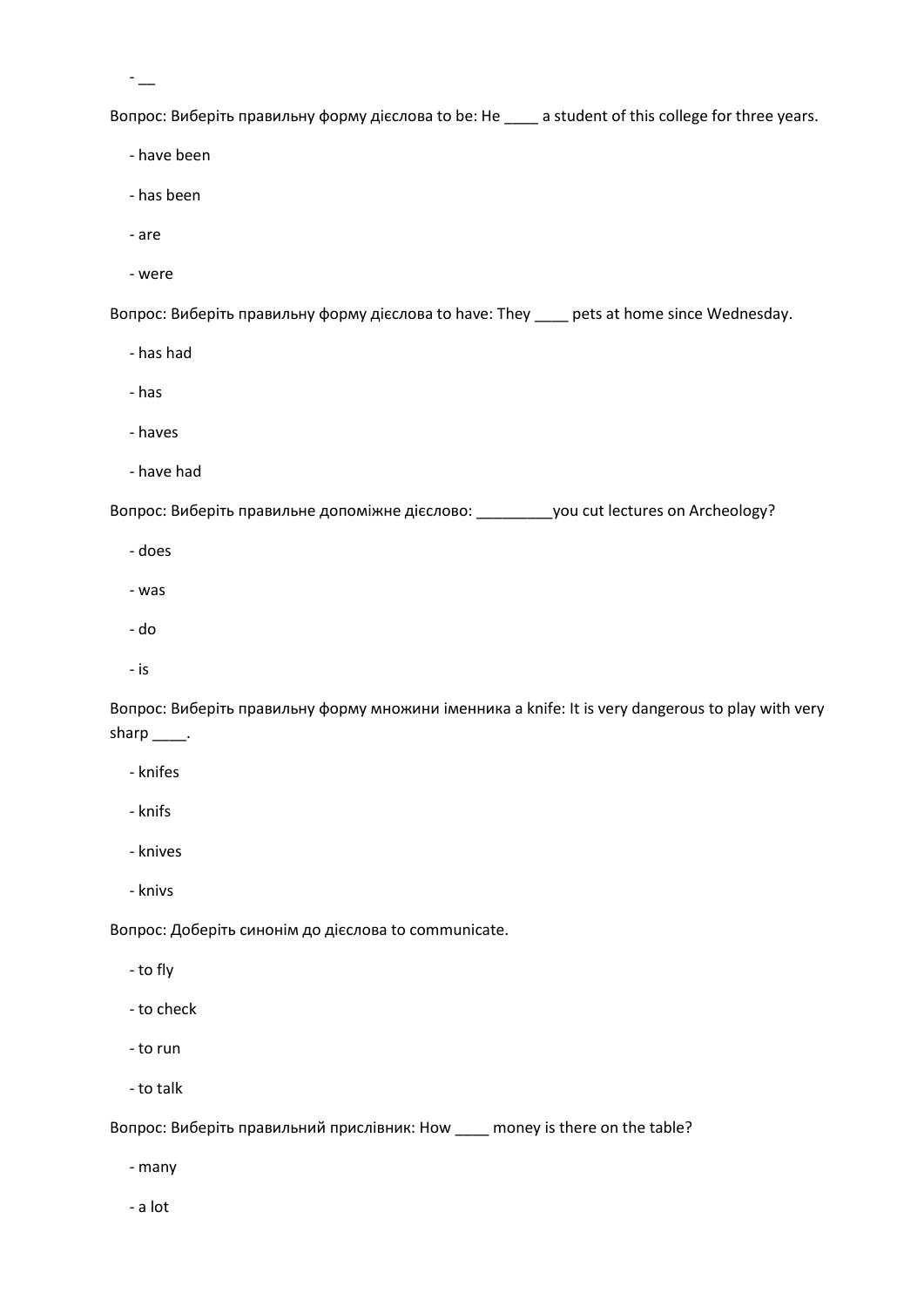- much
- few

Вопрос: Доберіть антонім до прикметника boring.

- dull

- interesting
- gloomy
- tedious

Вопрос: Виберіть правильну форму ступеня порівняння прикметника comfortable: Travelling by plane is \_\_\_\_\_\_ than travelling by car.

- comfortabler
- comfortablest
- more comfortable
- the most comfortable

Вопрос: Виберіть правильну заперечну форму дієслова to break: They \_\_\_\_\_ the law three times.

- has broken
- is breaking
- was breaking
- have broken

Вопрос: Виберіть правильний займенник: Hold the bag please while I put the shopping in \_\_\_ .

- her
- it
- them
- him

Вопрос: Виберіть правильний прийменник: What are you talking  $\frac{1}{2}$ ?

- from
- under
- to
- about

Вопрос: Виберіть необхідний артикль: In some cities, \_\_ cars have been banned from the centre.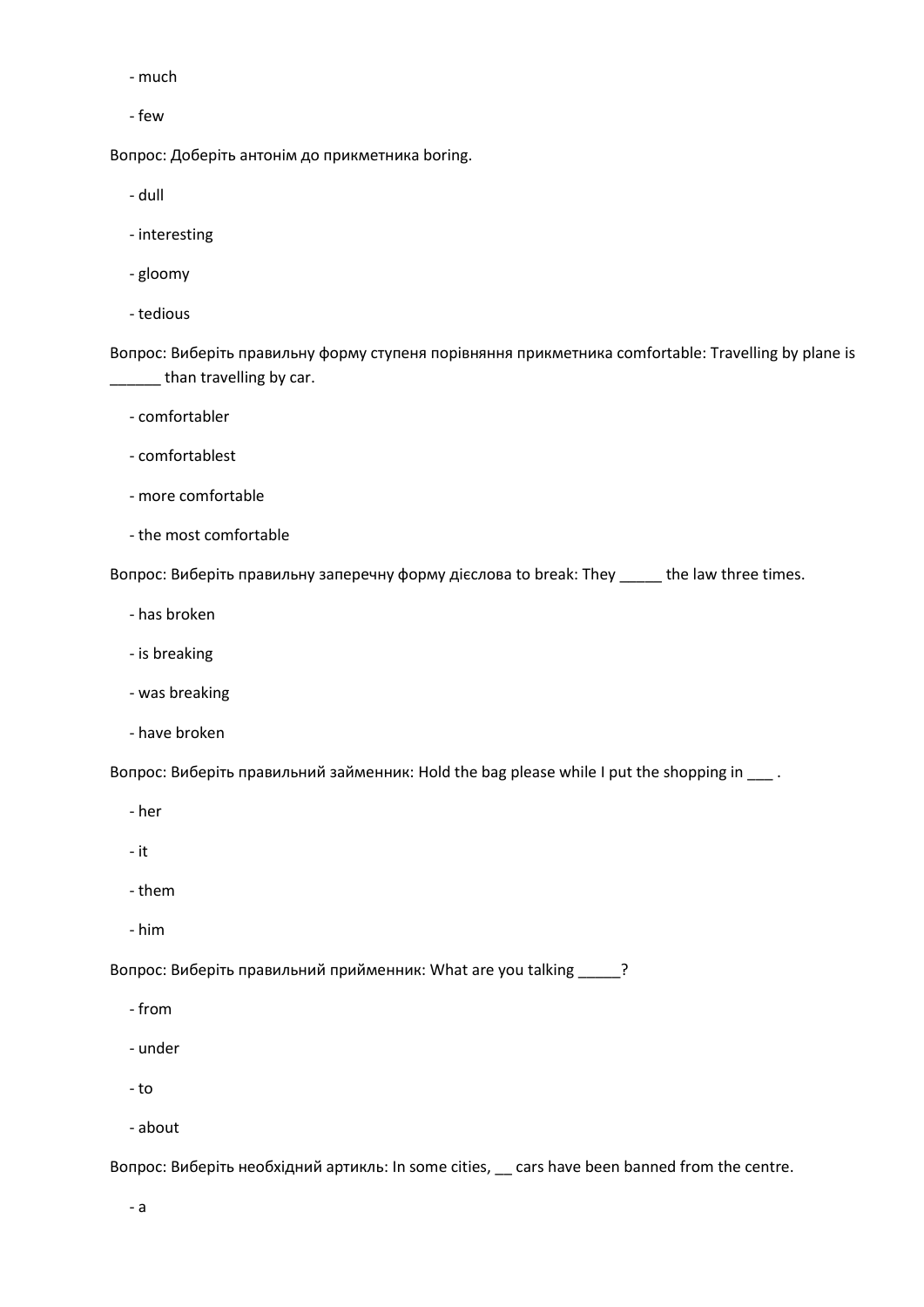- the

- an

 $-$ 

Вопрос: Виберіть правильну форму дієслова to be: Where \_\_\_ my money?

- are

- were
- is
- have been

Вопрос: Виберіть правильну форму дієслова to have: His friend \_\_\_\_ much work to do today.

- have
- haves
- has
- hases

Вопрос: Виберіть правильне допоміжне дієслово: \_\_\_\_ you understand everything at yesterday's lecture.

- has
- does
- was
- did

Вопрос: Виберіть правильну форму множини іменника a century: The castle was many \_\_\_\_\_\_\_\_\_ old.

- centuryes
- centuries
- centries
- centurys

Вопрос: Доберіть синонім до дієслова to investigate.

- to revise
- to repeat
- to retreat
- to study

Вопрос: Доберіть антонім до прикметника valuable.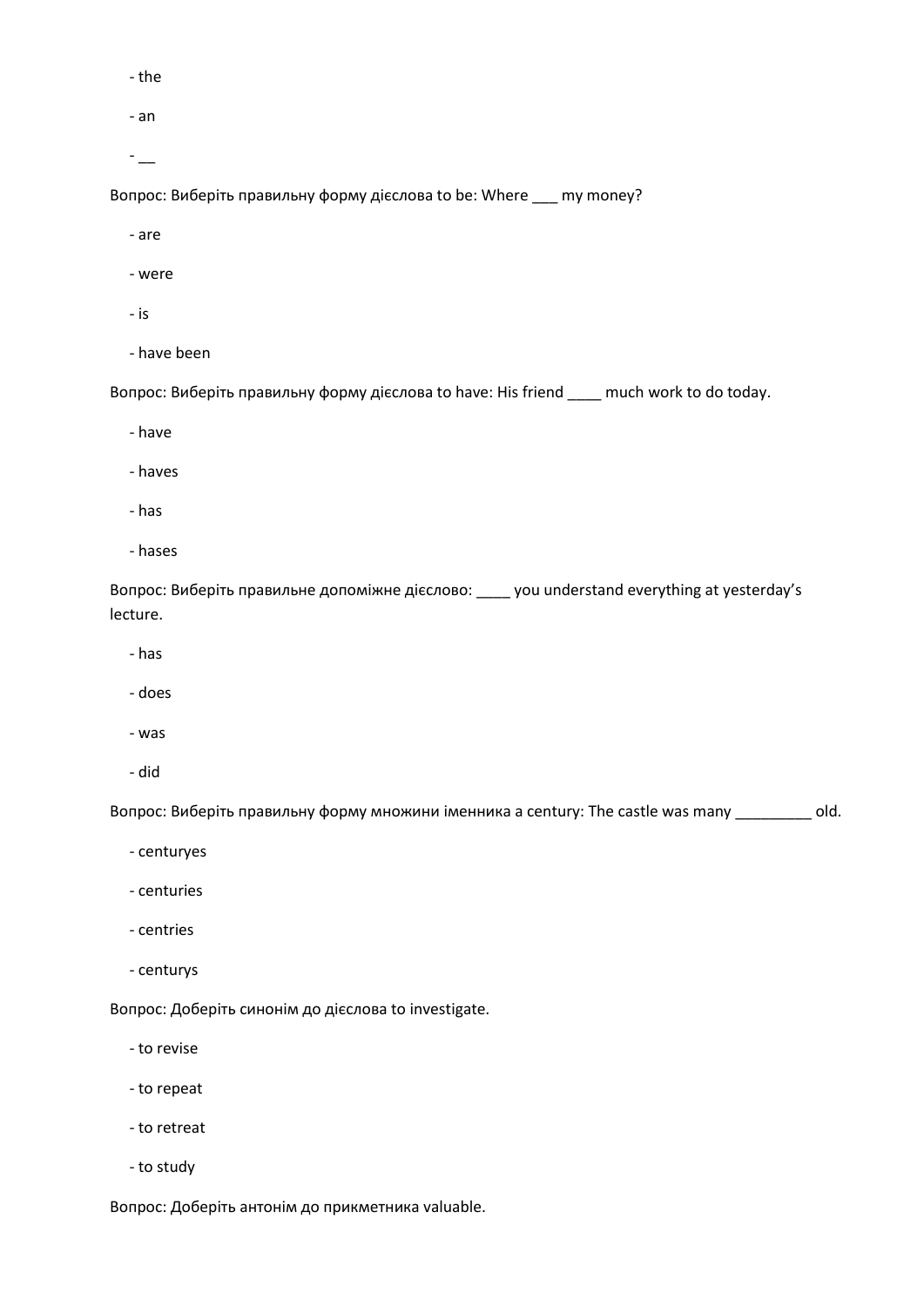- useless
- homeless
- sleepless
- careless

Вопрос: Виберіть правильну форму ступеня порівняння прикметника expensive: That gold necklace is \_\_\_\_ one in the whole store.

- expensivest
- expensiver
- the most expensive
- the more expensiver

Вопрос: Виберіть правильну заперечну форму дієслова to revise: He \_\_\_\_\_\_\_\_ for the test yet.

- have not revised
- has not revised
- did not revised
- were not revise

Вопрос: Виберіть правильний займенник: Now you are here, please go with \_\_\_\_.

- we
- they
- she
- them

Вопрос: Виберіть правильний прийменник: The old man suffered \_\_\_ a heart attack.

- for
- from
- into
- under

Вопрос: Виберіть правильний прислівник: I have \_\_\_\_ friends to socialize with.

- few
- much
- little
- a little